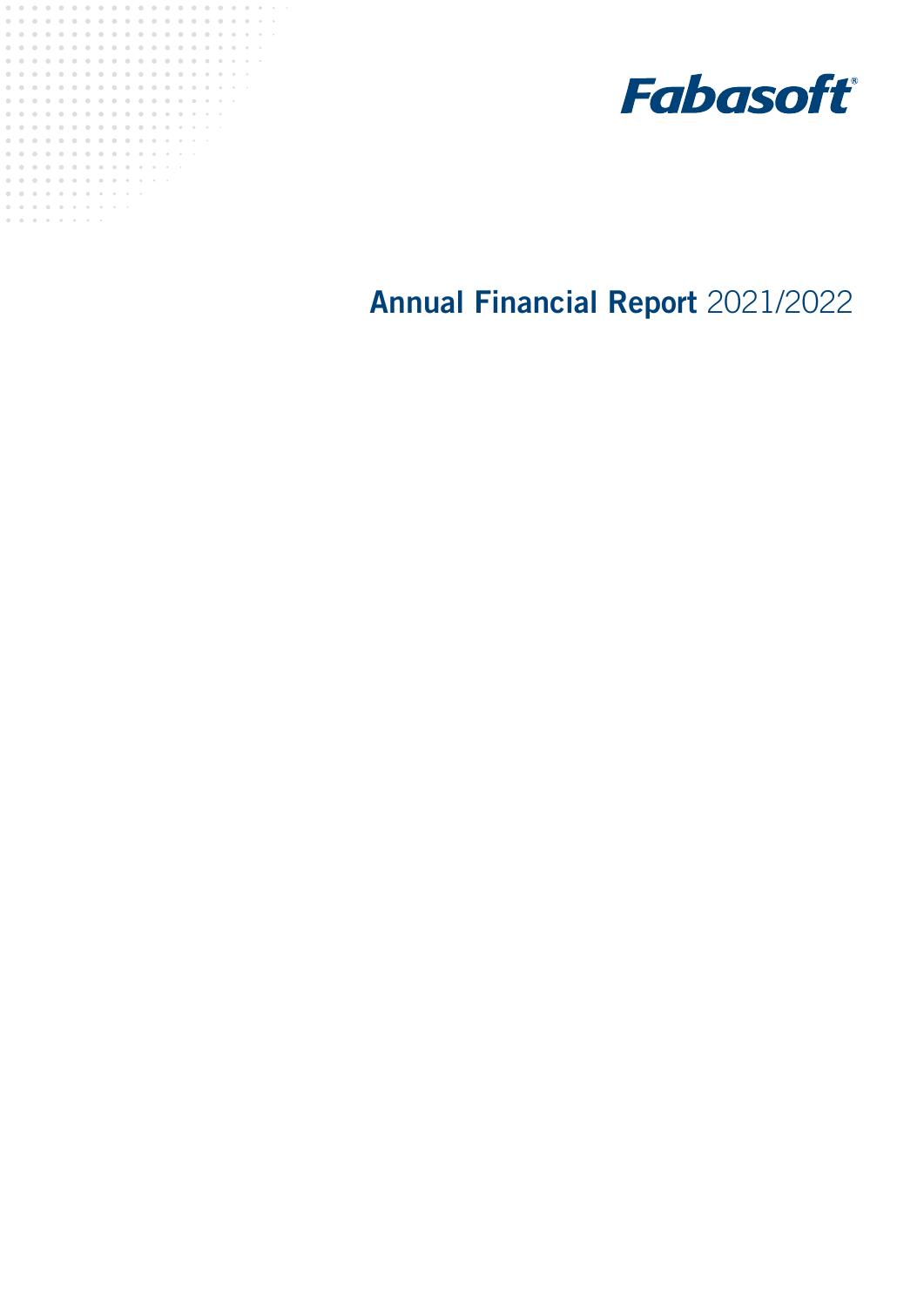# CONSOLIDATED BALANCE SHEET AS AT 31 MARCH 2022

| <b>Assets in kEUR</b>         | <b>Note</b> | 31/03/2022 | 31/03/2021 |
|-------------------------------|-------------|------------|------------|
| Non-current assets            |             |            |            |
| Property, plant and equipment | 5.1.1.      | 15,211     | 12,323     |
| Intangible assets             | 5.1.2.      | 4,957      | 3,715      |
| Other financial assets        | 5.1.3.      | 158        | 169        |
| Other non-financial assets    | 5.1.4.      | 452        | 401        |
| Deferred income tax assets    | 5.1.5.      | 517        | 597        |
|                               |             | 21,295     | 17,205     |
| <b>Current assets</b>         |             |            |            |
| Trade and other receivables   | 5.2.1.      | 10,434     | 9,172      |
| Contract assets               | 5.2.2.      | 2,074      | 1,732      |
| Income tax receivables        |             | 73         | 66         |
| Cash and cash equivalents     | 5.2.3.      | 35,823     | 48,424     |
|                               |             | 48,404     | 59,394     |
| <b>Total assets</b>           |             | 69,699     | 76,599     |

| <b>Equity and liabilities in KEUR</b>                                       | <b>Note</b> | 31/03/2022 | 31/03/2021 |
|-----------------------------------------------------------------------------|-------------|------------|------------|
| <b>Equity</b>                                                               |             |            |            |
| Capital and reserves attributable to the Parent Company's<br>equity holders |             |            |            |
| Share capital                                                               | 5.3.        | 11,000     | 11,000     |
| Capital reserves                                                            | 5.3.1.      | 19,555     | 19,513     |
| Other reserves                                                              |             | $-950$     | $-1,055$   |
| Adjustment item for currency conversion                                     |             | 394        | 359        |
| Retained earnings                                                           |             | $-4,605$   | 7,181      |
|                                                                             |             | 25,394     | 36,998     |
| Non-controlling interest                                                    |             | 1,860      | 2,254      |
|                                                                             |             | 27,254     | 39,252     |
| <b>Non-current liabilities</b>                                              |             |            |            |
| Provisions for severance payments                                           | 5.4.1.      | 3,885      | 3,911      |
| Deferred income tax liabilities                                             | 5.1.5.      | 516        | 416        |
| Other payables                                                              | 5.4.3.      | 5,492      | 5,443      |
| Investment grants                                                           | 5.6.        | 187        | 104        |
|                                                                             |             | 10,080     | 9,874      |
| <b>Current liabilities</b>                                                  |             |            |            |
| Trade and other payables                                                    | 5.5.1.      | 10,605     | 8,074      |
| Liabilities for income taxes                                                | 5.5.2.      | 5,864      | 5,571      |
| Contract liabilities                                                        | 5.5.3.      | 15,896     | 13,828     |
|                                                                             |             | 32,365     | 27,473     |
| <b>Total equity and liabilities</b>                                         |             | 69,699     | 76,599     |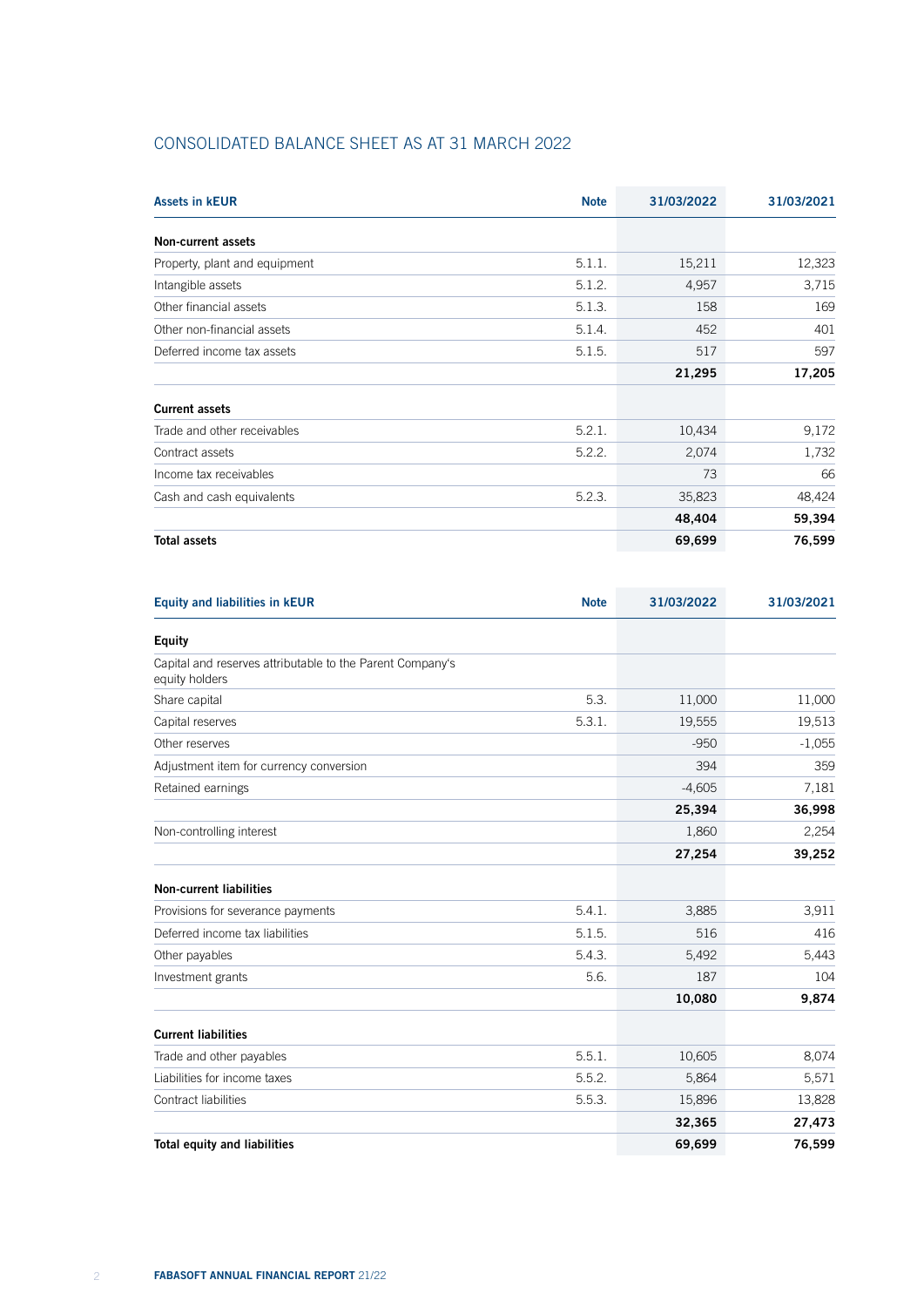|  | CONSOLIDATED STATEMENT OF COMPREHENSIVE INCOME FOR THE 2021/2022 FISCAL YEAR |  |
|--|------------------------------------------------------------------------------|--|
|--|------------------------------------------------------------------------------|--|

| in kEUR                                                                                                                                                                           | <b>Note</b> | 2021/2022      | 2020/2021 |
|-----------------------------------------------------------------------------------------------------------------------------------------------------------------------------------|-------------|----------------|-----------|
| Sales revenue                                                                                                                                                                     | 6.1.        | 58,268         | 55,090    |
| Other operating income                                                                                                                                                            | 6.2.        | 217            | 394       |
| Expenses for purchased services                                                                                                                                                   |             | $-2,855$       | $-2,477$  |
| Employee benefits expenses                                                                                                                                                        | 6.3.        | $-30,130$      | $-27,510$ |
| Depreciation and amortisation expenses                                                                                                                                            | 6.4.        | $-6,117$       | $-5,668$  |
| Other operating expenses                                                                                                                                                          | 6.5.        | $-7,853$       | $-5,943$  |
| <b>Operating result</b>                                                                                                                                                           |             | 11,530         | 13,886    |
| Finance income                                                                                                                                                                    | 6.6.        | $\overline{4}$ | 3         |
| Finance expenses                                                                                                                                                                  | 6.6.        | $-284$         | $-109$    |
| Result before income taxes                                                                                                                                                        |             | 11,250         | 13,780    |
| Income taxes                                                                                                                                                                      | 6.7.        | $-3,370$       | $-4,050$  |
| Result for the year                                                                                                                                                               |             | 7,880          | 9,730     |
| Other result (possible reclassification in result for the year):                                                                                                                  |             |                |           |
| Change in adjustment item for currency conversion                                                                                                                                 |             | 36             | $-50$     |
| Other result (no reclassification in result for the year):                                                                                                                        |             |                |           |
| Revaluation effects – severance payments and<br>pensions net deferred income taxes                                                                                                |             | 101            | $-171$    |
| Other result                                                                                                                                                                      |             | 137            | $-221$    |
| <b>Total result</b>                                                                                                                                                               |             | 8,017          | 9,509     |
| Result for the year<br>attributable to:                                                                                                                                           |             |                |           |
| Equity holders of the Parent Company                                                                                                                                              |             | 7,425          | 8,818     |
| Non-controlling interest                                                                                                                                                          |             | 455            | 912       |
| <b>Total result</b><br>attributable to:                                                                                                                                           |             |                |           |
| Equity holders of the Parent Company                                                                                                                                              |             | 7,565          | 8,597     |
| Non-controlling interest                                                                                                                                                          |             | 452            | 912       |
| Earnings per share in terms of the results for the year for result<br>attributable to the equity holders of the Parent Company in the<br>fiscal year (expressed in EUR per share) |             |                |           |
| basic                                                                                                                                                                             | 9.1.1.      | 0.68           | 0.80      |
| diluted                                                                                                                                                                           | 9.1.2.      | 0.68           | 0.80      |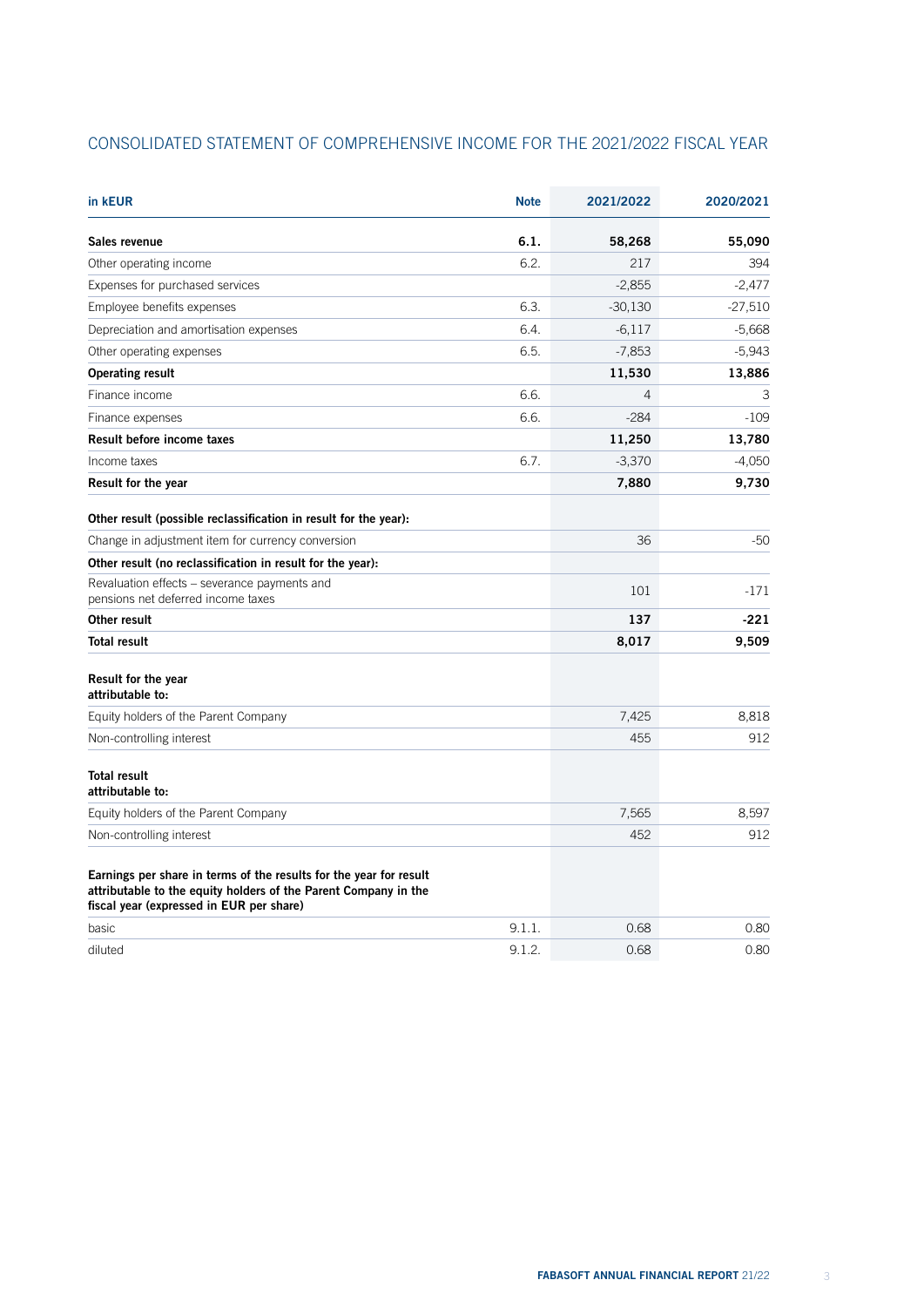| CONSOLIDATED CASH FLOW STATEMENT FOR THE 2021/2022 FISCAL YEAR |  |
|----------------------------------------------------------------|--|
|----------------------------------------------------------------|--|

| in kEUR                                                                                        | <b>Note</b>      | 2021/2022 | 2020/2021 |
|------------------------------------------------------------------------------------------------|------------------|-----------|-----------|
| Cash flows from operating activities                                                           |                  |           |           |
| <b>Operating result</b>                                                                        |                  | 11,530    | 13,886    |
| Adjustments in non-cash items                                                                  |                  |           |           |
| Depreciation and amortisation expenses                                                         | 6.4.             | 6,117     | 5,668     |
| Effects from currency conversion                                                               |                  | $-150$    | 7         |
| Changes in non-current provisions                                                              |                  | $-26$     | 447       |
| Revaluation effects - severance payments and pensions                                          | 5.4.1.           | 131       | $-228$    |
| Changes in other non-financial assets recognised in profit and loss                            | 5.1.4.           | $-51$     | 114       |
| Profit from disposal of property, plant and equipment                                          |                  | $-26$     | $-107$    |
| Income from the dissolution of investment grants*                                              | 6.2.             | $-36$     | -8        |
|                                                                                                |                  | 17,489    | 19,779    |
| Adjustments in net current assets                                                              |                  |           |           |
| Changes in trade and other receivables and contract assets<br>(without income tax receivables) |                  | $-1,063$  | 1,949     |
| Changes in trade and other payables (without income tax<br>and lease liabilities)              |                  | 1,533     | $-296$    |
| Changes in contract liabilities                                                                |                  | 1,740     | 1,034     |
|                                                                                                |                  | 2,210     | 2,687     |
| Cash generated from operations                                                                 |                  | 19,699    | 22,466    |
| Interest received                                                                              |                  | 3         | 3         |
| Interest paid                                                                                  |                  | $-64$     | $-68$     |
| Income taxes paid                                                                              |                  | $-2,987$  | $-1,502$  |
| Net cash generated from operating activities                                                   |                  | 16,651    | 20,899    |
| Cash flows from investing activities                                                           |                  |           |           |
| Purchases of property, plant and equipment and intangible assets                               | 5.1.1.<br>5.1.2. | $-6,746$  | $-4,527$  |
| Proceeds from sale of property, plant and equipment and intangible assets                      |                  | 27        | 229       |
| Acquisition of subsidiaries less cash acquired                                                 | 2.2.2.           | $-559$    | 0         |
| Investment grants received*                                                                    |                  | 12        | $\Omega$  |
| Changes in investment grants*                                                                  |                  | $\Omega$  | 112       |
| Net cash used in investing activities                                                          |                  | $-7,266$  | $-4,186$  |
| Cash flows from financing activities                                                           |                  |           |           |
| Redemption of lease liability                                                                  |                  | $-1,592$  | $-1,594$  |
| Sale of treasury shares                                                                        |                  | 0         | 6,336     |
| Net change in cash from merger                                                                 |                  | $-64$     | $\Omega$  |
| Dividend distribution                                                                          |                  | $-9,350$  | $-7,150$  |
| Payments to non-controlling interest                                                           | 2.2.2.           | $-11,045$ | $-912$    |
| Net cash used in financing activities                                                          |                  | $-22,051$ | $-3,320$  |
| Changes in cash and cash equivalents                                                           |                  | $-12,666$ | 13,394    |
| Changes in cash and cash equivalents                                                           |                  |           |           |
| Cash and cash equivalents at beginning of period                                               |                  | 48,424    | 35,101    |
| Effect of exchange rates changes                                                               |                  | 65        | -71       |
| Decrease/increase                                                                              |                  | $-12,666$ | 13,394    |
| Cash and cash equivalents at end of period                                                     | 5.2.3.           | 35,823    | 48,424    |

\*The presentation of the investment grants has been changed for the purpose of improving transparency. For reasons of immateriality no restatement of the previous year's values was undertaken in compliance with IAS 8.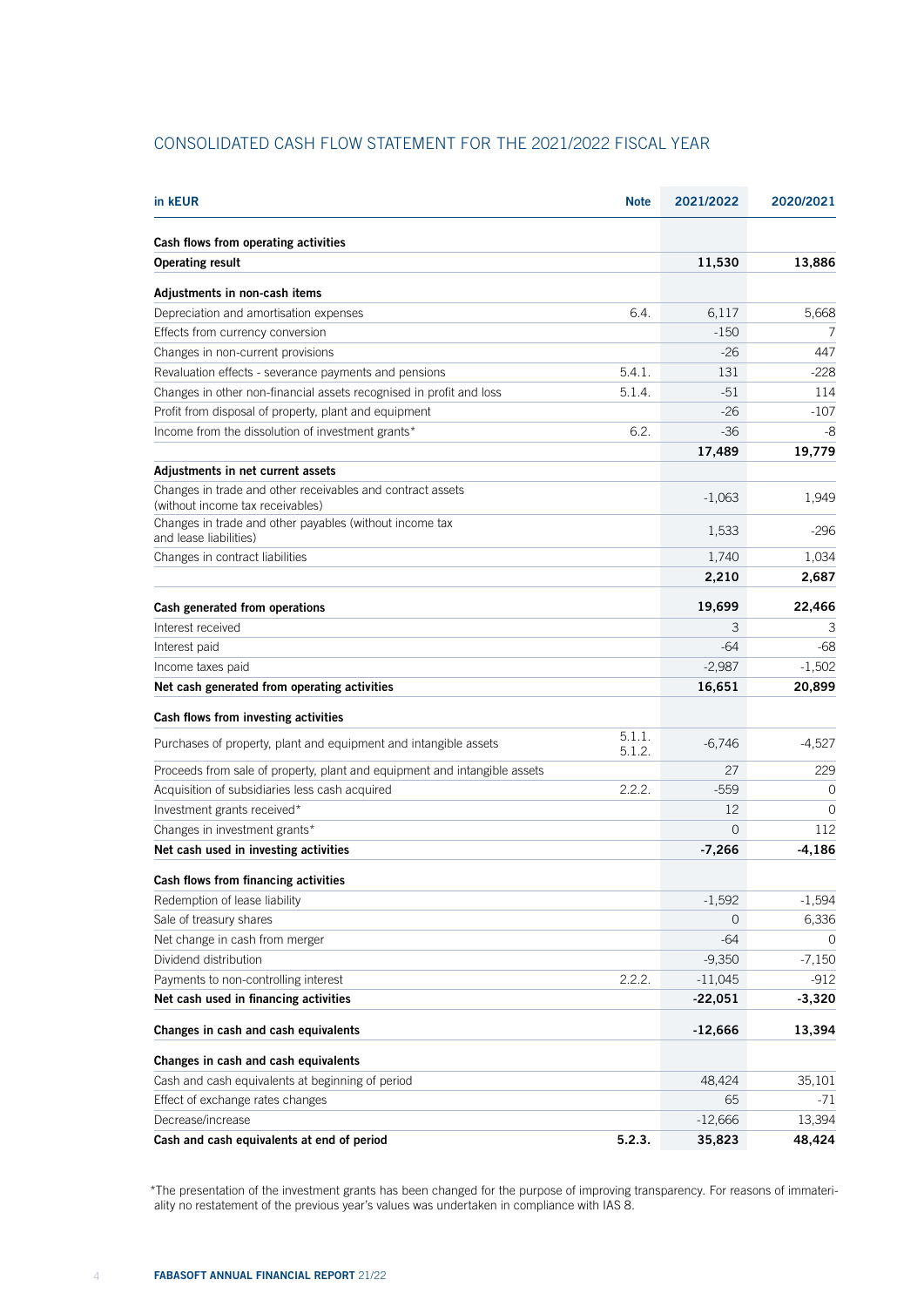|                                    |             |                | Attributable to equity holders of the Parent Company |                            |                          |                                                  |                             |              |                                         |                        |
|------------------------------------|-------------|----------------|------------------------------------------------------|----------------------------|--------------------------|--------------------------------------------------|-----------------------------|--------------|-----------------------------------------|------------------------|
| in kEUR                            | <b>Note</b> | <b>Share</b>   | capital reserves                                     | Capital Treasury<br>shares | <b>Other</b><br>reserves | Adjustment<br>item for<br>currency<br>conversion | <b>Retained</b><br>earnings | <b>Total</b> | Non-con-<br>trolling<br><b>interest</b> | <b>Total</b><br>equity |
| <b>Balance at</b><br>31 March 2020 |             | 11,000         | 15,190                                               | $-2,013$                   | -884                     | 409                                              |                             | 5,513 29,215 | 2,254                                   | 31,469                 |
| Other result                       |             | $\overline{O}$ | $\Omega$                                             | $\Omega$                   | $-171$                   | $-50$                                            | $\Omega$                    | $-221$       | $\Omega$                                | $-221$                 |
| Result for the year                |             | $\Omega$       | $\Omega$                                             | $\Omega$                   | $\Omega$                 | $\Omega$                                         | 8,818                       | 8,818        | 912                                     | 9,730                  |
| <b>Total result</b>                |             | 0              | 0                                                    | 0                          | $-171$                   | -50                                              | 8,818                       | 8,597        | 912                                     | 9,509                  |
| Dividend                           |             | $\overline{0}$ | $\Omega$                                             | $\circ$                    | $\circ$                  | $\circ$                                          | $-7,150$                    | $-7,150$     | $-912$                                  | $-8,062$               |
| Sale of<br>treasury shares         |             | $\circ$        | 4,323                                                | 2,013                      | $\mathbf 0$              | $\circ$                                          | $\circ$                     | 6,336        | $\circ$                                 | 6,336                  |
| <b>Balance at</b><br>31 March 2021 |             | $5.3.$ 11,000  | 19,513                                               | 0                          | $-1,055$                 | 359                                              |                             | 7,181 36,998 | 2,254                                   | 39,252                 |

# CONSOLIDATED STATEMENT OF CHANGES IN EQUITY FOR THE 2021/2022 FISCAL YEAR

|                                                   |             | Attributable to equity holders of the Parent Company |                  |                                   |                          |                                                         |                             |               |                                  |                        |
|---------------------------------------------------|-------------|------------------------------------------------------|------------------|-----------------------------------|--------------------------|---------------------------------------------------------|-----------------------------|---------------|----------------------------------|------------------------|
| in kEUR                                           | <b>Note</b> | <b>Share</b>                                         | capital reserves | <b>Capital Treasury</b><br>shares | <b>Other</b><br>reserves | <b>Adjustment</b><br>item for<br>currency<br>conversion | <b>Retained</b><br>earnings | <b>Total</b>  | Non-con-<br>trolling<br>interest | <b>Total</b><br>equity |
| <b>Balance at</b><br>31 March 2021                |             | 11,000                                               | 19,513           | 0                                 | $-1,055$                 | 359                                                     |                             | 7,181 36,998  | 2,254                            | 39,252                 |
| Other result                                      |             | $\circ$                                              | $\Omega$         | $\Omega$                          | 105                      | 35                                                      | $\Omega$                    | 140           | $-3$                             | 137                    |
| Result for the year                               |             | $\circ$                                              | $\mathbf 0$      | $\circ$                           | $\mathbf 0$              | $\circ$                                                 | 7,425                       | 7,425         | 455                              | 7,880                  |
| <b>Total result</b>                               |             | 0                                                    | 0                | 0                                 | 105                      | 35                                                      | 7,425                       | 7,565         | 452                              | 8,017                  |
| Dividend                                          |             | $\circ$                                              | $\Omega$         | 0                                 | $\mathbf 0$              | $\circ$                                                 | $-9,350$                    | $-9,350$      | $-594$                           | $-9,944$               |
| First time consolidation<br>of subsidiaries       | 2.2.2.      | $\mathbf{O}$                                         | $\Omega$         | $\mathbf{O}$                      | $\overline{0}$           | $\Omega$                                                | $\mathbf{O}$                | $\Omega$      | 336                              | 336                    |
| Transactions with<br>non-controlling<br>interest  | 2.2.2.      | $\Omega$                                             | $\Omega$         | $\mathcal{O}$                     | $\circ$                  | $\circ$                                                 | $-9,860$                    | $-9,860$      |                                  | $-590 - 10,450$        |
| Increase in capital<br>reserve from the<br>merger |             | $\circ$                                              | 42               | $\circ$                           | $\circ$                  | $\circ$                                                 | $\mathbf 0$                 | 42            | $\circ$                          | 42                     |
| <b>Balance at</b><br>31 March 2022                |             | $5.3.$ 11,000                                        | 19,555           | 0                                 | -950                     | 394                                                     |                             | -4,605 25,394 | 1,860                            | 27,254                 |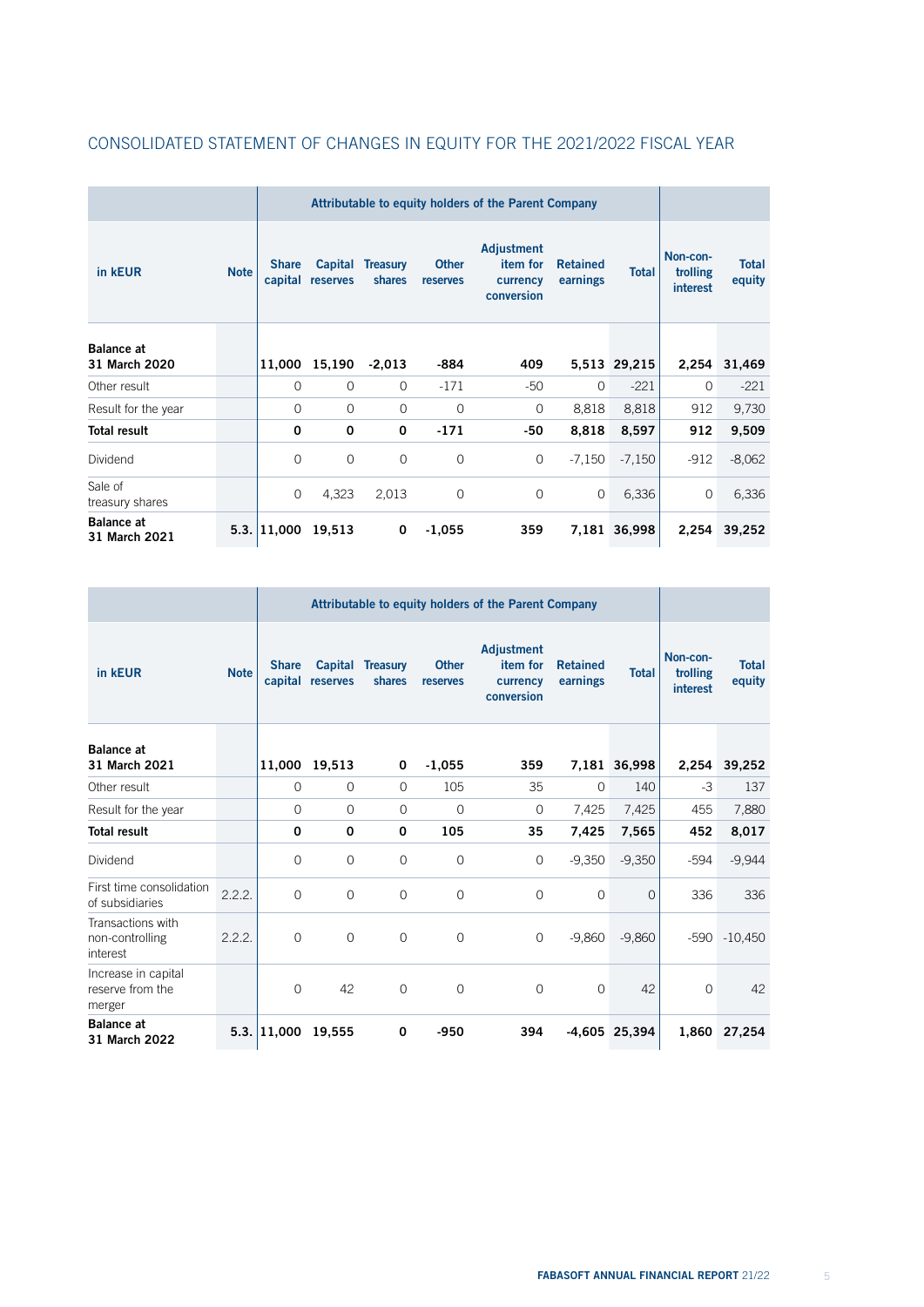# NOTES TO THE CONSOLIDATED FINANCIAL STATEMENTS AS AT 31 MARCH 2022

# 1) Company details

Fabasoft is a European software manufacturer and provider of cloud services. Fabasoft's software and cloud services help digitalise, accelerate, simplify and boost the quality of business processes. They include the receipt, structuring, team and process-oriented provision, processing and handling, secure storage and context-sensitive finding of all business documents as well as the preparation and provision of content for different publication channels. This is complemented by digital, sustainable knowledge transfer based on neuroscientific findings.

Fabasoft AG with its headquarters at Honauerstrasse 4, 4020 Linz, Austria is the Group Parent Company. Company shares have been quoted in the Prime Standard of the Frankfurt Stock Exchange (WKN (D) 922985). The reporting period for the consolidated financial statements is from 1 April 2021 to 31 March 2022.

# 2) Accounting policies

# 2.1. Basis of preparation

The consolidated financial statements were drawn up according to the International Financial Reporting Standards (IFRS) as adopted by the European Union (EU), and the company law regulations of Section 245a of the Austrian Commercial Code.

The consolidated financial statements are prepared in thousands of Euros (kEUR), as are entries in the notes.

## 2.1.1. New and amended standards used for the first time in the fiscal year

When drawing up the consolidated financial statements the following changes to the IAS, IFRS or interpretations and the newly published standards and interpretations were observed, in as far as these had been published in the Official Journal of the European Union and had become effective by 31 March 2022:

| <b>Standard</b> | <b>Contents</b>                                      | To be applied<br>to new fiscal<br>years as of |
|-----------------|------------------------------------------------------|-----------------------------------------------|
| IFRS 16         | COVID-19-related rent concessions after 30 June 2021 | April 2021                                    |

In as far as these are individually applicable, the regulations indicated have been implemented in these consolidated financial statements. This had no significant impact on the representation of the assets, liabilities, financial position and profit or loss.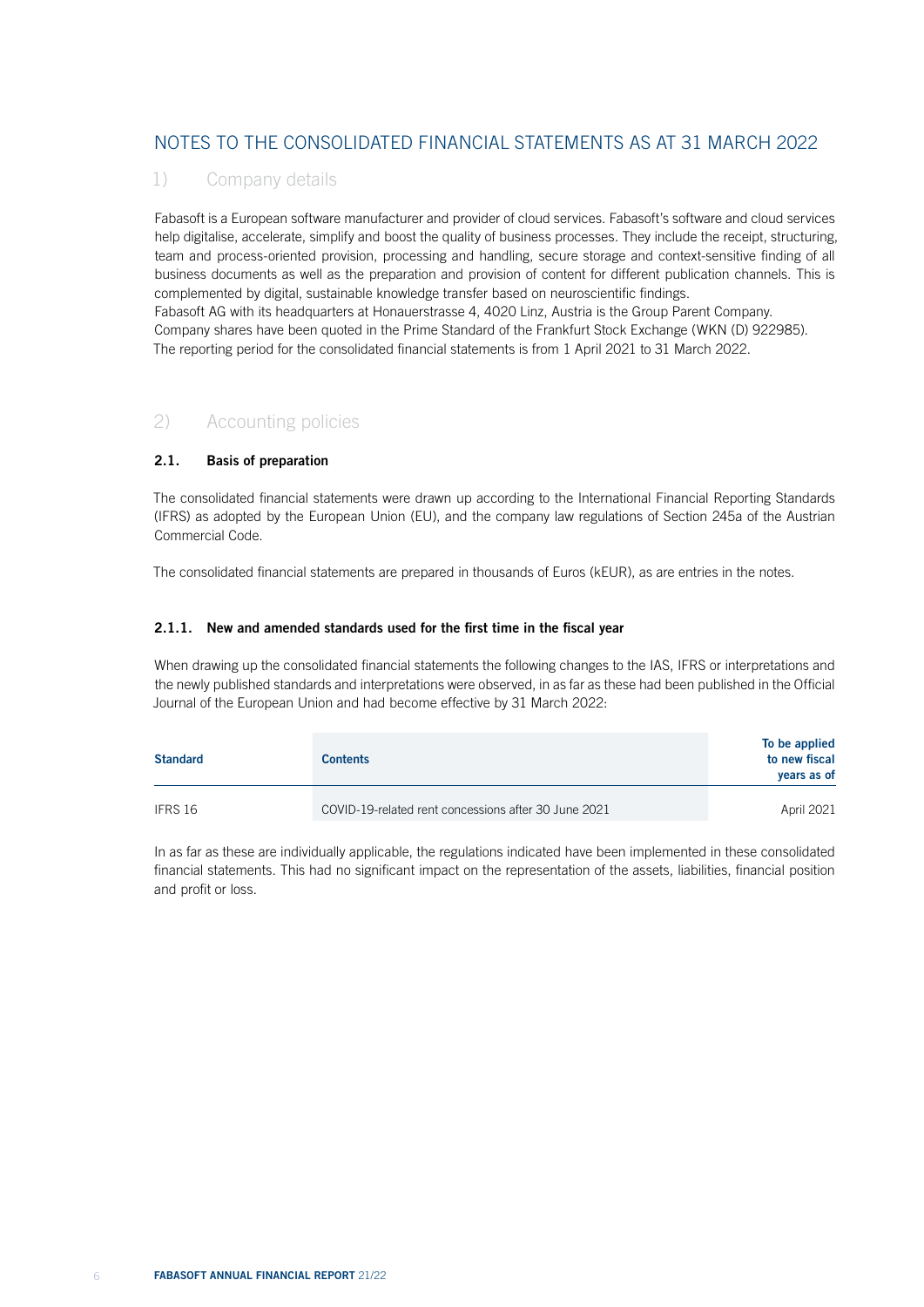## 2.1.2. Standards, interpretations and amendments to standards published which are not yet mandatory and have not been used earlier by the Group

The following standards and interpretations were adopted or amended by 31 March 2022, but their applications had, however, not become mandatory for the 2021/2022 fiscal year:

| <b>Standard</b> | <b>Content</b>                                                                                      | Adopted and to be<br>applied to new fiscal<br>years as of |
|-----------------|-----------------------------------------------------------------------------------------------------|-----------------------------------------------------------|
| <b>IAS 37</b>   | Interest Rate Benchmark Reform                                                                      | January 2022                                              |
| AIP 2018 - 2020 | Annual improvements to IFRS standards 2018-2020                                                     | January 2022                                              |
| <b>IAS 16</b>   | Amendments to property, plant and equipment: Proceeds before intended use<br>(amendments to IAS 16) | January 2022                                              |
| IFRS 3          | Amendments to IFRS 3: Reference to framework                                                        | January 2022                                              |
| IAS 1           | Classification of liabilities with regard to current or non-current (amendments to IAS 1)           | January 2023                                              |
| IFRS 17         | IFRS 17 insurance contracts and amendements to IFRS 17 insurance contracts                          | January 2023                                              |

| <b>Standard</b> | <b>Content</b>                                                                           | Not adopted and<br>to be applied to<br>new fiscal years<br>as of |
|-----------------|------------------------------------------------------------------------------------------|------------------------------------------------------------------|
| IAS 1           | Disclosure of accounting policies<br>(amendments to IAS 1 and IFRS practice statement 2) | January 2023                                                     |
| IAS 8           | Definition of accounting estimates (amendments to IAS 8)                                 | January 2023                                                     |
| <b>IAS 12</b>   | Deferred tax related to assets and liabilities arising from a<br>single transaction      | January 2023                                                     |

IAS 37 has been adapted to specify the scope of fulfilment costs in the case of onerous contracts. All directly attributable costs, i.e. the incremental cost of fulfilling the contract (e.g. directly attributable work and material costs) and any allocation of other costs relating directly to fulfilling the contract (e.g. proportional depreciation of property, plant and equipment used for fulfilment of several contracts), are to be treated as fulfilment costs.

Annual improvements to the IFRS relate to amendments to IFRS 1, IFRS 9, IFRS 16 und IAS 41.

The amendments to IAS 16 now explicitly forbid the deduction of any net income from the procurement cost of an item of property, plant and equipment.

IFRS 3 has been updated to reflect the fact that references now relate to the current 2018 conceptual framework for financial reporting and no longer to the 1989 conceptual framework.

IFRS 17 regulates the principles with regard to the identification, method, valuation, reporting and the notes for insurance contracts and it replaces IFRS 4 Insurance Contracts as of 1 January 2023.

The amendments to IAS 1 only relate to the presentation of liabilities as current and non-current in the balance sheet and not to the level at which or date on which assets, liabilities, income or expenditure are recognized or the information to be disclosed on such items.

Moreover, the changes to IAS 1 and IAS 8 ("Accounting policies, Changes in accounting estimates and errors") serve to specify to what extent accounting policies have to be explained in the IFRS notes. An uniform and exact definition of the materiality of financial statement information is created, which is intended to bring about a harmonisation of the conceptual framework for financial reporting, IAS 1 and IAS 8 as well as the IFRS Practice Statement "Making Materiality Judgements".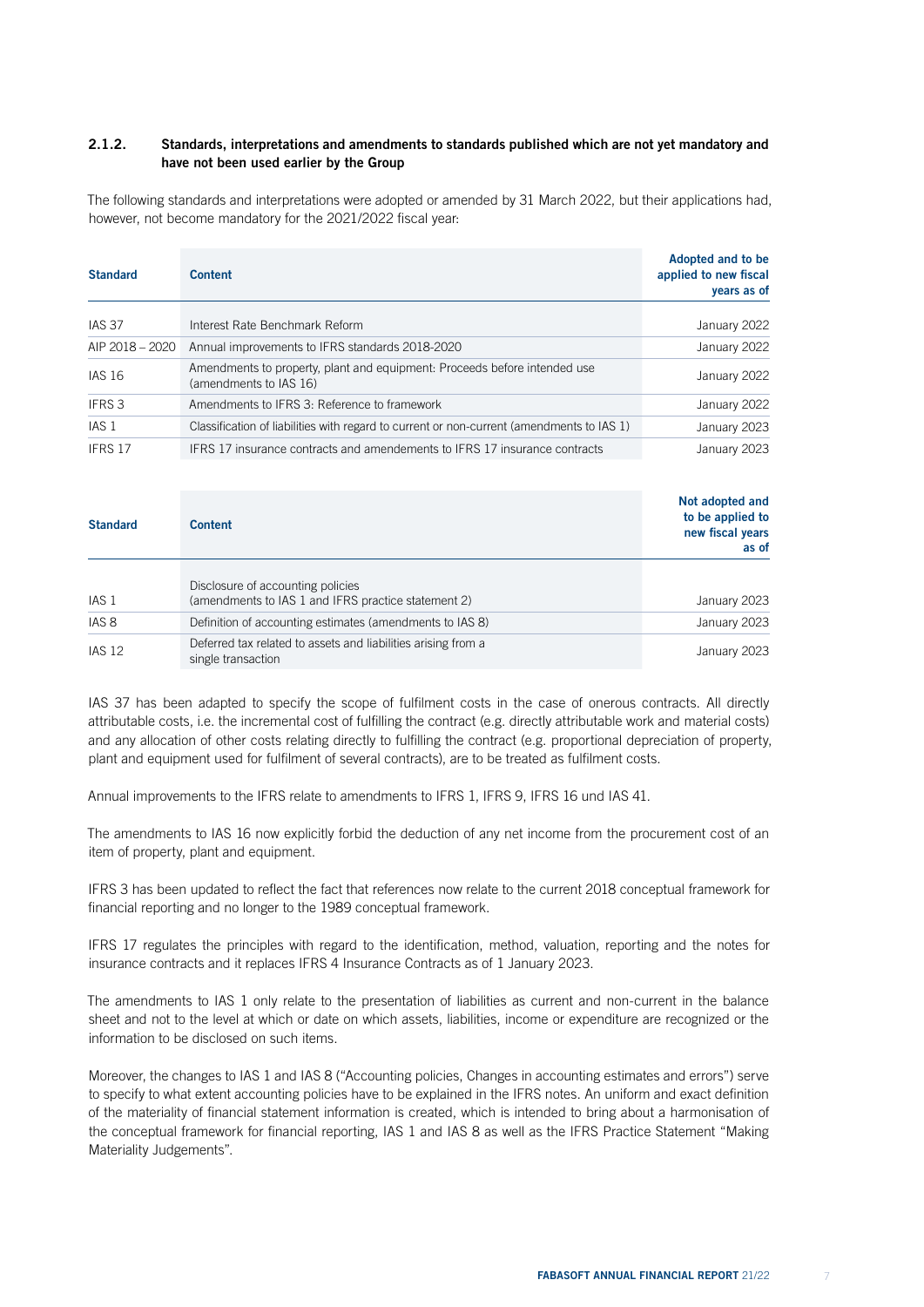The amendments of IAS 12 "Deferred taxes" restrict the scope of the exemption of initial recognition of deferred taxes ("initial recognition exemption"). The exemption shall not be applied to transactions that simultaneously give rise to equal taxable and deductible temporary differences.

From today's perspective there are no significant impacts to be expected on the assets, liabilities, financial position and profit or loss of the Group arising from the above listed new versions or amendments.

## 2.2. Consolidation

The annual financial statements of subsidiaries included in the consolidated financial statements were drawn up Group-wide on 31 March 2022 and in accordance with IFRS, as adopted by the EU.

Subsidiaries are all companies controlled by the Group. The Group controls an associated company when it possesses power of disposition over the company and there exists a risk burden as a result of or entitlement to variable returns from its involvement in the associated company and the Group has the capability to use its power of disposition over the associated company in such a way that it influences the amount of variable returns of the associated company.

The consolidation of an associated company starts on the day on which the Group obtains control of the company. It ends when the Group loses control of the associated company.

The final consolidation of subsidiaries occurs on the day the control over the company comes to an end. The revenue and expenses are included in the consolidated statement of comprehensive income until the date the consolidation ends.

All subsidiaries of the Group appear fully consolidated in the consolidated financial statements.

## 2.2.1. Consolidation scope

The scope of consolidation is determined according to the principles of IFRS 10.

Non-Group shares owned by non-controlling shareholders are listed separately as part of equity.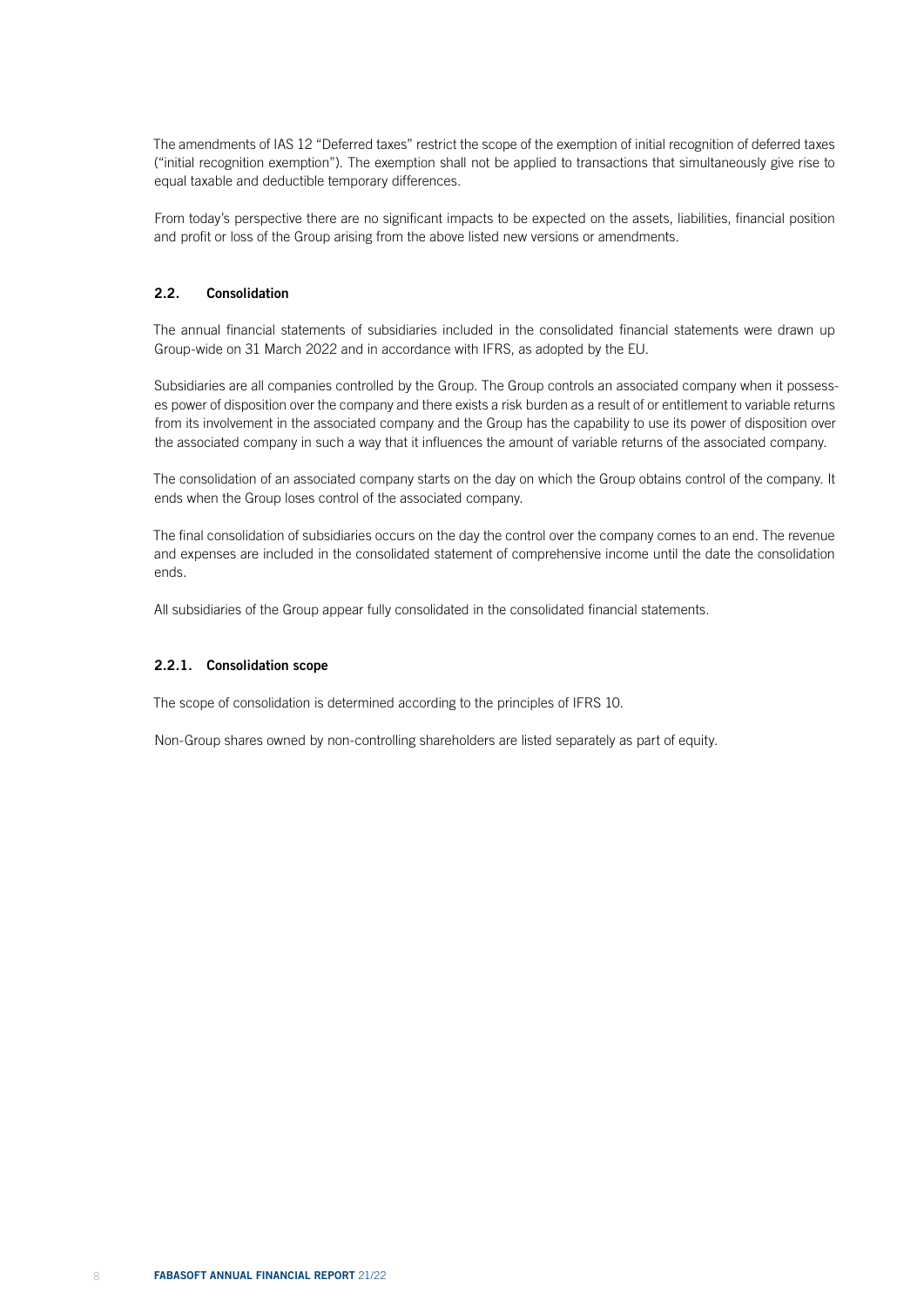As at the balance sheet date, 31 March 2022, the following companies in addition to Fabasoft AG, as the Parent Company, have been fully consolidated and are included in the consolidated financial statements:

| <b>Entity</b>                        | <b>Location of</b><br><b>Headquarters</b> | Type of<br>business activity                                | Direct share<br>of Fabasoft AG<br>as $a\%$ | Non-controlling<br>shareholder share<br>as $a\%$ |
|--------------------------------------|-------------------------------------------|-------------------------------------------------------------|--------------------------------------------|--------------------------------------------------|
| Fabasoft International Services GmbH | Linz/Austria                              | Group professional services                                 | 100                                        |                                                  |
| Fabasoft R&D GmbH                    | Linz/Austria                              | Fabasoft Research &<br>Development                          | 100                                        |                                                  |
| Fabasoft Austria GmbH                | Linz/Austria                              | Operative Fabasoft<br>business Austria                      | 100                                        |                                                  |
| Mindbreeze GmbH                      | Linz/Austria                              | Information Insight<br>products and marketing               | 85.5                                       | 14.5                                             |
| KnowledgeFox GmbH                    | Vienna/Austria                            | Mobile learning,<br>MicroLearning products<br>and marketing | 70                                         | 30                                               |
| Fabasoft Deutschland GmbH            | Frankfurt am Main/<br>Germany             | Operative Fabasoft<br>business Germany                      | 100                                        |                                                  |
| Xpublisher GmbH                      | Munich/<br>Germany                        | Content Editing.<br>Publishing products and<br>marketing    | 60                                         | 40                                               |
| Fabasoft Schweiz AG                  | Bern/Switzerland                          | Operative Fabasoft<br>business Switzerland                  | 100                                        |                                                  |

| <b>Entity</b>          | <b>Location of</b><br><b>Headquarters</b> | <b>Type of</b><br>business activity  | Indirect share<br>of Fabasoft AG<br>as $a\%$ | Non-controlling<br>shareholder share<br>as $a\%$ |
|------------------------|-------------------------------------------|--------------------------------------|----------------------------------------------|--------------------------------------------------|
| Mindbreeze Corporation | Chicago/USA                               | Operative Mindbreeze<br>business USA | 85.5                                         | 14.5                                             |
| Xpublisher Inc.        | Chicago/USA                               | Operative Xpublisher<br>business USA | 60                                           | 40                                               |

The proportion of voting rights in the subsidiaries held directly by the Parent Company is not different from the proportion of shares held. There are neither joint ventures nor associates.

#### 2.2.2. Changes to the scope of consolidation

On 20 April 2021 Fabasoft AG increased its holding in Mindbreeze GmbH from formerly 76% of the company shares to 85.5%. The shares were acquired from the Management of Mindbreeze GmbH, which had held 24% before the transaction and now still holds 14.5%.

Moreover, Fabasoft AG purchased in total 70% of the shares in the company KnowledgeFox GmbH, which is located in Vienna and a provider of intelligent training apps, in particular in the field of MicroLearning. This constitutes a consistent step in the realisation of the Fabasoft growth strategy. 49.9% of the participation was effected via already existing shares from shareholders not active in the company and 20.1% via the subscription of new shares. The previous shareholder-CEO still retains 30% of the shares in KnowledgeFox GmbH.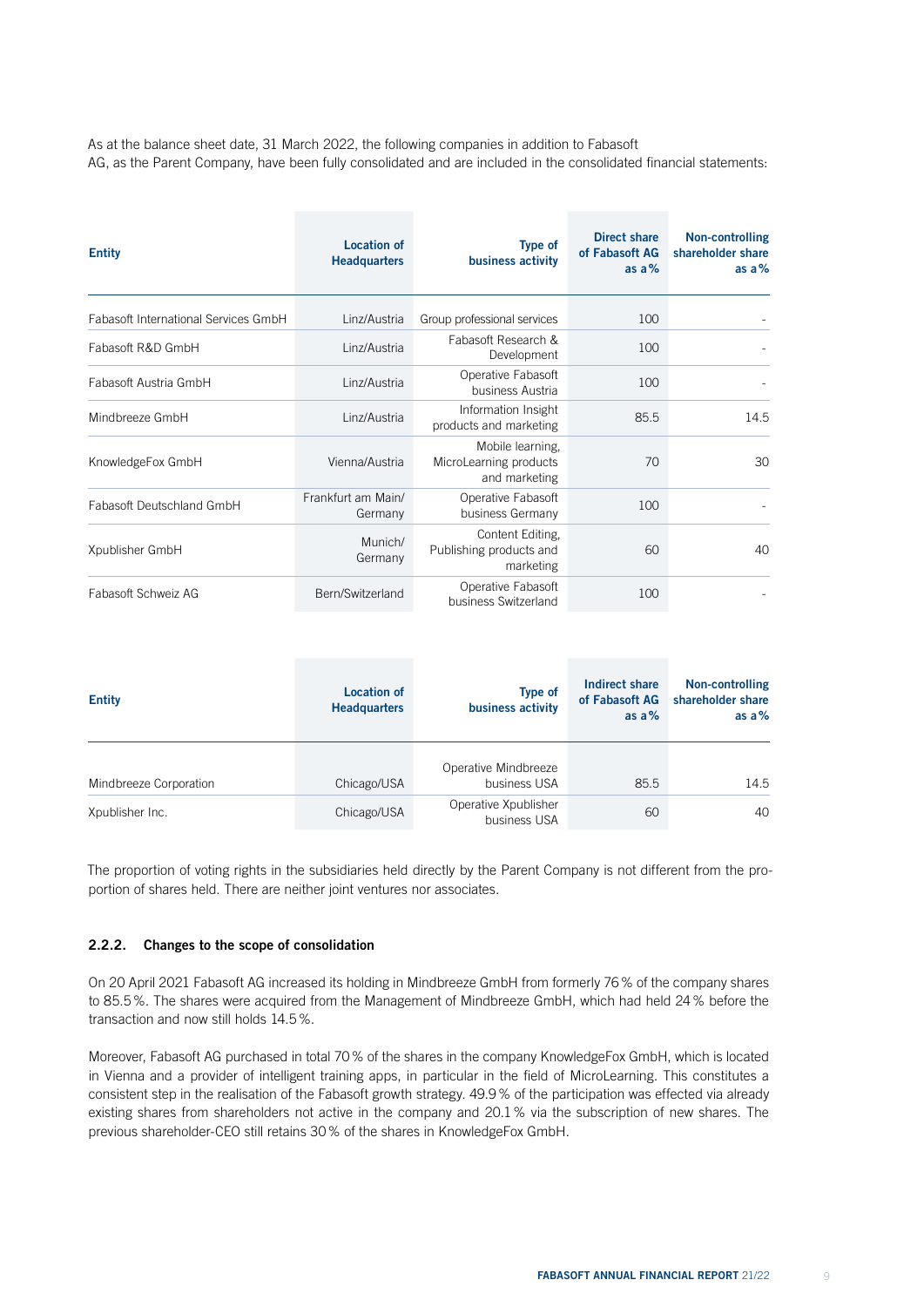The purchase and transfer agreement became effective on 13 January 2022. The share capital increase amounting to kEUR 23 was paid in to KnowledgeFox GmbH by Fabasoft AG on 13 January 2022 and at the same time payment of the investment amount over and above the share capital plus the due purchase price for acquisition of the shares amounting the kEUR 1,449 was also effected.

Full consolidation of KnowledgeFox GmbH was therefore effected for the first time for reasons of simplification on the effective date 1 January 2022.

The effects on the Group's assets and liabilities are as follows:

| in kEUR                                     | <b>Values pursuant</b><br>to IFRS as at<br>01/01/2022 | <b>Fair value</b><br>adjustment | <b>Amounts recognised</b><br>for acquisition |
|---------------------------------------------|-------------------------------------------------------|---------------------------------|----------------------------------------------|
| Internally developed software               | $\circ$                                               | 508                             | 508                                          |
| Customer relationships                      | $\Omega$                                              | 144                             | 144                                          |
| Order backlog                               | $\Omega$                                              | 19                              | 19                                           |
| Property, plant and equipment               | 66                                                    | $\Omega$                        | 66                                           |
| Trade and other receivables                 | 100                                                   | $\Omega$                        | 100                                          |
| Income tax receivables                      | 10                                                    | $\mathbf{0}$                    | 10                                           |
| Cash and cash equivalents                   | 913                                                   | $\Omega$                        | 913                                          |
| Investment grants                           | $-26$                                                 | $\Omega$                        | $-26$                                        |
| Deferred income tax liabilities             | $\mathbf 0$                                           | $-73$                           | $-73$                                        |
| Other non-current liabilities               | $-19$                                                 | $\Omega$                        | $-19$                                        |
| <b>Financial liabilities</b>                | $-71$                                                 | $\circ$                         | $-71$                                        |
| Currrent trade and other payables           | $-282$                                                | $\Omega$                        | $-282$                                       |
| Contract liabilities                        | $-494$                                                | 322                             | $-172$                                       |
| Net assets                                  | 197                                                   | 920                             | 1,117                                        |
| Goodwill                                    |                                                       |                                 | 692                                          |
| Less non-controlling interest in net assets |                                                       |                                 | $-336$                                       |
| Purchase price in cash                      |                                                       |                                 | 1,472                                        |
| Less acquired cash and cash equivalents     |                                                       |                                 | $-913$                                       |
| Net cash outflow                            |                                                       |                                 | 559                                          |

The customer relationships recognised within the framework of the acquisition will be amortised over the next seven years, the internally developed software over the next five years and the order backlog over the next three years.

The non-controlling interests will be recognised at the proportionate share of the identifiable net assets. The nontax deductible goodwill results in particular from the know-how of the workforce and the potential of the company. The MicroLearning methods developed by KnowledgeFox GmbH and its future-oriented solutions will contribute to the existing ecosystem of the Fabasoft Group with outstanding branch-specific digital services and business process solutions. Acquired assets, which did not meet the recognition and identification criteria, were accounted for under goodwill.

In the period from 1 January 2022 to 31 March 2022 sales revenues of kEUR 77, an EBIT of kEUR -326 and an EBITDA of kEUR -276 were generated by KnowledgeFox GmbH. If the acquisition had taken place to 1 April 2021, the Group sales revenues would have amounted to kEUR 58,857, the Group EBIT kEUR 11,248 and the Group EBIT-DA kEUR 17,524. These amounts were calculated from the results of KnowledgeFox GmbH taking into account the additional IFRS adjustments, which would have been made if the adjustment of fair value had already been carried out to 1 April 2021.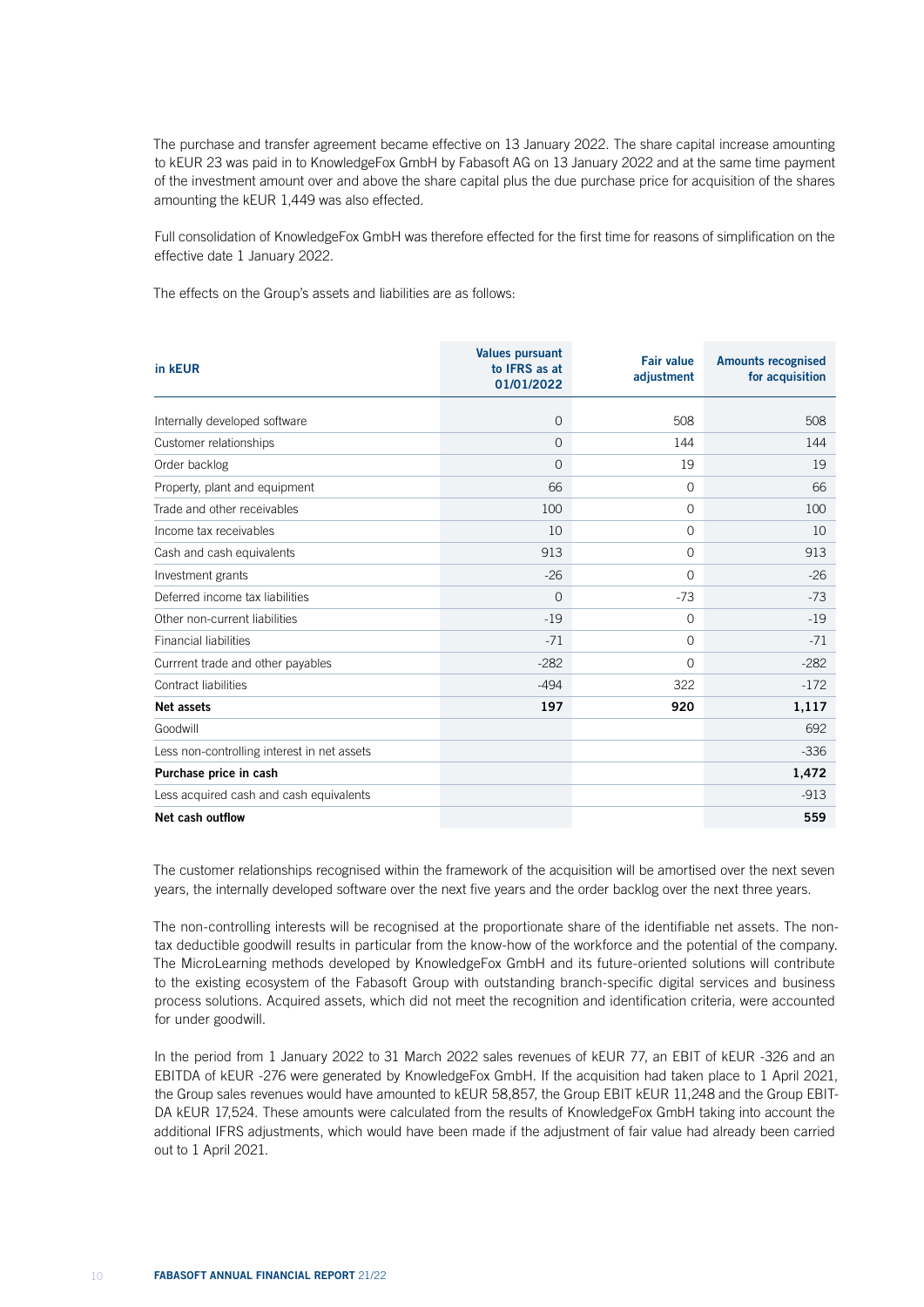Evaluation of the fair value of the customer relationships and order backlog were carried out in compliance with the MEEM method (multi-period excess earnings) and evaluation of the fair value of the internally developed software in compliance with the licence price analogy method. The licence price analogy method takes into account the discounted estimated payments of user fees, which are expected to be saved due to the fact that the software is owned by the company itself. The MEEM method takes into account the present value of the expected net cashflows generated by the customer relationships and the backlog of orders, with the exception of all cashflows associated with contributory assets. The measurement of the fair value of the contract liabilities is based on the expected-costplus-a-margin approach (reproduction cost method). The valuation model takes into account market prices for similar services, if available, and where appropriate amortized costs of production that are necessary to produce an at most identical duplicate of the asset to be valued.

### 2.2.3. Consolidation methods

The purchase method of accounting is used to account for the acquisition of subsidiaries by the Group. The cost of an acquisition corresponds with the fair value of the assets obtained, the issued equity instruments and the resultant or assumed debts at the transaction date (date of purchase). Costs attributed directly to the acquisition are not capitalised. Assets, liabilities and contingent liabilities identified in the course of a business consolidation are valued at their fair value at the time of acquisition in the first time consolidation, independently of the shares held by noncontrolling shareholders.

The excess of the cost of acquisition over the fair value of the Group's share of the identifiable net assets acquired is recorded as goodwill. If the cost of acquisition is less than the fair value of the net assets of the subsidiary acquired, the difference is recognised directly in the consolidated statement of comprehensive income.

All accounts receivable and payable, expenditure and earnings resulting from offsetting between the entities in the consolidation scope are eliminated. Interim results from intercompany trade are also eliminated where they are not of minor importance.

The accounting and valuation principles of subsidiaries were amended where necessary to ensure standard, Groupwide accounting.

Transactions with non-controlling interests without loss of control are treated as transactions with Group equity holders. Any difference arising from the acquisition of a non-controlling interest between the paid service and the respective share of the book value of the net assets of the subsidiary is included in equity. Profits and losses arising from the sale of non-controlling shares are likewise recorded in equity.

The Group decides on an individual basis in the case of any company acquisition whether the non-controlling interests in the company acquired are recognised at the fair value or using the proportional share of net assets of the company acquired.

#### 2.2.4. Currency translation

The functional and reporting currency of Fabasoft AG is the Euro. The annual financial statements of subsidiaries in foreign currency were converted using the respective mean rate. Whereby the exchange rates at the balance sheet date were applied for assets and liabilities, historical exchange rates for equity and for the items of the consolidated statement of comprehensive income the average exchange rates for the fiscal year. Differences between these foreign currency translations are recorded in equity as part of the other result. Conversion differences in receivable and payable monetary amounts from/to a foreign business that are neither planned nor likely to be fulfilled and are therefore part of the net investments in the foreign business are initially recorded under other result and then transferred from equity to profit and loss in the event of a sale.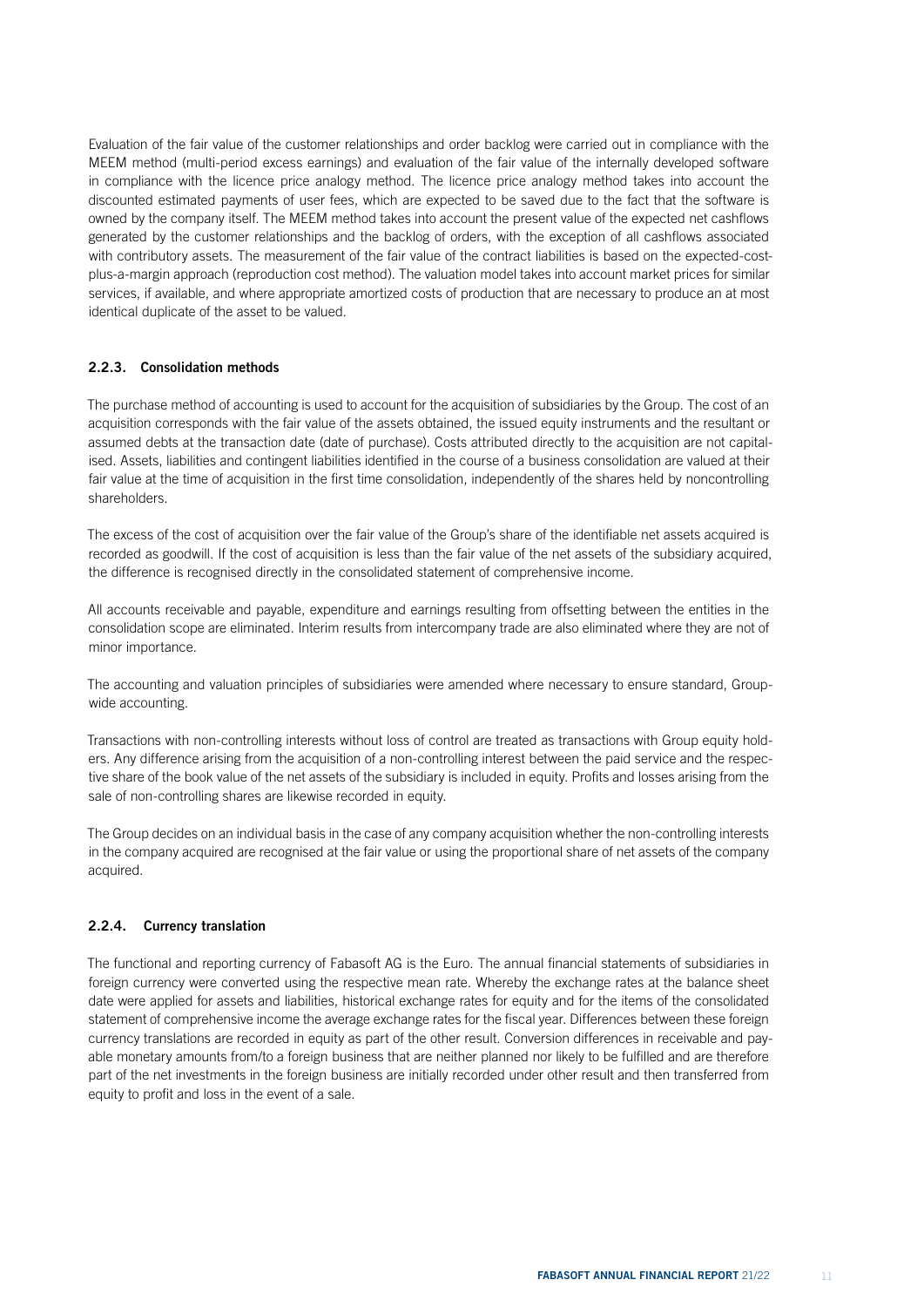Exchange rate differences when converting transactions and monetary assets and liabilities into foreign currencies are taken into account using the exchange rates valid at the time of the transaction or valuation.

Non-monetary items, which are valued at historical acquisition or production costs in a foreign currency, are converted using the exchange rate on the day of the transaction.

The following exchange rates were applied for the foreign currency translation:

|                     | Exchange rate as at 31 March | Average rate throughout the fiscal year |  |
|---------------------|------------------------------|-----------------------------------------|--|
| <b>Swiss Francs</b> |                              |                                         |  |
| 2022                | 1.0280 CHF                   | 1.06823 CHF                             |  |
| 2021                | 1.1080 CHF                   | 1.07692 CHF                             |  |
| <b>US Dollars</b>   |                              |                                         |  |
| 2022                | 1.1119 USD                   | 1.16137 USD                             |  |
| 2021                | 1.1736 USD                   | 1.16548 USD                             |  |

### 2.3. Property, plant and equipment and intangible assets

Property, plant and equipment and purchased intangible assets are valued at cost, less scheduled depreciation and amortisation and impairment where applicable. Depreciation is linear based on the expected useful life.

Scheduled depreciation and amortisation (without IFRS 16 leasing assets) are assessed based on the following Group-wide useful economic lifetimes:

| Intangible assets                               | 2 to 10 years |
|-------------------------------------------------|---------------|
| Structural investments in third party buildings | 5 to 10 years |
| Office furniture and equipment                  | 2 to 15 years |

The Fabasoft Group holds no assets with indefinite useful lives with the exception of goodwill.

In the case of a disposal or another type of deconsolidation, the purchase/production costs and the corresponding accumulated depreciation relating to the assets are derecognised from the balance sheet. Any profits or losses created as a result are included in the result of the year.

### 2.4. Impairment of specific non-current assets

Property, plant and equipment and intangible assets are monitored to ascertain whether changing circumstances and events indicate that the current net book value is not recoverable. In the case of goodwill a relevant test is conducted annually or if there are indications of a need for impairment. Impairments will be devalued by the amount to which the net book value exceeds the recoverable amount of the asset. The recoverable amount corresponds to the fair value less the cost of disposal and the value in use of an asset. For the purpose of calculating impairments, assets are grouped to the lowest level where separate cash inflows are feasible (cash-generating units). Non-monetary assets for which impairment was reported in the past are examined on each balance sheet date, in order to establish if a reversal is to be recognised. Reversals for goodwill are prohibited.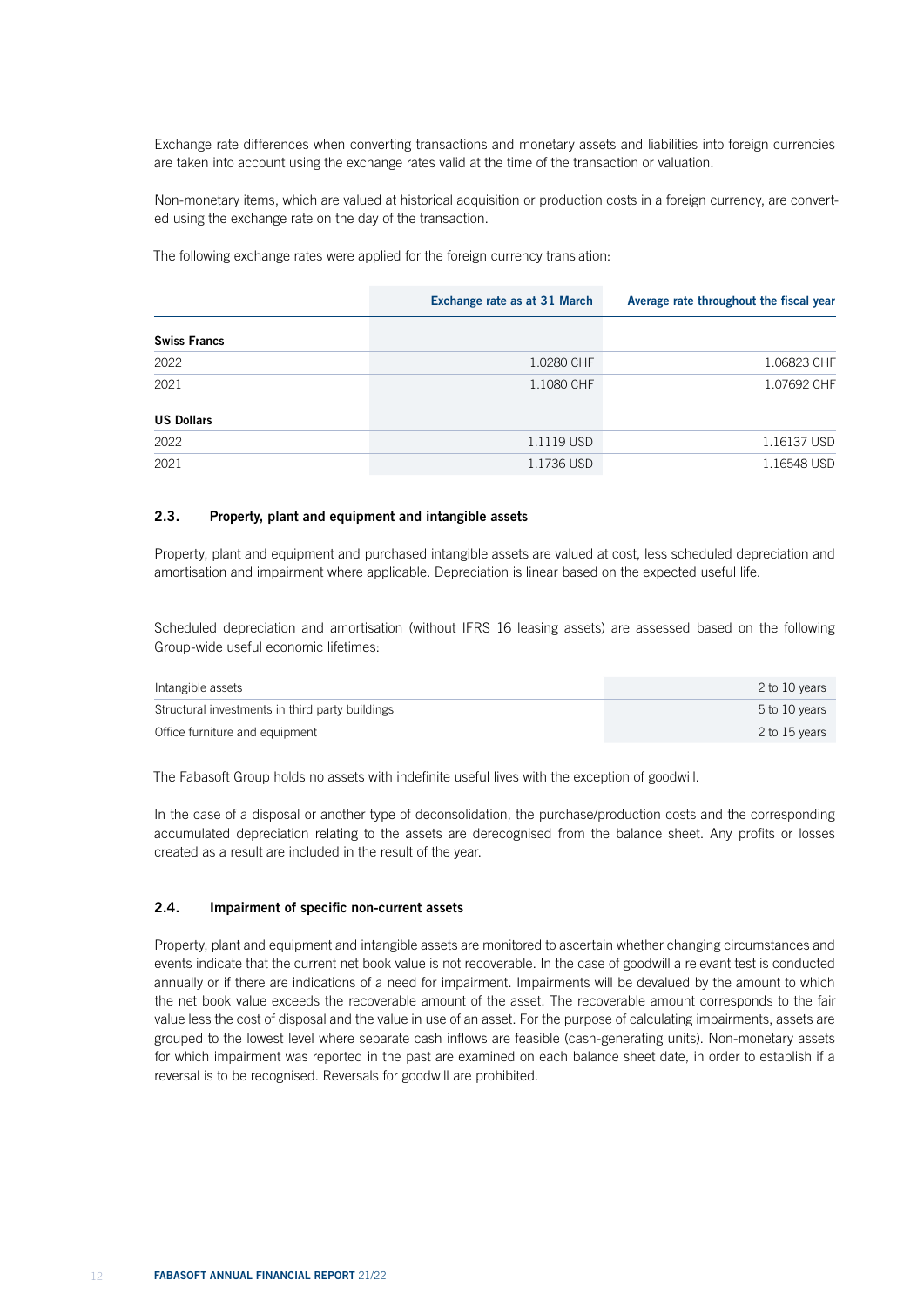## 2.5. Research and Development

An intangible asset arising from development shall be recognised only if all of the following can be demonstrated:

- a) The technical feasibility of completing the intangible asset so that it will be available for use or sale.
- b) The intention to complete the intangible asset and use or sell it.
- c) The ability to use or sell the intangible asset.
- d) How the intangible asset will generate probable future economic benefits. Among other things, the existence of a market for the output of the intangible asset or the intangible asset itself or, if it is to be used internally, the usefulness of the intangible asset can be demonstrated.
- e) The availability of adequate technical, financial and other resources to complete the development and to use or sell the intangible asset.
- f) The ability to measure reliably the expenditure attributable to the intangible asset during its development.

Research and development expenditure is recorded as an expense (see section 9.2).

### 2.6. Leases

Fabasoft entered into leasing relationships as the lessee. Where such a leasing contract exists pursuant to IFRS 16, a right-of-use asset is recognised on the asset side and a corresponding lease liability on the liability side. In the case of short-term leases and leases where the underlying asset has a low value, the Group exercised its right not to recognise an asset and a corresponding liability in compliance with IFRS 16.5. Leased assets for which the right in accordance with IFRS 16.5 was exercised are not material.

#### 2.7. Non-financial assets

Pursuant to IFRS 15, non-financial assets refer as an asset to capitalised expenses connected with the initiation or acquisition of a contract with a customer (contract acquisition costs). The contract acquisition costs refer to employee benefits expenses and are recognised at the time of the conclusion of the contract. They must be subjected to regular amortisation via employee benefits expenses in dependence on how the services, to which the contract acquisition costs refer, are transferred to the customer.

#### 2.8. Other financial assets

Other financial assets relate to investment certificates, which are classified pursuant to IFRS 9.

Other financial assets are valued subsequent to initial recognition at fair value. Fluctuations in the fair value are recognised in profit and loss at each reporting date.

#### 2.9. Trade and other receivables

Trade and other receivables are recognised at the transaction price pursuant to IFRS 15 and accounted for at amortised cost using the effective interest method less necessary allowances.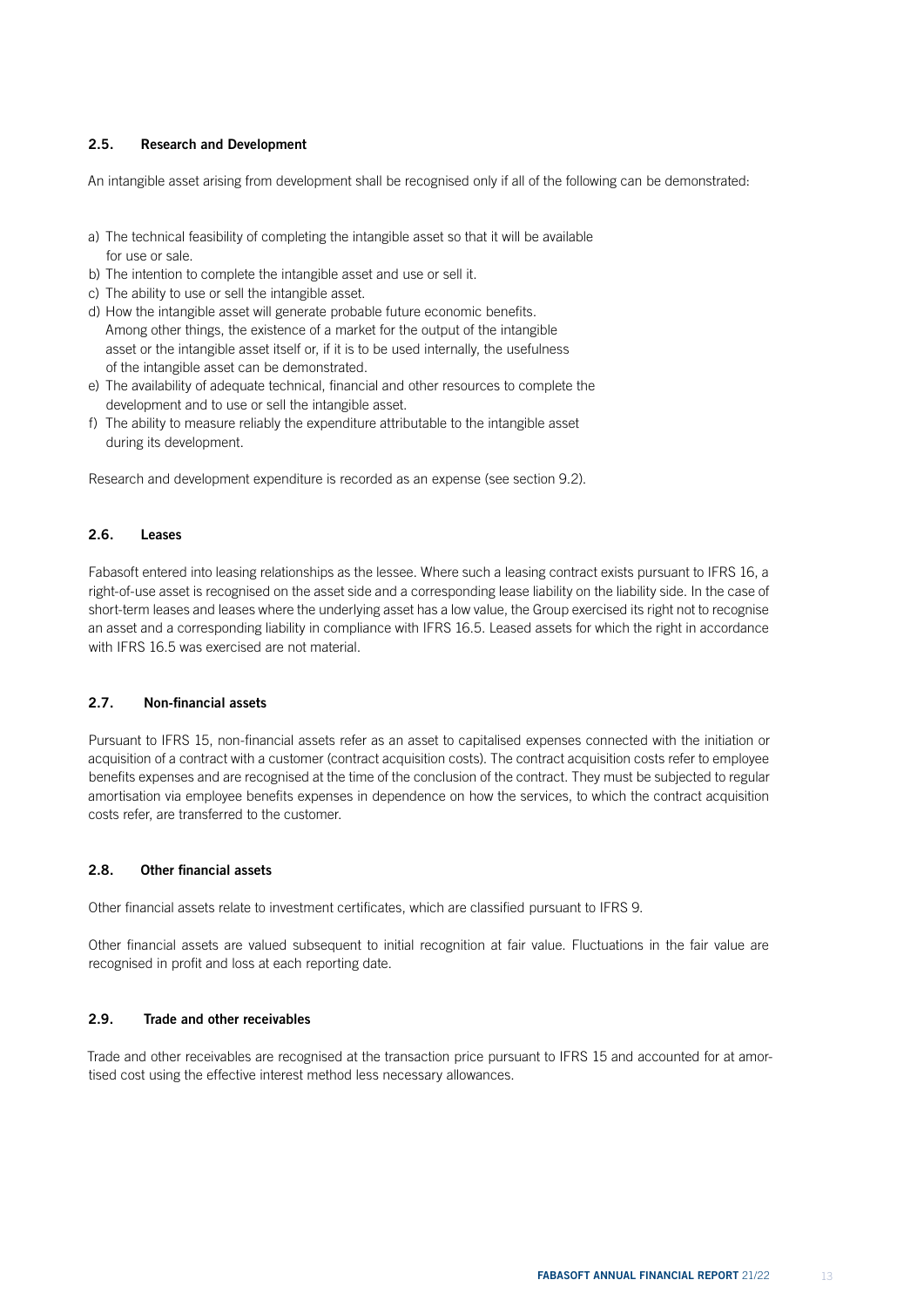Where impairment is concerned IFRS 9 has a impairment model based on expected losses (expected credit loss model). A considerable part of the consolidated sales and receivables derives from business with customers from the public sector. For this reason the Group has had a very low level of defaults on receivables and impairment in the past. The same is also expected for the future in the case of existing receivables. There were no defaults on receivables in the public sector in the last five fiscal years. Likewise defaults on receivables in the private sector have always been very low. On 31 March 2022 there was an impairment of only kEUR 4 (see section 5.2.1). Historical data on actually incurred defaults are first used to determine the default rate. However, the Group also takes future-related information and expectations into account for the determination of the default rates in addition to the historical perspective. Based on the analysis carried out with regard to the customer structure and the credit rating of the customers as well as defaults observed in the past, there are no significant impacts on the amount of risk provision calculated according to the expected credit loss model.

Receivables in foreign currencies are valued at the market price valid on the balance sheet date of 31 March 2022.

#### 2.10. Service contracts

The revenue for service contracts is realised over time in compliance with IFRS 15. In accordance with IFRS 15.35c revenues are to be recognised over time if the performance does not create an asset with an alternative use and there is an enforceable right to payment.

Profits from a service contract will be entered in the balance sheet according to the degree of completion as soon as they can be valued reliably. The determination of the degree of completion is based on the ratio of contract costs incurred prior to the balance sheet date to the total contract costs estimated on the balance sheet date. Losses are entered in their entirety in the balance sheet at the earliest possible point after detection.

Insofar as an asset is created from a service contract, disclosure is made as trade receivables, insofar an unconditional right to payment arises. The disclosure of "receivables from service contracts" is made under the item "contract assets" if the company performs its contractual obligations before the customer pays or payment is due. Pursuant to IFRS 15, receivables from service contracts constitute contract assets.

Insofar as a liability arises from a customer contract, disclosure is made under "liabilities from service contracts" in the balance sheet item contract liabilities as soon as payment is effected or due.

#### 2.11. Cash and cash equivalents

Cash and cash equivalents are valued at the market value. Credit at financial institutions in foreign currencies is valued at the market price valid on the balance sheet date of 31 March 2022.

#### 2.12. Employee benefits

#### 2.12.1. Provisions for severance payments

The provision for severance payments for employees corresponds to the present value of the performance-related commitment (defined benefit obligation, DBO) as at the balance sheet date. The DBO is calculated yearly by an independent expert actuary using the projected unit credit method. Actuarial profits or losses are recorded in accordance with IAS 19 under other result.

The present value of the defined benefit obligation is determined by discounting the estimated future cash outflows using interest rates of high-quality corporate bonds that are denominated in the currency in which the benefits will be paid, and that have terms to maturity approximating primarily to the terms of the related provisions for severance payments.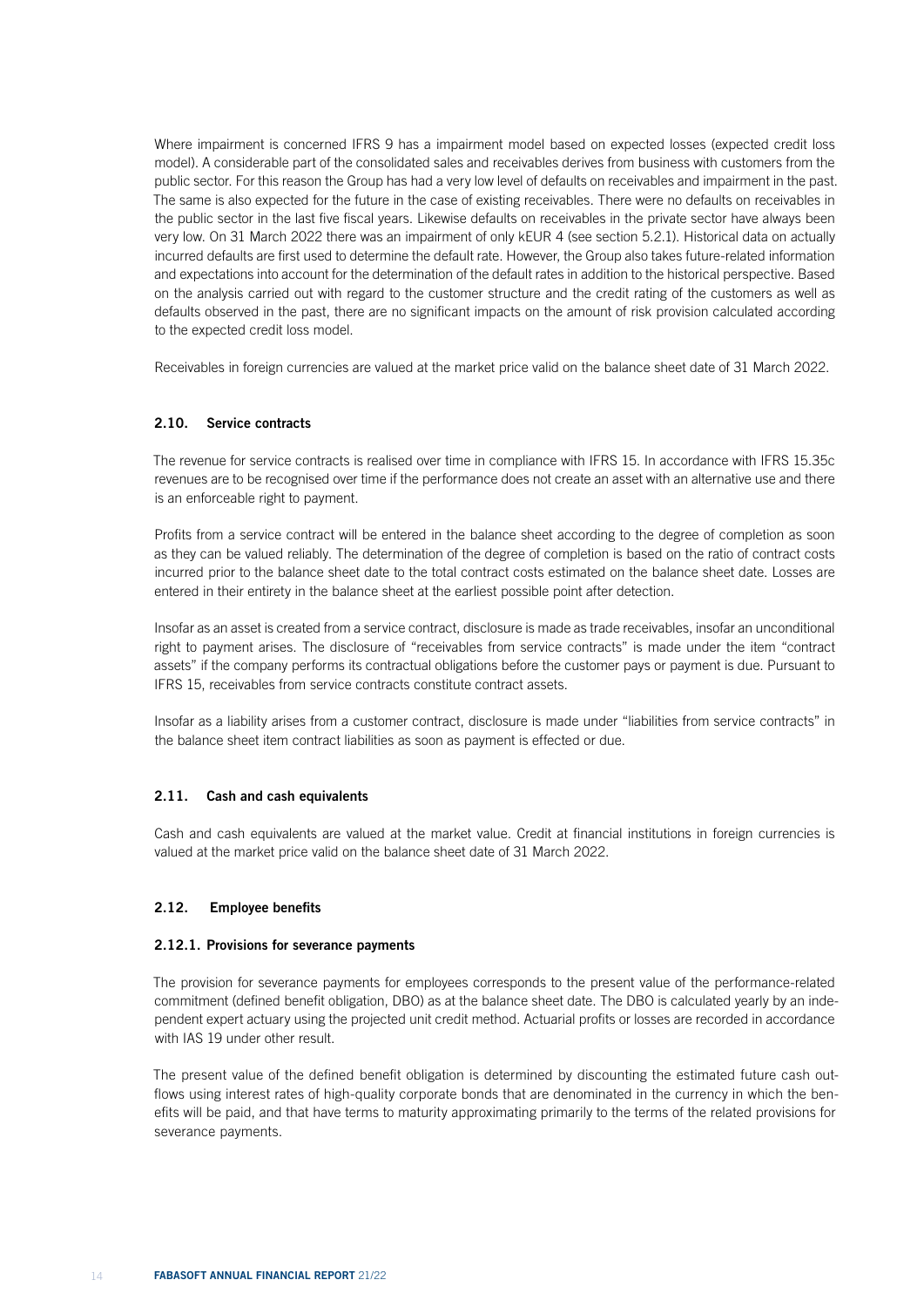Statutory requirements call for each employee of an Austrian group company, who joined the company before 1 January 2003, to receive a one-time severance payment upon dismissal by the employer or at the time of retirement. The amount depends on the number of years' service and the applicable rate of compensation at the time the action arises.

The company has potential direct obligations to employees who joined the company up to and including 2002, for which provisions were created and measured in accordance with IAS 19.

As a result of legal regulations, a monthly contribution of 1.53% of the employee's gross salary is paid into a provision fund for employees of Austrian Group companies who joined the company after 31 December 2002. Consequently, the employee acquires a title against the provision fund and not against the company.

The provision for severance payments for the Managing Board of Fabasoft AG was calculated according to the Managing Board contracts.

## 2.12.2. Pension obligations

The pension provision for the two members of the Managing Board of Fabasoft AG in 2021/2022 fiscal year was calculated based on the contractual pension approvals. The pension approvals for the Managing Board of Fabasoft AG are financed by fixed payments to pension reinsurance agreements. The amount of the cover assets is based on regularly obtained confirmations from insurance companies.

In the 2014/2015 fiscal year, pension approvals were amended to the effect that the respective claim of the person entitled to the benefit applies only to the extent of the cover asset on the respective balance sheet date of the existing pension reinsurance agreements. As a consequence, the commitment is set to the amount of the cover asset. The commitment and cover asset (plan assets) are offset on the balance sheet based on the congruency, pledging and the insolvency-proof nature of the asset. There are no portions of the provisions for pensions that are not covered by reinsurances.

### 2.13. Trade and other payables

Trade and other payables are specified at the beginning at fair value and are entered in the balance sheet at amortised cost using the effective interest method.

Payables in foreign currencies are valued at the market price valid on the balance sheet date of 31 March 2022.

#### 2.14. Sales revenue

Pursuant to IFRS 15 revenue must be recognised when a customer obtains control of a promised good or service and thus has the ability to direct the use and obtain the benefits from the good or service.

The revenue from the sale of one-off licences constitute a right of use of the intellectual property and are recognised in compliance with IFRS 15 after control is transferred at a point in time. Sales revenue from licensing to project partners are deemed realised when the product is sold to the project partner who has no right of return.

Revenue from software update, cloud service and appliance agreements as well as support services are recognised over time, as, in compliance with IFRS 15, the customer obtains the benefit of the service of the company during the provision of the service. Revenue from consulting and training activities are also recognised during the provision of the service over time. Sales revenue from service contracts based in fixed-price projects are recognised according to performance progress in compliance with the degree of completion (see section 2.10).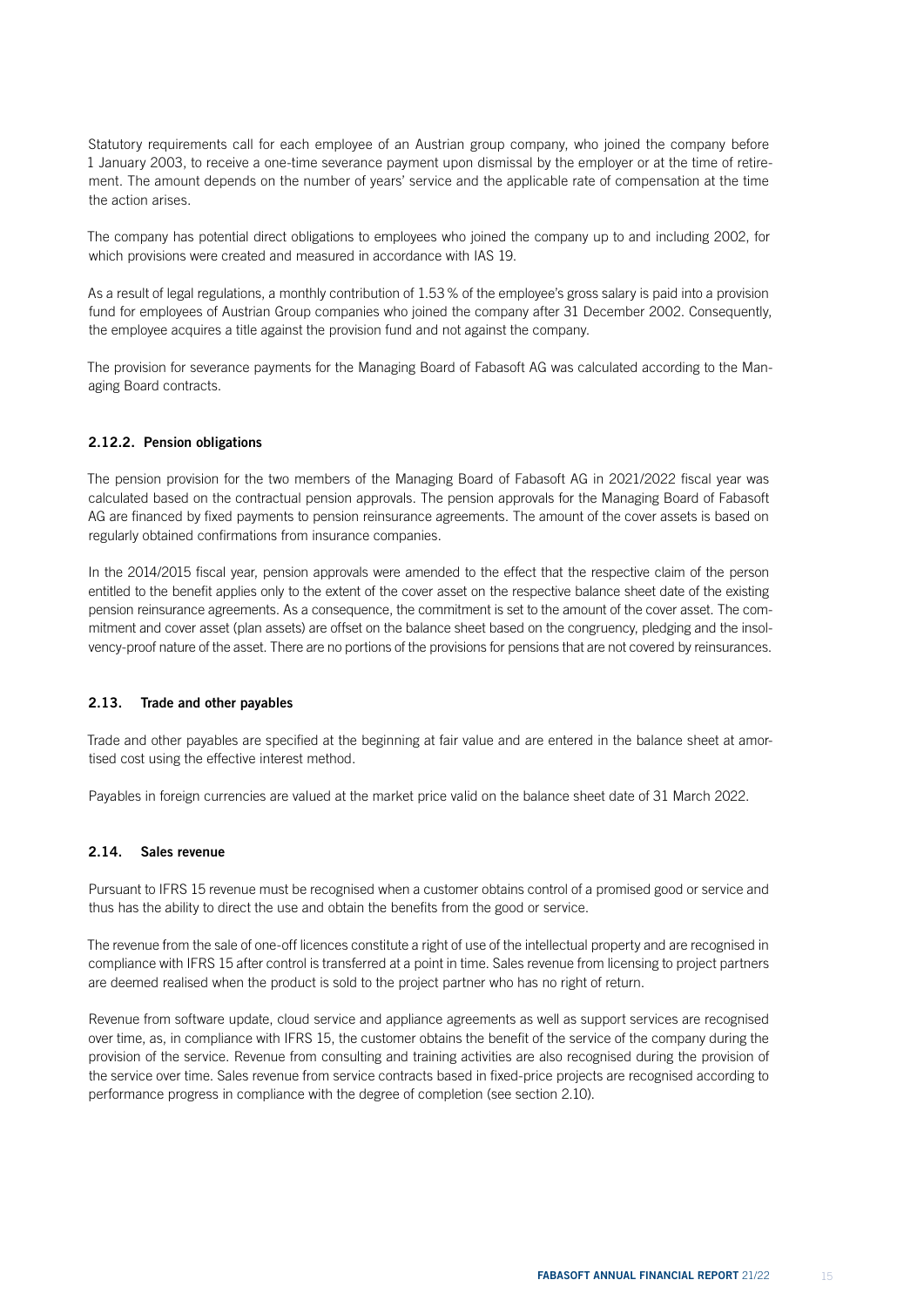### 2.15. Accounting of government grants and investment grants

Government grants are only recorded if there is reasonable assurance that the company will fulfil the associated conditions and the grants will in fact be awarded. A grant as compensation for already incurred expenses is recorded, subject to the requirement of appropriate security, as income in the period in which the respective entitlement arises. These grants are recognised as other operating income. Accounting of investment grants is effected according to the gross method, there is therefore no reduction in the acquision costs, but reporting as a separate liability item. Accounting is not carried out before the corresponding assets are capitalised. The liability item is dissolved in accordance with the useful life of the underlying investment and reported as other operating income.

## 2.16. Income taxes

Taxes on income are recorded according to cause and are based on profits from the corresponding fiscal year.

As of the 2006 year of assessment Fabasoft AG operates as a top-tier leading group in accordance with Austrian tax law. The following subsidiaries are included as Group members in the 2022 year of assessment: (1) Fabasoft International Services GmbH, (2) Fabasoft R&D GmbH, (3) Fabasoft Austria GmbH and (4) Mindbreeze GmbH.

Deferred income tax is calculated on the basis of temporary differences between the fiscal values and the IFRS values of assets and liabilities according to each country-specific tax rate. Deferred income tax liabilities are declared under non-current liabilities, deferred income tax assets are declared under non-current assets.

Deferred income tax assets concerning tax loss carryforwards and deductible temporary differences are included in the balance sheet if it is likely that the company will have sufficient results to be taxed.

Deferred income tax liabilities that occur through temporary differences in connection with interests in subsidiaries and associated companies are determined unless the Group can specify the time of the reversal of the temporary differences and it is likely that the temporary differences will not reverse due to this influence in the foreseeable future.

Deferred income tax assets and liabilities are offset if there is an appropriate, enforceable legal claim regarding offsetting and if the deferred income tax assets and liabilities concern income tax which is levied by the same revenue authority for either the same tax subject or different tax subjects that intend to bring about the adjustment on a net basis.

## 2.17. Scope of discretion and estimates

The preparation of the consolidated financial statements in accordance with the generally accepted accounting and valuation methods requires the use of estimates and assumptions that affect the extent and the disclosure of the reported assets and liabilities on the balance sheet date and the income and expenses recorded in the reporting period. Although these estimates are calculated to the best knowledge based on current transactions, actual values may deviate from these estimates.

The following lists the critical discretionary parameters:

#### Service contracts

Profits from a service contract will be entered in the balance sheet using the percentage of completion method as soon as they can be valued reliably.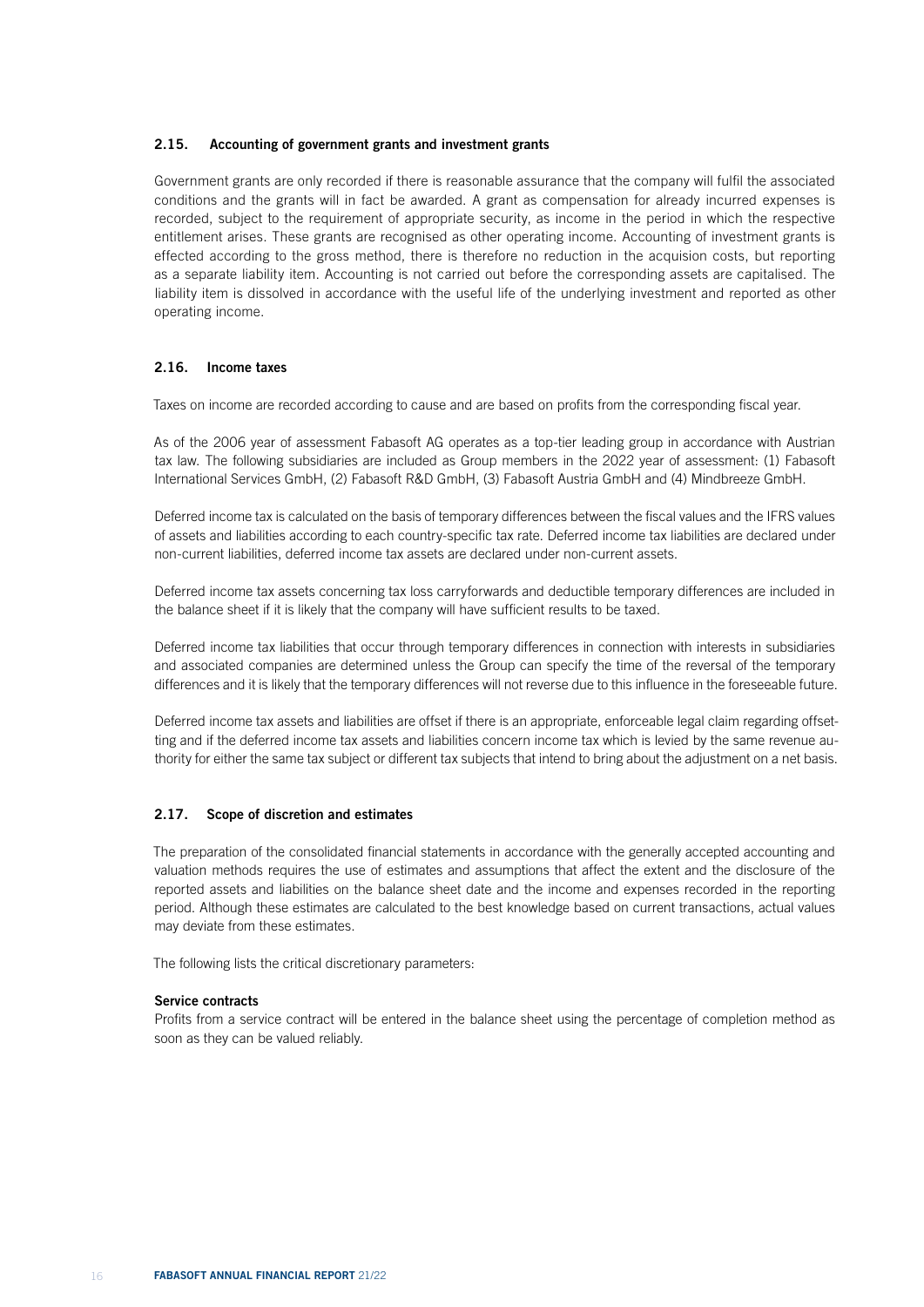Estimated figures refer to the final profits and the determination of the degree of completion on the balance sheet date.

The Group calculates the degree of completion based on the ratio of the services already provided up to the balance sheet date against the total scope of the services to be provided. If the degree of completion was set 10 percentage points higher or lower, this would result in an increase in sales revenue/receivables of kEUR 594 or a reduction in sales revenue/receivables of kEUR 600.

#### Provisions for severance payments

Statutory requirements call for each employee of an Austrian group company, who joined the company before 1 January 2003, to receive a one-time severance payment upon dismissal by the employer or at the time of retirement. The amount depends on the number of years' service and the applicable rate of compensation at the time the action arises.

The company has potential direct obligations to employees who joined the company up to and including 2002, for which provisions were created and measured in accordance with IAS 19.

Obligations for the provision for severance payments for the members of the Managing Board of Fabasoft AG are included in the Managing Board contracts.

If the calculations were based on an interest rate of 0.35% (instead of 1.20%) the expense for severance payments (incl. other result) in the 2021/2022 fiscal year would be kEUR 230 higher and the provision for severance payments would be kEUR 4,115 (instead of kEUR 3,885). With an interest rate of 2.05% the expense for severance payments (incl. other result) in the 2021/2022 fiscal year would be kEUR 205 lower and the provision for severance payments would thus be kEUR 3,680 (instead of kEUR 3,885).

If the calculations were based on an increase in remuneration of 3.04% (instead of 2.54%) the expense for severance payments (incl. other result) in the 2021/2022 fiscal year would be kEUR 129 higher and the provision for severance payments amount to kEUR 4,014 (instead of kEUR 3,885). In the case of an increase in remuneration of 2.04% the expense for severance payments (incl. other result) in the 2021/2022 fiscal year would be kEUR 122 lower and the provision for severance payments amount to kEUR 3,763 (instead of kEUR 3,885).

#### Goodwill

As presented in section 2.4, an annual impairment test is conducted for the recognised goodwill. These must be based on assumptions such as future cashflows or discount rates. The relevant sensitivities are listed in section 5.1.2.

### Deferred income tax assets

Deferred income tax assets are recognised for all unused tax loss carryforwards to the extent that it is probable that taxable income will be available against which the losses carried forward can actually be utilized. The estimation of the expected time and amount of the future taxable income and the future tax planning strategy play a decisive role in the calculation of the amount of the deferred income tax assets claims eligible for capitalisation. If, based on this forecast, an existing loss carryforward is not expected to be utilised within an appropriate period of five years, this loss carryforward is not capitalised.

Due to the "eco-social tax reform" as of 1 January 2023 there will be a gradual reduction of corporate income tax from 25% to 24% (as of 1 January 2023) and further to 23% (as of 1 January 2024). This future change in the tax rate was taken into account accordingly in the calculation of the deferred taxes.

#### Accounting of leases

IFRS 16 requires estimates that influence the valuation of leasing liabilities and usage rights. These include, among others, the determination of contracts that fall under IFRS 16, the lease terms of contracts and the incremental borrowing rate used for the discounting of future payment obligations. The incremental borrowing rate is derived from the risk-free rate of the underlying term, adjusted to the country, currency and corporate risk.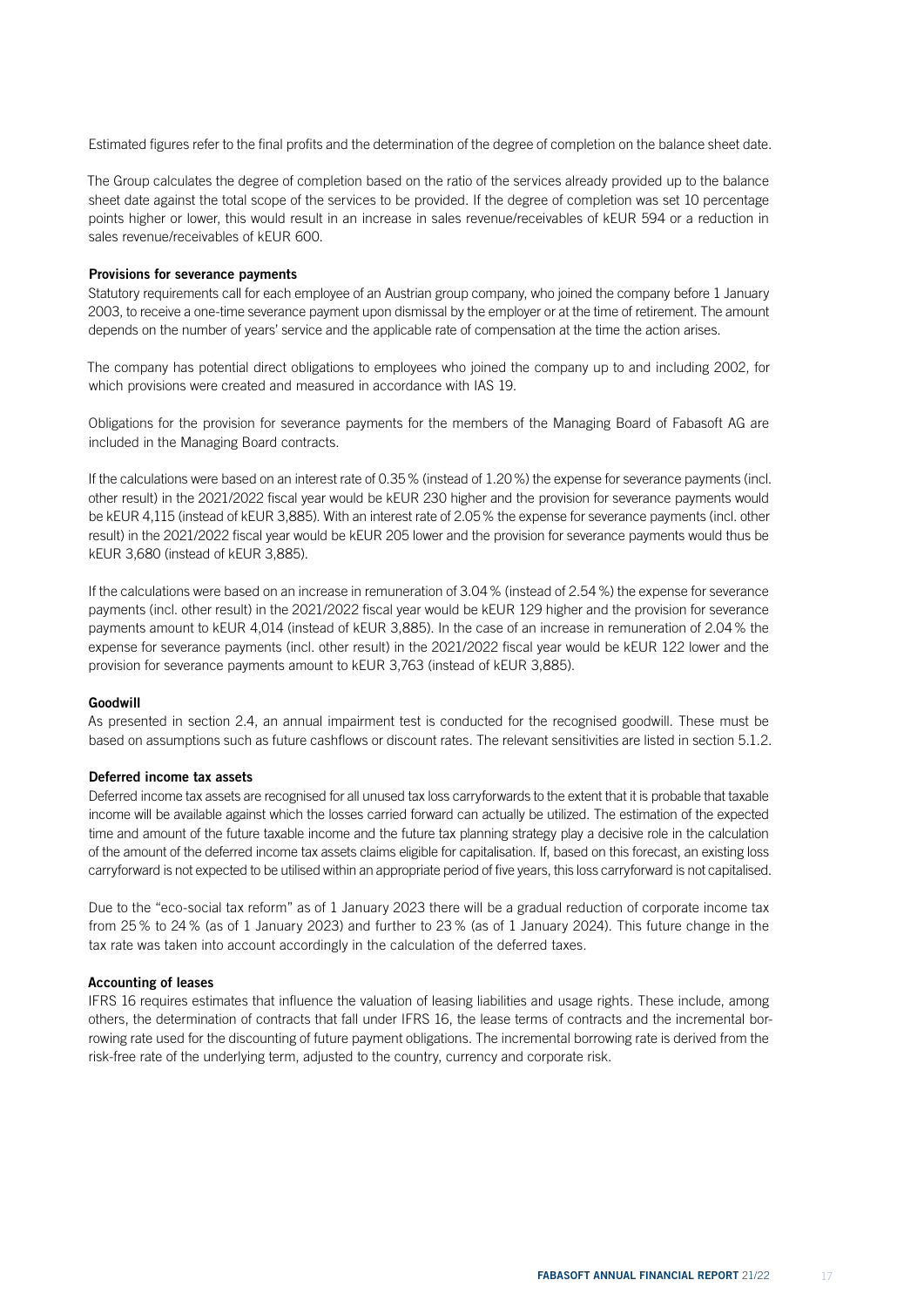#### Allowances for receivables

As soon as a loss is deemed probable trade receivables are value adjusted. Indicators for a need of value adjustment include if a customer is in significant financial difficulties, a high probability of bankruptcy, financial reorganisation or a default in payments.

### 2.18. Segment reporting

Reporting about the business segments is conducted in a way that corresponds to that of the reporting to the main decision maker. The main decision maker is responsible for decisions concerning the allocation of resources to the business segments and for the evaluation of its earning power. The Managing Board of Fabasoft AG was deemed to be the main decision maker.

Invoicing prices between segments are based on standard market conditions.

# 3) Subsidiaries with material non-controlling interests

Mindbreeze GmbH has significant non-controlling interests in the amount of 14.5%. Below is a summary of financial information before intragroup eliminations for the Mindbreeze GmbH and its subsidiary Mindbreeze Corporation, drawn up in accordance with IFRS, as applicable in the EU.

| Summarised balance sheet in <b>KEUR</b>                      | <b>Mindbreeze</b> |            |  |
|--------------------------------------------------------------|-------------------|------------|--|
|                                                              | 31/03/2022        | 31/03/2021 |  |
| Current assets                                               | 11,513            | 12,968     |  |
| Current liabilities                                          | $-8,647$          | $-8,102$   |  |
| <b>Current net assets</b>                                    | 2,866             | 4,866      |  |
| Non-current assets                                           | 3,688             | 1,558      |  |
| Non-current liabilities                                      | $-602$            | $-214$     |  |
| Non-current net assets                                       | 3,086             | 1,344      |  |
| Total net assets                                             | 5,952             | 6,210      |  |
| Thereof net assets allocated to<br>non-controlling interests | 863               | 1,490      |  |

| Summarised income statement in KEUR                         |           | <b>Mindbreeze</b> |  |  |
|-------------------------------------------------------------|-----------|-------------------|--|--|
|                                                             | 2021/2022 | 2020/2021         |  |  |
| Sales revenue                                               | 14,271    | 13,180            |  |  |
| Result before income taxes                                  | 5,077     | 5,829             |  |  |
| Income taxes                                                | $-1,240$  | $-1,606$          |  |  |
| Result for the year                                         | 3,837     | 4,223             |  |  |
| Other result                                                | 3         | $\Omega$          |  |  |
| <b>Total result</b>                                         | 3,840     | 4,223             |  |  |
| Thereof total result allocated to non-controlling interests | 557       | 1.014             |  |  |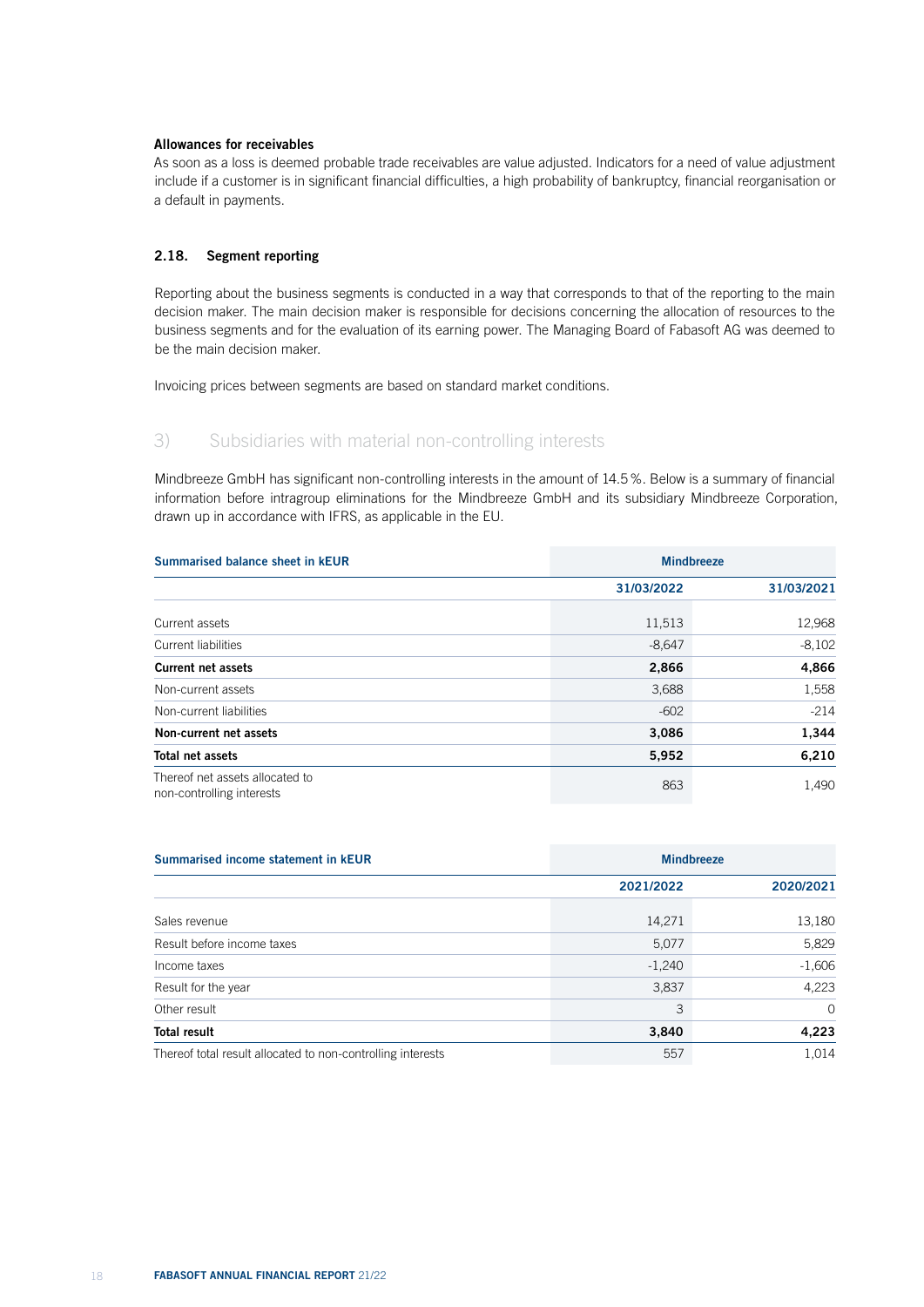| Summarised cash flow statement in <b>kEUR</b> |           | <b>Mindbreeze</b> |  |  |
|-----------------------------------------------|-----------|-------------------|--|--|
|                                               | 2021/2022 | 2020/2021         |  |  |
| Cash generated from operations                | 5,733     | 8,117             |  |  |
| Interest paid                                 | $-2$      | $\Omega$          |  |  |
| Income tax payments                           | $-1,270$  | $-1,213$          |  |  |
| Net cash generated from operating activities  | 4,461     | 6,904             |  |  |
| Net cash used in investing activities         | $-2,630$  | $-811$            |  |  |
| Net cash used in financing activities         | $-4,241$  | $-3,841$          |  |  |
| Net increase in cash and cash equivalents     | $-2,410$  | 2.252             |  |  |
| Effect of exchange rates changes              | 14        | $-13$             |  |  |
| Changes in cash and cash equivalents          | $-2,396$  | 2,239             |  |  |

The remaining non-disclosed, non-controlling interests in relation to net assets amounting to kEUR 997 (previous year kEUR 764) for the most part concern Xpublisher GmbH with its subsidiary Xpublisher Inc. and in addition KnowledgeFox GmbH, which, however, do not constitute any significant share in the results of the Group results.

# 4) Financial instruments

Financial instruments are agreements which lead the one company to financial assets and at the same time lead the other company to a financial liability or an equity instrument. According to IFRS 9, these include original financial instruments such as trade receivables and payables or financing receivables and liabilities. Derivative financial instruments, which are employed for example as hedging to secure against risks from changes in exchange rates and interest rates, are also included. No derivative financial instruments were used in the 2021/2022 fiscal year.

Financial instruments to be measured at fair value are categorised in the following fair value hierarchy, on the basis of input factors used in the valuation techniques:

- Fair Value Level I: quoted prices (unadiusted) in active markets for identical assets or liabilities;
- Fair Value Level II: valuation techniques in which input factors are used that are observable either directly or indirectly on the market and that cannot be derived from Level I;
- Fair Value Level III: valuation techniques in which input factors are used that cannot be derived directly or indirectly from the market.

The following methods and assumptions were used to calculate the fair value for the respective financial instruments:

In view of daily and short-term maturities, the carrying value of cash and cash equivalents, short-term investments, current receivables and payables can be deemed as an appropriate approximation for fair value.

Other financial assets relate to securities (investment certificates). The fair values are derived from the current market value.

The amount reported under other payables measured at fair value constitutes the earn-out component from the acquisition of Xpublisher GmbH. The discounted cash flow method was used for the evaluation.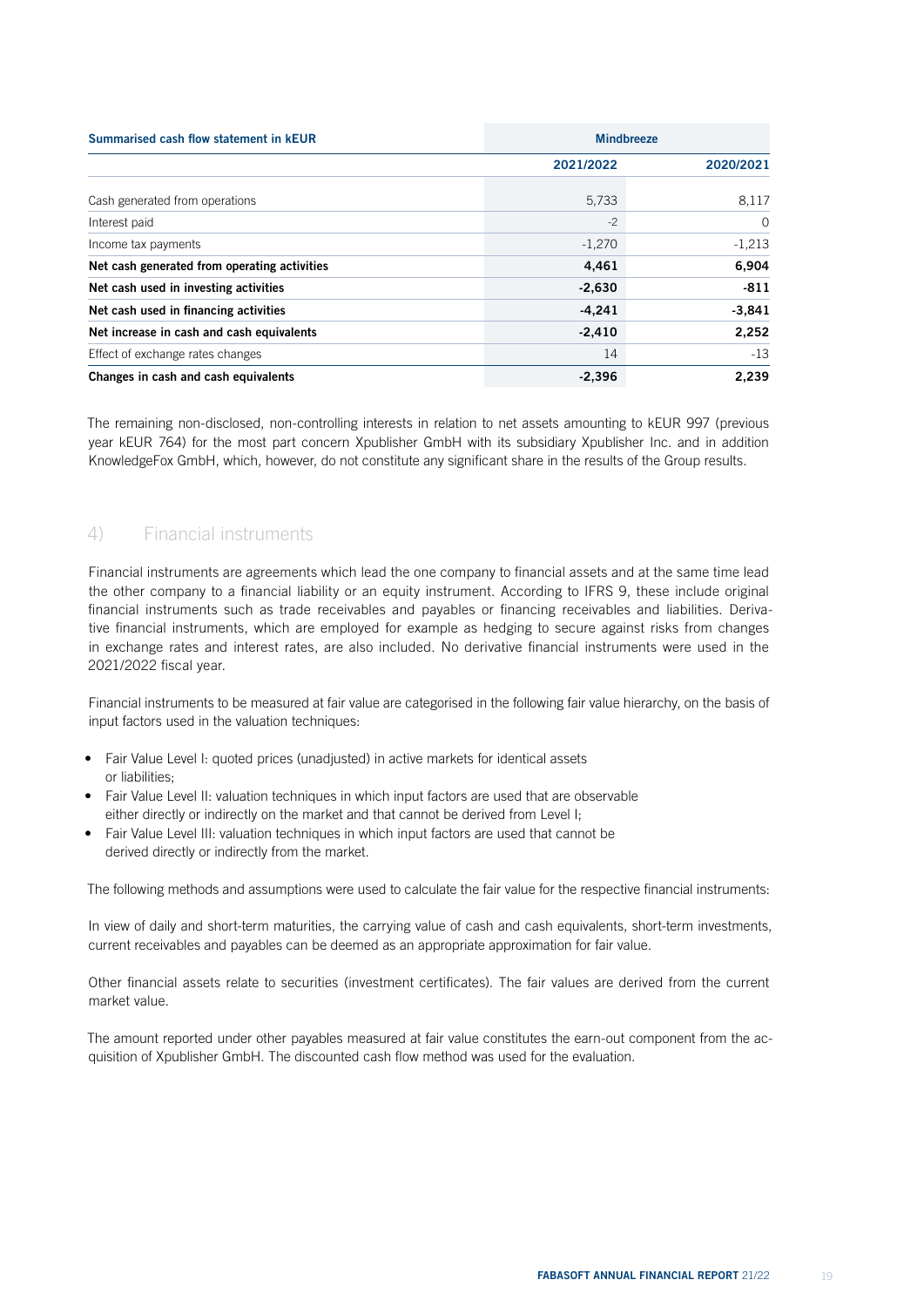Against the backdrop of the unforeseeable circumstances in connection with the COVID-19 pandemic, it was necessary to adjust the Xpublisher earn-out component in terms of trigger parameters and term. This adjustment was unanimously resolved by the Supervisory Board of Fabasoft AG on 26 July 2021. This leads to an increase in the weighted probabilities for achieving the key performance indicators required for the earn-out.

The defined performance indicators were achieved in the 2021/2022 fiscal year, for this reason a first part of the earnout component will be paid to the amount of kEUR 600 in the 2022/2023 fiscal year. This amount will be reported as of now under other liabilities.

On attainment of the specific performance indicators, the undiscounted, potentially payable amount in the fiscal years ending on 31 March 2023, 31 March 2024 or 31 March 2025 is kEUR 1,300 (previous year kEUR 1,900). No earnout payment is made should the specific performance indicators fall short of the targets.

Based on the relevant balance sheet items, the following table shows the classification according to IFRS 9 and the values of the financial instruments.

The financial instruments on 31 March 2022 break down as follows:

| <b>Balance sheet item in kEUR</b> | <b>Category to IFRS 9</b>                | <b>Book</b><br>value | Fair Value -<br><b>Level II</b><br>(through profit<br>and loss) | Fair Value -<br>Level III<br>(through profit)<br>and loss) | <b>Amortised</b><br>costs |
|-----------------------------------|------------------------------------------|----------------------|-----------------------------------------------------------------|------------------------------------------------------------|---------------------------|
| Cash and cash equivalents         | At amortised<br>costs                    | 35,823               | $\Omega$                                                        | $\Omega$                                                   | 35,823                    |
| Trade and other<br>receivables*   | At amortised<br>costs                    | 9,389                | $\Omega$                                                        | $\Omega$                                                   | 9,389                     |
| Other financial<br>assets         | At fair value through<br>profit and loss | 158                  | 158                                                             | $\Omega$                                                   | $\Omega$                  |
| Other payables*                   | At fair value through<br>profit and loss | 1,281                | $\Omega$                                                        | 1,281                                                      | $\Omega$                  |
| Trade and other<br>payables*      | At amortised<br>costs                    | 2,338                | $\Omega$                                                        | $\Omega$                                                   | 2,338                     |

\*Book values cannot be adjusted with the respective balance sheet item as this itemisation applies only to financial instruments.

The financial instruments on 31 March 2021 broke down as follows:

| <b>Balance sheet item in kEUR</b> | <b>Category to IFRS 9</b>                | <b>Book</b><br>value | Fair Value -<br><b>Level II</b><br>(through profit)<br>and loss) | Fair Value -<br>Level III<br>(through profit)<br>and loss) | <b>Amortised</b><br>costs |
|-----------------------------------|------------------------------------------|----------------------|------------------------------------------------------------------|------------------------------------------------------------|---------------------------|
| Cash and cash equivalents         | At amortised<br>costs                    | 48.424               | $\Omega$                                                         | $\Omega$                                                   | 48,424                    |
| Trade and other<br>receivables**  | At amortised<br>costs                    | $8.213*$             | $\Omega$                                                         | $\Omega$                                                   | 8,213                     |
| Other financial<br>assets         | At fair value through<br>profit and loss | 169                  | 169                                                              | $\Omega$                                                   | $\Omega$                  |
| Other<br>payables**               | At fair value through<br>profit and loss | 1,669                | $\Omega$                                                         | 1,669                                                      | $\Omega$                  |
| Trade and other<br>payables**     | At amortised<br>costs                    | 1,765                | 0                                                                | 0                                                          | 1,765                     |

\*As of the 2021/2022 fiscal year, the disclosures of receivables from service contracts have been adjusted (see item 5.2.2).

\*\*Book values cannot be adjusted with the respective balance sheet item as this itemisation applies only to financial instruments.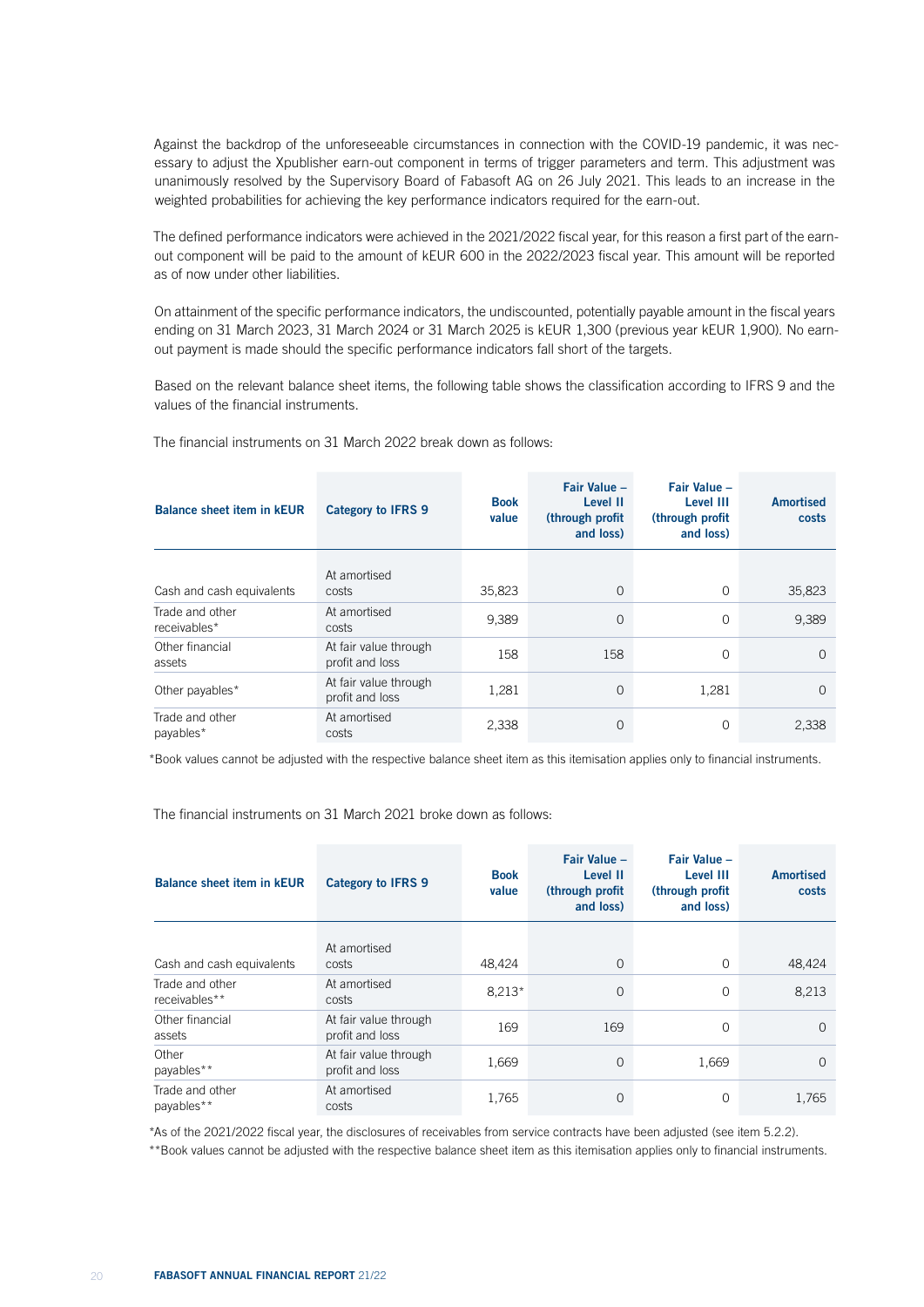Allowances for trade and other receivables are declared set off with trade and other receivables. Cumulative allowances amount to kEUR 4 (previous year kEUR 7). In the 2021/2022 fiscal year an impairment loss for financial assets amounting to kEUR 0 (previous year kEUR 2) was recorded under other operating expenses.

The following shows the net results from financial instruments:

| in kEUR                                                                                 | 2021/2022      | 2020/2021     |
|-----------------------------------------------------------------------------------------|----------------|---------------|
| Interest from loans and receivables (cash and cash equivalents)                         | $-47$          | $-72$         |
| Interest from other financial assets                                                    |                |               |
| Foreign currency income/expenses from loans and receivables (cash and cash equivalents) | 3              | $-17$         |
| Interest from loans and receivables (trade and other receivables)                       | $\overline{c}$ | $\mathcal{P}$ |
| Impairment loss from loans and receivables                                              | $\Omega$       | $-2$          |
| Impairment of other financial assets                                                    | $-11$          | $\cap$        |
| Interest from other liabilities                                                         | -8             | -8            |
| Total                                                                                   | -60            | -96           |

## 4.1. Primary financial instruments

The financial instruments reported in the balance sheet consist of securities, cash and cash equivalents, receivables and supplier credits. Accounting policies apply to the primary financial instruments listed against the respective balance sheet items.

#### 4.2. Credit risk

In respect of financial assets all the amounts specified likewise represent the maximum credit and non-payment risk as there are no general offsetting agreements. The receivables risk can be regarded as low due to the client structure and the desired financial scatter. The risk of non-payment for other primary financial instruments declared on the asset side is equally low, since the contractual parties here are made up of financial institutions with an excellent credit rating.

The risk with regard to the safety and retention of value of assets at financial and insurance institutions and the claims against these institutions that in principle cannot be ruled out, is counteracted by the selection of institutions with a high credit rating and a broad scatter over various institutions.

#### 4.3. Liquidity risk

Due to the extent of the existing cash and cash equivalents there is no significant liquidity risk. The Group has no bank liabilities. All the financial liabilities reported have short-term maturities, with the exception of leasing liabilities and the earn-out liability in connection with the acquisition of Xpublisher GmbH.

Maturity structure of financial liabilities and leases liabilities on 31 March 2022:

| in kEUR                   | <b>Book value</b> | Up to one year | 1 to 5 years | More than 5 years |
|---------------------------|-------------------|----------------|--------------|-------------------|
| Earn-out liability*       | 1,281             | 0              | 1.281        | ∩                 |
| Trade and other payables  | 2.338             | 2.338          |              | ∩                 |
| Lease liability (IFRS 16) | 5,902             | 1,651          | 4.386        | 0                 |

\*In the event of the occurrence of the earn-out conditions (see Section 4) the amount due for payment is kEUR 1,300.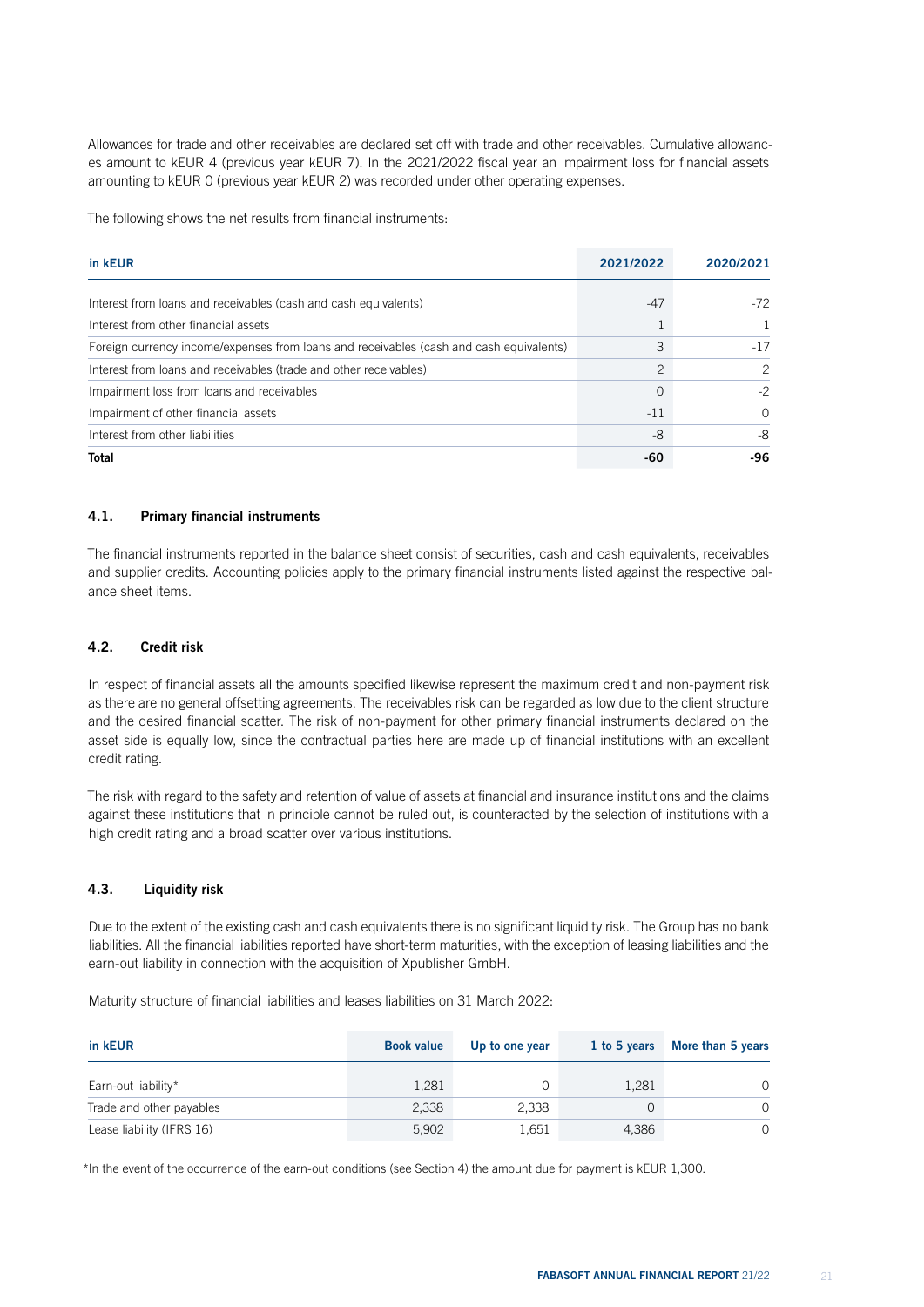Maturity structure of financial liabilities and leases liabilities on 31 March 2021:

| in kEUR                   | <b>Book value</b> | Up to one year | 1 to 5 years | More than 5 years |
|---------------------------|-------------------|----------------|--------------|-------------------|
| Earn-out liability*       | 1.669             | 0              | 1.695        |                   |
| Trade and other payables  | 1.765             | 1.765          |              | $\Omega$          |
| Lease liability (IFRS 16) | 5.422             | 1.645          | 3.651        | 156               |

\*In the event of the occurrence of the earn-out conditions (see section 4) the amount due for payment is kEUR 1,900.

### 4.4. Interest rate risk

Interest rate risk in terms of the fair value occurs in the case of other financial assets. As these can be converted into cash at short notice, the interest rate risk can be classified as insignificant.

## 4.5. Exchange rate risk

In particular, currency risks arise where receivables, liabilities or credits at financial and insurance institutions exist in a currency other than the functional currency of the company. Cash and cash equivalents in foreign currencies are in Swiss Francs and US Dollars.

#### Cash and cash equivalents

| in kEUR           | 31/03/2022 | 31/03/2021 |
|-------------------|------------|------------|
| Euro              | 34,588     | 47,254     |
| <b>US Dollars</b> | 911        | 838        |
| Swiss Francs      | 324        | 332        |
| <b>Total</b>      | 35,823     | 48,424     |

The following table shows the sensitivity of the Group result before tax (due to the foreign currency valuation of the cash and cash equivalents) compared to a basically possible exchange rate change judged to be fair and to currencies that are of major relevance to the Group and its effect on the valuation of credit at financial institutions. The development of the rate of the reporting currency euro against the foreign currencies is taken as a basis.

| in kEUR           | Rate development<br>2021/2022 | Effect on result before tax<br>2021/2022 | <b>Effect on result before tax</b><br>2020/2021 |
|-------------------|-------------------------------|------------------------------------------|-------------------------------------------------|
| <b>US Dollars</b> | $+10\%$ (1.22309)             | -83                                      | -76                                             |
|                   | $-10\%$ (1.00071)             | 101                                      | 93                                              |
| Swiss Francs      | $+10\%$ (1.13080)             | $-29$                                    | $-30$                                           |
|                   | $-10\%$ (0.92520)             | 36                                       | 37                                              |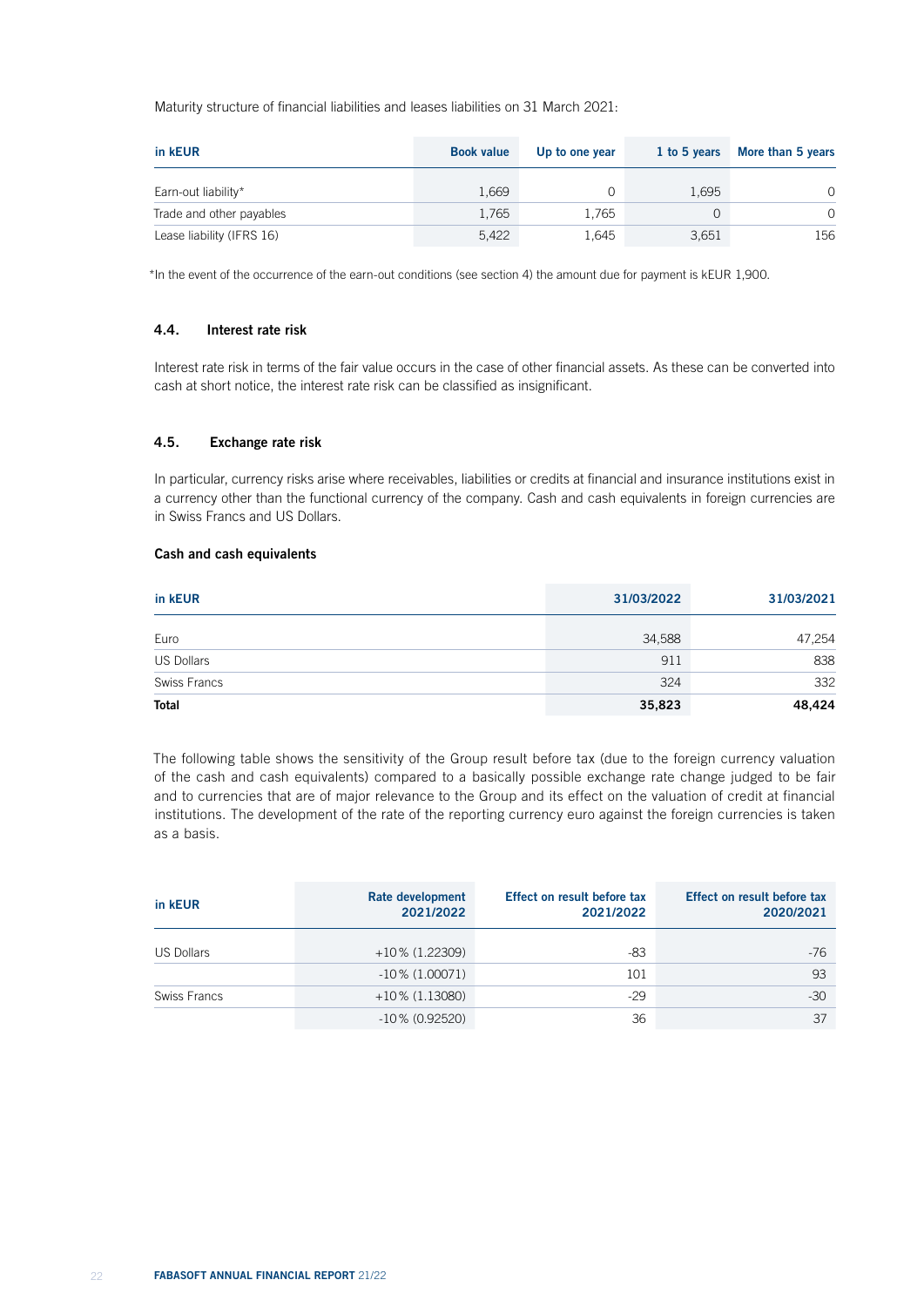# Trade receivables in foreign currencies

| in kEUR          | 31/03/2022 | 31/03/2021     |
|------------------|------------|----------------|
| Euro             | 7,618      | 7,087          |
| US Dollars*      | 1,082      | 314            |
| Canadian Dollars | 11         | $\overline{4}$ |
| Swiss Francs*    | 354        | 644            |
| Total            | 9,065      | 8,049          |

\*Trade receivables in foreign currency are retained primarily in foreign subsidiaries with the relevant foreign currency as functional currency.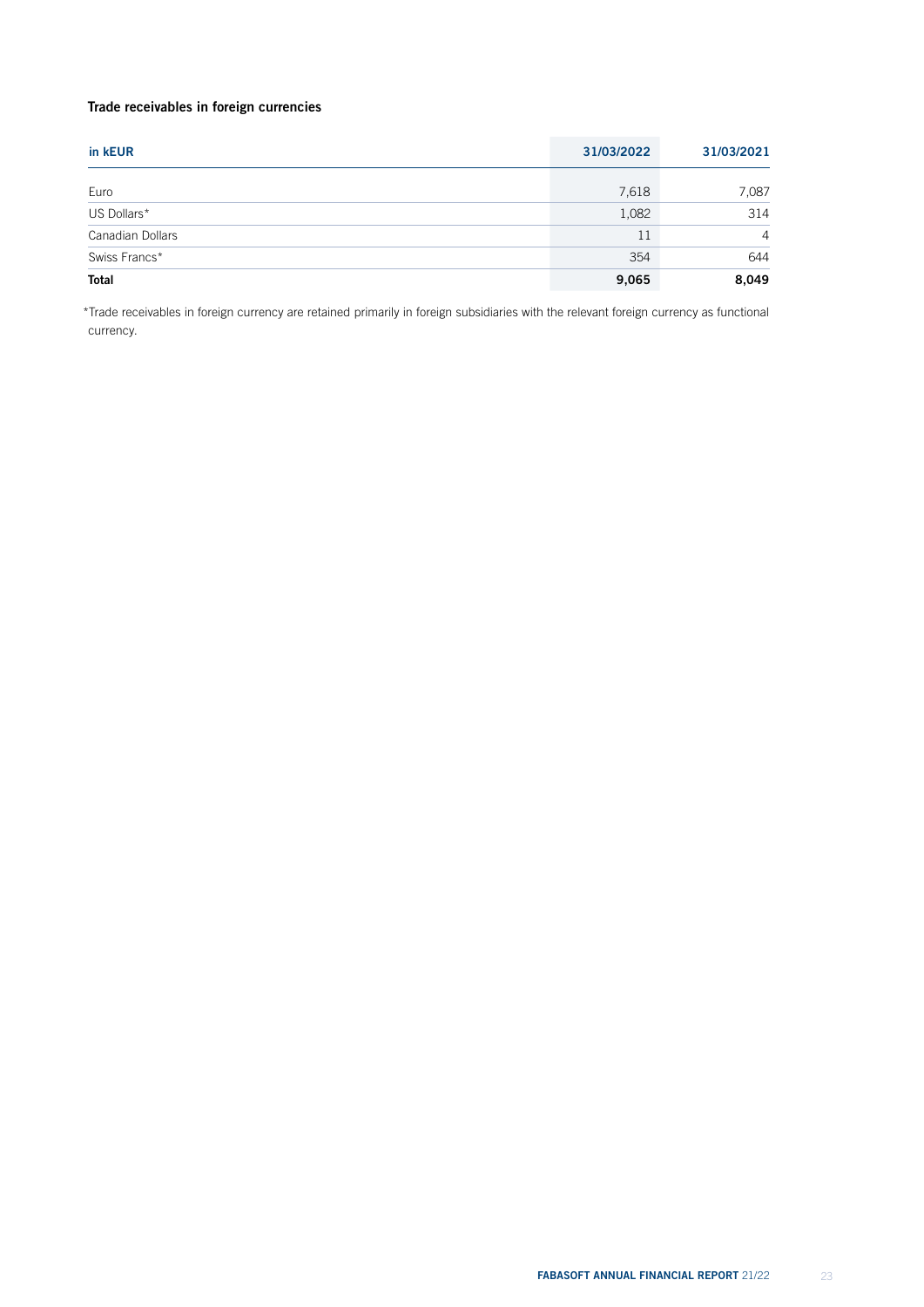# 5) Notes to the consolidated balance sheet

# 5.1. Non-current assets

# 5.1.1. Property, plant and equipment

| in kEUR                                 | <b>Buildings</b><br>(IFRS 16)<br>and structural<br>investments | <b>Office furniture</b><br>and equipment | <b>Advance</b><br>payments and<br>assets under<br>construction | <b>Total</b> |
|-----------------------------------------|----------------------------------------------------------------|------------------------------------------|----------------------------------------------------------------|--------------|
| As at 31 March 2020                     |                                                                |                                          |                                                                |              |
| Cost or valuation                       | 10,498                                                         | 17,450                                   | 0                                                              | 27,948       |
| Accumulated depreciation                | $-4,827$                                                       | $-11,127$                                | 0                                                              | $-15,954$    |
| Net book value                          | 5,671                                                          | 6,323                                    | 0                                                              | 11,994       |
| thereof IFRS 16                         | 4,780                                                          | 593                                      | 0                                                              | 5,373        |
| 2020/2021 fiscal year                   |                                                                |                                          |                                                                |              |
| Opening net book value 31 March 2020    | 5,671                                                          | 6,323                                    | 0                                                              | 11,994       |
| Additions                               | 2,378                                                          | 3,781                                    | 0                                                              | 6,159        |
| thereof IFRS 16                         | 1,415                                                          | 407                                      | 0                                                              | 1,822        |
| Disposals                               | $-109$                                                         | -227                                     | 0                                                              | $-336$       |
| thereof IFRS 16                         | $-109$                                                         | $-107$                                   | 0                                                              | $-216$       |
| Depreciation charges                    | $-1,712$                                                       | $-3,710$                                 | 0                                                              | $-5,422$     |
| thereof IFRS 16                         | $-1,340$                                                       | $-316$                                   | 0                                                              | $-1,656$     |
| Net exchange differences                | $-10$                                                          | $-62$                                    | 0                                                              | $-72$        |
| Closing net book value                  | 6,218                                                          | 6,105                                    | 0                                                              | 12,323       |
| As at 31 March 2021                     |                                                                |                                          |                                                                |              |
| Cost or valuation                       | 12,855                                                         | 19,609                                   | 0                                                              | 32,464       |
| Accumulated depreciation                | $-6,637$                                                       | $-13,504$                                | 0                                                              | $-20,141$    |
| Net book value                          | 6,218                                                          | 6,105                                    | 0                                                              | 12,323       |
| thereof IFRS 16                         | 4,740                                                          | 575                                      | 0                                                              | 5,315        |
| 2021/2022 fiscal year                   |                                                                |                                          |                                                                |              |
| Opening net book value 31 March 2021    | 6,218                                                          | 6,105                                    | $\Omega$                                                       | 12,323       |
| Additions                               | 2,852                                                          | 4,660                                    | 1,169                                                          | 8,681        |
| thereof IFRS 16                         | 1,978                                                          | 132                                      | 0                                                              | 2,110        |
| Additions from first time consolidation | 50                                                             | 16                                       | 0                                                              | 66           |
| <b>Disposals</b>                        | $-95$                                                          | $-52$                                    | 0                                                              | $-147$       |
| thereof IFRS 16                         | $-93$                                                          | $-13$                                    | 0                                                              | $-106$       |
| Reclassification                        | 577                                                            | 314                                      | $-891$                                                         | $\Omega$     |
| Depreciation charges                    | $-2,033$                                                       | -3,787                                   | 0                                                              | $-5,820$     |
| thereof IFRS 16                         | $-1,494$                                                       | $-267$                                   | 0                                                              | $-1,761$     |
| Net exchange differences                | 20                                                             | 88                                       | 0                                                              | 108          |
| Closing net book value                  | 7,589                                                          | 7,344                                    | 278                                                            | 15,211       |
| As at 31 March 2022                     |                                                                |                                          |                                                                |              |
| Cost or valuation                       | 15,924                                                         | 22,644                                   | 278                                                            | 38,846       |
| Accumulated depreciation                | $-8,335$                                                       | $-15,300$                                | 0                                                              | $-23,635$    |
| Net book value                          | 7,589                                                          | 7,344                                    | 278                                                            | 15,211       |
| thereof IFRS 16                         | 5,201                                                          | 427                                      | 0                                                              | 5,628        |

No foreign capital interest for property, plant and equipment has been capitalised.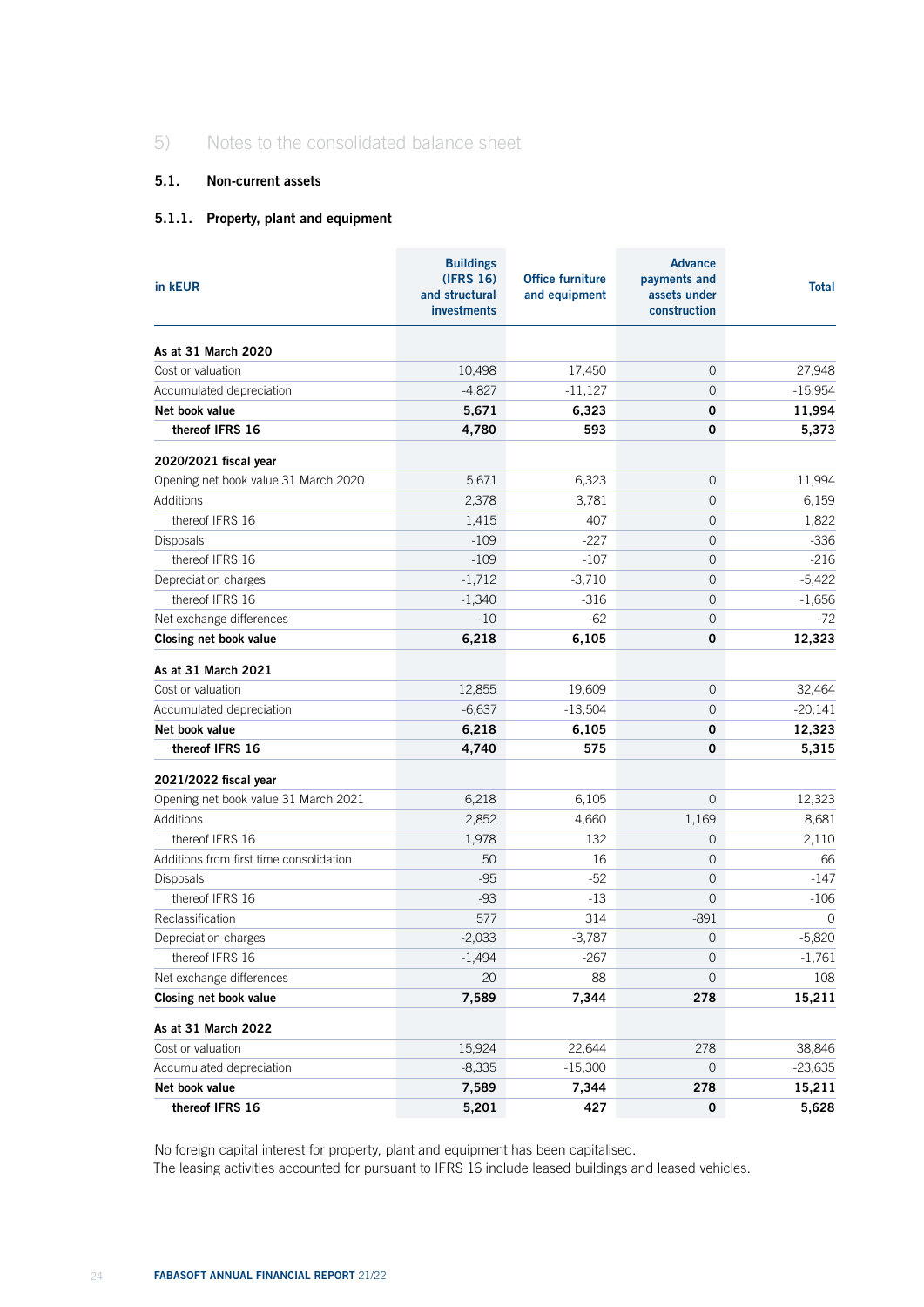## 5.1.2. Intangible assets

| in kEUR                               | <b>Goodwill</b> | <b>Internally</b><br>developed<br>software | <b>Customer</b><br>relationships<br>and<br>orderbacklog | <b>Software</b><br><b>licences</b><br>and other<br>rights | <b>Total</b> |
|---------------------------------------|-----------------|--------------------------------------------|---------------------------------------------------------|-----------------------------------------------------------|--------------|
| As at 31 March 2020                   |                 |                                            |                                                         |                                                           |              |
| Cost or valuation                     | 2,825           | 541                                        | 304                                                     | 650                                                       | 4,320        |
| Accumulated depreciation              | $\Omega$        | $-81$                                      | $-27$                                                   | $-435$                                                    | $-543$       |
| Net book value                        | 2,825           | 460                                        | 277                                                     | 215                                                       | 3,777        |
| 2020/2021 fiscal year                 |                 |                                            |                                                         |                                                           |              |
| Opening net book value                | 2,825           | 460                                        | 277                                                     | 215                                                       | 3,777        |
| Additions                             | $\overline{0}$  | $\mathbf 0$                                | $\overline{0}$                                          | 184                                                       | 184          |
| Depreciation charges                  | $\Omega$        | $-108$                                     | $-30$                                                   | $-108$                                                    | $-246$       |
| Closing net book value                | 2,825           | 352                                        | 247                                                     | 291                                                       | 3,715        |
| As at 31 March 2021                   |                 |                                            |                                                         |                                                           |              |
| Cost or valuation                     | 2,825           | 541                                        | 304                                                     | 834                                                       | 4,504        |
| Accumulated depreciation              | $\Omega$        | -189                                       | $-57$                                                   | -543                                                      | $-789$       |
| Net book value                        | 2,825           | 352                                        | 247                                                     | 291                                                       | 3,715        |
| 2021/2022 fiscal year                 |                 |                                            |                                                         |                                                           |              |
| Opening net book value                | 2,825           | 352                                        | 247                                                     | 291                                                       | 3,715        |
| Additions                             | 692             | 508                                        | 163                                                     | 176                                                       | 1,539        |
| thereof from first time consolidation | 692             | 508                                        | 163                                                     | $\Omega$                                                  | 1,363        |
| Depreciation charges                  | $\Omega$        | $-133$                                     | $-37$                                                   | $-127$                                                    | $-297$       |
| Closing net book value                | 3,517           | 727                                        | 373                                                     | 340                                                       | 4,957        |
| As at 31 March 2022                   |                 |                                            |                                                         |                                                           |              |
| Cost or valuation                     | 3,517           | 1,049                                      | 467                                                     | 1,010                                                     | 6,043        |
| Accumulated depreciation              | $\overline{O}$  | $-322$                                     | $-94$                                                   | $-670$                                                    | $-1,086$     |
| Net book value                        | 3,517           | 727                                        | 373                                                     | 340                                                       | 4,957        |

No internally generated intangible assets were capitalised in the 2021/2022 fiscal year except for first time consolidations (previous year kEUR 0).

The position "Customer relationships and orderbacklog" results from the initial consolidation of Xpublisher GmbH in the 2019/2020 fiscal year and KnowledgeFox GmbH in the 2021/2022 fiscal year.

Goodwill from the acquisition of Xpublisher GmbH amounting to kEUR 2,825 (previous year kEUR 2,825) and from the acquisition of KnowledgeFox GmbH in the 2021/2022 fiscal year amounting to kEUR 692 is included in the intangible assets.

These goodwills are allocated to the cash-generating unit (CGU) "Xpublisher GmbH" and to the cash-generating unit (CGU) "KnowledgeFox GmbH" and are tested annually in the fourth quarter for impairment, whereby the recoverable amount of the CGUs are determined by the calculation of the value in use. This is carried out using the discounted cashflow method with a five-year detailed planning phase and subsequent perpetuity. The discount rate used (WACC) for the "Xpublisher GmbH" is 6.83% after taxes (previous year 7.16%) or 8.64% before taxes (previous year 9.15%), the growth rate of the perpetuity was assumed to be 2% (previous year 2%). The discount rate used (WACC) for the CGU "KnowledgeFox GmbH" is 14.62% after taxes or 16.47% before taxes, the growth rate of the perpetuity was assumed to be 2%.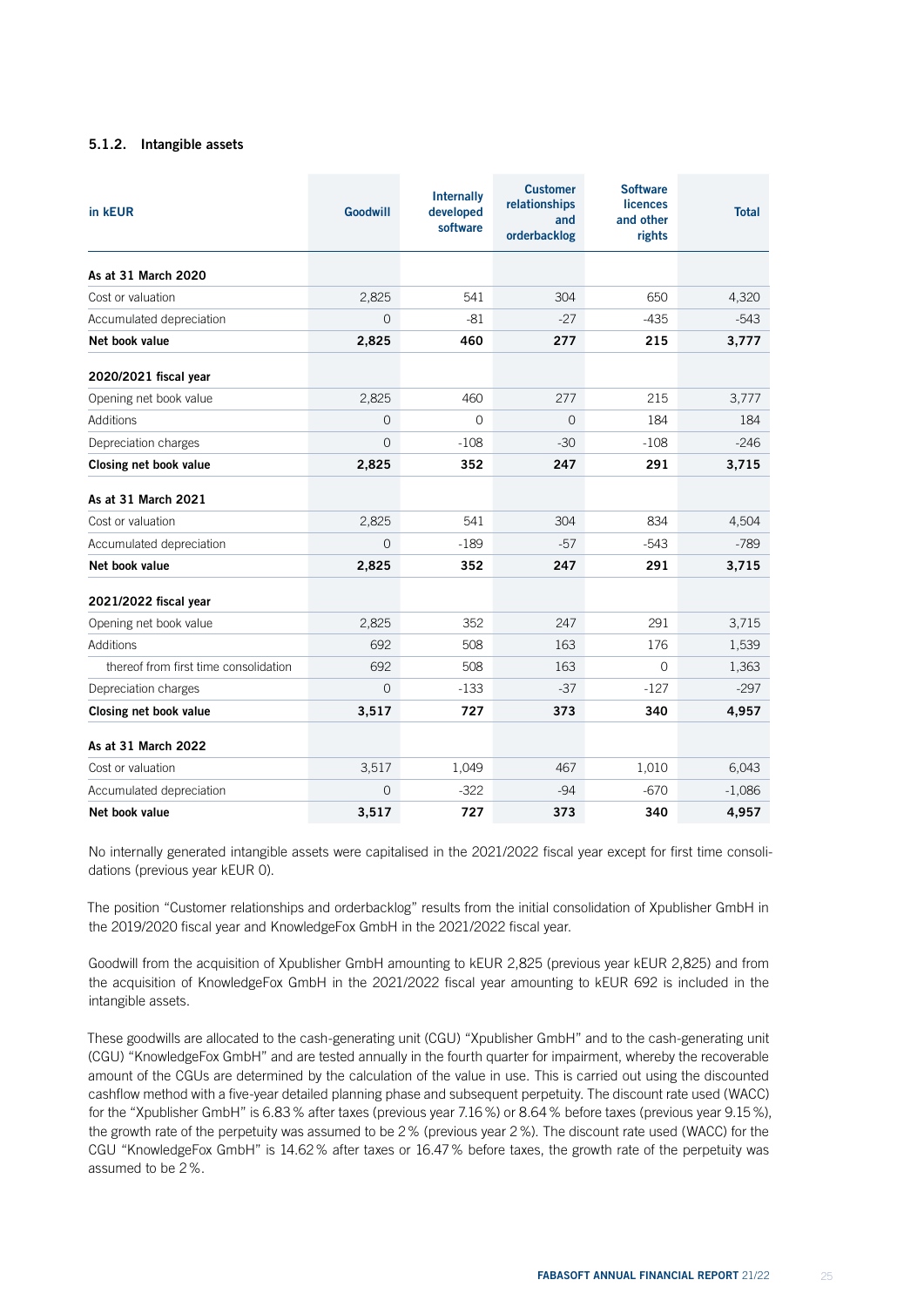The growth in sales revenue is based on the experience values of the management. The discount rate used is based on a risk-free interest rate calculated on the basis of the Svensson method. This is adjusted by a risk premium that reflects the specific risk of the CGU and the heightened risk of an equity investment. This is based on external information that corresponds to the internal estimates of the management.

The impairment tests conducted do not result in a need for value adjustment.

The following sensitivity analyses indicate the impact of the value in use:

|                                    |        | Change in value<br>in use<br><b>Xpublisher GmbH</b> | Change in value<br>in use<br><b>KnowledgeFox GmbH</b> |
|------------------------------------|--------|-----------------------------------------------------|-------------------------------------------------------|
| Change in the discount rate by     | 1%     | $-1,888$                                            | $-152$                                                |
|                                    | $-1%$  | 2,883                                               | 180                                                   |
| Change in growth in perpetuity by  | 1%     | 2,434                                               | 159                                                   |
|                                    | $-1%$  | $-1,599$                                            | $-136$                                                |
| Change in annual free cashflows by | 10%    | 994                                                 | 160                                                   |
|                                    | $-10%$ | $-994$                                              | $-160$                                                |

The sensitivities indicated would not result in the need for value adjustment.

# 5.1.3. Other financial assets

| in kEUR              | 2021/2022 | 2020/2021 |
|----------------------|-----------|-----------|
| Start of fiscal year | 169       | 169       |
| Fair value changes   | $-11$     | $\Omega$  |
| End of fiscal year   | 158       | 169       |

Other financial assets consist in their entirety of investment certificates. These are classified as long-term securities as there is no intention of selling them within the next twelve months.

#### 5.1.4. Other non-financial assets

The contract acquisition costs recognised under other non-financial assets in compliance with IFRS 15 break down as follows:

| in kEUR              | 2021/2022 | 2020/2021 |
|----------------------|-----------|-----------|
| Start of fiscal year | 401       | 515       |
| <b>Dissolution</b>   | $-243$    | $-278$    |
| Impairment           | 0         | $\Omega$  |
| Allocation           | 294       | 164       |
| End of fiscal year   | 452       | 401       |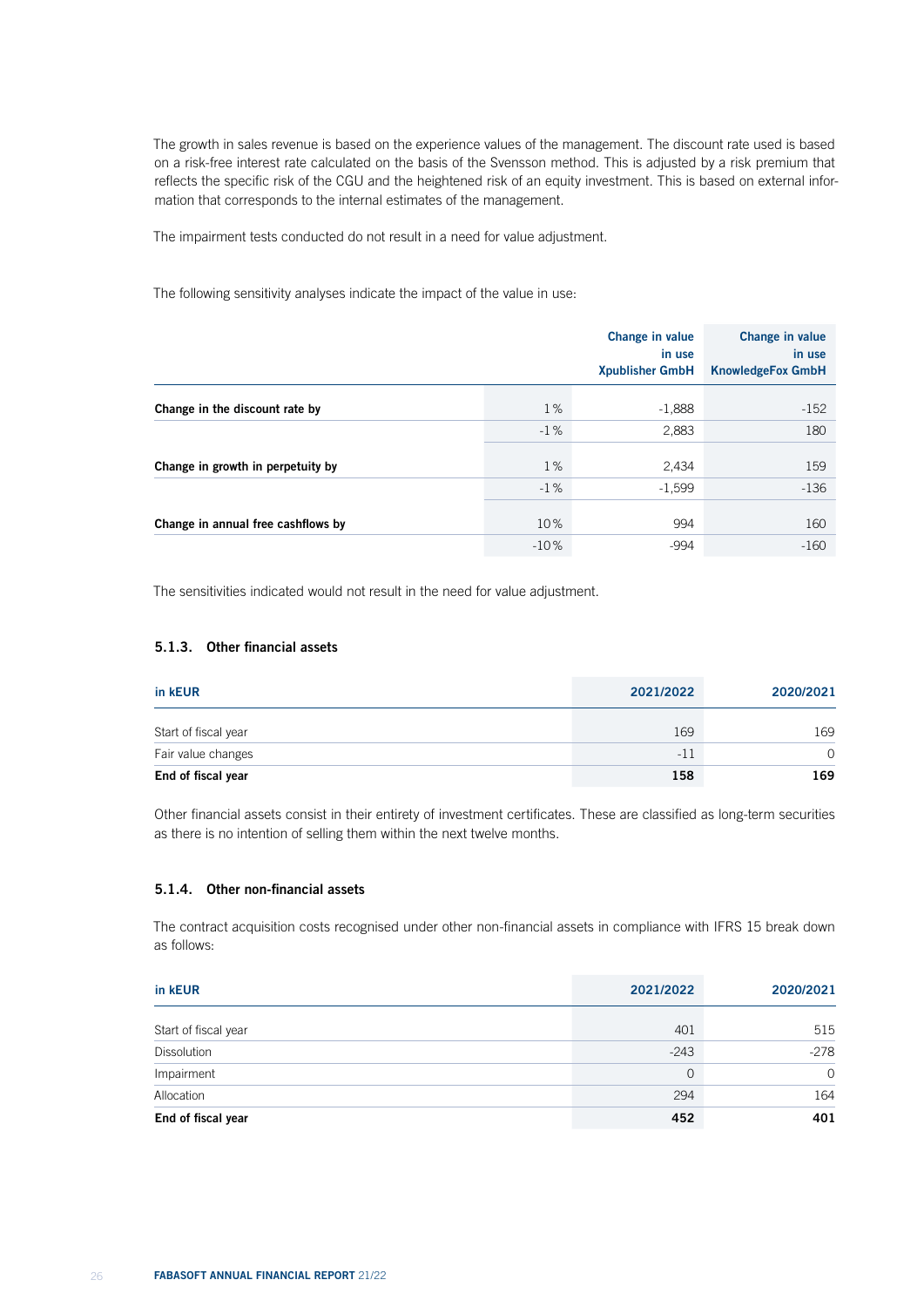## 5.1.5. Deferred income taxes

Deferred income taxes is calculated as follows:

| in kEUR                                                                       | 01/04/2021     | <b>First time</b><br>consolidation<br><b>KnowledgeFox</b><br><b>GmbH</b> | <b>Changes of</b><br>statement of<br>comprehensive<br>income | 31/03/2022     |
|-------------------------------------------------------------------------------|----------------|--------------------------------------------------------------------------|--------------------------------------------------------------|----------------|
|                                                                               |                |                                                                          |                                                              |                |
| Provisions for non-current<br>employee obligations                            | 859            | $\circ$                                                                  | $-88*$                                                       | 771            |
| Fixed assets                                                                  | $-312$         | $\Omega$                                                                 | 37                                                           | $-275$         |
| Service contracts                                                             | $-35$          | $\circ$                                                                  | $-27$                                                        | $-62$          |
| Contract acquisition costs                                                    | $-117$         | $\circ$                                                                  | 14                                                           | $-103$         |
| Current-value depreciation pursuant to<br>Section 12 of the Corporate Tax Law | 13             | $\circ$                                                                  | $-7$                                                         | 6              |
| Loss carryforwards                                                            | 189            | $\circ$                                                                  | $-10$                                                        | 179            |
| Other provisions                                                              | 1              | $\circ$                                                                  | $\Omega$                                                     | 1              |
| Deferred income tax assets                                                    | 597            | 0                                                                        | $-81$                                                        | 517            |
| Service contracts                                                             | $-312$         | $\Omega$                                                                 | $-117$                                                       | $-429$         |
| Fixed assets                                                                  | $-137$         | $-67$                                                                    | $-236$                                                       | $-440$         |
| Loss carryforwards                                                            | 12             | 75                                                                       | 316                                                          | 403            |
| Deferred income                                                               | 23             | $\Omega$                                                                 | $-15$                                                        | 8              |
| Contract acquisition costs                                                    | $-5$           | $\Omega$                                                                 | 1                                                            | $-4$           |
| Other provisions                                                              | 3              | $\Omega$                                                                 | $-1$                                                         | $\overline{c}$ |
| <b>Contract liabilities</b>                                                   | $\overline{0}$ | $-80$                                                                    | 24                                                           | $-56$          |
| Deferred income tax liabilities                                               | $-416$         | $-73$                                                                    | $-27$                                                        | $-516$         |
| Deferred income taxes                                                         | 182            | $-73$                                                                    | $-108$                                                       | $\mathbf{1}$   |

\*Thereof kEUR -30 were reported as part of other result and offset with the revaluation effects from severance payments.

Write-downs on subsidiaries and receivables from the current-value depreciation pursuant to Section 12 of the Corporate Tax Law that amount to kEUR 25 and have not yet been deducted have resulted in kEUR 6 deferred taxes in the balance sheet.

Deferred income tax receivables for loss carryforwards on 31 March 2022 are as follows:

| in kEUR                | <b>Existing loss</b><br>carryforwards | Tax rate | <b>Assessed deferred</b><br>income taxes | Non-assessed deferred<br>income taxes |
|------------------------|---------------------------------------|----------|------------------------------------------|---------------------------------------|
| Mindbreeze Corporation | 1,637                                 | 17%      | 285                                      | $\Omega$                              |
| Xpublisher GmbH        | 598                                   | 30%      | 179                                      | $\Omega$                              |
| Fabasoft Schweiz AG    | 889                                   | 22%      | 0                                        | 196                                   |
| Xpublisher Inc.        | 210                                   | 14%      | 0                                        | 28                                    |
| KnowledgeFox GmbH      | 512                                   | 23%      | 118                                      | $\Omega$                              |

The loss carryforwards in the Mindbreeze Corporation arose in particular due to the tax-related immediate amortisation of additions of property, plant and equipment. The reported loss carryforwards of the Mindbreeze Corporation exist both nationwide with an effective tax rate of 21% as well as on the level of a US state with an effective tax rate of 6.34%. The resulting combined tax rate is 17%

The reported loss carryforwards of Xpublisher Inc. exist both nationwide with an effective tax rate of 21% as well as on the level of a US state with an effective tax rate of 4.74%. The resulting combined tax rate is 14%.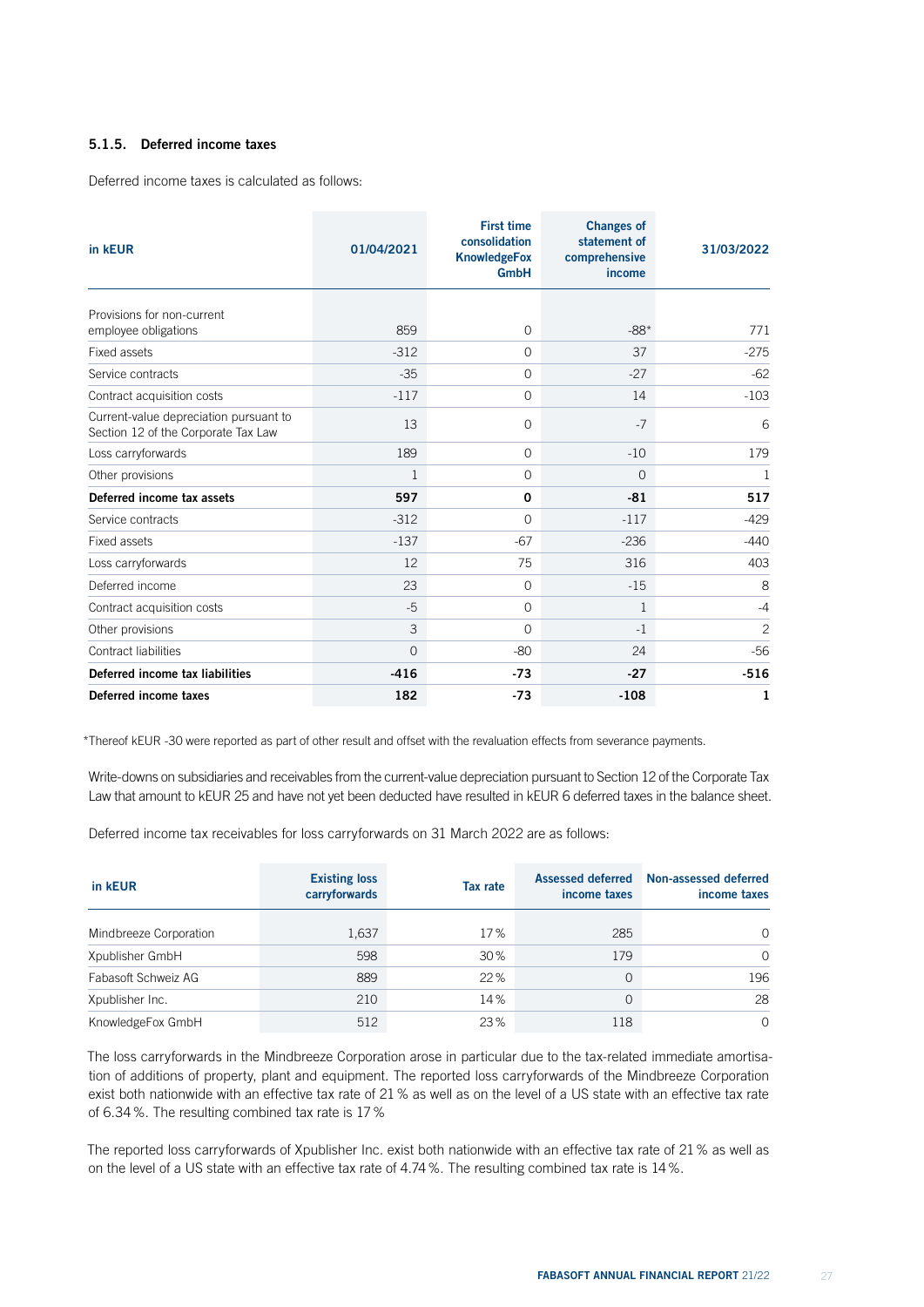Deferred income tax receivables for loss carryforwards on 31 March 2021 were as follows:

| in kEUR                | <b>Existing</b><br>loss carryforwards | Tax rate | <b>Assessed deferred</b><br>income taxes | Non-assessed<br>deferred income taxes |
|------------------------|---------------------------------------|----------|------------------------------------------|---------------------------------------|
| Mindbreeze Corporation | 162                                   | 7.5%     | 12                                       | $\Omega$                              |
| Xpublisher GmbH        | 628                                   | 30%      | 189                                      | $\Omega$                              |
| Fabasoft Schweiz AG    | 433                                   | 21.5%    |                                          | 93                                    |

The loss carryforwards of the Mindbreeze Corporation reported in the previous year were based exclusively on the level of a US state with an effective tax rate of 7.5%.

Further to current planning calculations management assumes that the deferred income tax receivables can be realised.

Realisation of deferred tax assets:

| in kEUR                                                                               | 31/03/2022 | 31/03/2021 |
|---------------------------------------------------------------------------------------|------------|------------|
| Deferred income tax assets that are expected to be realised after more than 12 months | 639        | 690        |
| Deferred income tax assets that are expected to be realised within 12 months          | $-122$     | $-93$      |
|                                                                                       | 517        | 597        |

Realisation of deferred income tax liabilities:

| in kEUR                                                                                    | 31/03/2022 | 31/03/2021 |
|--------------------------------------------------------------------------------------------|------------|------------|
| Deferred income tax liabilities that are expected to be realised after more than 12 months | 107        | $-4$       |
| Deferred income tax liabilities that are expected to be realised within 12 months          | $-623$     | $-412$     |
|                                                                                            | $-516$     | -416       |

In compliance with IAS 12.39 no deferred tax liabilities were recognised for temporary differences in connection with investment in affiliated companies, because the incurred profits in the subsidiaries are indefinitely invested or are not subject to taxation if sold.

# 5.2. Current assets

## 5.2.1. Trade and other receivables

| in kEUR                         | 31/03/2022 | 31/03/2021 |
|---------------------------------|------------|------------|
|                                 |            |            |
| Trade receivables               | 9,065      | 8,049      |
| Other receivables               | 350        | 208        |
| thereof input tax reimbursement | 0          | 3          |
| thereof deposits                | 53         | 30         |
| thereof social security         | 26         | 41         |
| thereof other receivables       | 271        | 134        |
| Accrued costs                   | 1,019      | 915        |
| <b>Total</b>                    | 10,434     | 9,172      |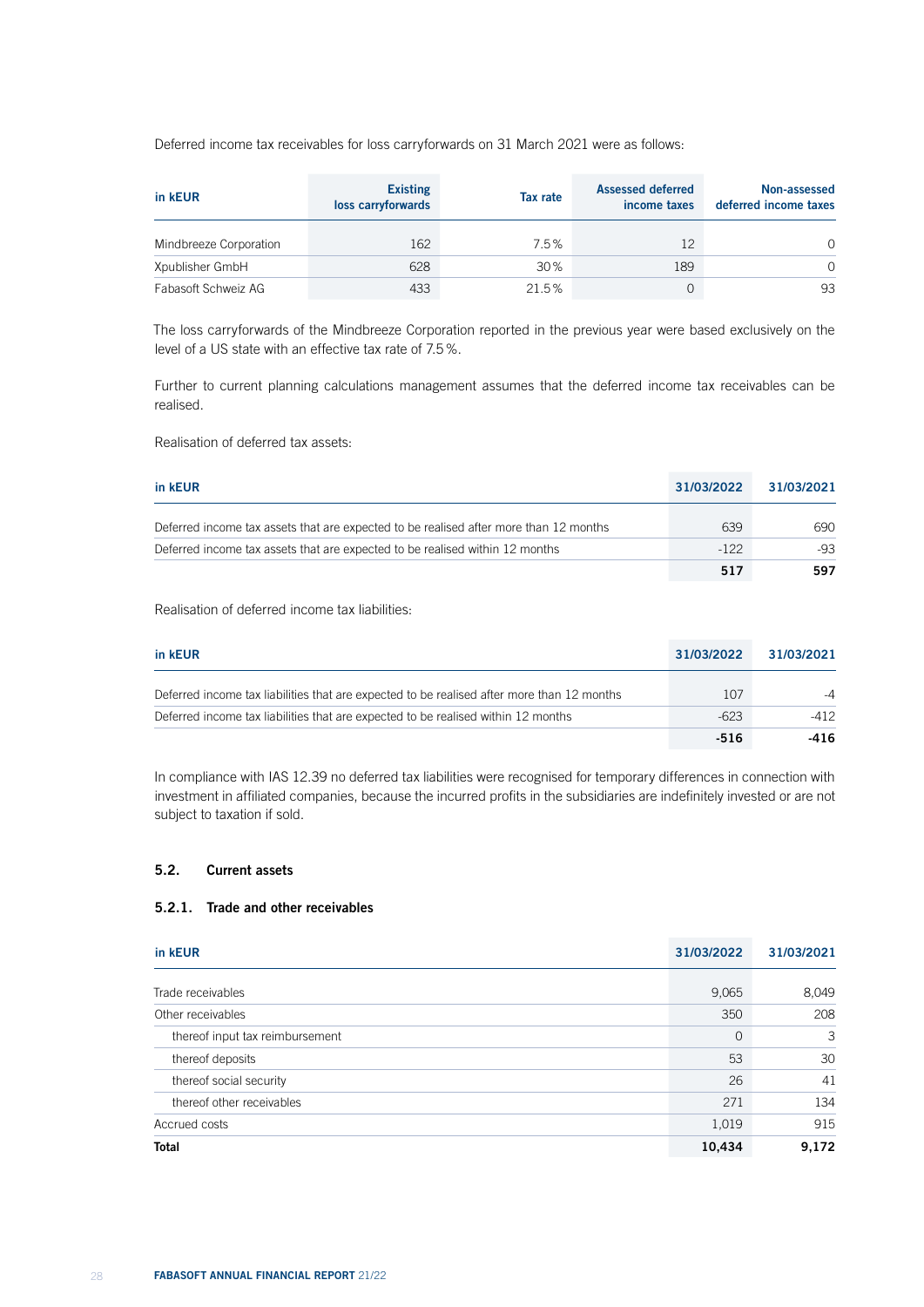Trade receivables are generally recognised with a term of payment of 30 days, there are special agreed due dates with individual customers, which also fall within the short-term segment. There is no variable offset.

Maturity structure of trade receivables:

| in kEUR                     | 31/03/2022 | 31/03/2021 |
|-----------------------------|------------|------------|
| Not yet mature              | 6,964      | 5,224      |
| Overdue and depreciated     | 5          | 7          |
| Overdue but not depreciated | 2,096      | 2,818      |
| Between 1 and 60 days       | 1,590      | 1,759      |
| Between 61 and 90 days      | 183        | 505        |
| Between 91 and 180 days     | 228        | 498        |
| More than 180 days          | 95         | 56         |

The book values of trade receivables correspond closely to the fair value. Allowances amounting to kEUR 4 (previous year kEUR 7) – see section 2.9 – were formed. There is no further need for value adjustment, in particular due to the branch sector of overdue receivables and payments received after the balance sheet date.

Accrued costs prior to the balance sheet date are declared prepaid expenses if they represent expenses for a specific period after that date.

#### 5.2.2. Contract assets

As of the 2021/2022 fiscal year a detailed presentation is chosen for a better understanding. The receivables from service contracts included to date under trade and other receivables are shown in a separate balance sheet item "Contract assets" in an amount of kEUR 2,074 (previous year kEUR 1,732).

### 5.2.3. Cash and cash equivalents

| in kEUR                          | 31/03/2022 | 31/03/2021 |
|----------------------------------|------------|------------|
| Cash in hand                     |            | 8          |
| Safe-keeping in bank safes       | 0          | 12,000     |
| Credit at financial institutions | 35,816     | 35,416     |
| <b>Total</b>                     | 35,823     | 48,424     |

#### 5.3. Equity

As at 31 March 2022, the company's share capital was kEUR 11,000 (previous year kEUR 11,000). It is comprised of 11,000,000 individual shares (previous year 11,000,000) at a nominal value of EUR 1.00 per share.

The Group considers equity as those components to be declared as such in accordance with IFRS. Equity management focusses on being in a position to maintain the companies operated within the Group as going concerns in a secured and independent manner, on assuring the progress of the topic of growth that is critical for the corporate Group with the aid of the equity base and on investing or expanding investment of utilisable equity in future-proof company participations based on responsible entrepreneurial action and thinking.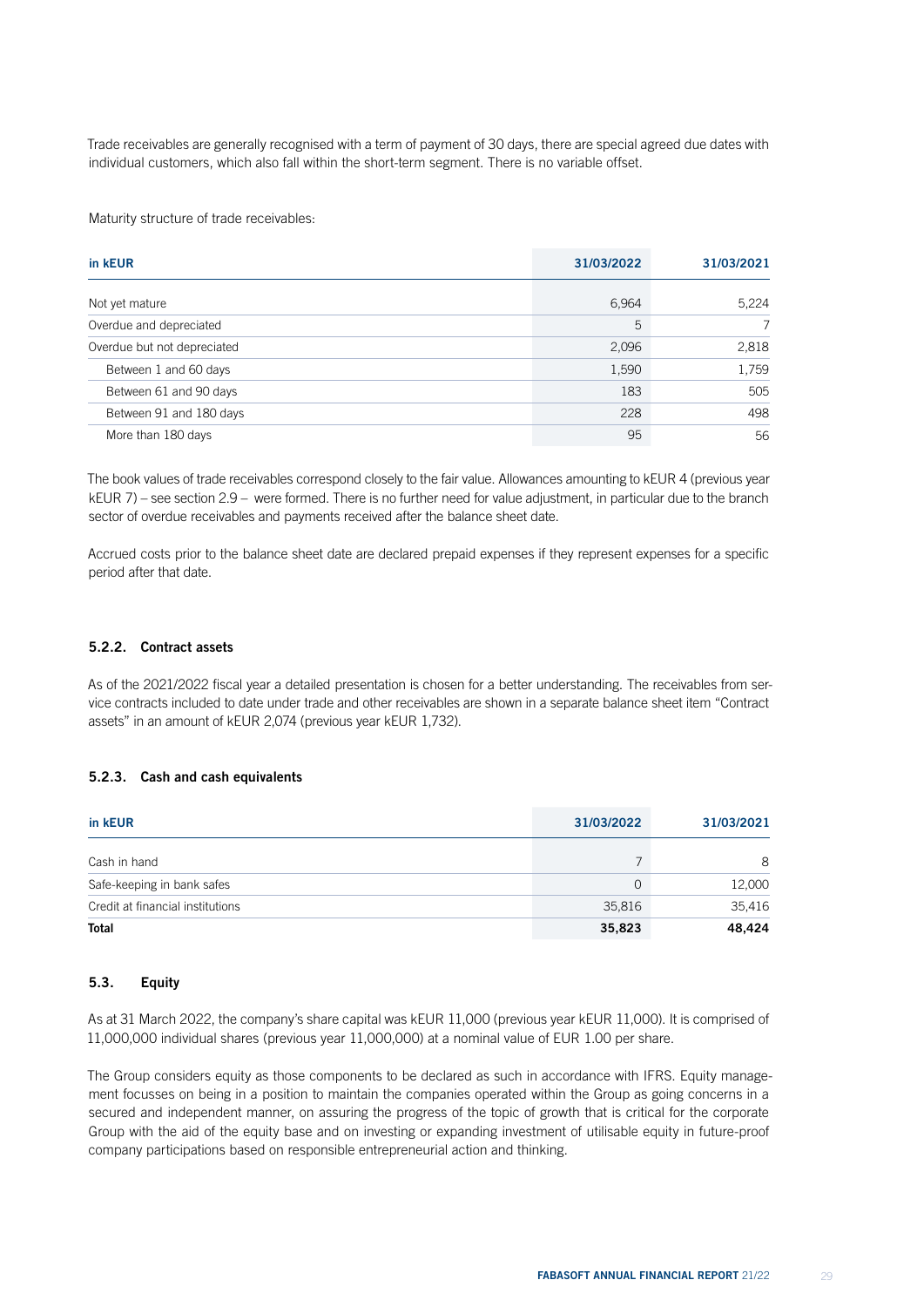Consistent with others in the industry, the Group monitors capital on the basis of the equity ratio. This ratio is calculated as equity divided by total capital. The equity ratio of the Fabasoft Group on the balance sheet date is 39% (51% on 31 March 2021).

The following resolutions, among others, were made at the Fabasoft AG Annual General Meeting on 5 July 2021:

A dividend of EUR 0.85 per dividend-bearing share shall be paid out for the 2020/2021 fiscal year.

The Managing Board is authorised for the period of 30 months to acquire its own shares pursuant to Section 65 (1) (4) of the Austrian Stock Corporation Act for the purpose of issuing them to employees, company executives and members of the Managing Board of the company or an affiliated company respectively to Section 65 (1) (8) of the Austria Stock Corporation Act and up to a maximum holding of 10% of the total share capital of the company. The equivalent value permissible at repurchase must not exceed 10% above and must not be 20% at the least below the average price at the close of Xetra trading on the Deutsche Börse AG of the last five stock exchange trading days prior to the fixing of the purchase price.

The Managing Board is authorised with the approval of the Supervisory Board to increase the share capital of the company within five years of this amendment to the articles being entered in the company register – possibly in several tranches – by up to nominally EUR 5,500,000.00 through the issue of up to 5,500,000 no-par-value shares both against cash deposit and also pursuant to Section 172 of the Austrian Stock Corporation Act against non-cash contribution to up to EUR 16,500,000.00 and stipulate the conditions of issuance in agreement with the Supervisory Board (authorised capital in the sense of Sections 169 ff Austrian Stock Corporation Act), whereby the Managing Board shall also be authorised to issue the new shares possibly with the exclusion of the subscription rights that the shareholders are otherwise entitled to (Section 170 (2) Austrian Stock Corporation Act).

## 5.3.1. Reserves

Due to the merger of FB Beteiligungen GmbH with Fabasoft AG the capital reserve rose by kEUR 42 to kEUR 19,555 (31/03/2021: kEUR 19,513). The remainder results in an amount of kEUR 17,173 (31/03/2021: kEUR 17,173) from premiums, in an amount of kEUR 2,027 (31/03/2021: kEUR 2,027) from reorganisations and in an amount of kEUR 313 (31/03/2021: kEUR 313) from former options programmes.

## 5.3.2. Treasury shares

No treasury shares were held as at the reporting date 31 March 2022.

## 5.4. Non-current liabilities

#### 5.4.1. Provisions for severance payments

The following significant actuarial assumptions were made:

|                         | 2021/2022 | 2020/2021 |
|-------------------------|-----------|-----------|
| Discount rate           | 1.20%     | $0.37\%$  |
| Future salary increases | 2.54%     | 2.57%     |
| Fluctuation             | 1.39%     | 1.77%     |

The calculation of the provisions for severance payments for employees was effected according to actuarial principles based on the biometric guideline tables AVÖ 2018-P. The retirement age results from the minimum from the retirement age as stipulated in the ASVG (the Austrian General Social Security Act) and the early retirement age due to long insurance period. Fluctuation was calculated on the basis of individual company experience.

Plan duration (average weighted period) amounts to 6.68 years.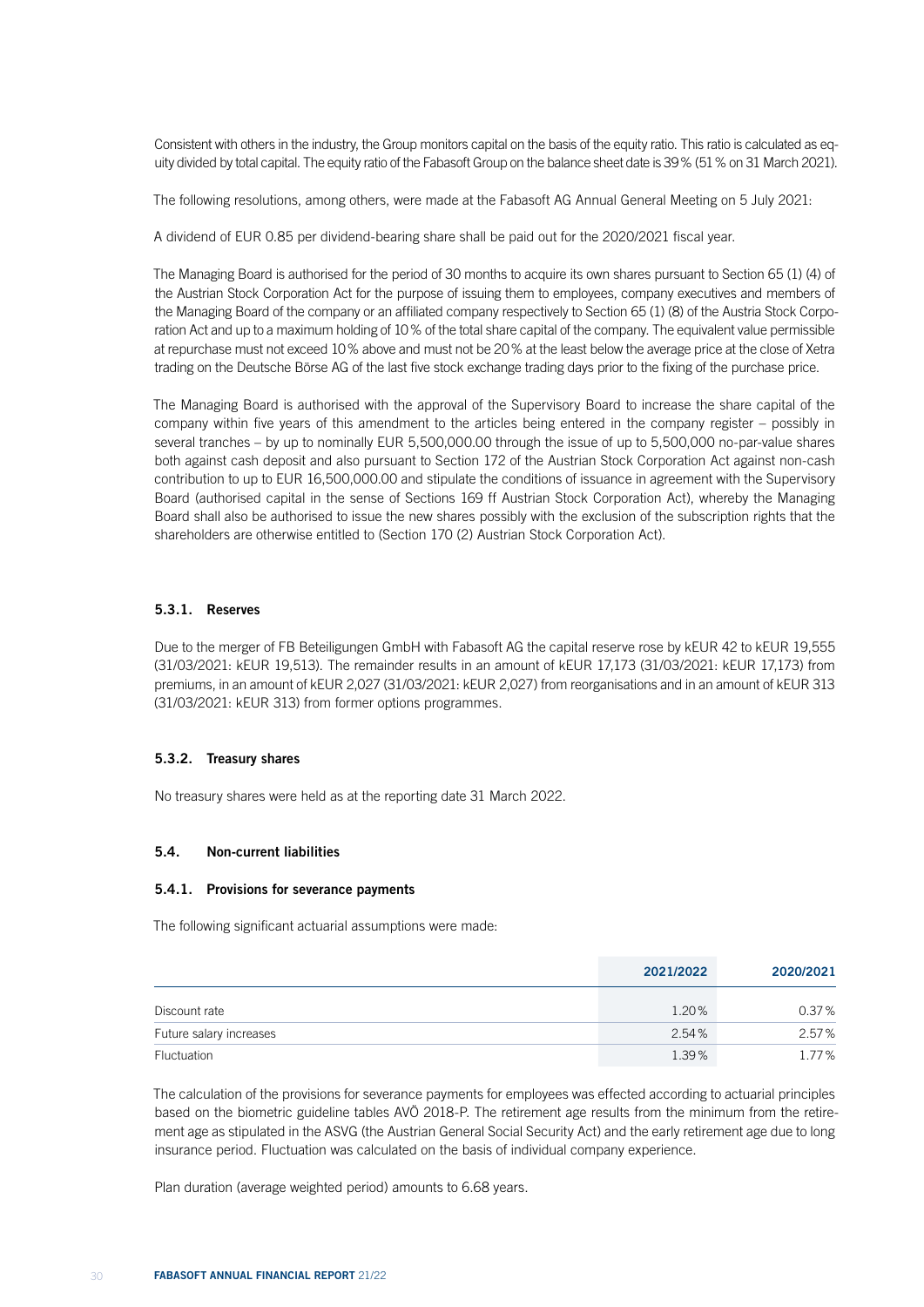Severance payment expenses are derived from the following components:

| in kEUR                                                    | 2021/2022 | 2020/2021 |
|------------------------------------------------------------|-----------|-----------|
|                                                            |           |           |
| Service cost                                               | 137       | 516       |
| Interest cost                                              | 15        | 17        |
| Payments into employee severance payment and pension funds | 209       | 183       |
| Total severance payment expenses                           | 361       | 716       |
| <b>Revaluation effects</b>                                 |           |           |
| -/+ Profit/loss from change to economic assumptions        | $-241$    | 48        |
| -/+ Experience gain/loss                                   | 64        | 180       |
| Total revaluation effects (loss)                           | $-177$    | 228       |

The components of severance payment expenses (current service cost, interest cost, severance payments to be made and payments into employee severance payment and pension funds) are disclosed under employee benefit expenses.

The revaluation effects are reported in other result (net deferred income taxes) and concluded through other reserves.

| Provisions for severance payments in KEUR           | 2021/2022 | 2020/2021 |
|-----------------------------------------------------|-----------|-----------|
| Value as at 31/3 previous year                      | 3,911     | 3,464     |
| Service cost                                        | 136       | 516       |
| Interest cost                                       | 15        | 17        |
| Severance payments made                             | 0         | $-314$    |
| <b>Revaluation effects</b>                          |           |           |
| -/+ Profit/loss from change to economic assumptions | $-241$    | 48        |
| -/+ Experience gain/loss                            | 64        | 180       |
| Value as at 31/3                                    | 3,885     | 3.911     |

#### 5.4.2. Provisions for pensions

As shown under section 2.12, during the 2014/2015 fiscal year the pension approvals were amended to the effect that the respective claim of the person entitled to the extent of the cover asset on the respective reporting date of the existing pension reinsurance agreements. The gross pension obligation is thus specified in the amount of the asset values of the insurance agreements. The commitment and cover asset (plan assets) are offset on the balance sheet based on the congruency, pledging and the insolvency-proof nature of the asset. There are no portions of the provisions for pensions that are not covered by reinsurances.

The asset values amounted to kEUR 5,056 on the reporting date 31 March 2022 (previous year kEUR 4,532).

| in kEUR                            | 2021/2022 | 2020/2021 |
|------------------------------------|-----------|-----------|
| Service cost                       | 421       | 421       |
| Interest cost                      | 57        | 46        |
| Interest income                    | $-57$     | $-46$     |
| Total expenses for pension schemes | 421       | 421       |
| <b>Revaluation effects (loss)</b>  | 46        | 50        |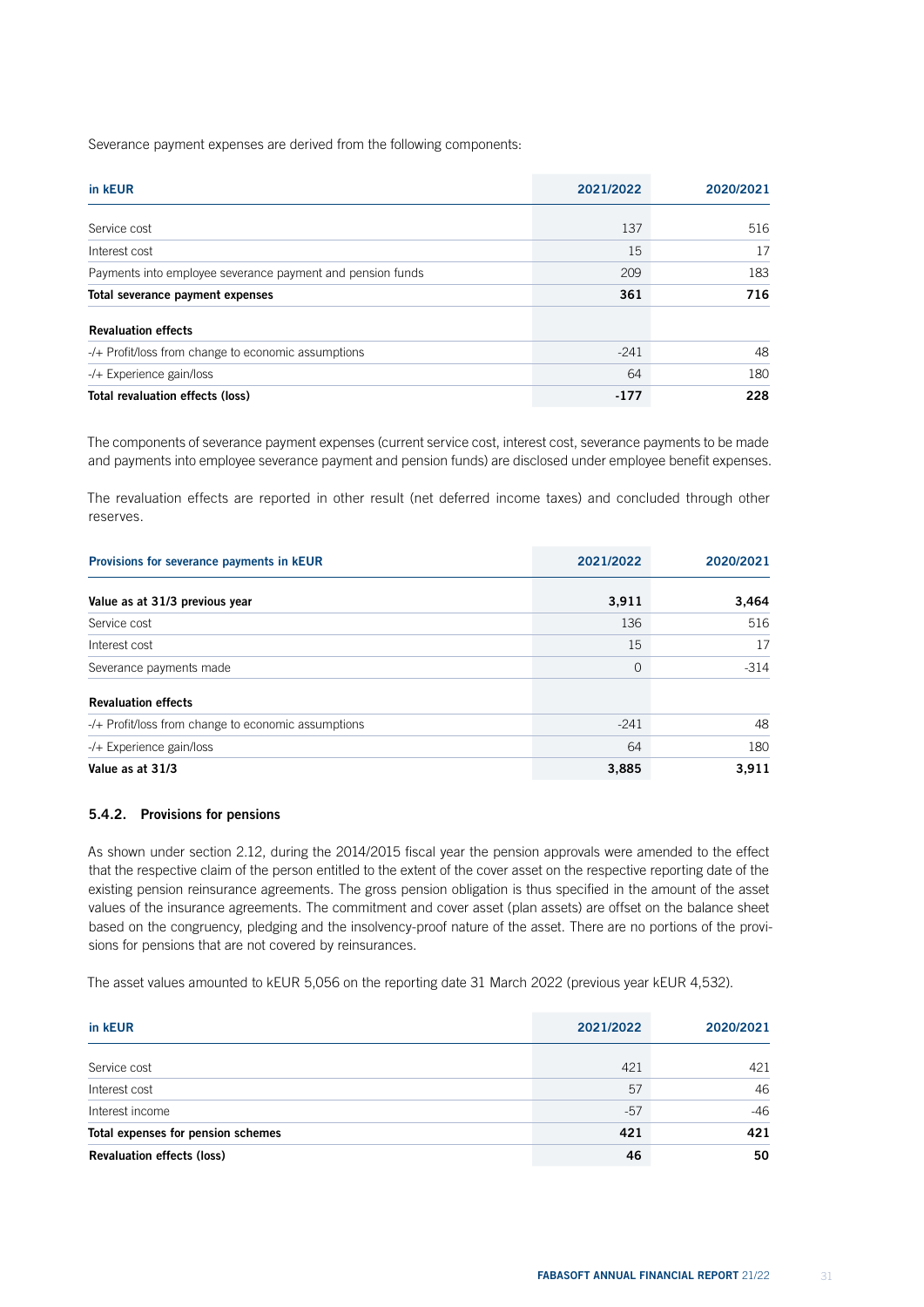| Changes in net liability in <b>KEUR</b>                              | <b>Defined benefit</b><br>obligation | <b>Fair value</b><br>of plan assets | <b>Net liability</b> |
|----------------------------------------------------------------------|--------------------------------------|-------------------------------------|----------------------|
| Value as at 31/03/2021                                               | 4,532                                | $-4,532$                            | $\Omega$             |
| Service cost                                                         | 421                                  | 0                                   | 421                  |
| Interest cost/interest income                                        | 57                                   | $-57$                               | $\Omega$             |
| Actuarial effects/income from plan assets<br>without interest income | 46                                   | $-46$                               | $\Omega$             |
| Contributions paid by the employer                                   | $\Omega$                             | $-421$                              | $-421$               |
| Value as at 31/03/2022                                               | 5,056                                | $-5,056$                            | 0                    |

# 5.4.3. Other payables

| in kEUR                         | 31/03/2022 | 31/03/2021 |
|---------------------------------|------------|------------|
| Non-current leasing liabilities | 4.211      | 3,774      |
| Earn-out liability              | 1,281      | 1,669      |
| <b>Total</b>                    | 5,492      | 5,443      |

# 5.5. Current liabilities

# 5.5.1. Trade and other payables

| in kEUR                               | 31/03/2022 | 31/03/2021 |
|---------------------------------------|------------|------------|
| Trade payables                        | 2,338      | 1,483      |
| Prepayments received                  | 996        | 725        |
| Current leasing liabilities IFRS 16   | 1,691      | 1,648      |
| Payables from other taxes             | 898        | 682        |
| Payables for social security payments | 499        | 429        |
| Other current payables                | 4,183      | 3,107      |
| thereof short-term employee benefits  | 3,509      | 3,047      |
| thereof other payables                | 674        | 60         |
| <b>Total</b>                          | 10,605     | 8,074      |

Short-term benefits to employees consist mainly of accruals for as yet non-consumed leave, special payments and performance-related remuneration.

Maturity structure of trade payables:

| in kEUR                 | 31/03/2022 | 31/03/2021 |
|-------------------------|------------|------------|
| Not yet mature          | 2,218      | 1,461      |
| Overdue                 | 120        | 22         |
| Between 1 and 60 days   | 120        | 22         |
| Between 61 and 90 days  | $\Omega$   | $\Omega$   |
| Between 91 and 180 days | 0          | $\Omega$   |
| More than 180 days      | $\Omega$   | $\Omega$   |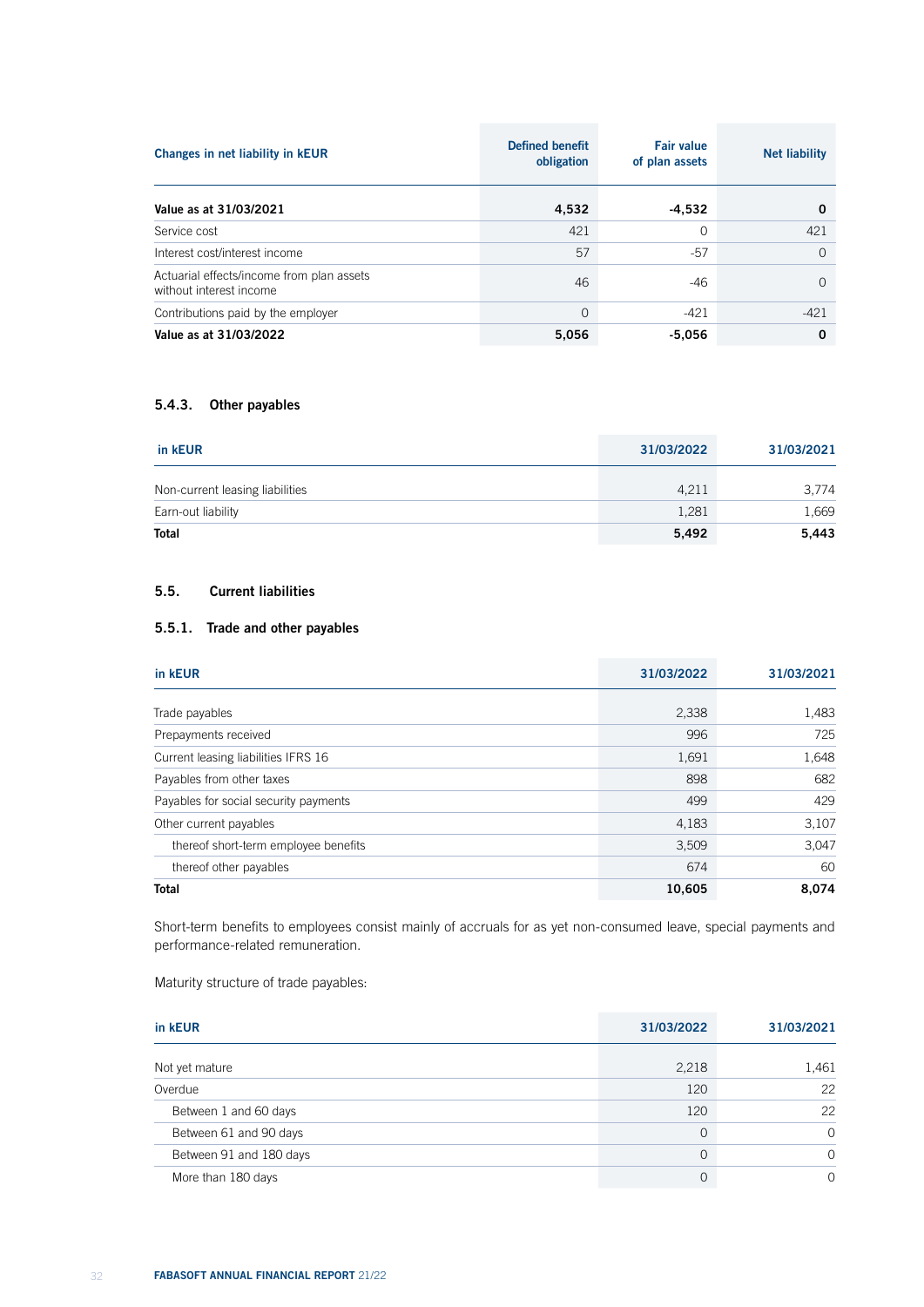No other payables had matured on 31 March 2022.

The book values correspond closely to the fair value.

## 5.5.2. Income tax liabilities

| in kEUR         | 31/03/2022 | 31/03/2021 |
|-----------------|------------|------------|
| Austria         | 2,536      | 3,014      |
| Other countries | 3,328      | 2,558      |
| <b>Total</b>    | 5,864      | 5,571      |

## 5.5.3. Contract liabilities

Contract liabilities include revenue received from software update, cloud service and appliance agreements as well as support agreements, which will not have an effect on profit until the 2022/2023 fiscal year.

Transfer of contract liabilities:

| in kEUR                                         | 01/04/2021 | <b>Dissolution</b><br>2021/2022 | <b>Allocation</b><br>2021/2022 | 31/03/2022 |
|-------------------------------------------------|------------|---------------------------------|--------------------------------|------------|
| Contract liabilities in compliance with IFRS 15 | 13,828     | $-13.561$                       | 15.629                         | 15.896     |

This includes contract liabilities resulting from service contracts pursuant to IFRS 15 amounting to kEUR 798 (previous year kEUR 288).

The terms of the contract liabilities break down as follows:

| in kEUR              | 31/03/2022 | 31/03/2021 |
|----------------------|------------|------------|
| Up to one year       | 14.832     | 13,561     |
| Longer than one year | 1,064      | 267        |
| <b>Total</b>         | 15,896     | 13,828     |

# 5.6. Investment grants

| in kEUR             | 31/03/2022 | 31/03/2021 |
|---------------------|------------|------------|
| Investment premiums | 187        | 104        |
| <b>Total</b>        | 187        | 104        |

Investment premiums are recognised in the balance sheet item "Investment grants". These are grants from the Austrian Federal Government of up to 14% of the investments made.

Please refer to section 6.2 with regard to the effects of the dissolution of investment grants recognised in income.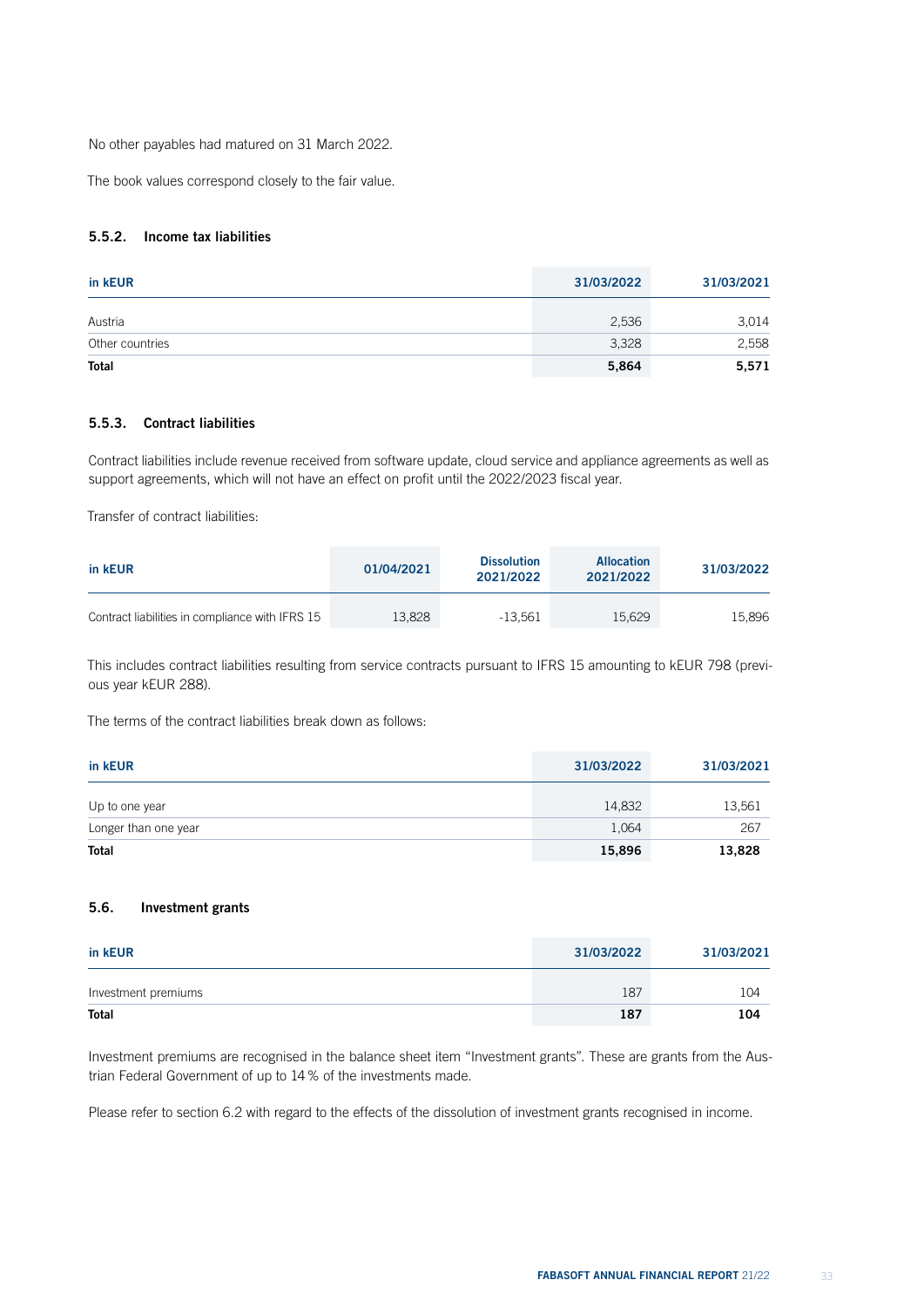# 6) Notes to the consolidated statement of comprehensive income

# 6.1. Sales revenue

In 2021/2022 fiscal year revenue for service contracts realized over time amounts to kEUR 4,959 (previous year kEUR 4,128). For further information on sales revenue see the details on segment reporting section 8.

# 6.2. Other operating income

| in kEUR                                               | 2021/2022 | 2020/2021 |
|-------------------------------------------------------|-----------|-----------|
| Income from disposal of property, plant and equipment | 64        | 126       |
| Other income                                          | 153       | 268       |
| thereof from the dissolution of investment grants     | 36        | 8         |
| <b>Total</b>                                          | 217       | 394       |

# 6.3. Employee benefits expenses

| in kEUR                                     | 2021/2022 | 2020/2021 |
|---------------------------------------------|-----------|-----------|
| <b>Salaries</b>                             | 23,429    | 21,197    |
| Expenses for severance payments             | 361       | 716       |
| Expenses for pension schemes                | 376       | 467       |
| Expenses for statutory social contributions | 5,325     | 4,741     |
| Other social welfare expenditure            | 639       | 435       |
| <b>Total</b>                                | 30,130    | 27,556    |

# 6.4. Depreciation and amortisation expenses

| in kEUR                                               | 2021/2022 | 2020/2021 |
|-------------------------------------------------------|-----------|-----------|
| Depreciation charges on property, plant and equipment | 5.820     | 5.422     |
| Depreciation charges on intangible assets             | 297       | 246       |
| <b>Total</b>                                          | 6,117     | 5.668     |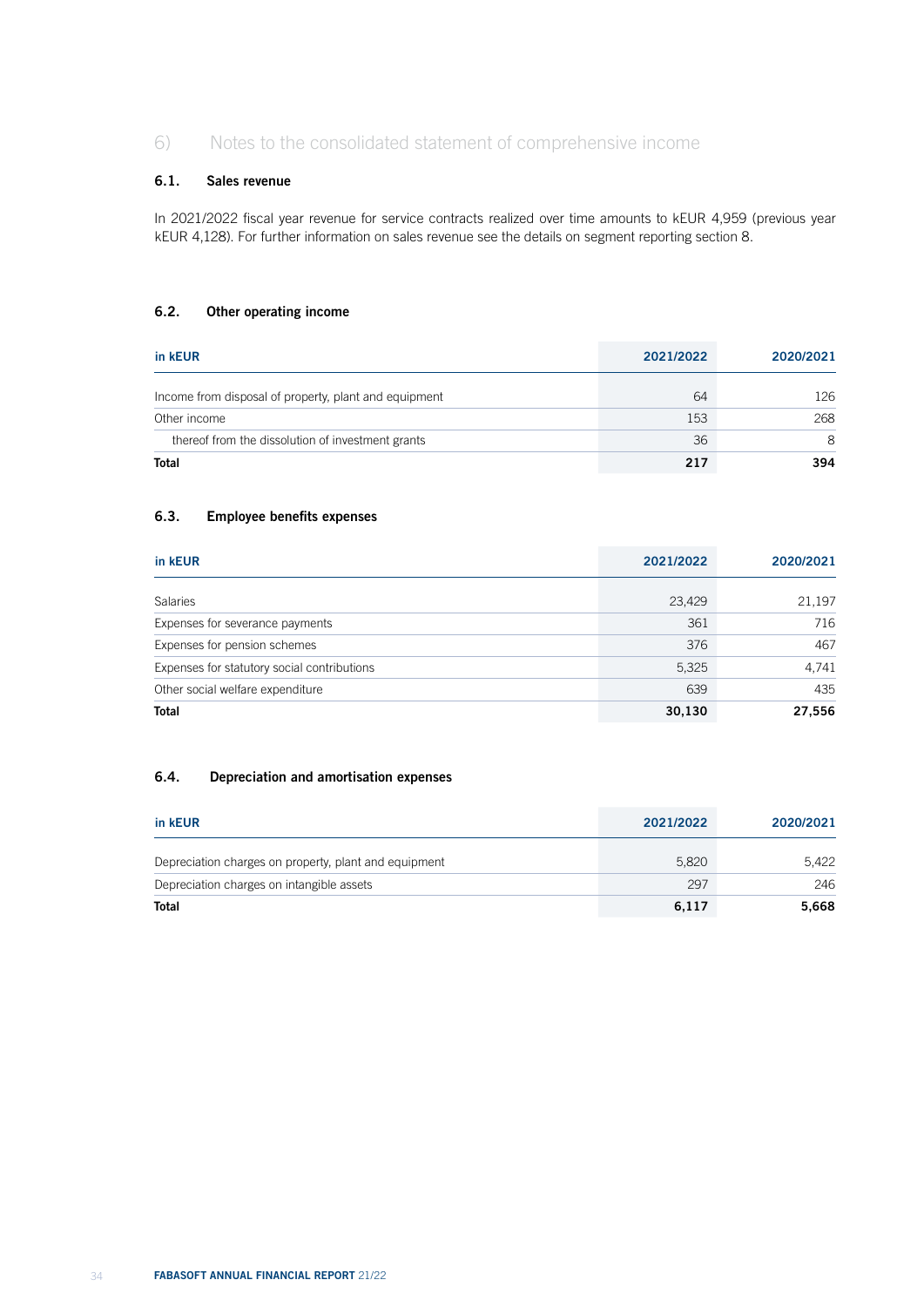# 6.5. Other operating expenses

| in kEUR                                   | 2021/2022 | 2020/2021 |
|-------------------------------------------|-----------|-----------|
| Taxes unless included under income taxes  | 76        | 77        |
| Maintenance                               | 475       | 364       |
| Rental* and operating costs               | 883       | 1,042     |
| Vehicle and leasing expenses*             | 365       | 306       |
| <b>Operating expenses</b>                 | 1,723     | 1,712     |
| Legal and consulting fees                 | 987       | 876       |
| Auditing, bookkeeping and tax advice fees | 372       | 253       |
| Investor relations                        | 157       | 157       |
| Insurance premiums                        | 216       | 194       |
| Personnel recruitment                     | 779       | 360       |
| Information expenses                      | 282       | 271       |
| Further education                         | 94        | 117       |
| Other                                     | 521       | 424       |
| <b>Administrative expenses</b>            | 3,408     | 2,652     |
| Trademark registrations                   | 163       | 125       |
| Travel expenses                           | 257       | 144       |
| Advertising                               | 2,180     | 1,162     |
| Other                                     | 46        | 71        |
| Sales expenses                            | 2,646     | 1,502     |
| Other operating expenses                  | 7,853     | 5,943     |

\*excl. IFRS 16 contracts

The leasing expenses for short-term leases, which are accounted for pursuant to IFRS 16.6, amount to kEUR 113 in the 2021/2022 fiscal year (previous year kEUR 256). The leasing expenses for leases of low value, which are accounted for pursuant to IFRS 16.6, amount to kEUR 1 in the 2021/2022 fiscal year (previous year kEUR 1).

#### 6.6. Financial result

| in kEUR                                           | 2021/2022 | 2020/2021 |
|---------------------------------------------------|-----------|-----------|
| Interest                                          | $-284$    | -89       |
| thereof interest expenses for leasing liabilities | $-17$     | $-10$     |
| Foreign currency income/expense                   | 4         | $-17$     |
| <b>Total</b>                                      | $-280$    | -106      |

In addition to the interest expenses indicated for leasing liabilities, the recognised interest expenses result in particular from credit at financial institutions and earn-out accounting.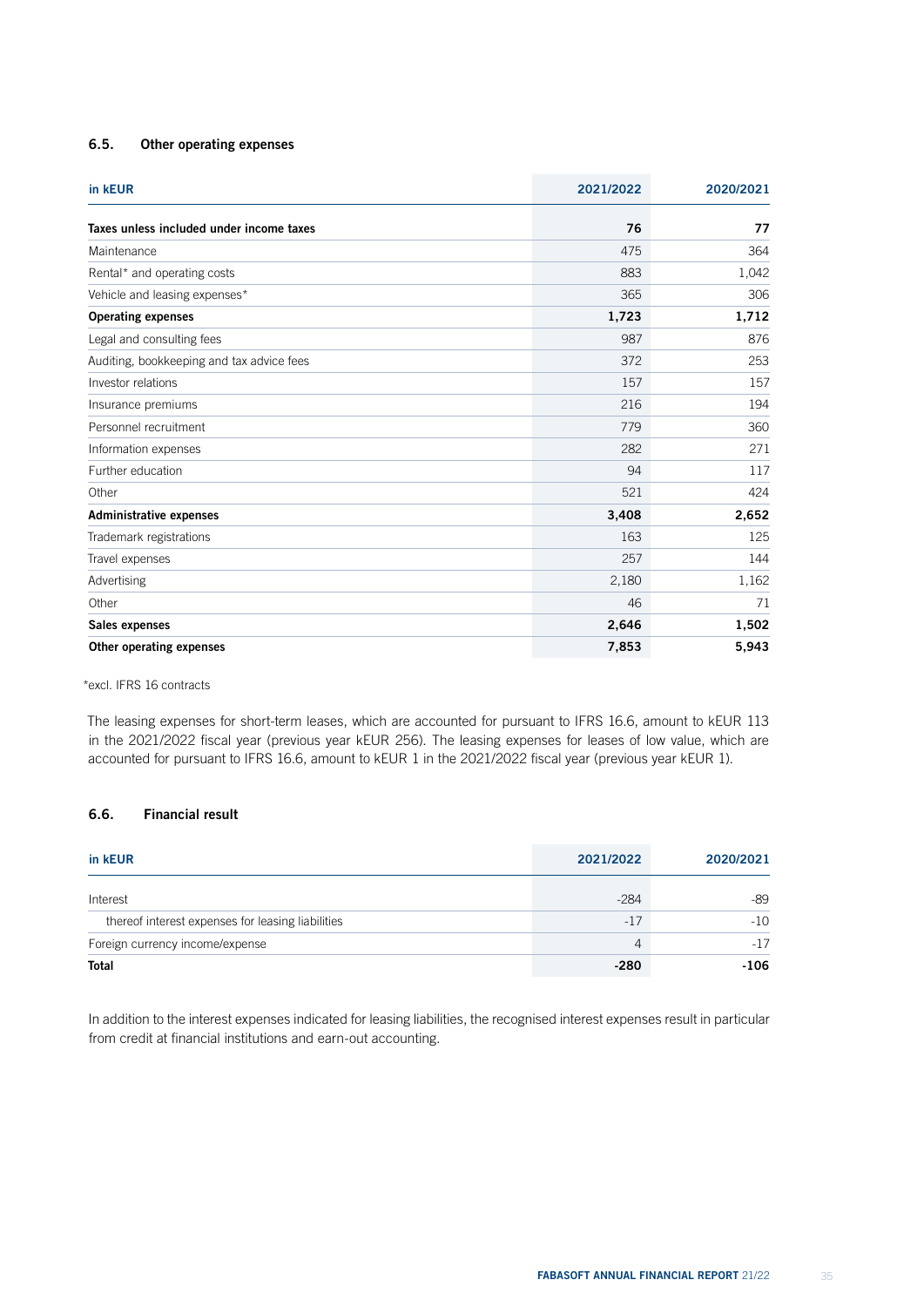# 6.7. Income taxes

| in kEUR                     | 2021/2022 | 2020/2021 |
|-----------------------------|-----------|-----------|
| Austria                     | $-1,677$  | $-2,287$  |
| Other countries             | $-1,619$  | $-1,749$  |
| <b>Current income taxes</b> | $-3,296$  | $-4,036$  |
| Austria                     | $-17$     | 46        |
| Other countries             | $-57$     | $-60$     |
| Deferred income taxes       | $-74$     | $-14$     |
| <b>Total</b>                | $-3,370$  | $-4,050$  |

The tax on the Group's pre-tax profit deviates from the theoretical value, which results from the use of the income tax rate of 25% applicable in Austria to the result before tax as follows:

| in kEUR                                                                                                     | 2021/2022 | 2020/2021      |
|-------------------------------------------------------------------------------------------------------------|-----------|----------------|
| Result before income taxes                                                                                  | 11,250    | 13,780         |
| Tax expenses calculated according to Austrian tax rate<br>2021/2022: 25% (previous year: 25%)               | $-2,812$  | $-3,445$       |
| Tax effects from:                                                                                           |           |                |
| Foreign tax rates                                                                                           | $-368$    | $-356$         |
| Effects of future tax rate changes                                                                          | $-48$     | $\Omega$       |
| Tax-free income and other tax-free items                                                                    | 16        | 8              |
| Currency differences                                                                                        | $-7$      | $\overline{7}$ |
| Expenses not deductible for tax purposes                                                                    | $-97$     | $-110$         |
| Adjustment to deferred income taxes                                                                         | $-2$      | -131           |
| Incidental acquisition costs company acquisition                                                            | $-6$      | $\Omega$       |
| Expenses incurred from the sale of treasury shares                                                          | $\Omega$  | 45             |
| Change in deferred income taxes from current-value depreciation pursuant to<br>Section 12 Corporate Tax Law | $-6$      | $-6$           |
| Changes in unapplied deferred income tax assets and liabilities                                             | $-97$     | $-93$          |
| Non-periodic income tax                                                                                     | 57        | 31             |
| Declared income tax expenses                                                                                | $-3,370$  | $-4,050$       |

# 7) Consolidated cash flow statement

The cash flow statement has been drawn up according to the indirect method. It shows the change in cash and cash equivalents for the Group during the reporting year through the inflow and outflow of funds.

On the cash flow statement, a differentiation is made between cash flows from operating activities, investment and financing activities.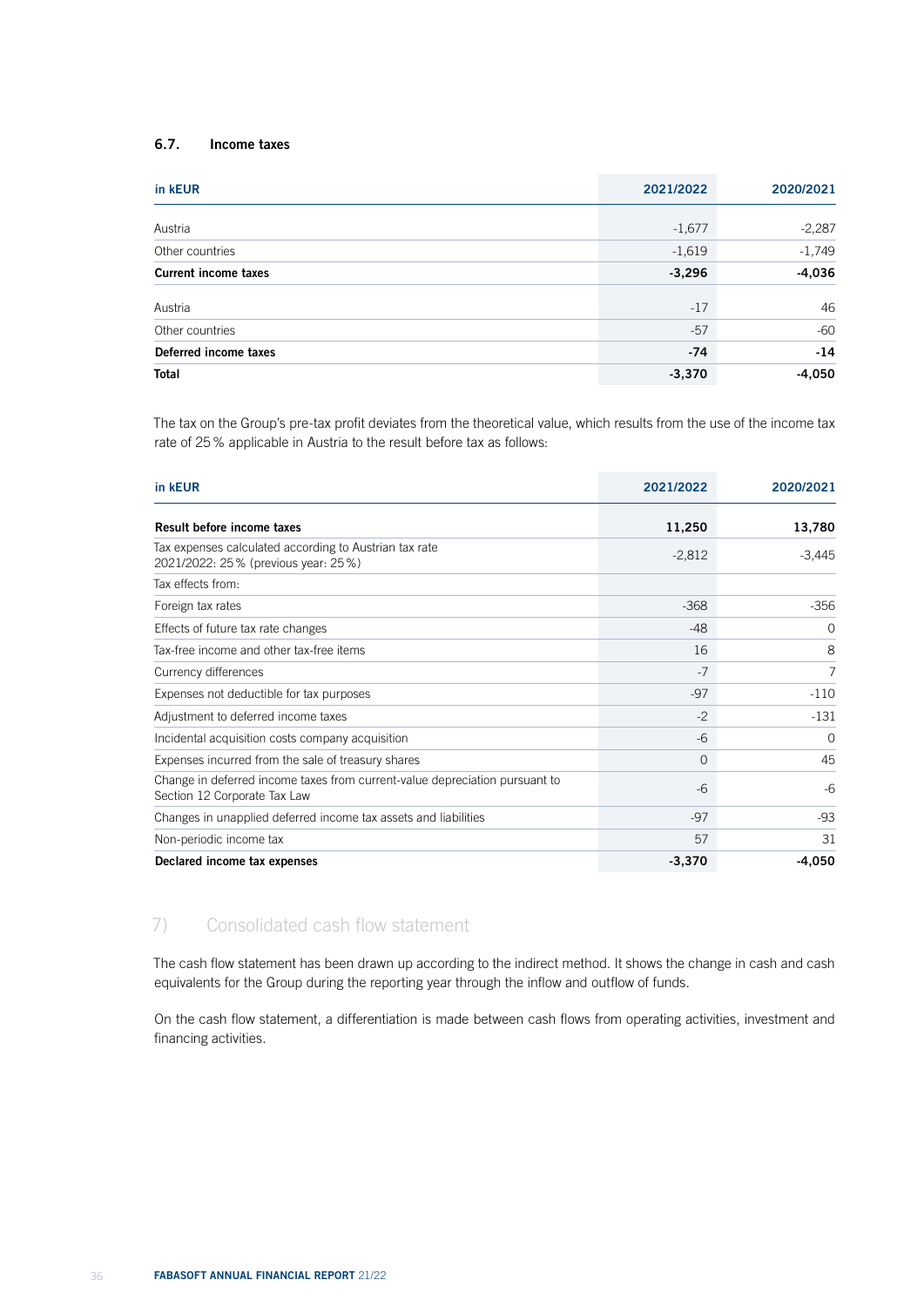# 8) Segment reporting

The Group's reporting format is structured according to geographical segments in terms of the location of the assets.

| 2021/2022 fiscal year<br>in kEUR          | Austria   | Germany | <b>Switzerland</b> | <b>Other countries</b> | Group     |
|-------------------------------------------|-----------|---------|--------------------|------------------------|-----------|
| Gross sales                               | 40,194    | 29,965  | 2,383              | 6,758                  | 79,300    |
| Less<br>intersegmental sales              | $-20,415$ | $-412$  | -87                | $-118$                 | $-21,032$ |
| Sales with<br>external customers          | 19,779    | 29,553  | 2,296              | 6,640                  | 58,268    |
| Operating result                          | 7,115     | 5,087   | $-481$             | $-191$                 | 11,530    |
| Depreciation and<br>amortisation expenses | 4,007     | 1,189   | 105                | 816                    | 6,117     |

# Reconciliation in kEUR

| Operating result segments  | 11,530 |
|----------------------------|--------|
| Financial result Group     | $-280$ |
| Result before income taxes | 11.250 |

| 2020/2021 fiscal year<br>in kEUR          | Austria   | Germany | <b>Switzerland</b> | <b>Other countries</b> | Group     |
|-------------------------------------------|-----------|---------|--------------------|------------------------|-----------|
| Gross sales                               | 38,277    | 27,052  | 3,559              | 5,945                  | 74,833    |
| Less<br>intersegmental sales              | $-19,266$ | $-165$  | -83                | $-229$                 | $-19,743$ |
| Sales with<br>external customers          | 19,011    | 26,887  | 3,476              | 5,716                  | 55,090    |
| Operating result                          | 9,239     | 4,998   | $-506$             | 155                    | 13,886    |
| Depreciation and<br>amortisation expenses | 3,711     | 1,184   | 127                | 646                    | 5,668     |

# Reconciliation in kEUR

| Operating result segments  | 13.886 |
|----------------------------|--------|
| Financial result Group     | $-106$ |
| Result before income taxes | 13,780 |

The main decision makers see the company from a geographical perspective.

The business segments that are subject to reporting generate their sales primarily through the manufacture and sales of software products and the provision of associated services.

Sales amounting to kEUR 9,416 derive from transactions with a single customer in the 2021/2022 fiscal year. These sales are attributable to the segment Germany. Sales amounting to kEUR 10,501 derived from transactions with a single customer in the previous year and these concerned the segment Germany.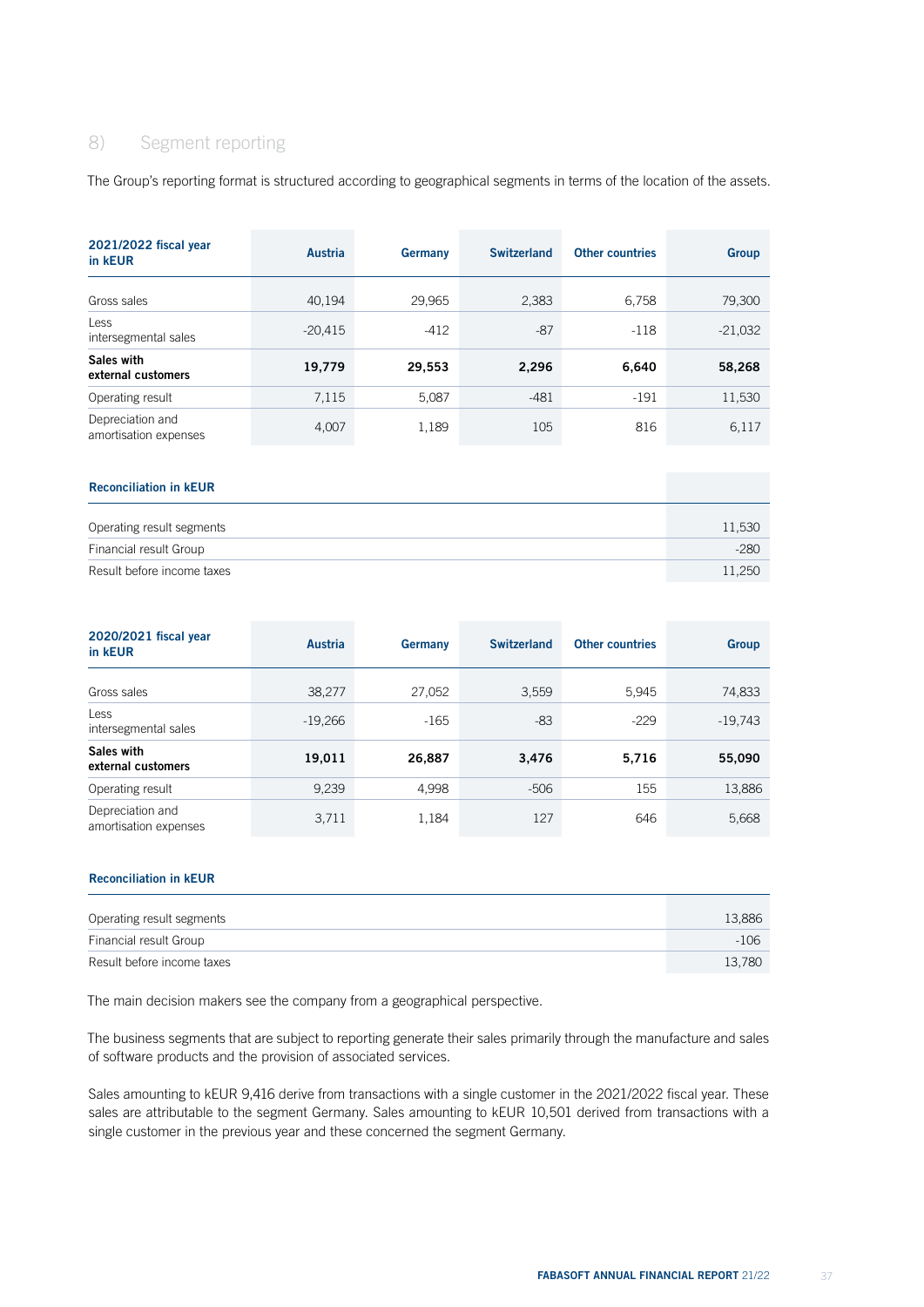The internal reporting is carried out in line with the external reporting according to the International Financial Reporting Standards (IFRS), as applicable in the European Union (EU).

The internal reporting is based primarily on information about profitability. This information is communicated to the main decision makers on a monthly basis in reports which they use as a basis for their decisions.

The "Other countries" segment summarises the activities of the sales companies of the geographical region USA.

Apart from scheduled depreciation and amortisation there were no other significant non-cash items in the individual segments.

Breakdown of sales by products:

| in kEUR      | 2021/2022 | 2020/2021 |
|--------------|-----------|-----------|
| Software     | 27.450    | 26,853    |
| Service      | 30,818    | 28,237    |
| <b>Total</b> | 58,268    | 55,090    |

In order to take account of the general trend in the software industry in the reporting – namely the transformation process away from the model of purchasing rights of usage against a one-off fee and in the direction of an ongoing monthly usage fee – a breakdown is undertaken of sales by recurring revenue from ongoing obligations with varying terms or residual terms (recurring revenue) and sales not based on ongoing obligations (non-recurring revenue).

Breakdown of sales by type of contract:

| in kEUR                       | 2021/2022 | 2020/2021 |
|-------------------------------|-----------|-----------|
| Recurring revenue             | 31,010    | 28,659    |
| Non-recurring revenue         | 27,258    | 26,431    |
| thereof software              | 2,469     | 3,737     |
| thereof professional services | 24.789    | 22.694    |
| <b>Total</b>                  | 58,268    | 55,090    |

Recurring revenue include in particular software updates, right of use fees for Mindbreeze InSpire, Fabasoft Cloud and Xpublisher products as well as recurring professional services (e.g. for support and operation management).

Non-recurring revenue includes one-off licences (software) and sales of consulting services (professional services).

Sales revenue are recognised over time, with the exception of one-off licenses, whose revenue is recognised at a point in time (see section 2.14).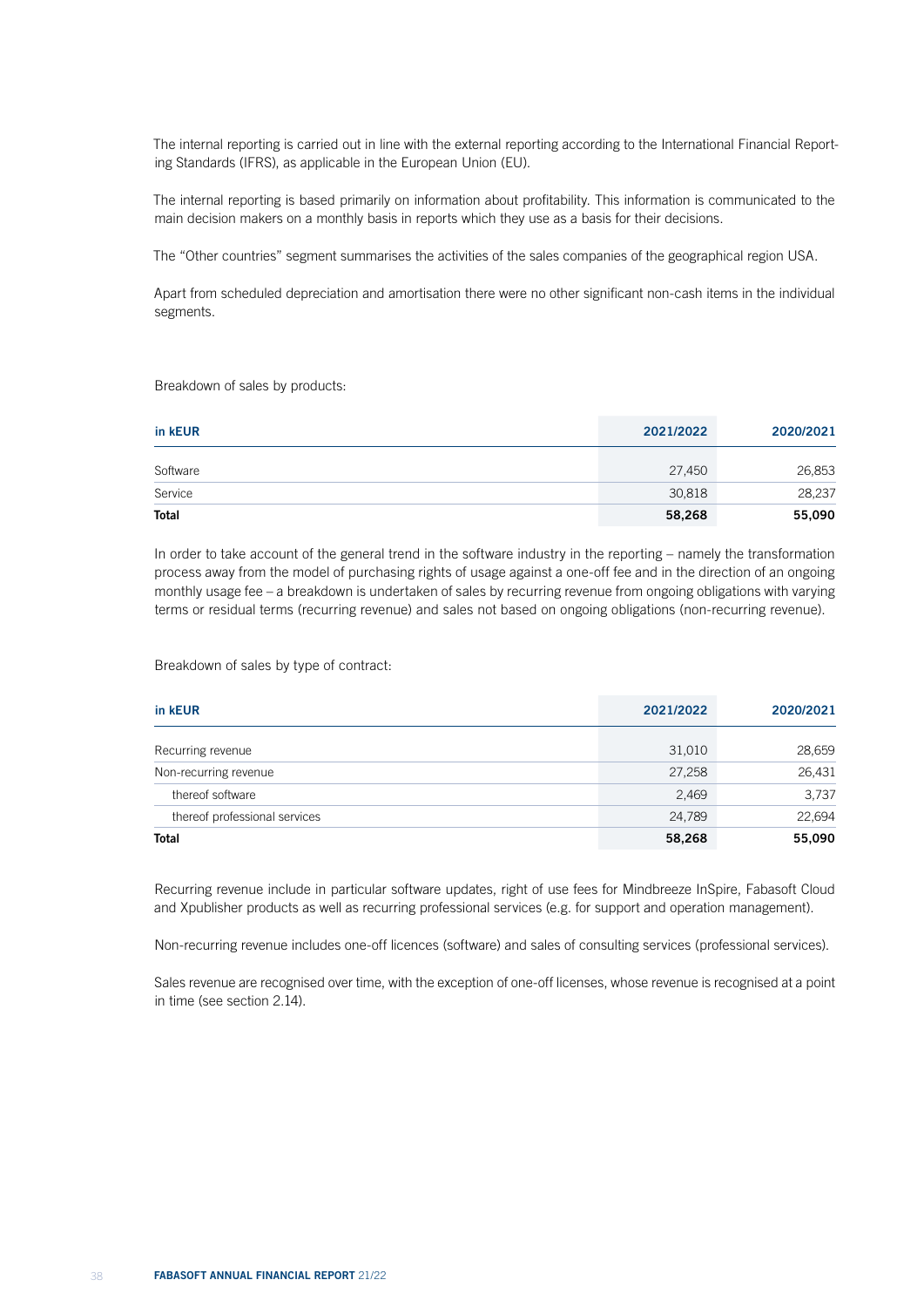# 9) Other statements

# 9.1. Earnings per share

# 9.1.1. Basic earnings per share

The basic earnings per share are calculated on the basis of the weighted average of the subscribed capital in the period under review taking into account treasury shares (see section 5.3.2).

|                                                                                        | 2021/2022  | 2020/2021  |
|----------------------------------------------------------------------------------------|------------|------------|
| Result for the year attributable to the equity holders of the Parent Company (in KEUR) | 7.425      | 8.818      |
| Average number of shares in circulation (units)                                        | 11,000,000 | 10,984,597 |
| Basic earnings per share (in EUR/unit)                                                 | 0.68       | 0.80       |

# 9.1.2. Diluted earnings per share

The diluted earnings per share are calculated by increasing the average number of shares in circulation by share options.

|                                                                                        | 2021/2022  | 2020/2021  |
|----------------------------------------------------------------------------------------|------------|------------|
| Result for the year attributable to the equity holders of the Parent Company (in KEUR) | 7.425      | 8.818      |
| Average number of shares in circulation incl.<br>share options (units)                 | 11,000,000 | 10.984.597 |
| Diluted earnings per share (in EUR/unit)                                               | 0.68       | 0.80       |

# 9.2. Expenses for research and development

In the 2021/2022 fiscal year, research and development costs totalled kEUR 16,482 (previous year kEUR 13,961). These were primarily allocated to employee benefits expenses and depreciation for investments.

No expenditure on research and development was capitalised in the 2021/2022 fiscal year as it was not possible to provide in full the documentation of the requirements for the capitalisation as an intangible asset (see section 2.5). Software research and development are cyclical and iteratively closely linked processes. Due to the scrum method applied in the Group these are continuously rolling processes. Moreover, establishing technological feasibility taking competitive costs and customer acceptance into consideration is not possible until shortly before market maturity.

# 9.3. Other financial obligations

Obligations due to operating lease contracts and rental contracts (incl. leased assets accounted for in accordance with IFRS 16) amount to:

| in kEUR                    | 31/03/2022 | 31/03/2021 |
|----------------------------|------------|------------|
| Up to one year             | 1,906      | 1,847      |
| Between one and five years | 4.799      | 5,360      |
| Total                      | 6,705      | 7,207      |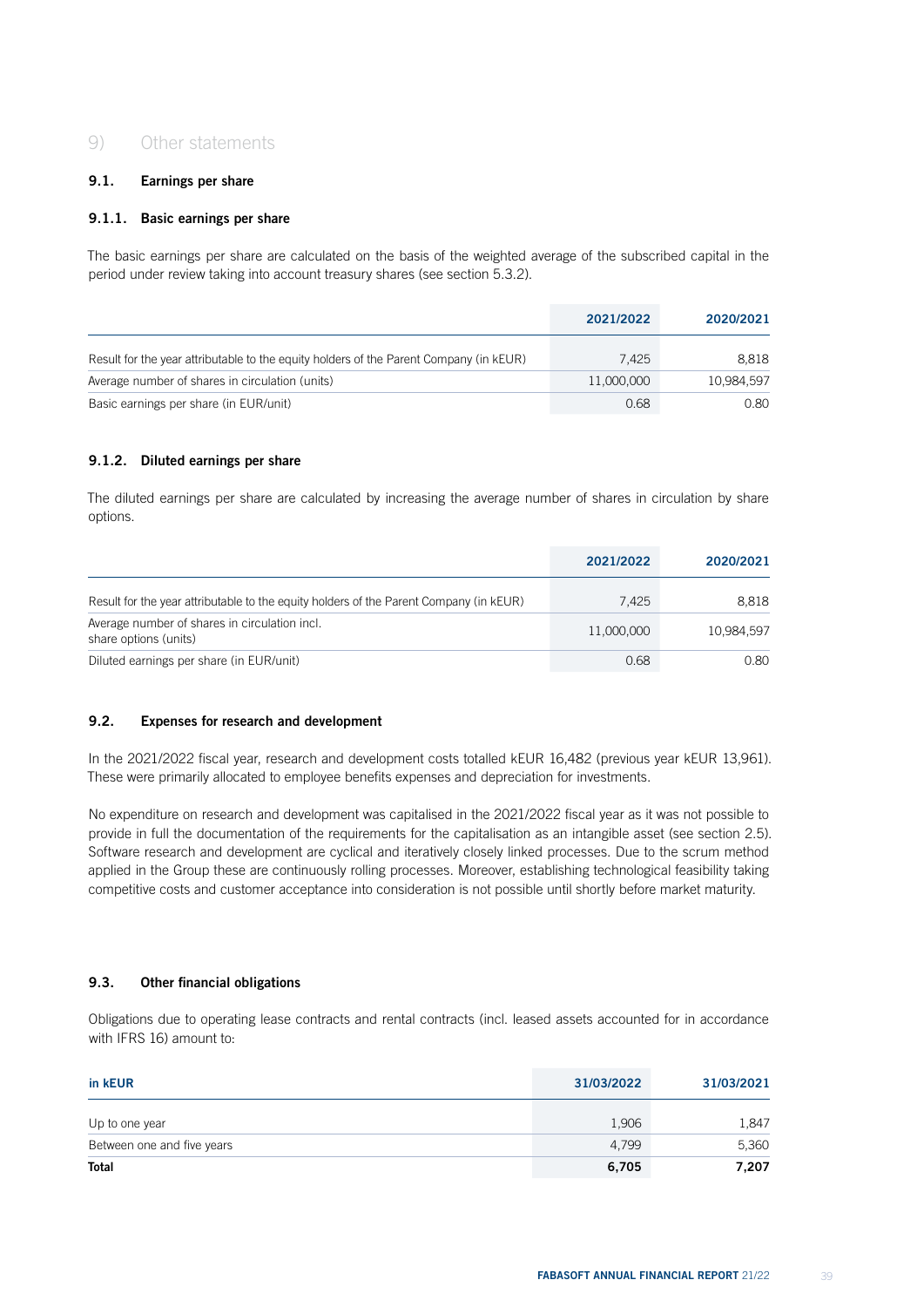With the purchase contract dated 13 March 2019 Fabasoft AG acquired a plot of approx. 11,000 m<sup>2</sup> (object of purchase 1) and a plot of approx. 4,500 m² (object of purchase 2). Both objects of purchase are located in the area of the city of Linz. The purchase is agreed subject to a condition precedent. The purchase contract shall not become unconditionally effective unless Fabasoft AG receives the zoning certificate required for a construction management as well as the official permits required for such construction management for the object of purchase 1 by 31 March 2022. As per the agreement dated 3 August 2021 this purchase contract was cancelled before fulfilment of the condition precedent.

Fabasoft AG concluded a new purchase contract for the plots indicated above on 3 August 2021, which remains subject to the condition precedent of the authorisation of the real estate transactions authority.

# 9.4. Details of affiliated persons and employees

### 9.4.1. Average number of employees

|                 | 2021/2022 | 2020/2021                    |
|-----------------|-----------|------------------------------|
| Fixed employees | 352       | $\bigcap$ $\bigcap$<br>، ۲ ب |

### 9.4.2. Breakdown of expenses for severance payments

| in kEUR                                             | 2021/2022 | 2020/2021 |
|-----------------------------------------------------|-----------|-----------|
| Members of the Managing Board and senior executives | 124       | 327       |
| Other employees                                     | 237       | 389       |
| Total                                               | 361       | 716       |

# 9.4.3. Breakdown of expenses for pensions schemes

| in kEUR                       | 2021/2022 | 2020/2021 |
|-------------------------------|-----------|-----------|
| Members of the Managing Board | 421       | 421       |

#### 9.4.4. Managing Board of Fabasoft AG

Prof. Dipl.-Ing. Helmut Fallmann, Linz Leopold Bauernfeind, St. Peter in der Au Ing. Oliver Albl, Haag am Hausruck (starting with 1 May 2022)

The expenses for continuous emoluments, severance payments and pensions schemes for members of the Managing Board amounted to kEUR 1,494 in the 2021/2022 fiscal year (previous year kEUR 1,569) and are broken down as follows:

| in kEUR                                                             | 2021/2022 | 2020/2021 |
|---------------------------------------------------------------------|-----------|-----------|
| Continuous emoluments                                               | 1,001     | 966       |
| Expenses for severance payments recorded in the result for the year | 72        | 182       |
| Expenses for pensions schemes recorded in the result for the year   | 421       | 421       |
| <b>Total</b>                                                        | 1,494     | 1.569     |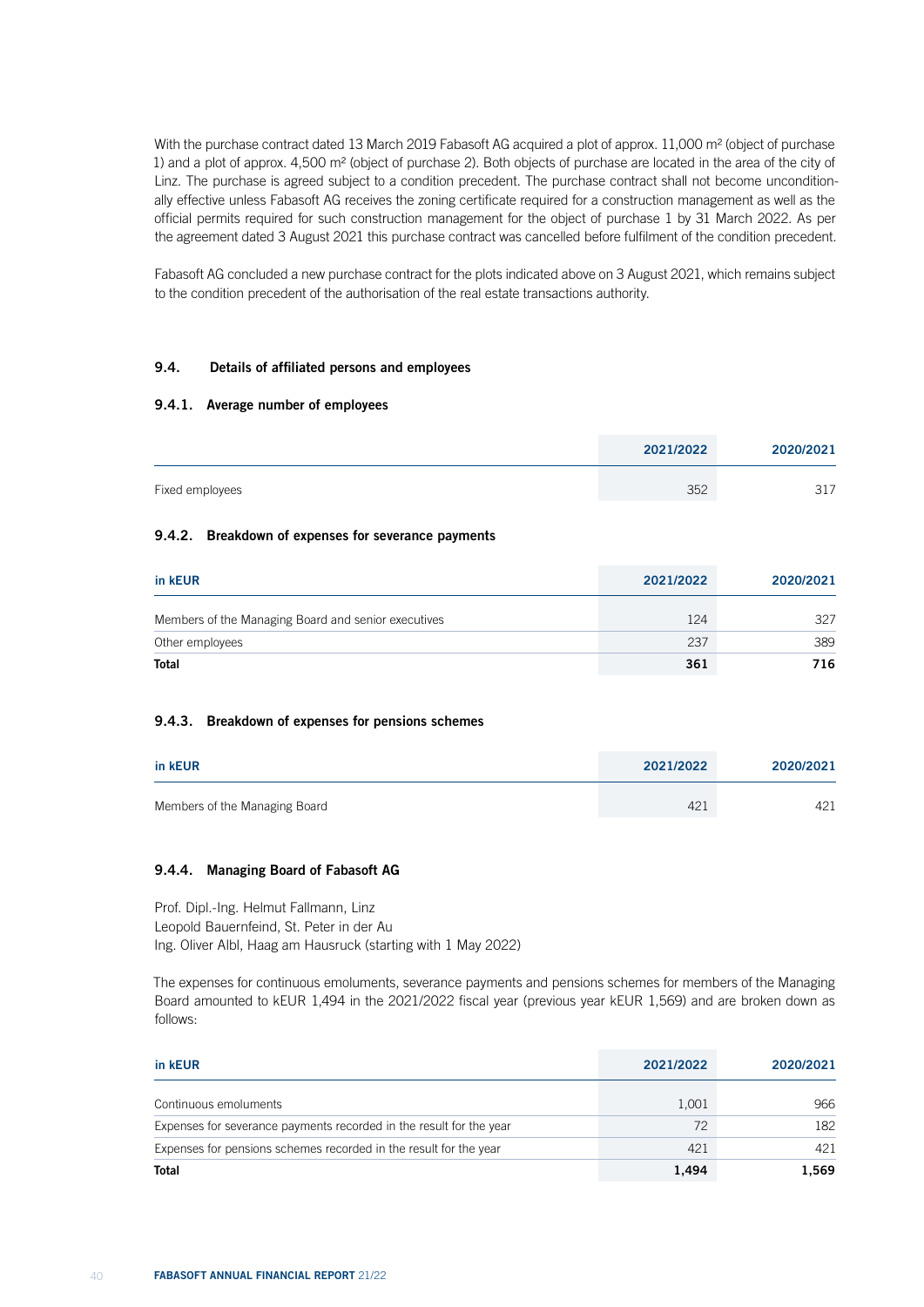Fabasoft AG sold a decorative painting, which due to renovations undertaken no longer fitted the decor, to Prof. Dipl.-Ing. Helmut Fallmann at the market price of EUR 19,000.00 (excl. value added tax) in total. The purchase price was paid in full on 28 December 2021.

# 9.4.5. Supervisory Board of Fabasoft AG

em. o. Univ.-Prof. Mag. Dr. Friedrich Roithmayr, Linz (Chairman of the Supervisory Board) Dr. Peter Posch, Wels (Member) FH-Prof.<sup>in</sup> Univ.Doz.<sup>in</sup> DI<sup>in</sup> Dr.<sup>in</sup> Ingrid Schaumüller-Bichl, Linz (Member) Prof. Dr. Andreas Altmann, Innsbruck (Member)

For the 2021/2022 fiscal year, emoluments amounting to kEUR 80 (previous year kEUR 80) were paid to the members of the Supervisory Board.

No members of the Managing Board or of the Supervisory Board were guaranteed loans and no liabilities were assumed for the benefit of these persons.

# The following members of the Supervisory Board are on the Audit Committee of Fabasoft AG:

em. o. Univ.-Prof. Mag. Dr. Friedrich Roithmayr, Linz (Chairman of the Audit Committee) Dr. Peter Posch, Wels (Substitute Member) FH-Prof.<sup>in</sup> Univ.Doz.<sup>in</sup> DI<sup>in</sup> Dr.<sup>in</sup> Ingrid Schaumüller-Bichl, Linz (Member) Prof. Dr. Andreas Altmann, Innsbruck (Financial Expert)

# 9.4.6. Other affiliated companies and employees

Fallmann & Bauernfeind Privatstiftung, Linz, main shareholder of Fabasoft AG Mag.<sup>a</sup> Birgit Fallmann, wife of Prof. Dipl.-Ing. Helmut Fallmann, employee of Fabasoft AG (continuous emoluments kEUR 56, previous year kEUR 56)

The merger of FB Beteiligungen GmbH (former sharholder of Fabasoft AG and 100% subsidiary of Fallmann & Bauernfeind Privatstiftung) with Fabasoft AG resulted in an effect of kEUR 42, which was recognized in equity (see section 5.3.1) in the 2021/2022 fiscal year.

There are no futher business relationships with other affiliated companies and employees in the 2021/2022 fiscal year.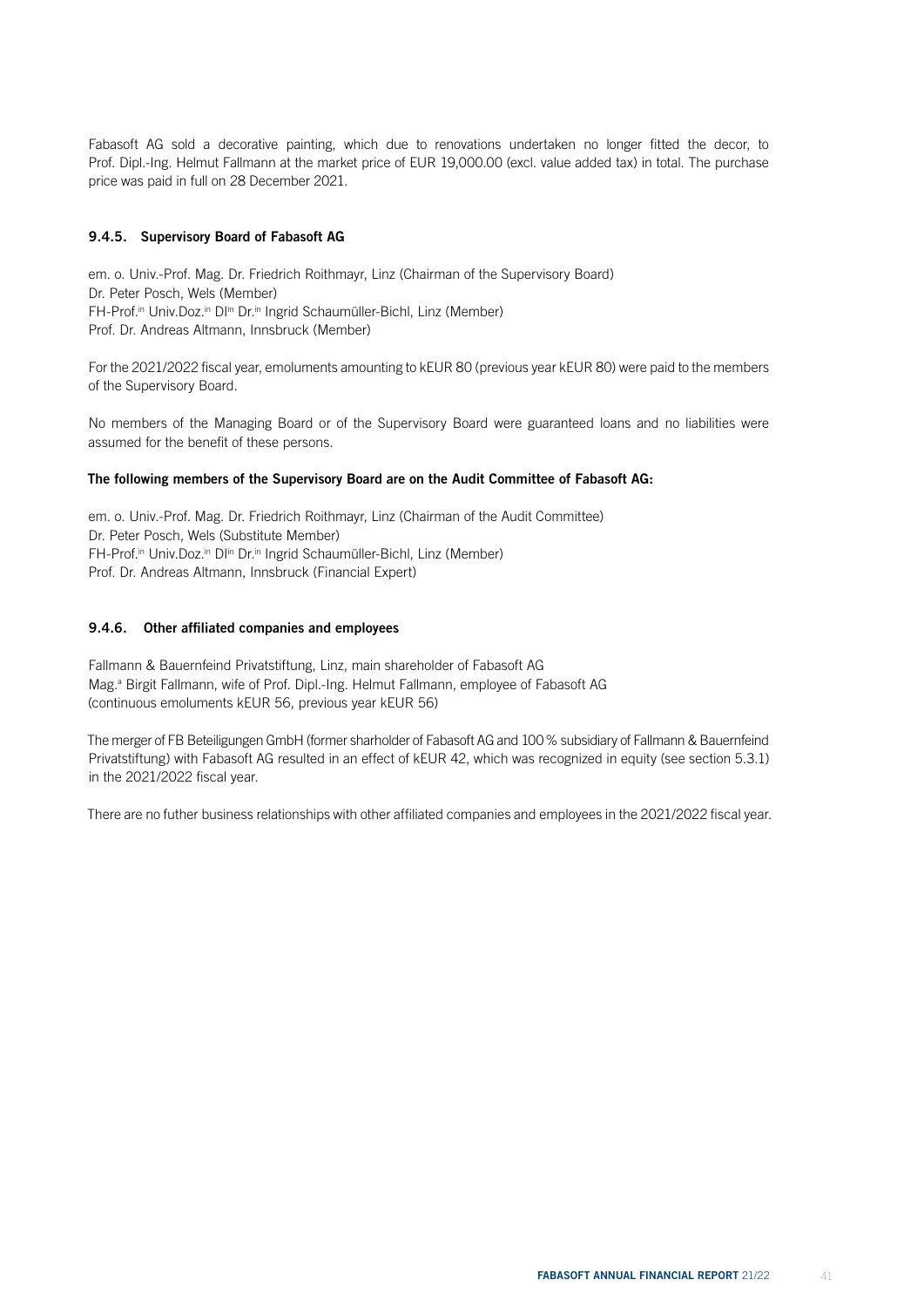# 9.5. Expenses for auditors

Expenses for the auditors amount to kEUR 192 (previous year kEUR 160) and are divided into the following areas of activity:

| in kEUR                                                                                             | 2021/2022 | 2020/2021 |
|-----------------------------------------------------------------------------------------------------|-----------|-----------|
| Audit of consolidated financial statements                                                          | 34        | 26        |
| Audit/Review of annual financial statements of companies included in the<br>consolidated statements | 119       | 107       |
| thereof Fabasoft AG                                                                                 | 14        | 14        |
| thereof Mindbreeze GmbH                                                                             | 15        | 13        |
| thereof Fabasoft R&D GmbH                                                                           | 13        | 13        |
| thereof Fabasoft International Services GmbH                                                        | 7         | 7         |
| thereof Fabasoft Austria GmbH                                                                       | 13        | 13        |
| thereof other auditing services                                                                     | 57        | 47        |
| Review of quarterly statements                                                                      | 24        | 23        |
| Other services                                                                                      | 15        | 4         |
| <b>Total</b>                                                                                        | 192       | 160       |

# 9.6. COVID-19

The COVID-19 situation primarily affected the type and location of service delivery in the service business in the period under review, as well as sales-related aspects and the presence of employees on site in the company's offices.

Some ongoing implementation projects continued to be postponed or reorganised, in particular in the case of services provided to date by an on-site presence. In certain segments personal contact and customer visits are also important for the sale of products and services. These were still restricted due to the pandemic, which proved a great obstacle for new business. First customer events attended in person were held in June 2021 – albeit to a very reduced extent and in compliance with the valid regulations – with extremely good feedback from customers.

Due to the pandemic a greater number of staff worked from home in the period under review. Overall the company does not regard consistent, company-wide working from home as an equivalent and permanent alternative to presence in the offices, with all its advantages of direct social interaction and direct creative teamwork.

The Fabasoft Group that successfully implements the core issues of the digital transformation with its extensive and fieldproven range of products and services and based on a solid capital resources should remain promisingly positioned even in a difficult market environment marked by the impacts of COVID-19 and other upheavals in the global political and global economic environments. It is nevertheless impossible to assess what impacts and repercussions the pandemic, the war in Ukraine and soaring inflation will have on the overall economy and the relevant Fabasoft customer sectors in the next months and years, and what consequences this will have for the Fabasoft Group.

# 9.7. Climate-related risks and opportunities of the Fabasoft Group

Climate change is an extremely important topic for our society, and all sectors will need to partake in the transition to a low-carbon economy. The IT-sector, together with progressing digitalization, will significantly contribute to the decarbonization of the economy, while also being exposed itself through energy consumption and use of rare earth materials.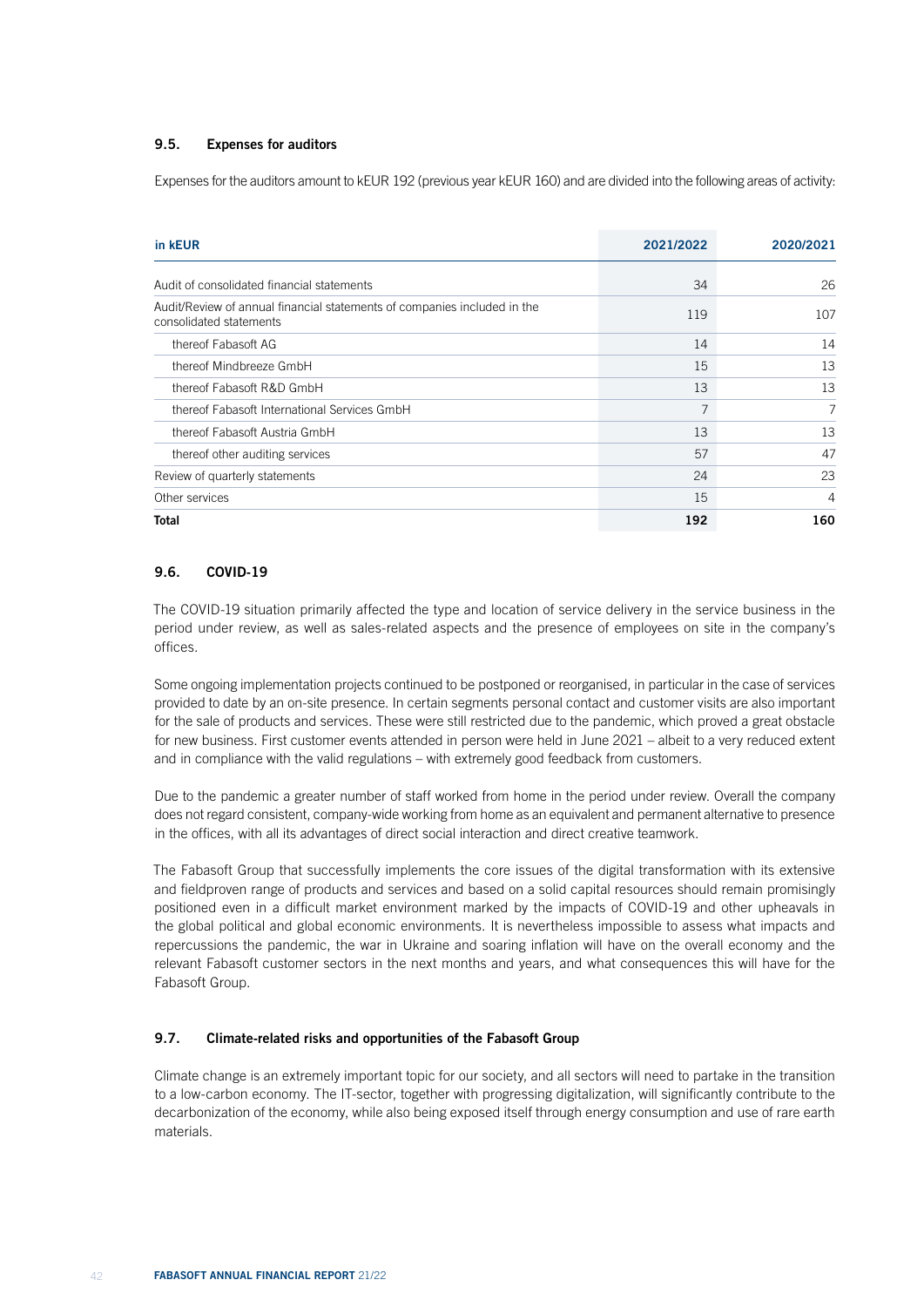The Fabasoft Group recognizes its role and responsibility in relation to climate change, and is committed to actively anticipating and managing its climate-related risks and opportunities. Fabasoft Group has taken the recommendations of the TCFD (Task Force on Climate Related Financial Disclosures) into consideration for the following disclosures.

### Identification and assessment of climate-related risks and opportunities

In the 2021/2022 fiscal year, Fabasoft Group conducted its first climate-related risk and opportunity assessment across its business. This involved identifying risks and opportunities through a detailed literature review of publicly available information and leading practice disclosures for the IT sector. Furthermore, interviews with several key internal stakeholders across the business, e.g. around Risk, Energy and Strategy, were conducted.

As part of the climate-related risk and opportunity assessment, 12 risks and 3 opportunities were identified for Fabasoft Group. Qualitative scenario analysis for all risks and opportunities was undertaken, using publicly available sources and credible climate and economic projections for the relevant time horizons and scenarios. This information was used to assess the likelihood and consequence associated with the risk and assign risk ratings/scoring in line with existing dimensions and scorings of the risk management framework. Existing controls for the risks were identified and included in the internal risk assessment where relevant. For the analysis, two scenarios were applied to understand the potential range of impacts Fabasoft Group faces:

- Paris-aligned: Aligned to the overall goals of the Paris Agreement to limit global warming to below 2 degrees Celsius. Uses the Intergovernmental Panel on Climate Change (IPCC)'s Shared Socio-economic Pathway (SSP) 1 – 2.6 and the International Energy Agency (IEA)'s Sustainable Development Scenario. Transition risks were predominantly assessed under this scenario.
- Hot House World: Associated with approximately 4 degrees of global warming, based on IPCC's SSP 5 8.5 scenario. Mainly physical risks were assessed under this scenario.

In line with the TCFD Recommendations, the analyses were conducted across three different time horizons. The short-term perspective (2023) is supposed to identify immediate risk exposure, while the medium (2030) and longterm (2050) time horizons are oriented towards the broader international policy environment, including the Paris Agreement and the EU Green Deal.

When assessing climate-related risks and opportunities, a distinction was made between physical impacts on business activities and transitory risks on the business model. Physical risks are natural events such as floods, forest fires or extreme heat, which primarily impact the supply chain or lead to price fluctuations due to resource scarcity. Transitory risks exist in connection with the transition to a low-carbon economy. These can take the form of higher operating costs due to carbon prices, a changing regulatory landscape or the penetration of environmentally friendly technologies into the market.

#### Managing risks and opportunities

Mitigation actions are documented in a standalone climate risk register. This register is reviewed and adapted yearly by the Sustainability team. In line with the standard Fabasoft risk management framework, any risks with an inherent "catastrophic" rating are escalated by the risk owners to be directly assessed by the Managing Board, together with the existing controls and corresponding mitigation strategies.

Overall, 12 risks and 3 opportunities were identified as relevant to Fabasoft Group. Existing controls were considered when assessing the impact and likelihood for all climate-related risks and opportunities.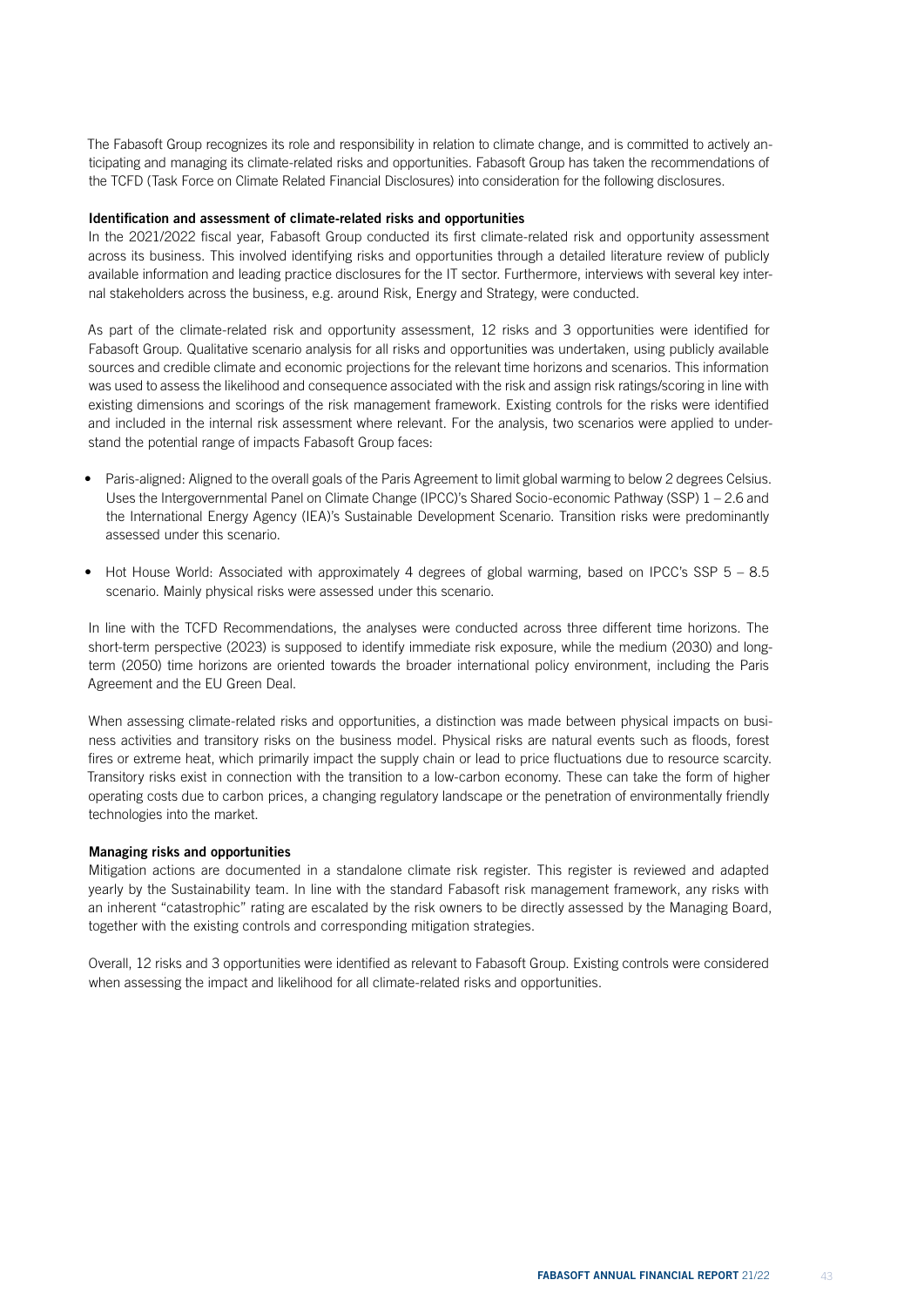In all cases, the residual risk and opportunity rating was below the internally defined materiality thresholds, that would require further risk management actions to mitigate risk down to company appetite as per the standard Fabasoft Group risk management process. As such, the overall impact to the business model, income statement and balance sheet of Fabasoft Group are expected to be immaterial.

The current control environment of Fabasoft Group, coupled with the business model and large scope of climate-related opportunities combine to create a relatively low risk environment in relation to climate change, and a moderate opportunity landscape.

# 9.8. Events after the balance sheet date

### Restructuring organisational unit "Approve"

A restructuring of the organisational unit "Approve" was undertaken in order to improve internal structures and the allocation of responsibilities in the Fabasoft Group, in particular to enable a clear demarcation of the different specialist applications, which build on the Fabasoft Business Process Cloud technology.

To this end the realisation of the measures described in the following was agreed following the implementation resolution adopted by the Supervisory Board on 21 April 2022:

A 100% subsidiary was established in a first step by Fabasoft AG, namely the Fabasoft Approve GmbH with its headquarters in the political municipality of Linz. Fabasoft Approve GmbH was registered in the company register of the regional court Linz as commercial court under the company number FN 580091a on 27 April 2022.

In a next step the unit "Approve" was then merged with its sister company Fabasoft Approve GmbH by Fabasoft Austria GmbH with the contribution agreement dated 9 May 2022, drawing on the benefits under Article III of the Austrian Reorganisation Tax Act (UmgrStG) as at the effective merger date of 31 March 2022. In order to avoid a refund of contributions, Fabasoft AG paid an allowance to Fabasoft Austria GmbH amounting to the value of the unit, as determined in the valuation of Ernst & Young dated 18 March 2022.

The transfer of the unit Approve by Fabasoft Austria GmbH to Fabasoft Approve GmbH was filed for registration in the company register on 25 May 2022. The company register procedure is currently still pending.

In addition, Mr Andreas Dangl was appointed independent managing director with power of representation of Fabasoft Approve GmbH as part of the resolution on the contribution transaction.

#### Personnel changes in the Management Board of Fabasoft AG

Founder and Managing Board member Leopold Bauernfeind will resign from his position at the end of June 2022, but will remain on the Board in an advisory capacity until the first quarter of in the calendar year 2023. The Supervisory Board therefore made two new appointments to the Fabasoft AG Management Board: Ing. Oliver Albl, who has been with the company since 1991, has joined as Chief Technical Officer (CTO) on 1 May 2022 and will be responsible for the implementation of an optimised technical organisational culture, which will bring the divisions Software Development and IT Operations even closer together. Matthias Wodniok, who has been with Fabasoft since 2000, will be responsible for the business division "eGov" from 1 July 2022, driving it forward with new strategic and structural impulses. Founding member of the Managing Board and Co-CEO Prof. Dipl.-Ing. Helmut Fallmann was appointed Chairman of the Managing Board (CEO) by the Supervisory Board with effect from 1 May 2022.

No other significant events for this consolidated financial statements occurred after 31 March 2022.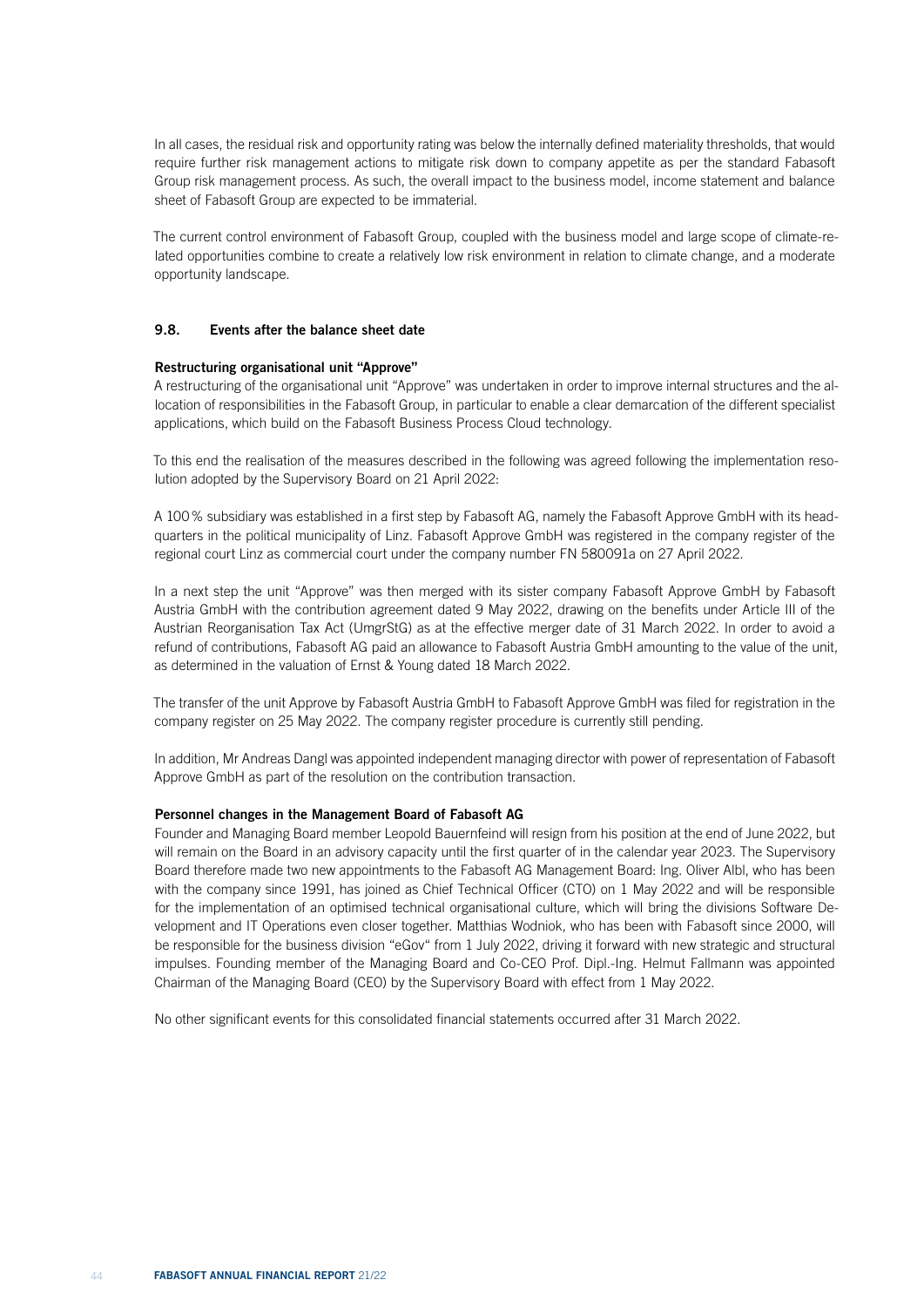# 9.9. Release of consolidated financial statements

These consolidated financial statements were drawn up by the Managing Board on the date specified hereunder and released for publication. The consolidated financial statements and the individual accounts of the Parent Company – which are also included in the consolidated financial statements following adaptation to accounting standards – will be presented to the Supervisory Board for scrutiny on 7 June 2022. The Supervisory Board and, in the event of presentation at the Annual General Meeting, the shareholders may amend the individual accounts of the Parent Company in such a way that also influences the presentation of the consolidated financial statements.

Linz, 7 June 2022

Prof. Dipl.-Ing. Helmut Fallmann Chairman of the Managing Board

Leopold Bauernfeind Member of the Managing Board

Ing. Oliver Albl Member of the Managing Board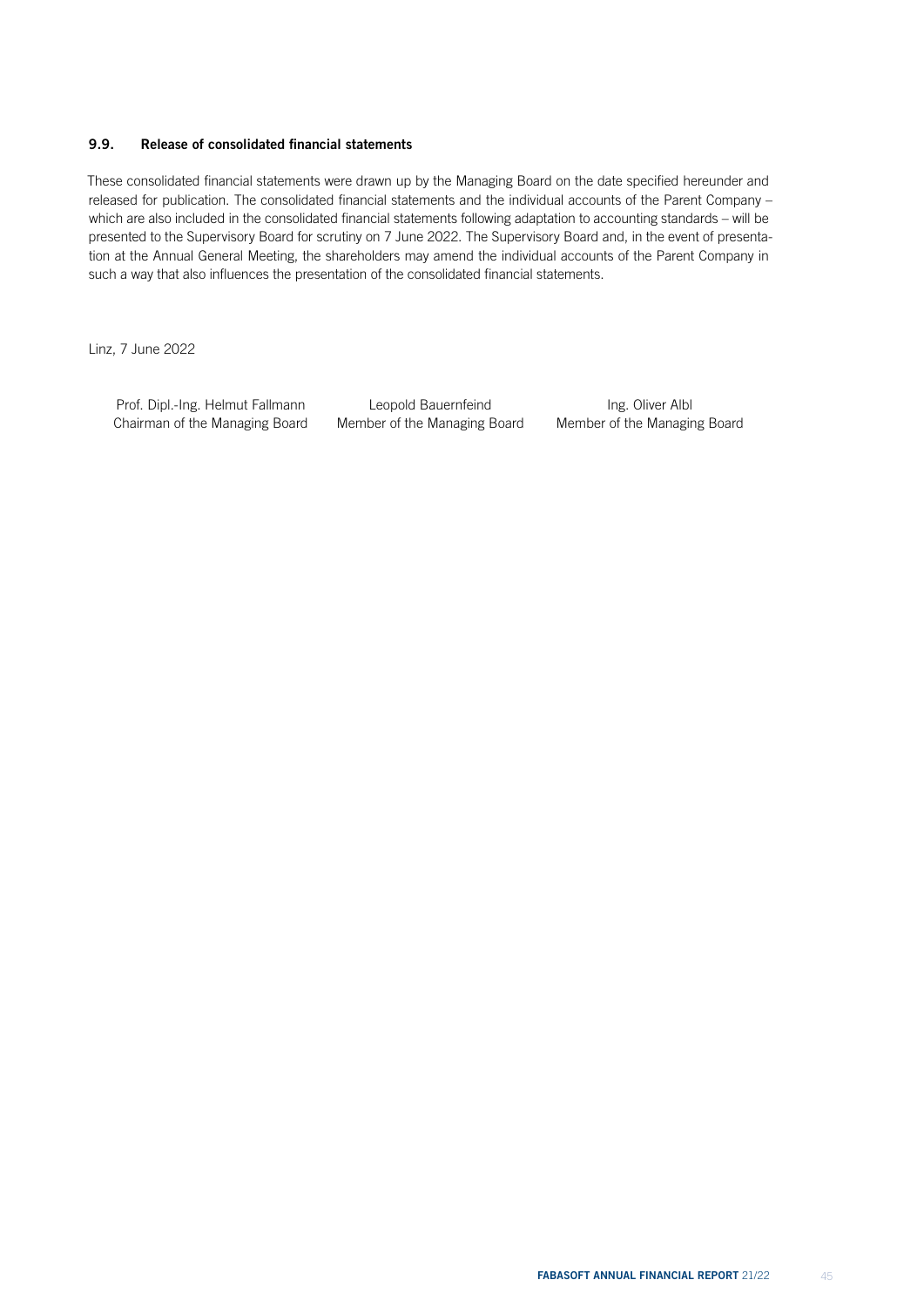This report includes both the management report of Fabasoft AG and the Group management report. Where required to provide a true and fair view of the actual assets, financial and profit situation, the information has been specified separately.

# MANAGEMENT REPORT OF FABASOFT AG AND THE FABASOFT GROUP

1) Report on the business performance and economic situation of Fabasoft AG and the Fabasoft Group

# 1.1. Business performance of Fabasoft AG and the Fabasoft Group

In the 2021/2022 fiscal year, the Fabasoft Group recorded sales revenue of EUR 58.3 million (EUR 55.1 million in the corresponding period of the previous year).

With EBITDA<sup>1)</sup> at kEUR 17,647 (kEUR 19,554 in the corresponding period of the previous year) EBIT<sup>1)</sup> was kEUR 11,530 (kEUR 13,886 in the corresponding period of the previous year).

The rise in sales revenue (5.8% compared to the 2020/2021 fiscal year) reflects in particular the growth at Mindbreeze, at Xpublisher and the positive development of revenue from the Fabasoft Business Process Cloud offers, an increase in recurring services and a rise in project business. By contrast the business of Fabasoft Schweiz Software AG saw a significant decline in sales amounting to kEUR 1,176, resulting from the loss of a re-tender in the federal sector in 2015. The other business with existing customers remained gratifyingly stabile in the period under review and in the lockdown phases imposed due to the pandemic, despite the practical challenges these posed, for example in the execution of projects with customers.

The decline in EBIT to kEUR 11,530 (kEUR 13,886 in the corresponding period of the previous year) reflects in particular higher expenditure for research and development, for the most part in the form of higher personnel expenses. Furthermore, the considerable limitation of sales and travel activities in the previous year due to the pandemic have picked up again.

With a research and development ratio<sup>1)</sup> of 28.3% of sales revenue, investments in research & development (kEUR 16,482) of the Fabasoft Group (Fabasoft AG has no research and development activities) were again on a very high level compared with the industry as a whole (kEUR 13,961 in the 2020/2021 fiscal year).

These investments were undertaken for research and development in connection with the company's own software production technology and the cloud and appliance offers based on this as well as with underlying issues in the field of digital transformation.

<sup>1)</sup>Definition of the key figures in the management report section 1.4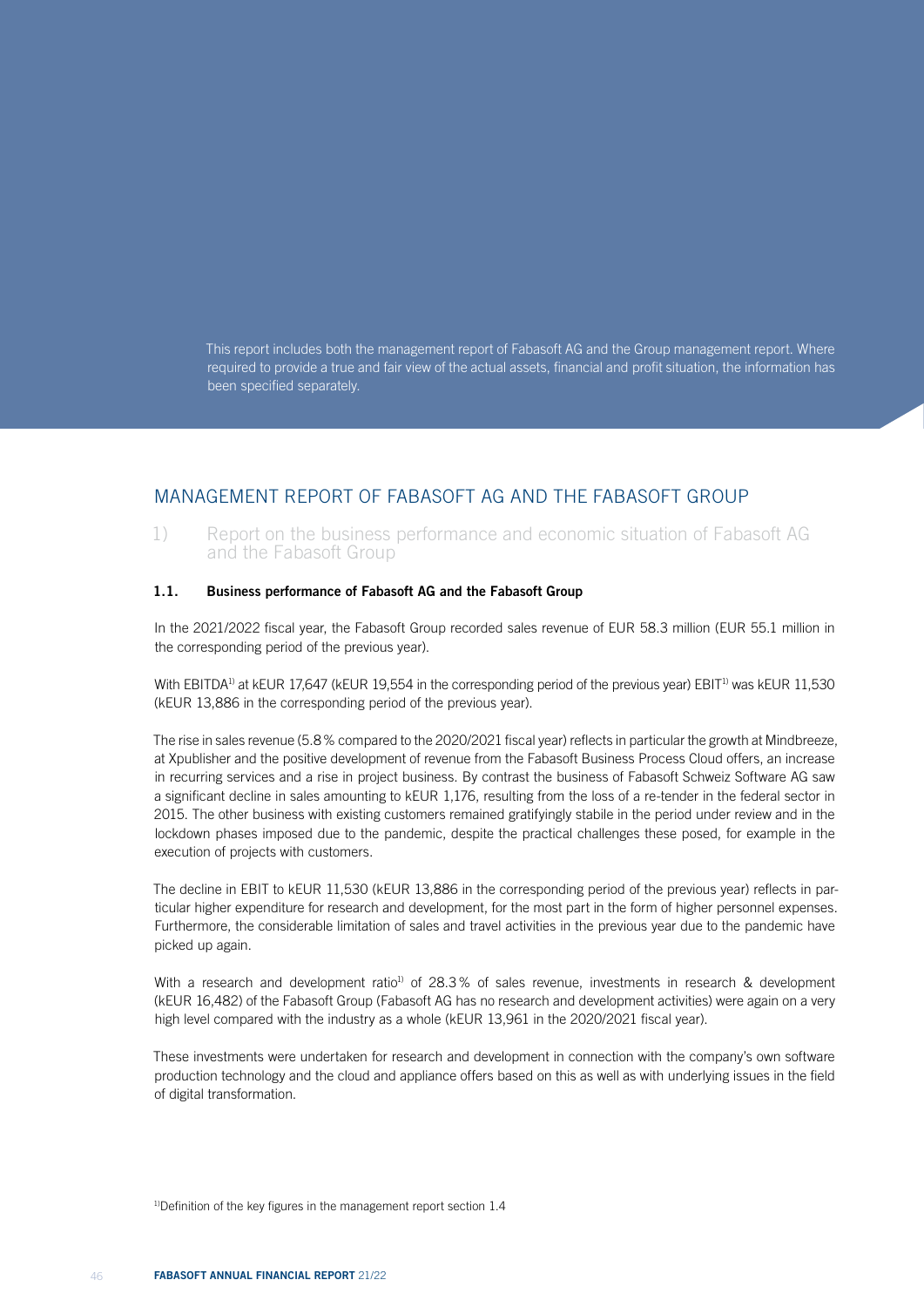The equity ratio<sup>1</sup> of the Fabasoft Group on the balance sheet date (31 March 2022) was 39% (51% on 31 March 2021). Fabasoft AG's increased holding in Mindbreeze GmbH from formerly 76% of the company shares to 85.5% resulted in a reducing effect on the consolidated equity.

The amount of cash and cash equivalents decreased in the Fabasoft Group from kEUR 48,424 (as at 31 March 2021) to kEUR 35,823 respectively in the Fabasoft AG from kEUR 12,296 (as at 31 March 2021) to kEUR 1,851 as at the balance sheet date 31 March 2022. The period under review also includes payments for participations arising from the increase of Fabasoft AG's participation in Mindbreeze GmbH from 76% to 85.5% and the purchase of company shares of KnowledgeFox GmbH from existing shareholders.

The Fabasoft Group employed a workforce of 386 on 31 March 2022 (326 on 31 March 2021).

In the 2021/2022 fiscal year the sales revenue of Mindbreeze GmbH and its subsidiary the Mindbreeze Corporation amounted to kEUR 14,271 (kEUR 13,180 in the corresponding period of the previous year). With EBITDA<sup>1)</sup> at kEUR 6,536 (kEUR 7,159 in the corresponding period of the previous year) EBIT<sup>1)</sup> was kEUR 5,079 (kEUR 5,833 in the corresponding period of the previous year).

# 1.2. Report on the regional presence of the Fabasoft Group

# Subsidiaries of Fabasoft AG on the balance sheet date (31/03/2022)

| <b>Company</b>                       | <b>Direct share</b> | <b>Country</b> | <b>Headquarters</b> | <b>Offices</b>            |
|--------------------------------------|---------------------|----------------|---------------------|---------------------------|
|                                      |                     |                |                     |                           |
| Fabasoft International Services GmbH | $100\%$             | Austria        | Linz                | Vienna                    |
| Fabasoft R&D GmbH                    | 100%                | Austria        | Linz                | Vienna                    |
| Fabasoft Austria GmbH                | 100%                | Austria        | Linz                | Vienna                    |
| Mindbreeze GmbH                      | 85.5%               | Austria        | Linz                | Vienna                    |
| Fabasoft Deutschland GmbH            | 100%                | Germany        | Frankfurt am Main   | Berlin, Erfurt,<br>Munich |
| Xpublisher GmbH                      | 60%                 | Germany        | Munich              | Deggendorf                |
| Fabasoft Schweiz AG                  | 100%                | Switzerland    | Bern                |                           |
| KnowledgeFox GmbH                    | 70%                 | Austria        | Vienna              |                           |

# Subsidiaries of Mindbreeze GmbH on the balance sheet date (31/03/2022)

| <b>Company</b>         | <b>Direct share</b> | <b>Country</b> | <b>Headquarters</b> |
|------------------------|---------------------|----------------|---------------------|
| Mindbreeze Corporation | 100%                | JSA            | Chicago             |

# Subsidiaries of Xpublisher GmbH on the balance sheet date (31/03/2022)

| <b>Company</b>  | Direct share | <b>Country</b> | <b>Headquarters</b> |
|-----------------|--------------|----------------|---------------------|
| Xpublisher Inc. | 100%         | <b>USA</b>     | Chicago             |

# Changes in the Group structure and company acquisitions

Due to the successful development and strategic importance of the Mindbreeze business within the Fabasoft Group, Fabasoft AG increased its holding in Mindbreeze GmbH from formerly 76% of the company shares to 85.5% on 20 April 2021. The shares were purchased from the management of Mindbreeze GmbH, which formerly held 24%.

<sup>1)</sup>Definition of the key figures in the management report section 1.4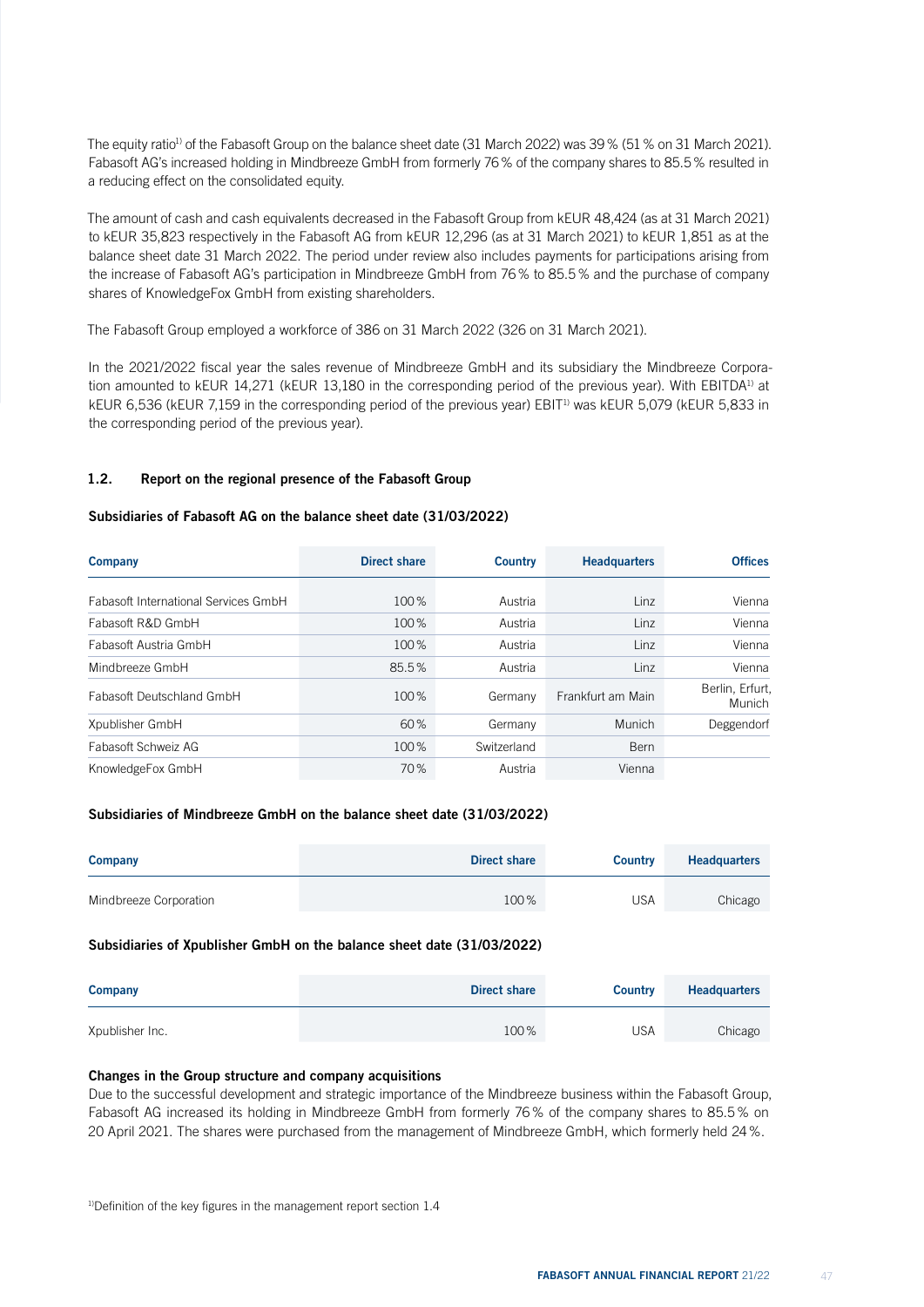The Mindbreeze management, which is still fully "on board", now holds 14.5% of the shares after the transaction. The purchase price was determined based on a company valuation carried out by E&Y Wirtschaftsprüfungsgesellschaft m.b.H.

On 13 January 2022 Fabasoft AG purchased 70% of the shares in KnowledgeFox GmbH, which has its headquarters in Vienna. The company is a specialist for mobile learning and MicroLearning and is active worldwide with its training apps for onboarding and sales. Acquisition of the shareholding was effected on the one hand by the purchase of already existing shares in the company by shareholders not active in the company in the amount of 49.9% and on the other hand by means of a subscription for new shares amounting to 20.1%. The existing and newly subscribed shares were purchased together in cash at a price of kEUR 1,472. The CEO and previous shareholder retains a 30% stake and as CEO promotes further expansion. Initial consolidation of KnowledgeFox GmbH was therefore effected for reasons of simplification on the effective date 1 January 2022.

### 1.3. Financial and non-financial performance indicators of Fabasoft AG and the Fabasoft Group

# Financial performance indicators of Fabasoft AG (individual financial statements in accordance with the Austrian Commercial Code)

| in kEUR                                    | 2021/2022 | 2020/2021 |
|--------------------------------------------|-----------|-----------|
|                                            |           |           |
| Sales revenue                              | 4,106     | 3,775     |
| Result before income taxes                 | 7,408     | 8,166     |
| EBIT <sup>1</sup>                          | $-3,314$  | $-2,868$  |
| EBITDA <sup>1)</sup>                       | $-1,321$  | $-1,127$  |
| Annual net profit                          | 8,207     | 8,832     |
| Equity                                     | 43,979    | 45,081    |
| Equity ratio <sup>1)</sup>                 | 85%       | 86%       |
| Cash flows from operating activities       | 14,221    | 8,708     |
| Cash and cash equivalents at end of period | 1,851     | 12,296    |
| Employees as at 31/3                       | 5         | 5         |

#### Financial performance indicators of the Fabasoft Group (consolidated financial statements in accordance with IFRS)

| in kEUR                                    | 2021/2022 | 2020/2021 |
|--------------------------------------------|-----------|-----------|
|                                            |           |           |
| Sales revenue                              | 58,268    | 55,090    |
| Result before income taxes                 | 11,250    | 13,780    |
| EBIT (Operating result) <sup>1)</sup>      | 11,530    | 13,886    |
| EBITDA <sup>1)</sup>                       | 17,647    | 19,554    |
| Result for the year                        | 7,880     | 9,730     |
| Equity                                     | 27,254    | 39,252    |
| Equity ratio <sup>1)</sup>                 | 39%       | 51%       |
| Cash flows from operating activities       | 16,651    | 20,899    |
| Cash and cash equivalents at end of period | 35,823    | 48,424    |
| Employees as at 31/3                       | 386       | 326       |

1) Definition of the key figures in the management report section 1.4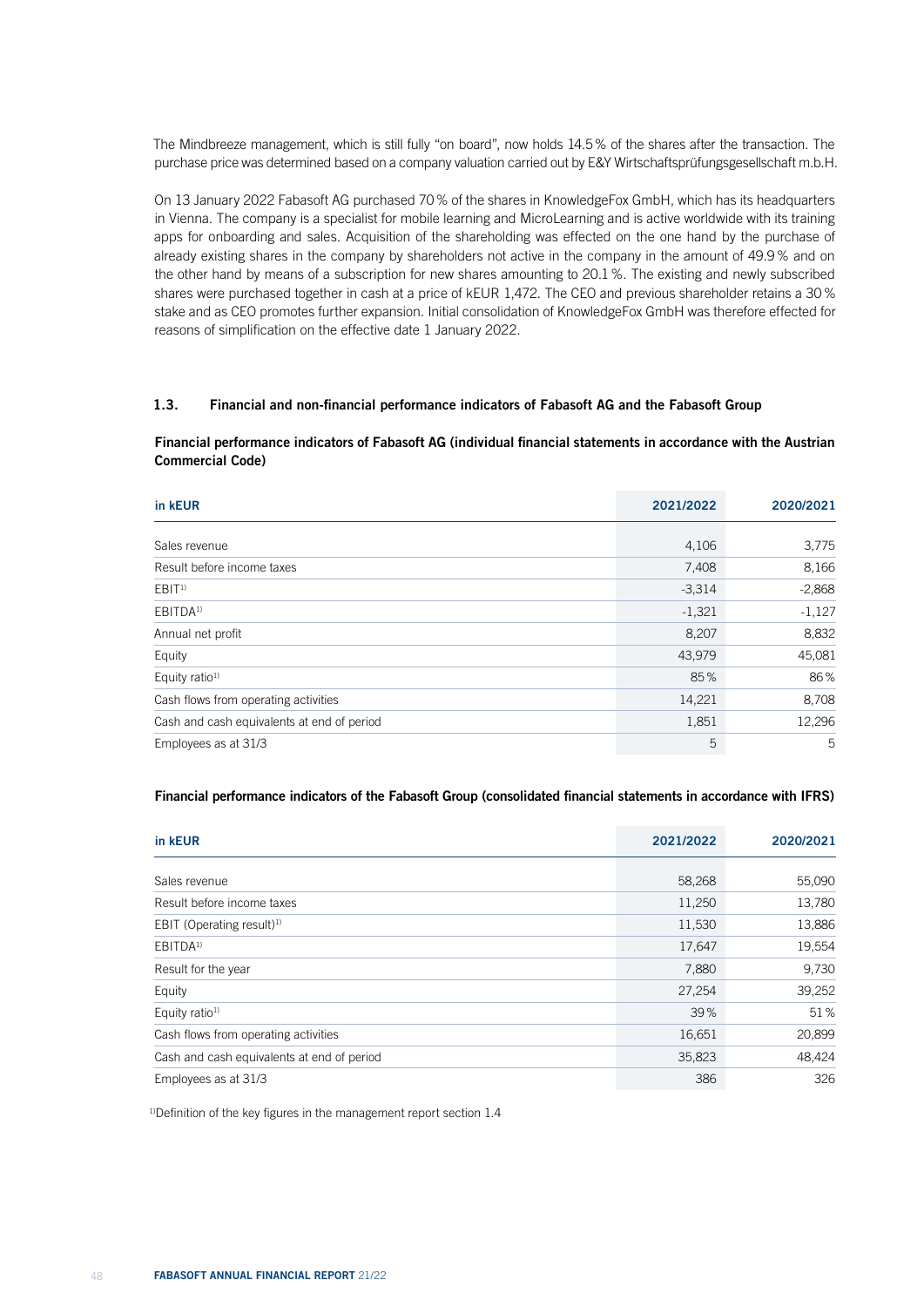# Non-financial performance indicators of the Fabasoft AG and the Fabasoft Group

### Employees as a success factor

The competence, enthusiasm, commitment and talent of employees and their flair for innovation are all basic requirements for sustainable growth. In other words, the promotion and carrier development of employees is of utmost importance in the Fabasoft Group. Training and further education plans are created individually and developed, continuously and demand-oriented. The Fabasoft Academy – the Group's own training unit – coordinates the implementation of the measures and offers a broad spectrum of internal training opportunities. The extensive further education programme is prepared together with internal and external trainers, implemented and expanded all the time, with particular importance being attached to the interplay of knowledge transfer and practical application.

Where education and training are concerned Fabasoft also attaches great importance to externally comprehensible and internationally recognised standards for the acquisition of skills. On the balance sheet date the Fabasoft Group employed 64 certified IPMA standard (senior) project managers, 95 Scrum Master and 25 Product Owner in compliance with Scrum Alliance.

# Internal Communication

Fabasoft lives an open communication. The management regularly makes announcements in the scope of "Friday Morning Speeches" relating to enterprise strategy focuses and current organisational, technology and business topics. Innovations and further developments in all product and implementation areas are presented by members of the development teams at the internal "Scrum Demo Days" which are held once a fortnight. All employees have the chance to visit these events in person, follow them using video streaming. The internal monthly Fabasoft Newsletter provides employees with a compact overview of all relevant issues taking place within the Fabasoft Group, such as changes in internal processes, planned events, presentation of new colleagues as well as information concerning ongoing customer projects or newly acquired customers.

# Sustainability at the Fabasoft Group

Fabasoft regards sustainability as taking responsible decisions based on ecological, social and economic aspects (ESG aspects). Another key factor in this respect is the efficient, careful and economical use of resources. Meetings with customers as well as training sessions are held primarily online using a multi-functional system (Fabasoft Unified Communications Installation), over which video conferencing, telephony, chats and screen sharing are possible. As far as possible business trips are undertaken using public transport or with the electric or hybrid cars provided for this purpose. To this end Fabasoft has expanded the charging infrastructure at its headquarters in Linz and another expansion step is also planned for the location in Vienna.

Fabasoft communicates its commitment in this area within the scope of its annual sustainability report, which is an integrated part of the annual report.

#### Standards and open platforms

The use of open-source products, the commitment to and realisation of market-relevant standards and the requirements of accessibility is important for both private enterprises and the public sector. The chances and risks resulting from this are described in detail in section 2 of the management report.

# 1.4. Alternative Performance Measures of the Fabasoft Group

Within the scope of its periodical and obligatory reporting Fabasoft publishes alternative performance measures (APM). These performance measures are not defined in the existing accounting policy pursuant to the International Financial Reporting Standards (IFRS). Fabasoft calculates the APM with the aim of enabling comparability of the performance measures over time or a sectorial comparison. Fabasoft calculates the following APM:

- Nominal change in sales revenue
- EBIT or operating result
- EBITDA
- Equity ratio
- Research & development ratio (will be published in the full annual report)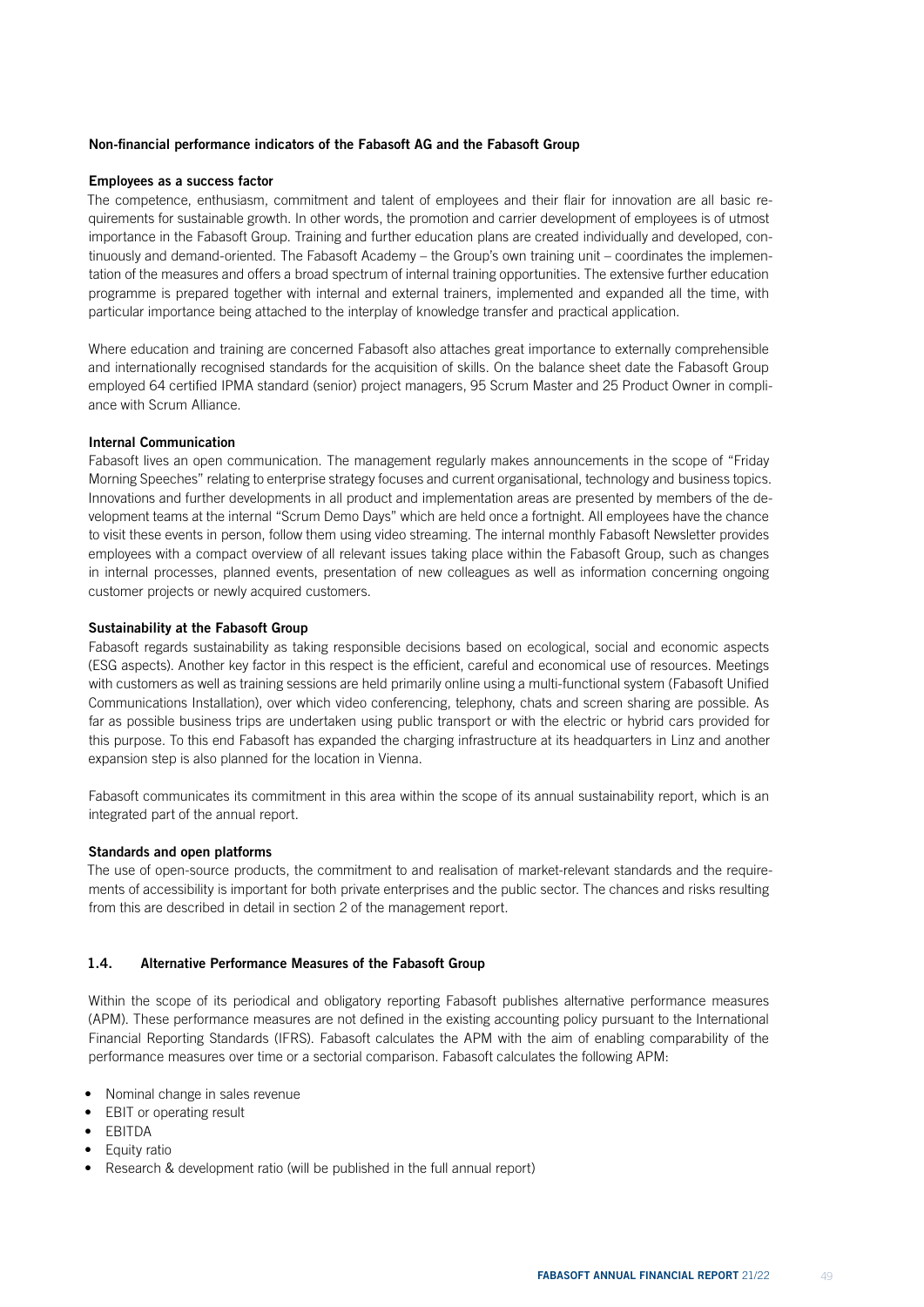#### Nominal change in sales revenue

The nominal change in sales revenue is a relative indicator. It indicates the change in the sales revenue in percent compared to the previous year.

#### EBIT or operating result

EBIT stands for Earnings Before Interest and Taxes and shows the operative result of a company without the impact of effects arising from inconsistent taxation systems and different financing activities. EBIT (operating result) is calculated as follows:

| <b>Reconciliation</b>       |
|-----------------------------|
| Result before income taxes  |
| - Finance income            |
| + Finance expenses          |
| $=$ EBIT (operating result) |

# EBITDA

EBITDA stands for Earnings Before Interest, Taxes, Depreciation and Amortisation. In addition to interest and taxes this indicator of success also neutralises the distortionary effects of operative business activities arising from different depreciation methods and valuation latitude. EBITDA is calculated on the same basis as EBIT plus depreciation and amortisation affecting income in the period or less reversals of impairment losses on intangible assets and property, plant and equipment.

Reconciliation

#### EBIT

+ / – depreciation / amortisation / reversals of impairment losses on intangible property and assets, plant and equipment

 $=$  EBITDA

### Equity ratio

The equity ratio indicates the proportion of equity in total capital.

Equity x 100 Total Capital

#### Research & development ratio

Indicator that sets expenses for research and development in relation to the revenue.

x 100

Expenses for research and development

Revenue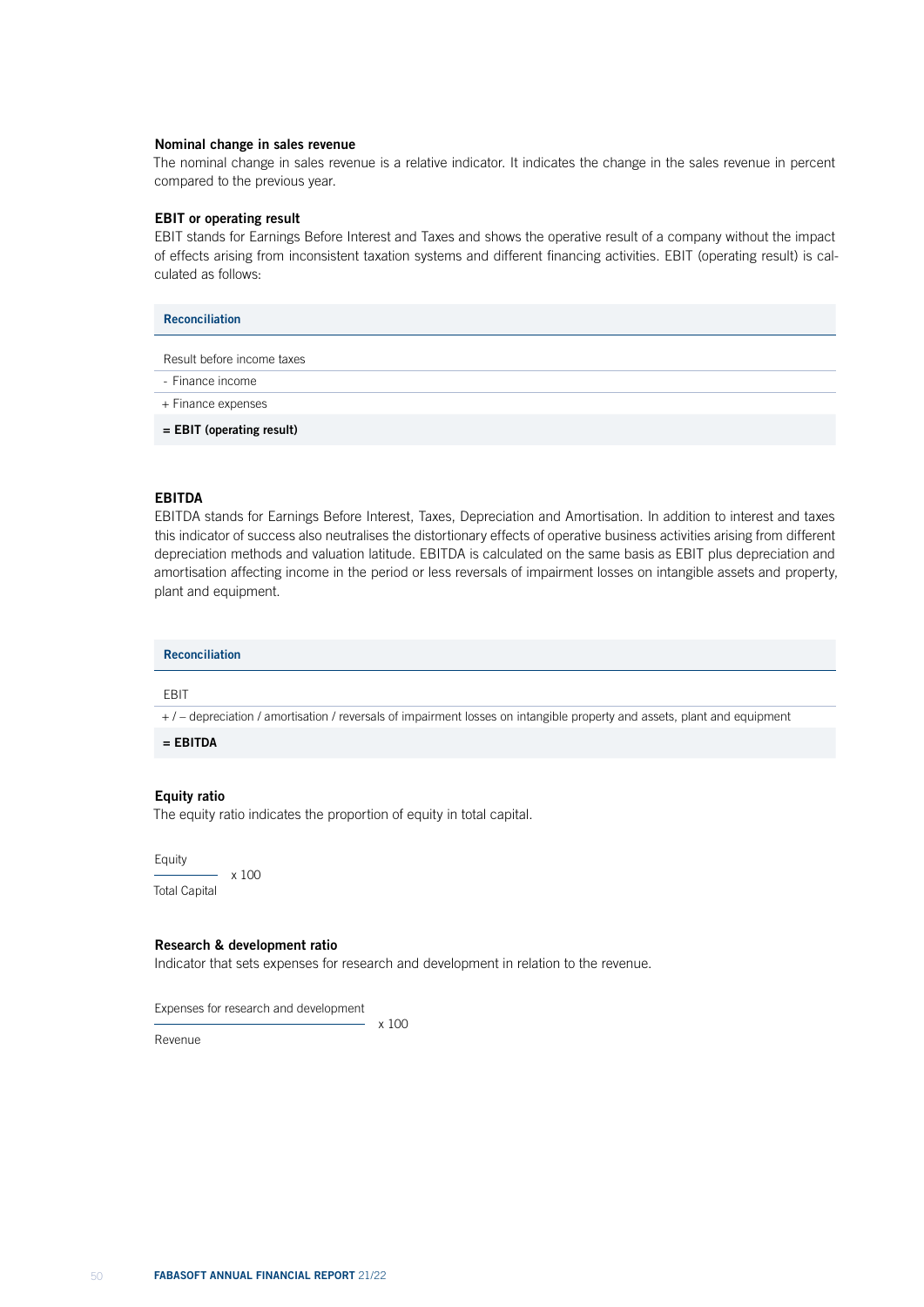# 2) Report on the expected development and risks of Fabasoft AG and the Fabasoft Group

# 2.1. Major opportunities of Fabasoft AG and the Fabasoft Group

Major opportunities for the Fabasoft Group and consequently also for the result of Fabasoft AG are seen in the following areas in particular:

# New products and product versions

New versions of existing products were made available and new product offers developed as part of the intensive research and development activities in the 2021/2022 fiscal year. This opens up opportunities for additional business with both new and existing customers. Especially with regard to fresh business, the intention is to create opportunities in new vertical markets and geographies based on innovative marketing and deployment models. Further development of the Fabasoft Business Process Cloud as a platform is an example in this context as is the expansion of the Mindbreeze partner network.

# Mindbreeze InSpire

Mindbreeze carries out research and development in the areas of information insight, knowledge management and artificial intelligence and is successively opening up new fields of application for these technologies. Mindbreeze offers an appliance (Mindbreeze InSpire) as a ready-to-use product in order to make entry for its customers as simple as possible. The appliance is integrated in the company's IT and is connected to existing data sources with the aid of connectors. The contents of the sources are analysed, linked accordingly and made available for queries and extensive search applications in a knowledge database (index). An increasing number of hybrid operating models are also being offered. Data from different storage locations (on-premises, cloud) are analysed and linked here. However, the data always remains reliably in the storage location. This provides end users with a consistent complete overview (360-degree view).

Mindbreeze InSpire is already being used productively by many international customers. As a result of its growing visibility on the international market and positive evaluations by analyst firms, Mindbreeze is also attracting the attention of large international customers and potential partners. Moreover, analyst firms have positioned Mindbreeze InSpire as a sound and powerful basis with flexible operating models when it comes to the introduction of knowledge management applications and information insight. The product offers extensive AI-based functions that go far beyond classic search machines and that analysts already regard as the next generation (Insight Engine, Cognitive Search).

Fast application for business processes in the respective departments that enable use of the product without the need of programming thanks to its Insight App Designer plus the provision of comprehensive connectors for the linking of data sources and functionalities in the standard product are all regarded as fields of particularly high potential that offer the chance of a unique positioning. The analysing and processing of natural language is an important prerequisite for understanding information, one that Mindbreeze addresses with the use of machine learning and in particular natural language processing.

In particular the Mindbreeze InSpire SaaS offer and the hybrid operating model are being used more frequently in addition to appliance product offer. Customers and partners from many different branches were acquired and in the case of existing customers the installations in part expanded in the period under review. Further intensification of the marketing and sales activities are planned in order to increase visibility on the market and boost the market position as well as the development and expansion of strategic partnerships.

# Fabasoft Business Process Cloud

Cloud computing has become established globally as a usage model wherever effective and needs-oriented utilisation of information technology or the management of processes is required. However, such use is often thwarted especially in Europe due to concerns with regard to data protection and the confidentiality of corporate data. Fabasoft addresses this desire for transparency and security with the following aspects: The software products are developed in Europe and operated in European data centres – based on a European values system for data security, access security, legal compliance and certified quality standards.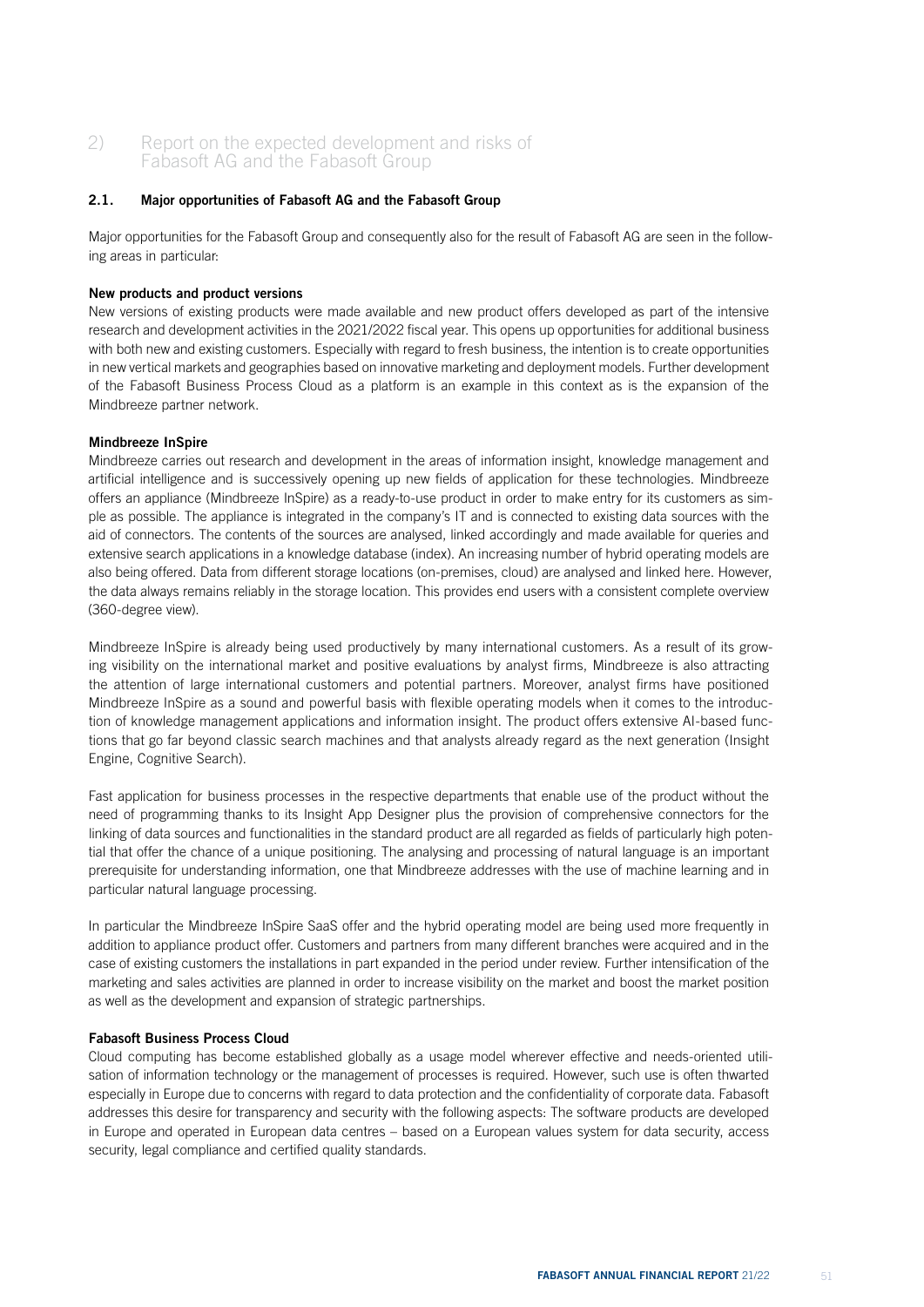Regular certifications and audits carried out by independent institutions endorse the high standards of quality, security and service. Data are stored synchronously in two separate data centres in the locations selected by the customers. Data transmission and storage can be encrypted. Furthermore, with its appliances (combination of hardware and software) Fabasoft offers customers the possibility of storing data on their own premises.

The Fabasoft Business Process Cloud can be used as a digitisation ecosystem for the time-saving and cost-efficient digital realisation of corporate and project-specific processes on the one hand. On the other it is available as a flexible, ready-to-use cloud solution for the cross-organisational management of documents and business processes with a focus on business-relevant documents that require a high level of security and compliance. As an ecosystem the Fabasoft Business Process Cloud constitutes the basis for Fabasoft Business Process Solutions as well as for customer-specific use cases.

Fast implementation of customer-specific use cases in the fields of contract management or technical data management are regarded as fields of particularly high potential and a unique selling point. Fabasoft offers out-of-the-box products in this respect: Fabasoft Approve for the management of technical data and documents in industry and Fabasoft Contracts for contract analytics and the audit-compliant life-cycle management of contracts. Intelligent data collection, intelligent capturing or individual dashboards are available, for example, thanks to the integration of parts of the Mindbreeze technology in Fabasoft Contracts.

The Fabasoft Business Process Cloud, Fabasoft Approve and Fabasoft Contracts are characterised by their simple integration in existing IT landscapes and are highly scalable. The graphical process editor (BPMN 2.0) enables individual modelling of complex approval, test and release processes without the need of any programming knowledge. A high level of user acceptance is achieved thanks to the elegant and intuitive user interface available in different languages.

The digital signature based on Fabasoft Secomo technology enables the seamless handling of signing processes without media discontinuity or the involvement of external services. This facilitates the provision of information and enables automated processes. Users benefit from a platform that can cover several use cases without having to change the work environment.

The Fabasoft Business Process Cloud was designed consistently and further developed as an application ecosystem. This functions as the basis for product offers such as Fabasoft Approve, Fabasoft Contracts, Xpublisher and KnowledgeFox and opens up chances for intensified cloud partner business.

# Fabasoft Secomo

The encryption appliance Fabasoft Secomo offers the chance of true end-to-end encryption. Data are always transferred in encrypted form with this solution and stored in teamrooms. Both the teamroom and the documents it contains are encrypted. Fabasoft Secomo is also available "as a service" for customers of the Fabasoft Business Process Cloud Enterprise Edition, Fabasoft Approve and Fabasoft Contracts.

Opportunities could arise for the Fabasoft Group in connection with the growing strategic importance of the topics digitisation and data protection in many companies and organisations, which in turn will give rise to a series of concrete implementation needs. Fabasoft sees itself well positioned in this field and with its Cloud products already offers a high-performance portfolio: Where digital document control or digitisation of business processes are concerned on the one hand and as a sound basis for better observance of data protection and compliance directives on the other.

# Xpublisher and Xeditor

The Xpublisher editing system standardises and structures contents for high-performance, fast and consistent multichannel publishing. It facilitates the coordination and compilation of content for different digital publication channels and with the integration of page and book planning enables simple production of magazines, books and documentation.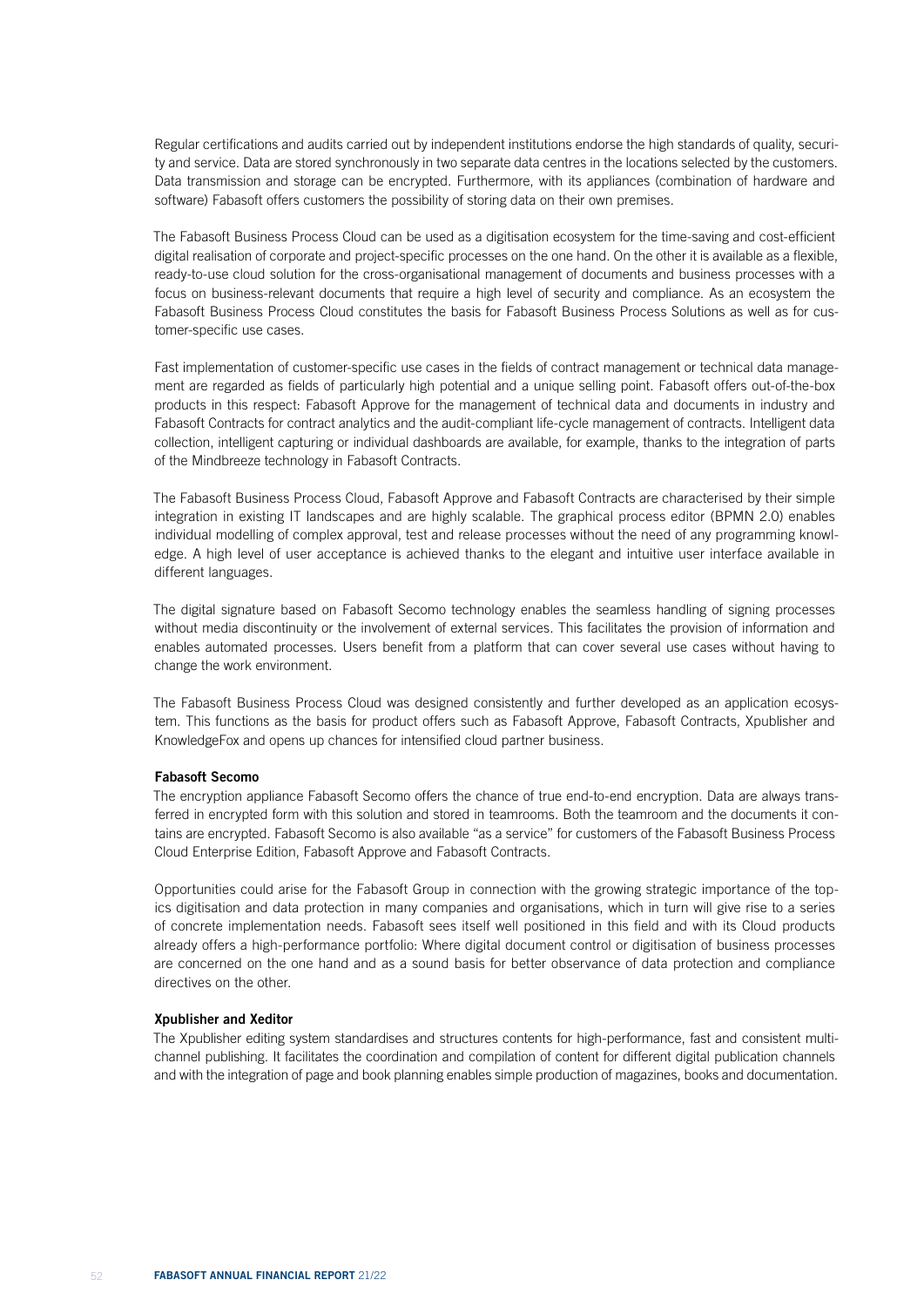Xeditor enables the creation and editing of semantic and structured content in XML format without any need of technical knowledge. Document structures are pre-designed in Xeditor and need only be filled in by the authors. This helps with the updating and publication of lengthy documents such as legal texts or technical documentation.

Opportunities could result for the Fabasoft Group from the expansion and development of customer groups from the media branch or publishing in Germany, Austria, Switzerland and North America. Attractive usage and combination options are also envisioned in several Fabasoft business segments – in particular the Fabasoft Business Process Cloud. The integration of Xeditor as an add-on in the Fabasoft Business Process Cloud enables the efficient creation, editing and reviewing of standardised contents. Among other things, this supports companies from industrial environments with the compilation of technical documentation or public authorities with the publication of legal texts.

### **KnowledgeFox**

In January 2022 Fabasoft AG purchased 70% of the shares in the MicroLearning pioneer KnowledgeFox GmbH, which has its headquarters in Vienna. The participation in the KnowlegdeFox GmbH is regarded as a consistent step in the realisation of the Fabasoft growth strategy. The company's mobile Learning Management System (LMS) will benefit from the Fabasoft Business Process Cloud Ecosystem and on this basis sustainably address international markets.

### Open platform and commitment to standards

A significant and unique selling proposition of the Fabasoft Group's on-premises product portfolio is provided by the possibility of using these products on both Microsoft Windows Platform and open source platforms. As a result of the existing cost awareness in both the public and private sectors this cost-efficient option contributes to a positive evaluation of the Fabasoft portfolio.

This open platform strategy is based on a commitment to and the implementation of market-relevant standards and norms in software product development. The aim is to contribute to freedom of choice, accessibility, cost-efficiency and future safety for customers as well as sales and development partners during IT investments.

The cost benefits of the open-source platform continue to have a positive effect on the efficiency of the cloud operating model and of the appliance offers, which are similarly based on these platforms.

#### Acessibility

In addition to platform openness and its commitment to standards Fabasoft also pays great attention to the issue of accessibility. From the standpoint of equal treatment Fabasoft products meet the high standards of barrier-free accessibility thus enabling seamless integration of employees with special needs into the working process.

#### Sales channels and partnerships

Fabasoft is striving to further expand its sales, development and project partner network internationally. In addition to the partner model with a focus on Value Added Resellers (VARs), increased efforts are also being made with regard to Independent Software Vendors (ISVs).

Mindbreeze enables such partners to provide their customers with the benefits of AI-based functions as part of their software without the need for a long development project via the use of the Mindbreeze Insight services. Analysing and understanding unstructured and structured information within their own solutions, for example, can now be achieved easily. The aim of expanding the partner program is to build up greater presence in Europe and North America and to develop new customer groups.

The Fabasoft Business Process Cloud as an application ecosystem is an important basis for giving selected cloud partners the possibility of integrating and operating their solutions in the Fabasoft Business Process Cloud. Fabasoft is striving to further develop and extend partnerships with internationally active suppliers and considers their expertise and sales strengths the ideal supplement to the products.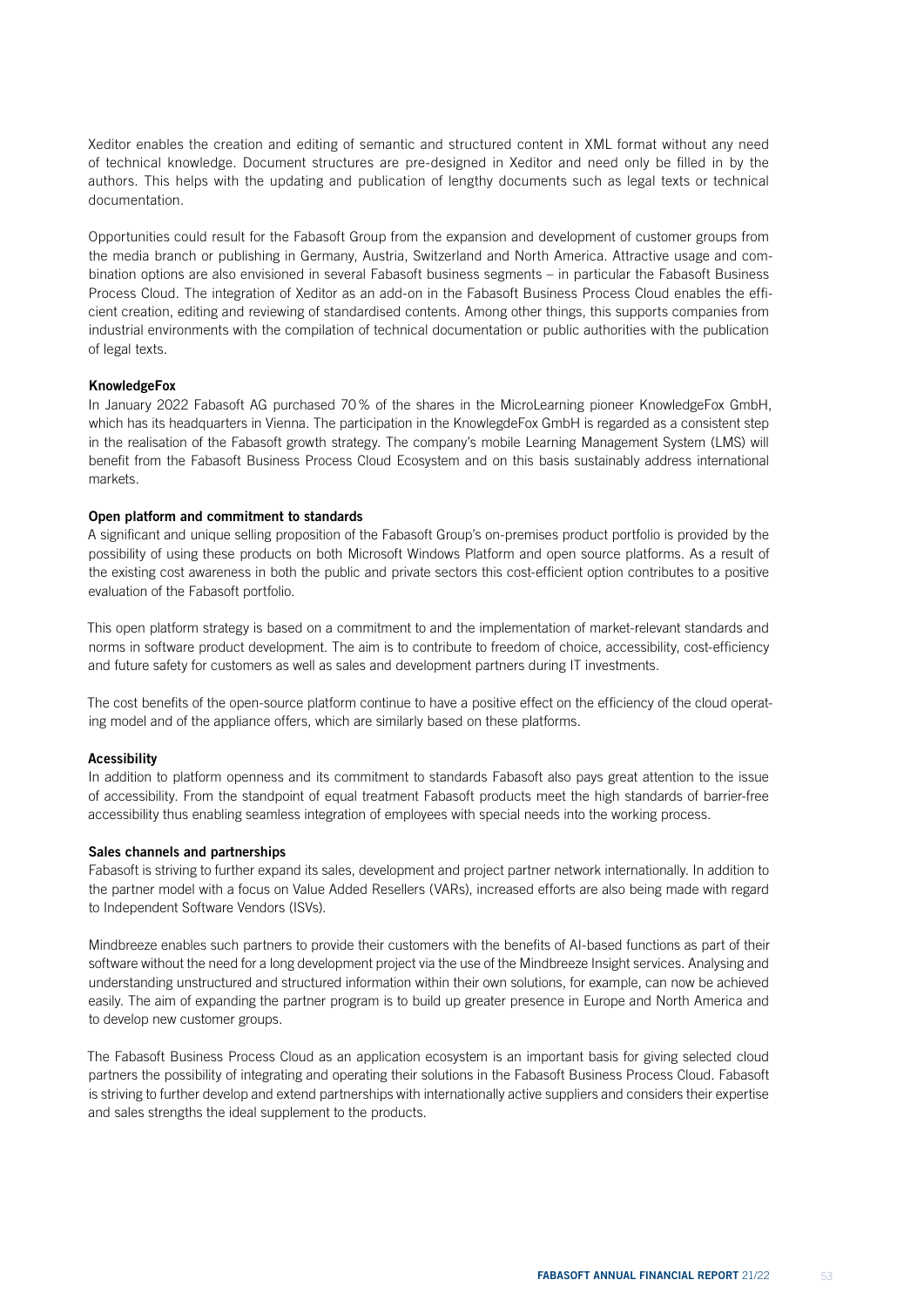A partner model for the international sale and distribution of Xpublisher and Xeditor is being developed with the aim of boosting the visibility of Xpublisher on the market. Whereby Xpublisher places a high value on exclusivity and quality, i.e. only a small number of partners in each country whose expertise and sales strength make them an ideal supplement to Xpublisher products.

Chances could also arise for the Fabasoft Group from the development of new customer groups, in certain vertical markets, for example.

### Digital transformation in public administration

Business with public sector clients depends to a great extent on the budgets of the respective organisations. Business potential for Fabasoft could result from the need expressed by customers to achieve savings and boost efficiency by digitalising administrative work – whether and to what extent this can be realised is at this juncture impossible to estimate. Opportunities could arise for the Fabasoft Group from new projects in connection with the expansion of administrative modernisation and e-Government planned in many European countries and beyond, provided the respective political will is translated into concrete projects and investments. In this context, concrete customer enquiries often result from the highly successful and existing references of the Fabasoft Group.

As a proven provider of many years standing with a high-performance range of products and excellent references, Fabasoft sees itself as very well positioned for upcoming tender procedures in which it will continue to participate intensively.

The growing use of artificial intelligence technologies also in the public administration is steadily changing the interaction with citizens and companies as well as internal work practices. Methods of artificial intelligence, such as machine learning, support e.g. work processes through the automatic classification of documents. Natural language processing and natural language understanding enable the proactive provision and processing of information. Fabasoft sees itself well positioned in this area, as Fabasoft products already use Mindbreeze technology for these use cases thus allowing it to participate in the innovations in this field.

#### Expansion of existing customer relationships in the public sector

There are in some cases interesting opportunities for Fabasoft to expand its business also where major existing customers are concerned. There are currently extensive framework projects in the implementation phase that Fabasoft has won. The electronic records management system "E-Akte Bund" of the Federal Administration in Germany deserves particular mention here. In the E-Akte Bund project the roll-out of the records management system (E-Akte) moves further ahead in the period under review.

The award to Fabasoft Deutschland GmbH of the contract in the tendering procedure "Procurement of a Document Management System for implementation in Hesse's State Administration and Product-Related Services" in March 2022 means that the migration and rollout of the records management system, based on the Fabasoft eGov-Suite, is now pending at another prominent key account customer.

Collaboration was further continued with the Austrian Federal Administration, which has been making wide use of the Fabasoft eGov-Suite in the federal ministries for many years. As part of the consistent implementation of the digitisation strategy the user groups of the Fabasoft eGov-Suite will, where possible, be further extended in the area of the federal administration (central offices and subordinate agencies) for business case and shared document processing. An extensive innovation project was continued in parallel to this.

New pioneering and efficient forms of collaboration and the fulfilment of tasks are developed and tested in close cooperation with the users, organisations experts, sales and Fabasoft as the manufacturer of the product. Focal points here include modern concepts of mobile use and the supportive use of artificial intelligence technologies.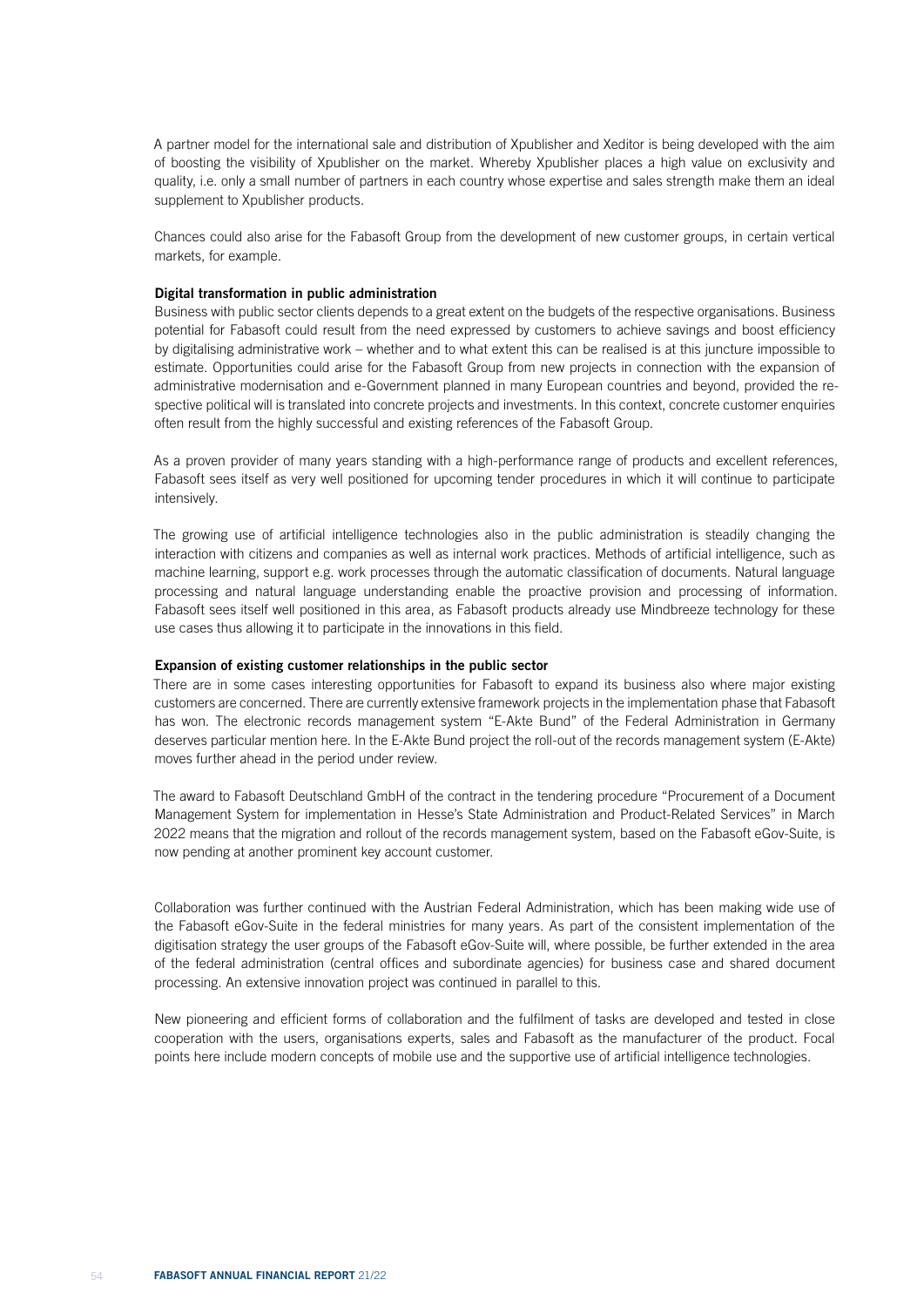# **Certifications**

Protection of customer and company data is given extremely high priority at Fabasoft. Targeted and consistent certification and testing in compliance with internationally recognised standards underpins this commitment. Assurance of maximum quality, security and service standards is guaranteed by an integrated management system that is certified in compliance with ISO 9001, ISO 27001 including ISO 27018 and ISO 20000-1, among others. Following Fabasoft's successful performance in an intragroup, cross-company re-certification audit in October 2021, the certificates according to the ISO standards 9001, 27001 including 27018 and 20000-1 were declared valid by accredited certification bodies. As the newest company in the Fabasoft Group at this time, Xpublisher GmbH was also certified in compliance with ISO 9001 for the first time in the year 2020 and successfully completed its first re-certification audit in October 2021.

On a product level this certification strategy was extended to include exacting audits, attestations and certifications for the Fabasoft Business Process Cloud services and for Mindbreeze InSpire SaaS services:

The C5 certificate pursuant to the requirements of the catalogue of requirements C5:2020, issued by the BSI (Federal Office for Information Security) is a recognised and reliable substantiation of the high level of information security of the Fabasoft Business Process Cloud services and of Mindbreeze InSpire SaaS services.

The catalogue of requirements of the BSI defines the minimum requirements that cloud service providers must meet. The defined specifications of the framework conditions ensure transparency with regard to jurisdiction and locations, availability and incident handling during regular operation, recovery parameters in emergency operation, availability of the data centres, handling of investigation enquiries from government authorities, as well as certifications or attestations. Fabasoft and Mindbreeze again successfully underwent the audit in compliance with the latest BSI C5:2020 catalogue of requirements at the beginning of 2022. PricewaterhouseCoopers GmbH Wirtschaftsprüfungsgesellschaft (PwC), Germany, was commissioned as the auditor. The respective attestations were issued for Fabasoft Business Process Cloud services and for Mindbreeze InSpire SaaS services by PwC.

The SOC 2 audit was again commissioned and carried out for Fabasoft Business Process Cloud services and for Mindbreeze InSpire SaaS services in the 2021/2022 fiscal year. PricewaterhouseCoopers GmbH Wirtschaftsprüfungsgesellschaft (PwC), Germany, checked compliance with the Trust Service Criteria (TSC) for Security – published by the American Institute of Certified Public Accountants (AICPA). The audit took the form of an ISAE 3000 audit (test of the existence of controls over a period of time); the final results of the audit were reported to Fabasoft and Mindbreeze in an ISAE 3000 SOC 2 Report.

The design and effectiveness of selected controls with regard to services defined by Fabasoft were tested within the scope of the ISAE 3402 Type 2 audit that was carried out. The independent auditor PricewaterhouseCoopers GmbH Wirtschaftsprüfungsgesellschaft, Germany, undertook the audit in the period under review and again confirmed the effectiveness of the controls.

In addition Fabasoft Business Process Cloud services hold the "Certified Cloud Services" certificate of TÜV Rheinland.

After completion of the audit in February 2022, it was documented in an ISAE 3000 audit report whether the Fabasoft Business Process Cloud meets selected requirements of the EU Cloud Code of Conduct (EU Cloud CoC). Whereby the PricewaterhouseCoopers GmbH Wirtschaftsprüfungsgesellschaft (PwC), Germany, verified whether the respective controls needed to fulfil the EU Cloud CoC were in place on the day of the audit.

The EU Cloud CoC was developed by representatives of European and multi-national enterprises and organisations significantly involved in cloud computing. The focus here was on requirements that enable cloud service providers to prove their ability to comply with the GDPR. More precisely the code offers cloud-specific approaches and recommendations oriented towards the GDPR as well as international standards such as the ISO 27001 and ISO 27018.

The intention of the EU Cloud Code of Conduct is to make it easier for cloud customers to decide whether specific cloud services are suitable for the customer's intended purpose. Thanks to its transparency the EU Cloud CoC will create more trust and high level of data protection on the European cloud computing market.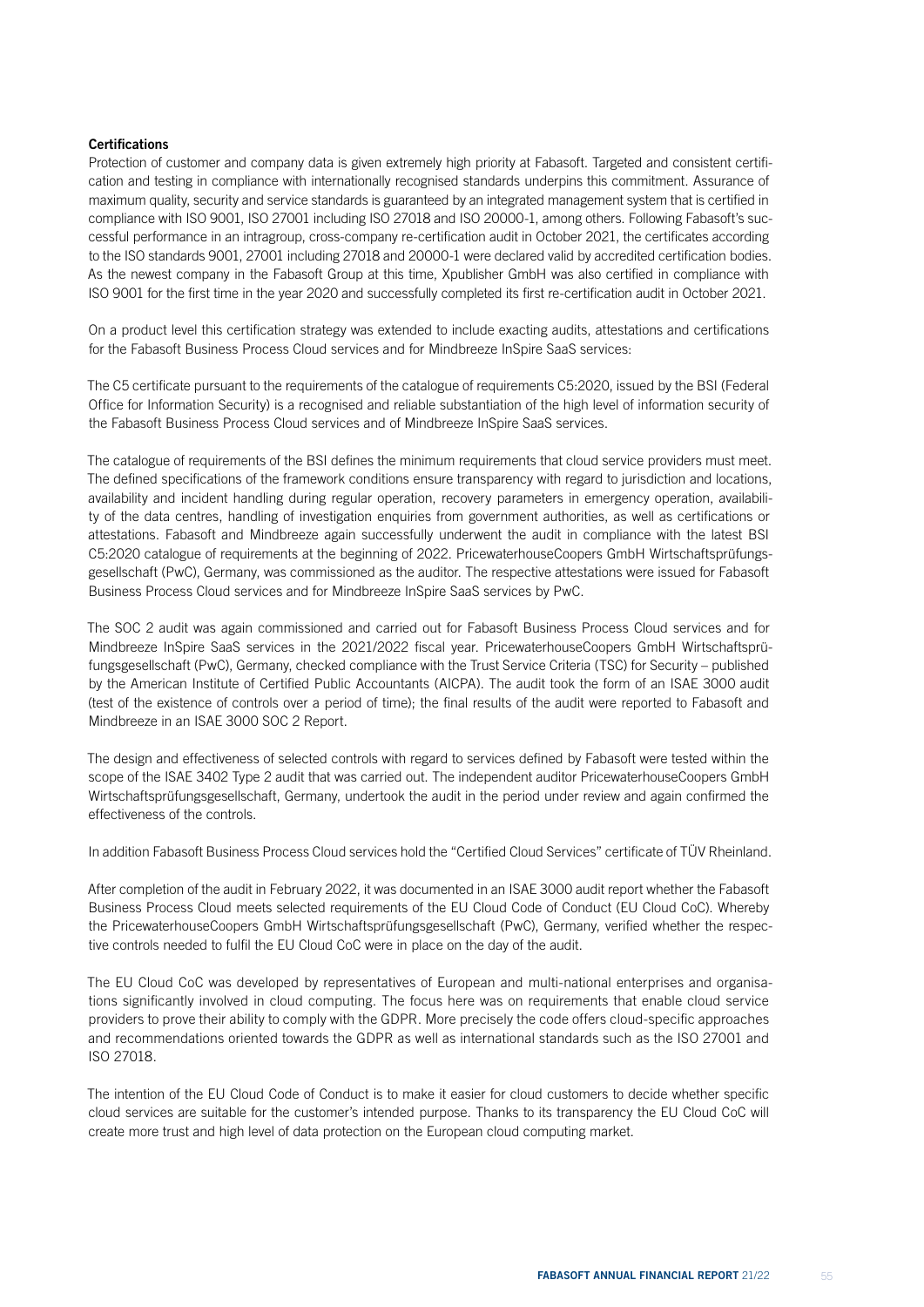# 2.2. Significant risks and uncertainties for Fabasoft AG and the Fabasoft Group

Significant risks and uncertainties for the Fabasoft Group and consequently also for the result of Fabasoft AG are seen in the following areas in particular:

### Pronounced dependency on government business in the German-speaking region

A significant part of Fabasoft's business is generated from government customers, especially in the German-speaking region. Any changes in this customer group, such as the impacts of budget cuts and planned savings, shortterm or sustained budget freezes, alterations to product and technology specifications, project priorities or award criteria plus the emergence of new competitors or new offers from existing players can have a considerable effect on the business of the Fabasoft sales companies concerned and as a consequence also on the Fabasoft Group as a whole.

The overall countermeasures adopted in response to these risks include the offer of intensive and high-quality services to existing customers, benefit-generating product and project innovations, and the submission of tenders for new projects that are as competitive as possible. Furthermore, stronger positioning is planned in particular for the new cloud and appliance offers for the expansion of the customer target groups and the sales and distribution channels, both over and above the public sector and beyond the geographical focus on Europe adopted to date.

# Risks in business with public sector clients

Projects in the public sector are characterised by lengthy lead times and decision-making processes, complex, highly formal and extensive tendering requirements, allocation procedures that present a challenge on a legal, technical and human level as well as elaborate, expensive and long-drawn-out tests, tight budgets on the part of the clients and strong competitor pressure that is intensified by the public and mostly international nature of the tendering process. In project agreements, such clients frequently specify increasingly stringent contractual requirements (liability, compensation, long-standing fixed price contracts without any adoption of inflation or personnel development costs etc.) that are often non-negotiable.

Dealings in the public sector are also affected by strong seasonal and budgetary fluctuations. Such business uncertainties can jeopardise both the awarding of new projects and the extension of existing contractual conditions and thus have a markedly negative impact on future revenue development. Political events such as elections and shifts of responsibility may also result in a "return to the drawing board" with projects that have already been awarded and reached their final stages. Already ongoing projects may also be interrupted or postponed, due to reasons rooted in the sphere of the customers. Due to the size of many projects in the public sector and the close collaboration between the individual offices of the public sector there is also an increased danger of cluster risks.

Cuts in government budgets represent a considerable risk in the important public sector business.

# Risks in direct project business

Where Fabasoft companies provide project services themselves, for example on the basis of fixed price quotations, there is a particular risk of unclear or misunderstood specifications, miscalculations, deadline overshoots, penalties, problems regarding technical implementation or operation, software errors, difficulties with project management, warranty and liability claims (compensation), and issues concerning human resources (for example if key members of staff are unavailable in critical project phases). These risks may affect the Fabasoft companies directly and also indirectly via their subcontractors or suppliers. In order to encounter such risks, Fabasoft uses a tried-and-tested procedures model for project work that is subject to continuous further development.

The implementation of extensive software projects is a process which frequently necessitates significant contributions and involvement on the part of the customer. This also gives rise to certain risks that are partially or entirely beyond the company's direct scope of influence, but may have a significant impact on the overall success of the project.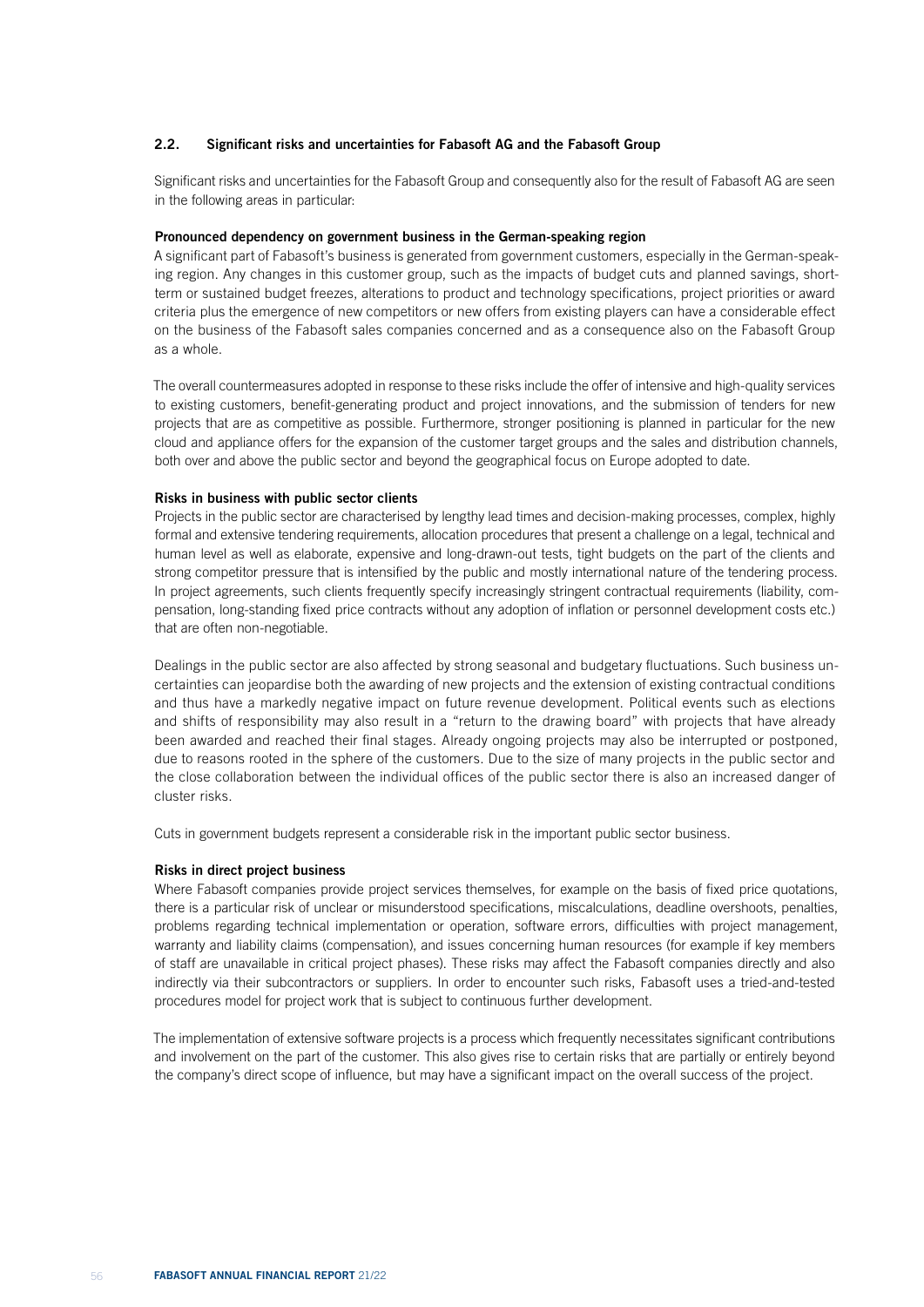### Risk concerning subcontractors in project business

Wherever necessary individual companies from the Fabasoft Group work with partners in project business, who act as subcontractors or suppliers for the respective projects. There is a risk in such cases that claims could be made against Fabasoft (e.g. in the form of reduced and/or delayed payment, substitute performance, liabilities, contractual penalties, claims for damages etc.) as the general contractor should these partners not fulfil their contractual commitments or only do so partially or defectively or if, for whatever reason, their services are not accepted by the customer. This could entail both a negative impact on the revenue development of the Fabasoft Group as well as compromise its reputation.

It must also be taken into account that services or partial services purchased externally – e.g. from subcontractors – normally result in the achievement of significantly lower margins than is the case with services provided by own personnel.

#### General partner business risks

Risks in the partner business lie in particular in the limitation or complete lack of direct customer contact and thus also in the lack of direct customer feedback for Fabasoft and the general dependency on product and sales strategies of the partners in the respective region, the possibility of reduced product loyalty of partners and the danger of the product manufacturer's reputation also being damaged in the event of problems with the project – if even they may lie within the scope of responsibility of a sales partner. Furthermore, partner business frequently restricts Fabasoft's opportunities for positioning its own brand, safeguarding company secrets and acquiring additional business. From a commercial point of view, the partner conditions granted reduce the attainable profitability and price margins in the respective individual business transactions.

With partner business in general there may also be the danger of tough competition between partners, for example in the acquisition phase for the same end client, as well as the risk of conflicts between sales channels. A further risk could arise if Fabasoft cannot find sufficient or the right partners to develop and market high-quality software solutions based on the products and technologies of the Fabasoft Group. In the markets in question, this could either render impossible the achievement of the desired breakthrough for the product technology, or the attainment of the penetration level required for sustainable market success.

### Competition

The software sector in general and the enterprise content management, information insight and cloud computing segments in particular, are undergoing an intensive wave of consolidation that is giving rise to larger and more international competitors with increasingly apparent economies of scale through mergers and acquisitions. There is also still an unabated trend towards smaller manufacturers forming alliances or significantly increasing their capital resources by bringing investors on board, in order to gain a stronger presence in the marketplace. In addition there are signs that software manufacturers who already dominate markets are beginning to enter further market segments with new or new positioned products, which in turn will result in even greater pressure on prices and margins and make the task of acquiring new partners more difficult. Moreover, the acceptance and establishment of new software offers is being further complicated by the increasing degree of saturation and consolidation in the software sector.

# Internationalisation

Entering new markets also entails certain risks. A lack of target market knowledge and lower company recognition levels than those in the home market, strong local competition, long lead times, high start-up costs, difficulties in finding staff for key positions, internationalisation and localisation expenses for the products, and possible deficits in communication and control are exemplary note in this context. The aim is to limit these and similar risk factors by additionally concentrating on a partner-oriented model that is intended to reduce the immediate project risks that may arise from the company's own tendering in complex project situations and during project implementation.

General political and economic framework conditions in the individual countries, in particular trade restrictions and contradictions or overlapping in regulatory or tax provisions, could constitute additional risk factors for more intensively internationalised business operations.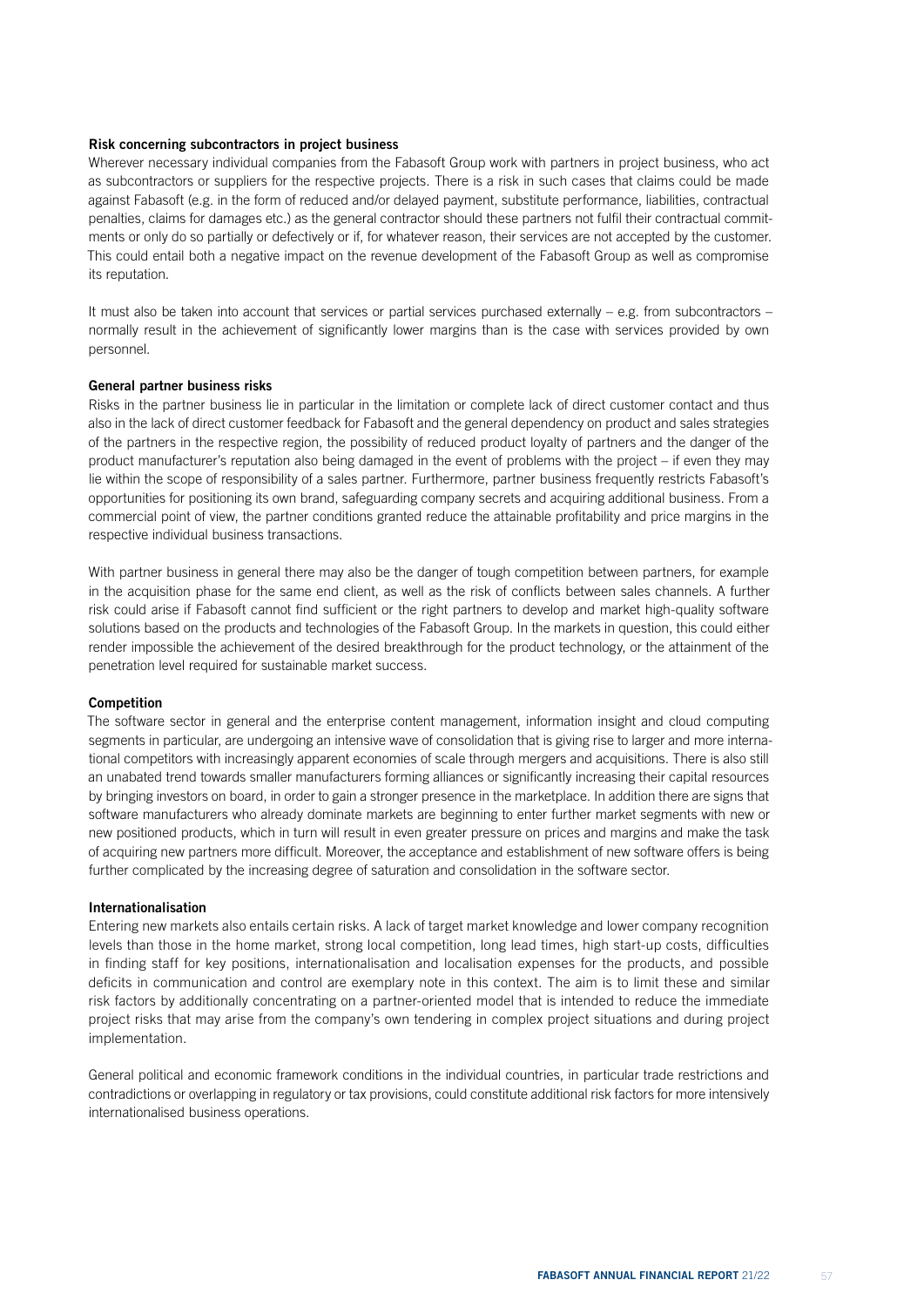# Risks concerning company acquisitions

There are fundamental operative risks for acquired companies or parts of companies, as also presented in this report for companies of the Fabasoft Group. There are also specific risks involved in the market review, acquisition and integration phases.

The services of external consultants (investment banks, auditors, legal advisors, etc.) are normally used in the market review phase for identifying takeover candidates, whereby the ensuing fees do not normally depend on success or only do so in part. Frustrating external and internal expenses are incurred where no suitable takeover targets can be found or an acquisition cannot be concluded. Despite the commissioning of external consultants, there are risks involved in the acquisition phase in that the risks or bad debts of the target company are not identified or quantified correctly or that synergy potential or the future business development are not correctly assessed. Risks involved in the integration phase include among others the merging of different corporate cultures, market accesses, management styles, key technologies and corporate processes. As the acquisition procedure is normally carried out confidentially, it is mostly impossible to gain knowledge of the stance of existing customers to an acquisition in advance. For this reason negative reactions of the existing customer base cannot be precluded. Furthermore, keeping key success-critical individuals in the company, and motivated also presents a challenge. There is also the risk in connection with the above-mentioned uncertainties that the acquisition target is purchased at a too high price and that the funds invested might well be lacking elsewhere for the corporate activities of the entire Group. If such risks occur during or after the integration phase, this could lead in particular to negative impacts on sales and revenues and as a consequence on balance sheet valuations and therefore also for the Group as a whole.

#### Product risks

The development of software products is always subject to the risk of software errors, security gaps and functional restrictions, which even the use of extensive quality management and test procedures can never entirely exclude. Neither can it be ruled out completely that the protected legal positions of third parties are violated in the course of development or project implementation activities. This applies to both Fabasoft and third-party products and technologies on which Fabasoft products are based or with which they interact. Such errors or restrictions may have a negative impact on customer and partner satisfaction, data security, market reputation, chances for new business and the success of implementation and operational projects, or online offers.

In order to reduce these risks, during product development and project implementation, Fabasoft not only employs manual test procedures, but also automated checks. In addition, products and service offers are also being subjected to extensive certification processes, as explained under "Certifications".

A risk with regard to software products and online offers based on these products is seen in the possible deferral of delivery times. This can affect not only Fabasoft's own products, but also third-party products or technologies on which the products of the Fabasoft Group are based or with which they interact. Such delays could lead to impairment of the company's market and competitive position, revenue shifts or revenue losses and even consequences such as contractual penalties, liability claims, substitute performance or reversed transactions in the project business. Furthermore, prolonged development times also cause a corresponding increase in development costs. This applies equally to errors, functional deviations or limitations in the course of new product versions or troubleshooting.

Another risk involves third-party products and technologies from the open source area. There is a growing tendency among various providers to commercialise on these licence-free offers by no longer offering specific features or support offers of the free versions but instead incorporating these into fee-based offers. This can result in additional costs for both customers using these platforms or technologies and for Fabasoft – e.g. in the case of operating models – if free alternatives cannot be found in such cases. Even if free alternatives can be found, conversion costs could still be incurred or there could be delays – due, for example, to making the necessary adaptations to the software.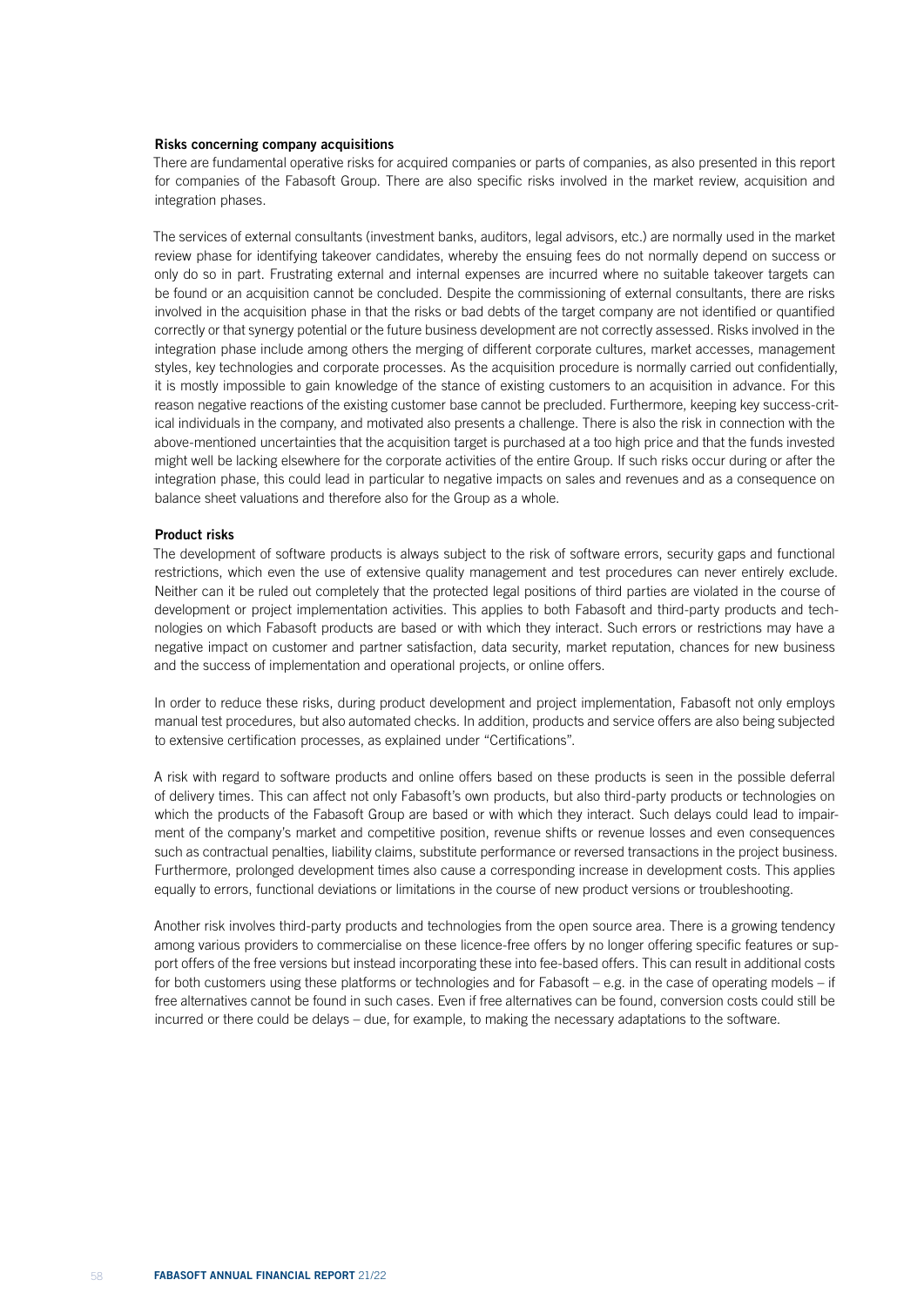Moreover, the integration of third-party products presents a risk of the function of Fabasoft products being impaired or the danger of these malfunctioning. Fabasoft itself cannot rectify programming errors, security gaps etc. in third-party products as it does not have access to the source code.

In general, it must be said that it is normal for downturns in new business or business with existing customers with regard to the products of the Fabasoft Group to have a negative effect on the development of sales revenue from services, support services and software updates.

### Diversification risks

The efforts aimed at reducing the risks of excessive specialisation and thus the dependency upon a narrow and volatile target segment through greater product, market segment and sales channel diversification also create new and increased risk potential. These include higher marketing and research and development expenses, multiple investment projects for market preparation, risks from strategic planning and increased planning uncertainty, heterogeneous sales and organisational structures, positioning risks and risks arising from a diversified and dislocated organisational and business structure. Special importance is attached to recruitment and internal basic and further training as a defence against these risks. Moreover, internal reporting and controlling measures are continually supplemented and further developed.

### Risks concerning dependence on suppliers

In particular in the business field of appliances it is not solely the performance characteristics of the software developed by the Fabasoft Group that determine the quality, performance, security and as a result the overall success of a product a customer uses, but indeed to a large extent the third-party products used. These third-party products include both components of hardware (servers, storage, network components, security components, etc.) and of software (operating systems, database, security technology, etc.). These components – individually or as they interact together – are particularly susceptible to the risks portrayed under IT risks. Additional risks that exist are in particular those of delays, damages or losses that occur during transportation and warehousing between suppliers and the respective Fabasoft company, as well as during the delivery to the customer. There is also the risk of losing a supplier, for instance because a product line is discontinued or the supplier withdraws from the respective market or because of interruptions in production, capacity bottlenecks or other delivery disturbances along the supply chain. Added to this are the risks of disruptions, failures or interruptions in the logistic chain. Due to the delivery times of individual suppliers and in order to ensure we are in a position to deliver to customers at short notice it could be necessary to maintain a stock of third-party products in line with the projected course of business.

It is, however, not possible to make an exact forecast of the course business will take, especially in a dynamically developing business area, and this gives rise to the risks of holding both too low a stock with the entailing restricted delivery capability and holding too high a stock leading to high warehousing costs and problems linked with a model change on the part of the manufacturer and time-limited service agreements of the third-party manufacturers. In addition there is also the risk of delays in delivery due to the applicable export regulations of the respective target country, which all too often require extensive verifications and certificates before the goods can be delivered to the customer.

If a customer experiences a malfunction, then it not only becomes necessary to substantiate if and in what form the malfunction may stem from a Fabasoft product, but also to coordinate the troubleshooting together with the support organisations of the suppliers of the third-party products that may be involved. If, for example, it becomes necessary to replace hardware components, then the process is particularly susceptible to the logistical risks described above and the risk that delays or mistakes may occur on the side of the respective suppliers and their customer service. Altogether, the whole process for handling problems is particularly susceptible to the risks of communication problems, delays and mistakes as well as the risk of different service levels inside and outside the company. These risks would have a negative effect on Fabasoft, regardless of who actually may be responsible for the problem.

The Fabasoft Group seeks to counter the described risks with the help of clearly defined, documented and certified business processes, as well as through the continuing education and further qualification of staff. Concerning interactions with suppliers, the main focus is placed on the careful selection of professional suppliers as well as on appropriate quality management measures.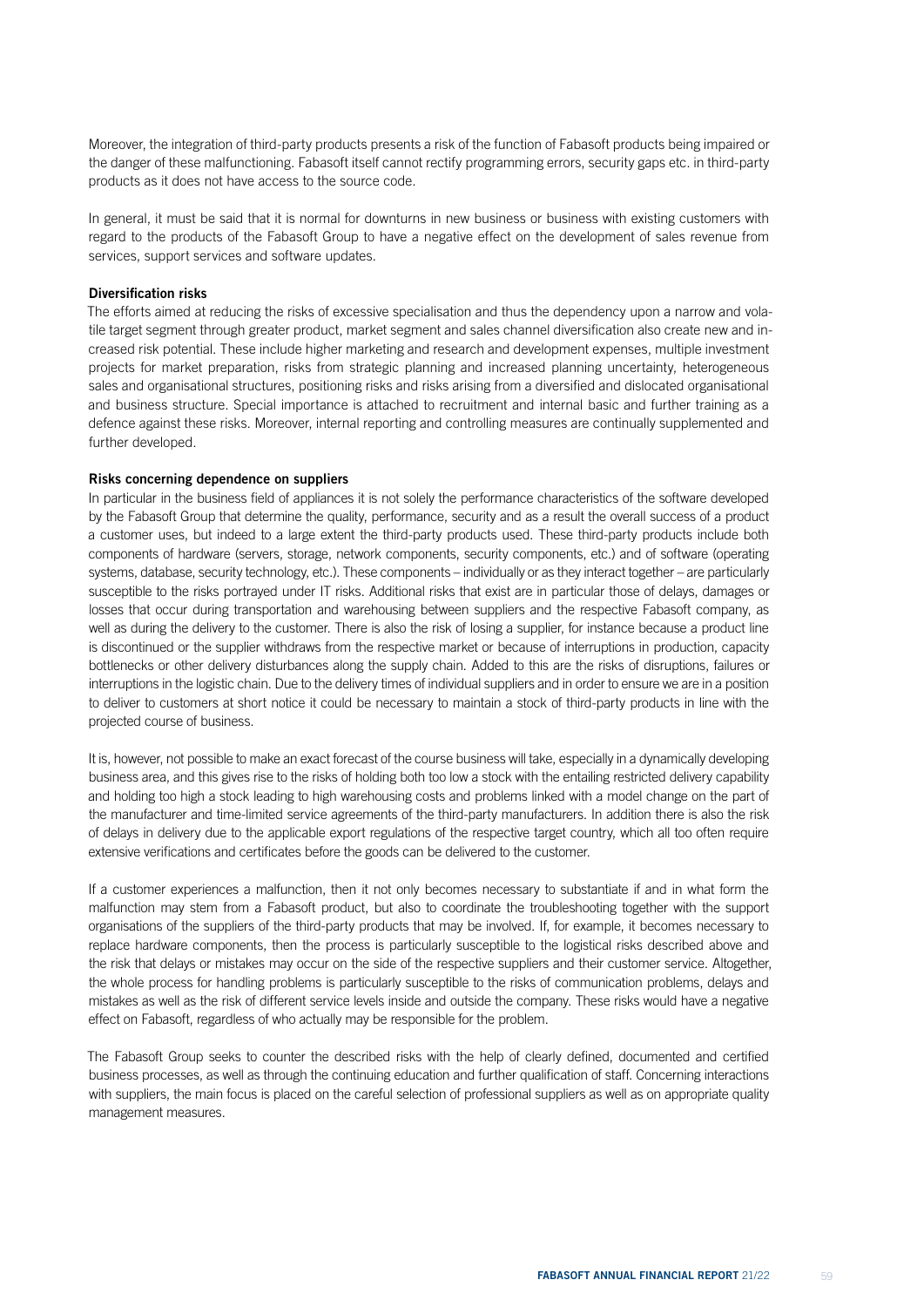### IT risks

Disruptions for example in the hardware, data storage or network infrastructure, in the software, data transmission lines or on the part of the Internet operator, operating errors, attacks from hackers, for example, DDos attacks, viruses, phishing attacks, Trojans, ransomware and the like or events based on force majeure, can all have a negative impact on the operation of the systems of the company as well as important systems with which these are linked can jeopardise seamless data security and recovery. They can also jeopardise the ability to guarantee perfect data storage and recovery.

One possible consequence of such problems can be the limitation or failure of online services, sales, development and administrative activities and the online presence of the company, including statutory or regulatory prescribed announcements on the website, data error, unauthorised data access or losses as well as a limited ability to make data transmissions. This can lead subsequently to comparable effects on other companies or organisations, which use the company's (online) services for a fee or free of charge. After taking costs and risks into consideration, the company has introduced organisational and technical precautions to provide defined service levels for its internal systems. Nevertheless, the complete exclusion of such risks, especially with regard to the targeted use of criminal energy, espionage resources or weaknesses and backdoors contained in third party components, is not possible.

### Risks involved in the use of artificial intelligence technologies, in particular machine learning

Artificial intelligence technologies and processes, in particular machine learning, are used in the company's products to a varying extent and in varying forms. This involves the creation of requirement-specific models and the use of a large number of (historical) inventory data to "train" these to recognise relevant patterns in future, to carry out allocations and categorisations and to supply better results and forecasts in the case of comparable tasks. In accordance with the nature of these processes, no fixed programmatic procedure is prescribed for finding solutions, instead the system "learns" incrementally within a specific framework with the aid of the available database. It is therefore that models, output data (both with regard to quality as well as scope) and training cycles determine the quality of the supplied results to a significant extent. Whereby under certain circumstances and depending on the model and data this could – sometimes even after a longer period of use – result in distortions, false identifications, non-detection and overfitting of the models, for example. This would subsequently lead to incorrect, incomplete or undesired results.

### Risks with regard to information security and data protection

Fabasoft attaches great importance to the protection of confidential information, personal data and intellectual property. Nevertheless, the risk of unauthorised third parties gaining access to this sensitive material cannot be entirely ruled out. In view of the fact that global cyber-attacks against companies in all sectors are increasing in number, intensity and refinement, Fabasoft is making every effort to continue with the expansion of its cyber resilience.

Various organisational, training-specific, systematic and physical barriers and measures have been put into place to prevent unauthorised access and a catalogue of criteria compiled that is to be applied when selecting securityrelevant suppliers and service providers has been implemented in the purchasing workflow of Fabasoft. Securityrelevant contractors are contractors which potentially have access to internal, confidential or personal data. This access can be a potential risk vis-à-vis Fabasoft customers with regard to service level or contract violations or can have a negative impact on Fabasoft processes.

All security-relevant contractors such as data centres, suppliers of hard and software or special service providers must fulfil requirements defined by Fabasoft – such as the relevant certifications, for example, or contractually defined service levels, security statements, verifiably fulfilled security measures, agreements concerning controller data processing and duly signed confidentiality declarations. The installed information security management system is regularly tested for topicality and effectiveness by means of internal and external audits.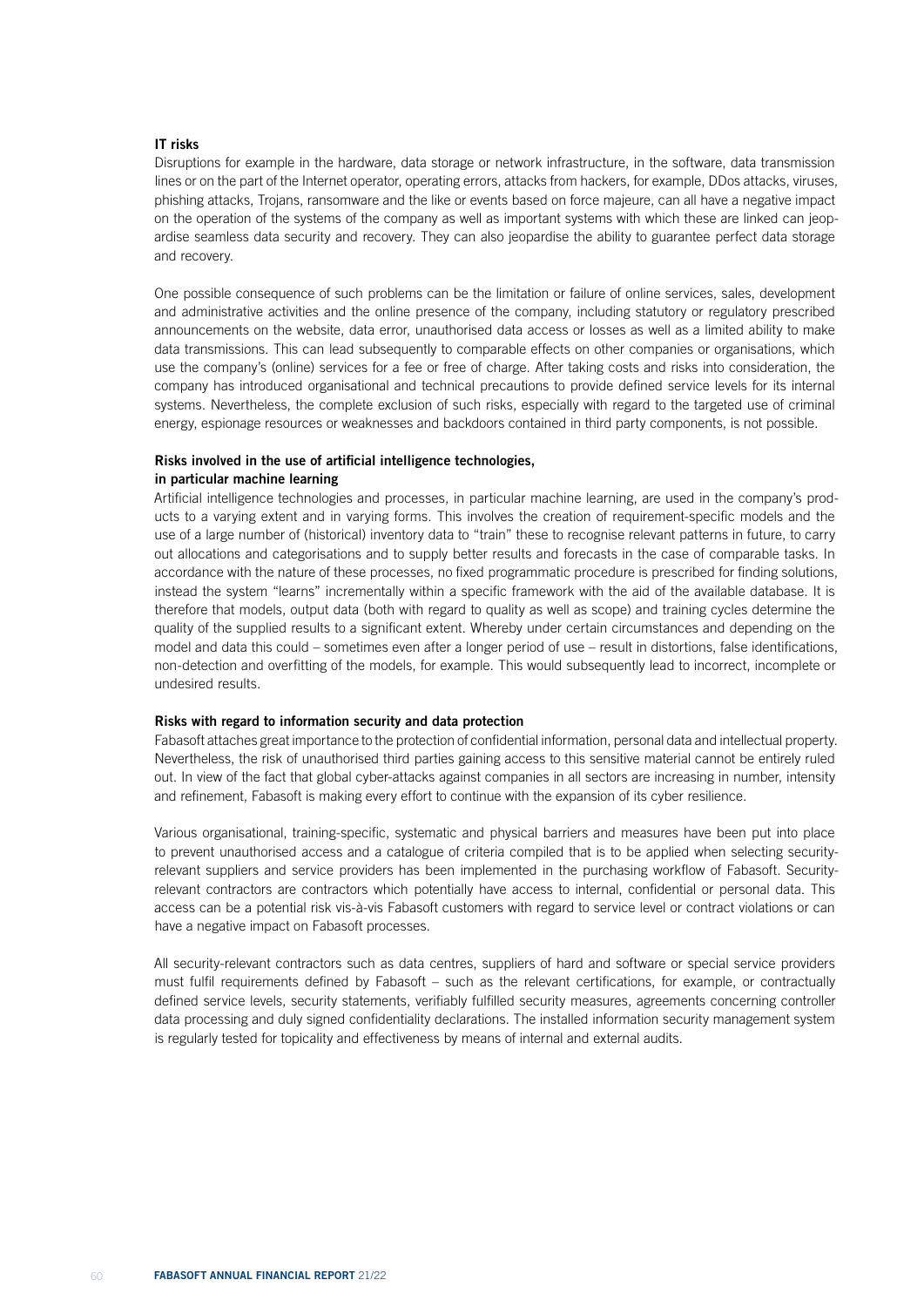Over and above the purely technical aspects of information security there is also the danger of cyberattacks in combination with manipulation and fraud on the social level (e.g. "fake president" emails). In order to raise the awareness of employees for the resulting risks, Fabasoft regularly carries out professional awareness training courses and simulations of potentially threatening scenarios. In addition Fabasoft products and its cloud services, including the data centres involved, are tested continuously by external auditors and the corresponding test reports and audit certificates compiled – as listed under "Certifications".

In view of the fact that, in addition to damaging the reputation of the company, the occurrence of such risks can have extensive negative financial consequences great attention is paid to this risk field.

# Personnel risks

Risks are evident with regard to the finding of a sufficient number of highly-qualified, entrepreneurially-minded managerial specialists in the IT sector for independently responsible leadership and the expansion of existing or restructured business areas and ensuring their long-term loyalty to the company. Currently, the demand for IT professionals largely outweighed the labour market supply. There is therefore a risk that personnel requirements cannot be met on time or subject to economically acceptable conditions.

Furthermore, a risk entails should a larger number of employees, particularly key members of staff, leave the company within a brief period and no replacements can be found in the short-term. This would have negative impacts on the business development and on the ability of the company to meet already agreed obligations and would presumably lead to a negative development of customer satisfaction and revenue even through to possible contractual penalties, liability claims or other disadvantageous consequences for the company, such as damage to reputation, project stops or even transaction reversals.

Understaffing can also lead to possible business potential not being realised or only realised in part. Should suppliers, sales or implementation partners be impacted by such personnel risks, this can also have negative consequences for the company.

#### Risks due to the global spread of the coronavirus

The World Health Organisation (WHO) declared the global spread of COVID-19 a health emergency with considerable impacts on the population and the economy.

Fabasoft took immediate measures to counteract these risks as effectively as possible and evaluates these continuously. On the one hand in order to protect employees – in the Fabasoft Group and at the customers – and the public and on the other hand to maintain the operative business.

Quite apart from the general risks of restrictions or even failures of corporate functions in the event of cases breaking out in companies or even the shutdown of locations, there is a risk of the performance of certain on-site services on customers' premises being limited or not possible in the case of massive travel and entry restrictions. Although substitution of such services by an online presence was widely implemented in the period under review, this is not practicable in all scenarios. Personal contact and customer visits have always been important, especially where the sale of products and services in specific segments is concerned.

Especially the development and expansion of business in new regions or business areas is being noticeably afflicted by the massive restrictions on travel possibilities and personal contact.

In particular the appliances business is currently regarded as being potentially susceptible if confronted with logistics or supply chain problems. Closures of production sites and delays or significant price increases in delivery due to disruptions in the supply chain may have a negative impact on both the partner business (delays in the supply of the ordered appliances) and the direct business of Fabasoft.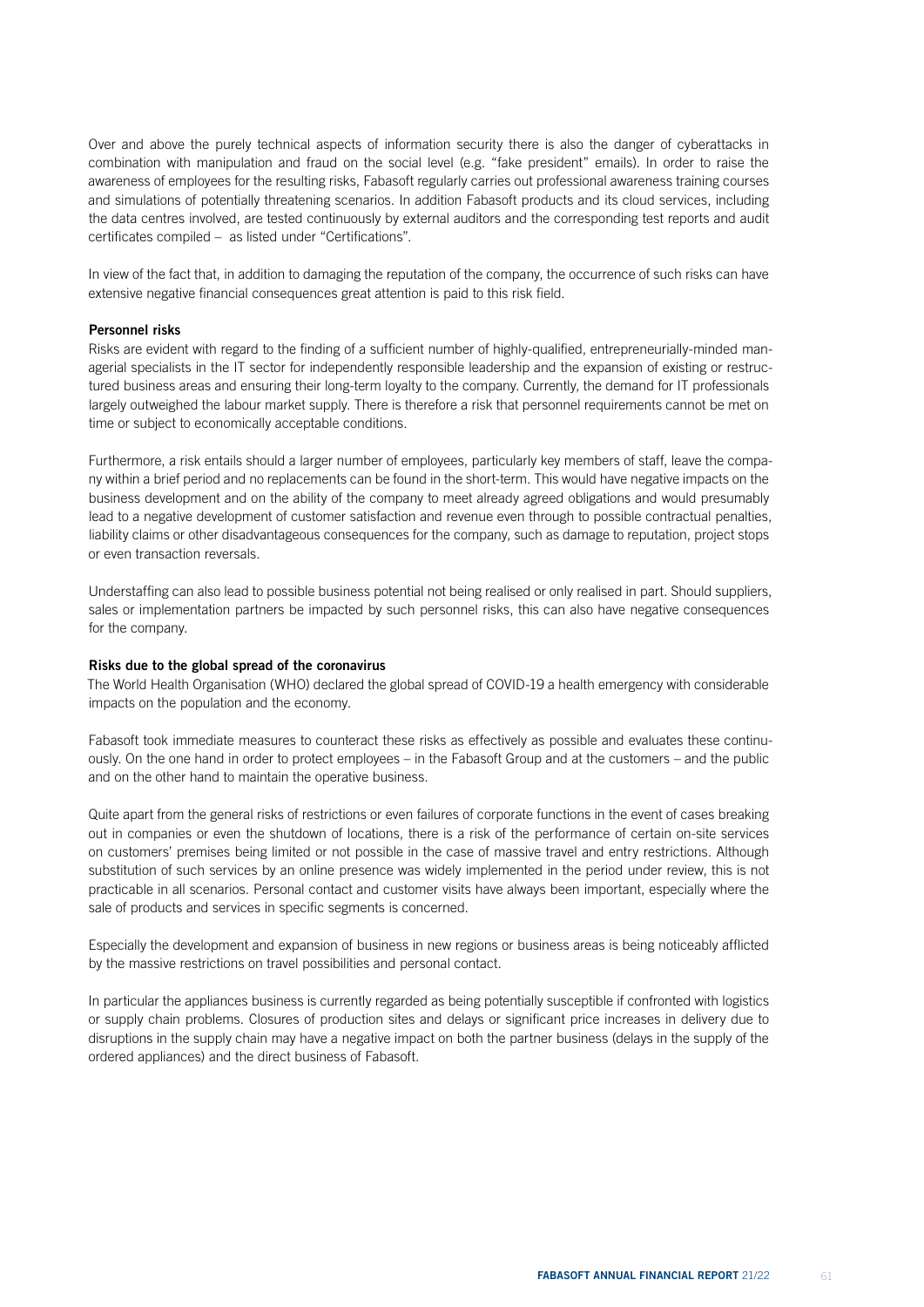The massive impacts of the pandemic on the economy as a whole and as a consequence also on the finances of the public budgets mean there is a far heightened sales risk in both the short and the medium term. This could impact the acquisition of new customers and business with existing customers as well as ongoing projects in the form of shifts in revenue or loss of revenues and profits. It is not possible to forecast the extent of these impacts at this juncture.

Despite the use of modern technology, the change over to working from home involves risks: social interaction is restricted, the creative exchange and flow of ideas as well as discussions and the chance of solving differences and misunderstandings in the near term could suffer. Although the company is providing efficient terminal devices, the connection depends on the bandwidths and service level limitations of the respective Internet connections of the remote working. The extensive use of remote working also opens up the additional threat of cyber attacks, which have to be addressed.

# Direct and indirect impacts of the war in Ukraine

The company operates neither subsidiaries nor branches in Ukraine, in the Russian Federation or in Belarus, nor does it obtain any relevant development services from these countries. There is likewise no relevant end customer or partner business in any of the countries mentioned above. It is currently not possible to gauge what impacts the war and the related sanction measures and the like will have on customers and partners of the company, for example due to adverse effects on supply chains, the overall economic climate, public budgets etc. and as a consequence on the business of the company. It is equally impossible to quantify the heightened risk of cyber attacks and other attacks on critical infrastructures.

#### Financial instruments

Due to the customer structure and the resulting constellation of customer requirements the risk of defaults on receivables is still considered to be relatively low. Especially where usage fees are concerned (Mindbreeze InSpire, Fabasoft Business Process Cloud), such fees are received at the start of the term and are coupled with performance of the service. An interest rate risk occurs in the case of other financial assets. As these can be converted into cash at short notice, the interest risk is therefore deemed immaterial. Exchange rate risks occur mainly when receivables or assets at financial and insurance institutions exist in a currency other than the local currency of the company.

Depending on the extent and duration of a macro-economic shock, – for instance in connection with COVID-19 – higher risks could occur, for example, with regard to the security and impairment of assets at financial and insurance institutions and receivables as well as the difficulty entailed in maintaining the purchasing power of assets and revenues from ongoing obligations in a conceivable highly inflationary overall scenario.

The existing continuing obligation contracts of the company with customers and partners for recurring revenues normally include possibilities for inflation adjustment. This is usually measured based on a general, published index. The adjustment is often possible to specific effective dates or according to specific deadlines and after a specific threshold value has been exceeded. This normally gives rise to a time lag between the rise in inflation and the effectiveness of the respective price adjustments on sales. It can furthermore be observed that the price increases, in particular with regard to relevant suppliers (hardware, data center resources, energy, cooling) and the upward trend of prices for personnel costs and personnel acquisition costs, are sometimes significantly higher than the published indices upon which contract adjustments are based.

In view of the cash balances of the company, there is a continued risk of the gap between the currently lower to negative interest rate and the loss of purchasing power widening as a result of rising inflation.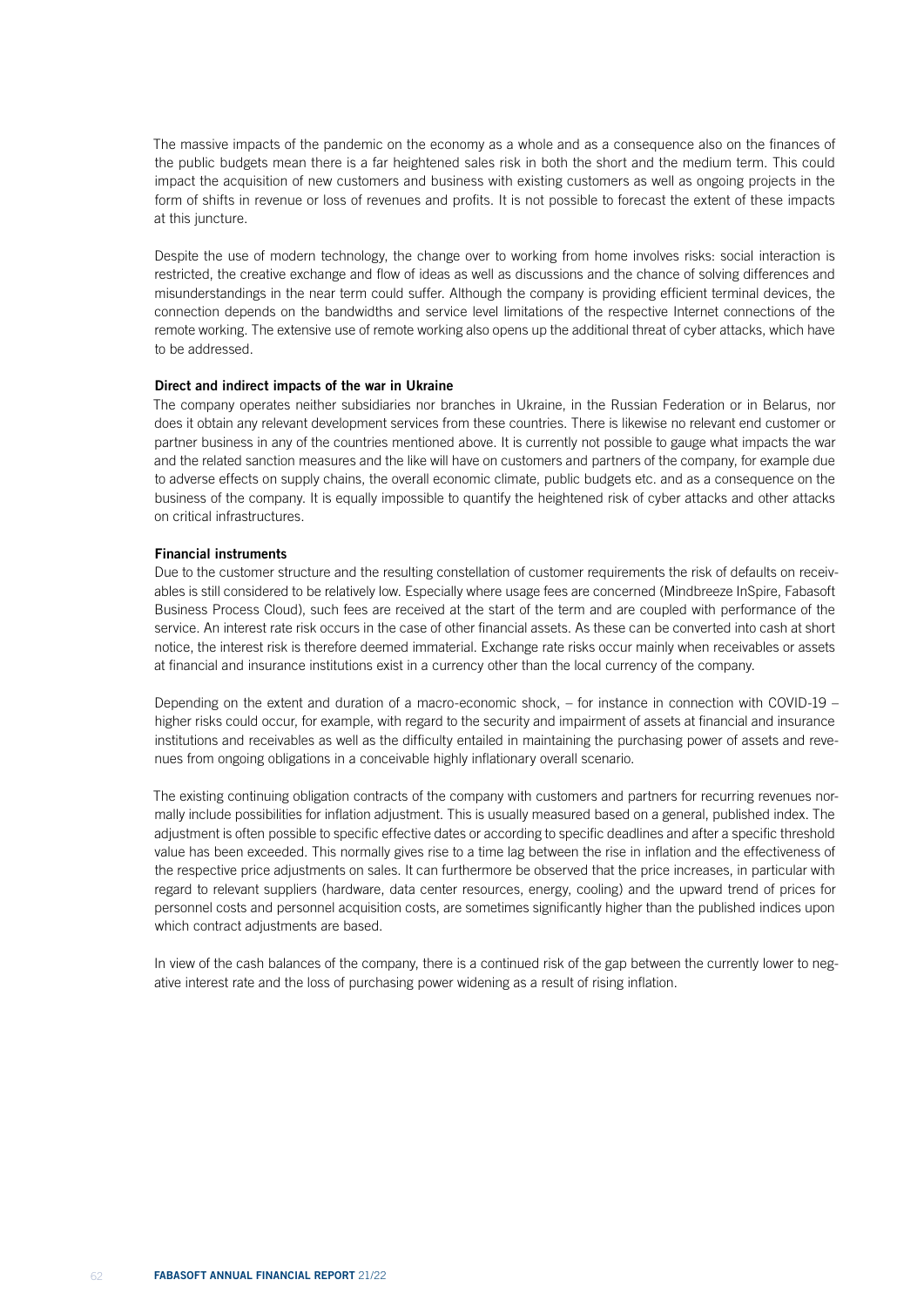# 2.3. Forecast report

# Shaping the digital transformation

As a manufacturer of software products Fabasoft has specialised in the digitisation and automation of business processes in large organisations. The products of the group serve the creation, traceability and secure processing, consistent publication, semantic search, automatic categorisation and the archiving of electronic business documents, contents and processes.

As essential modules and catalysts of the "digital transformation" these technologies and the implementable solutions they enable are increasingly gaining in relevance for corporate strategy and are widely recognised as future-critical fields of action on the management level in both private enterprises and the public sector.

This awareness in the public sector has taken on a specific form, namely a series of extensive plans and projects on a federal, state and communal level for the introduction of the electronic records management (E-Akte) solution.

The key topics in the private sector included cross-company collaboration, cyber security and data protection plus more efficient and more cost-effective processes linked with enhanced service performance based on a comprehensive overview, customer meetings, talks, product presentations and trials.

#### Transformation of the business: Fabasoft Business Process Cloud, SaaS, Appliances and hybrid models

Pursuant to a general trend in the software industry as a whole, the software product business of the Fabasoft Group continues to undergo a transformation process: the use of software products is moving away from the model of purchasing user rights for these products against a one-off fee – usually linked to a maintenance contract – more in the direction of an ongoing monthly user fee for cloud services, SaaS offers and/or appliances.

The course of this transformation varies currently depending on the target markets: in the case of public tenders it is still primarily the purchase models for the software in the core area of Fabasoft (electronic records management system) that are demanded. The customer then operates the software with the support of Fabasoft in its own data centres. In the case of private customers the interest is becoming increasingly flexible as to whether the desired solution is to be realised as a cloud application, via an appliance or in the form of a classic on-premises project.

Often this decision is only made in the course of the bidder dialogue, taking functional, safety-related, economic and most especially time aspects into consideration. Fabasoft believes it is well positioned in this respect because the available product portfolio provides just such flexibility and also supports hybrid models.

It must be taken into account that the structure of the appliance business differs in its nature from the software licence business: the hardware components of the appliances are purchased by Fabasoft or Mindbreeze, the customer undertakes to pay periodically for the use that is agreed for a fixed period of time. The revenue for use is received monthly and the hardware components are also amortised on a monthly basis.

Fabasoft continues in its endeavours to further extend the direct sales model in those countries where the Fabasoft Group operates via its own companies and which also entails intensive commitment from the project side in the implementation phase, to encompass an indirect, partner-orientated, international sales and marketing model in particular for products based on the Fabasoft Business Process Cloud and to further extend appliances.

### The Fabasoft Business Process Cloud as an ecosystem for digital business processes

In line with the growing trend towards digital transformation, the focus in the period under review was on further developing and expanding the Fabasoft Business Process Cloud as a digitisation platform for internal as well as crosscompany business processes. Key tasks in this context included strengthening the market presence of existing and future business process solutions and visibility in the individual target markets.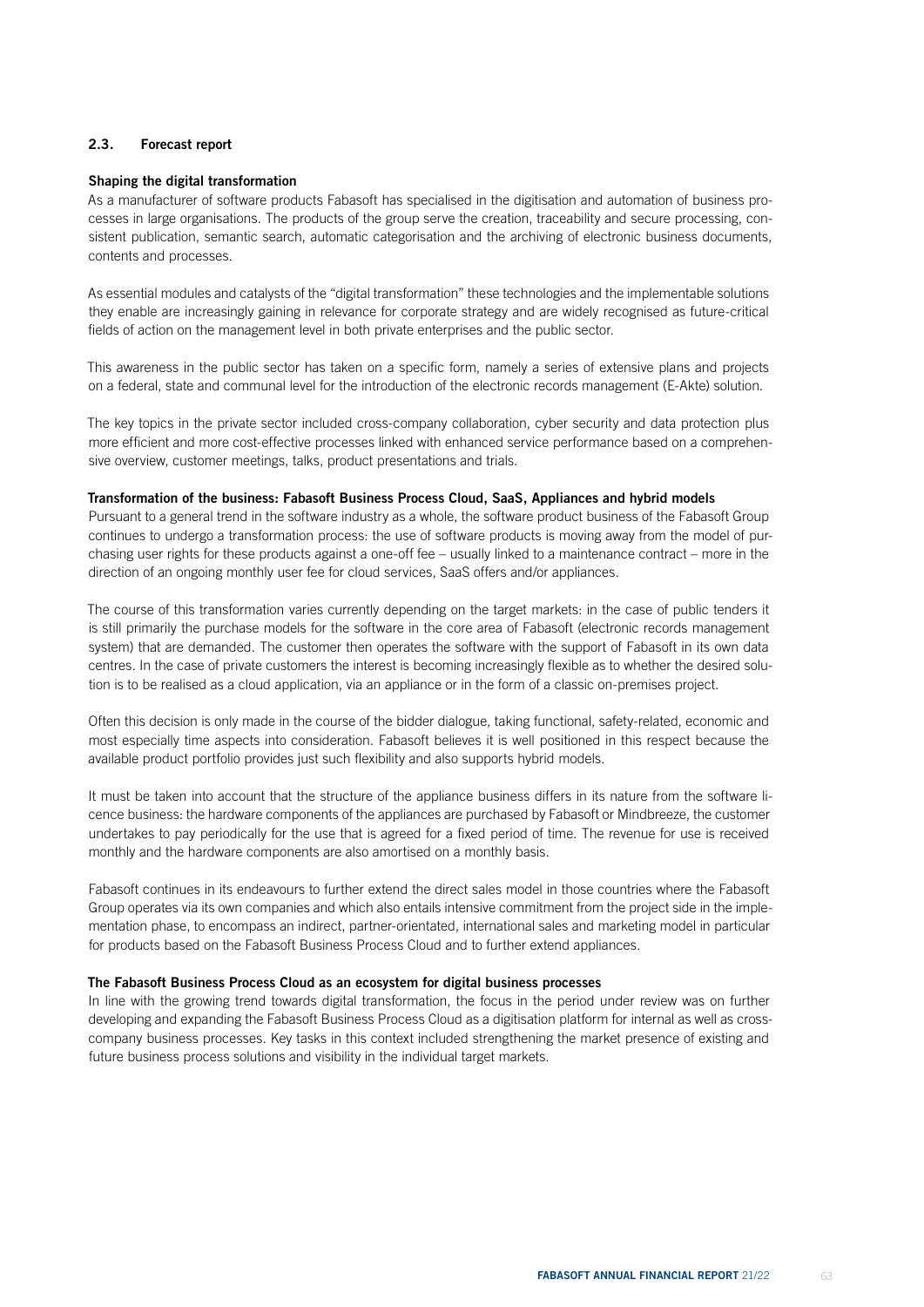Fabasoft Approve, the business process solution for technical data management, concentrated its efforts on complex processes with suppliers and partners in industry and can be adapted to customer-specific use cases in individual projects. The business process solution for contract management, Fabasoft Contracts, is characterised by the possibility of immediate use in different sectors. Integration of components of the Mindbreeze technology ensures a high level of automation, thus generating crucial added value. The unique character of the successful business with these solutions is to be further emphasised in future and supported with intensified entrepreneurial initiative.

Continuous integration of the Xpublisher GmbH products in the Fabasoft Business Process Cloud reflects the consistent development of this strategy. Whereby also establishing these as business process solutions contributes to realising mutual synergy effects: while the functions of the Fabasoft Business Process Cloud upgrade the Xpublisher products on the one hand, existing business process solutions benefit from an expanded application spectrum on the other.

Fabasoft continues to concentrate here on standardisation and speed of utilisation, in order to fulfil customer requirements for solutions that can be used immediately.

Further development of these products based on the Fabasoft Business Process Cloud technology goes hand in hand with the strategy of establishing the Fabasoft Business Process Cloud as an ecosystem for digital business processes and to which solutions from partner companies can also be added in the midterm. This therefore meets the needs of the current and growing demand on the market for highly scalable and flexible business applications.

#### Mindbreeze InSpire

The business focus of Mindbreeze in the period under review concentrated primarily on international key account customers and their visions and remits with regard to knowledge management and semantic searches in connection with artificial intelligence technologies.

A special factor of success for Mindbreeze InSpire is seen in the speedy and cost-effective implementation of concrete tasks in the form of department-specific search applications for 360-degree views of company data, regardless of whether these are available in structured or unstructured form or are stored in different data sources.

Experience shows that such customer projects are subject to longer lead times in the decision making and procurement phases and require in their processing a sophisticated skills portfolio both in the Mindbreeze organisation and the partner base.

Mindbreeze has been named a Leader in the "2021 Gartner Magic Quadrant for Insight Engines" published in March 2021 and achieved the highest positioning on the "Ability to Execute" axis. The independent research institute Forrester names Mindbreeze as "Force Majeure of Enterprise Search" in the wave published in July 2021: The Forrester Wave™: Cognitive Search, Q3 2021.

Interest in Mindbreeze InSpire on the market remains strong – due also to the above rating – and there is a promising pipeline for evaluations and proofs of concept ongoing at potential customers. Future growth rates of Mindbreeze will depend to a great extent on both the timeline and success rate in converting this potential in the form of multi-annual contracts as well as further expansion of the partner structure, e.g. through the expansion of the partner programme to include OEM partners and independent software vendors (ISVs) and the development of new marketing channels, especially in North America. For this reason top priority continues to be placed on these challenging topics.

#### Business with public sector clients

In the area of public sector clients, Fabasoft works with dedicated service organisations for a number of federal, state/ canton and municipality key accounts in Austria, Germany and Switzerland and in other countries where it cooperates with selected sales and implementation partners. Business with these established customers generates a stable core revenue, although in times of strict austerity measures in the public sector and heightened competitive pressure this existing business must be continuously maintained by means of innovation, customer-orientation and a leading priceperformance ratio. It is planned to strengthen and, where possible, to expand the Fabasoft customer base in this market through new products and performance features, additional services and by extending the user community.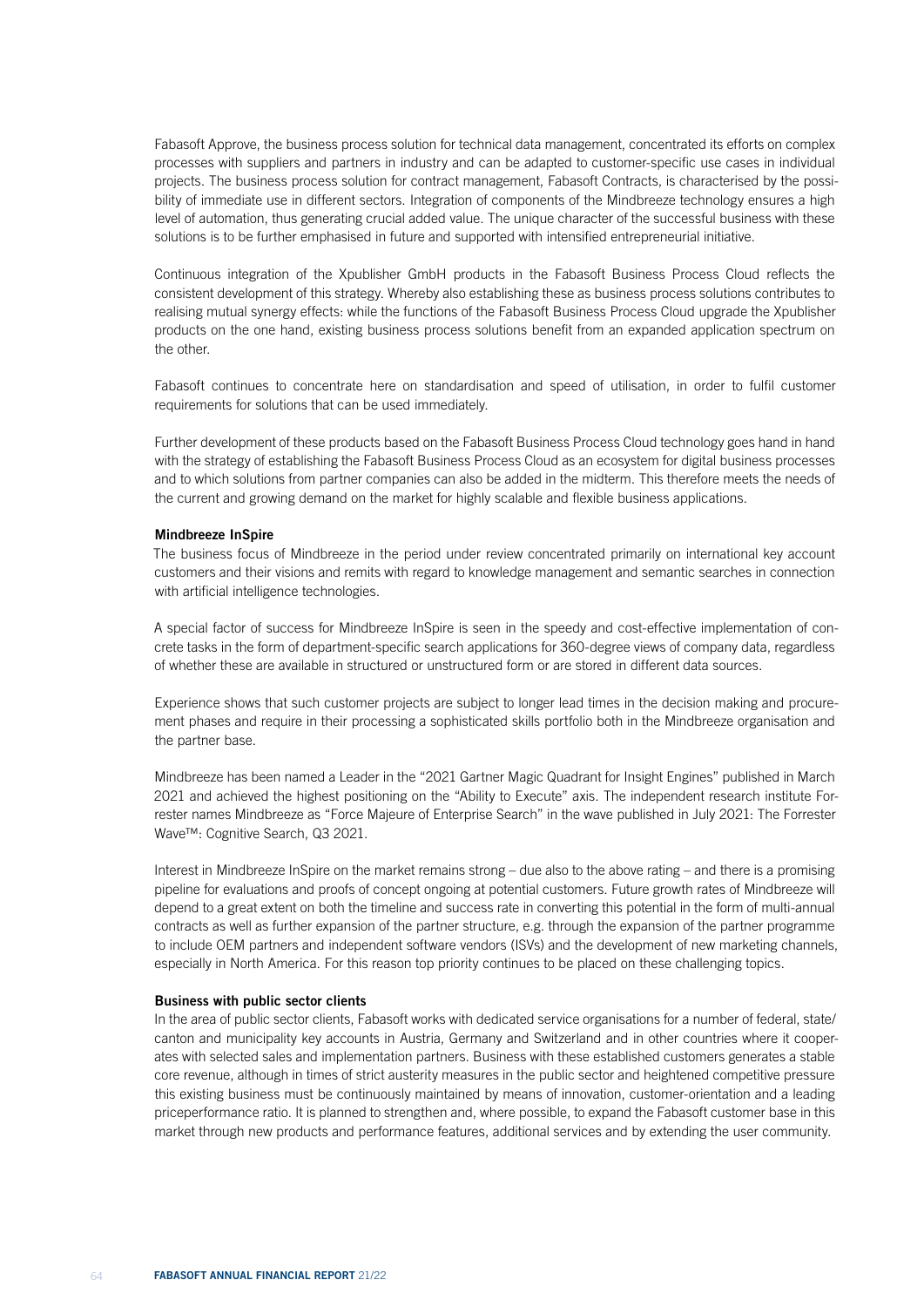Acquisition of new customers in the public sector is almost exclusively done by way of highly competitive public tenders with the effort and lead times this entails. Especially in Germany, Fabasoft is now in the implementation phases of several major projects. This also necessitates a potential increase in the personnel requirements of the Fabasoft service organisation. In addition Fabasoft will purchase subcontractor services for some projects to a considerable extent, especially during the large-scale roll-out phase – regardless of the customer's own roll-out plans in this context.

With regard to sales revenue from projects with external subcontractors, it must be taken into account that normally a significantly lower proportional contribution to margin can be generated where those services purchased from external subcontractors in the course of the project implementation (expenses for purchased services) are concerned than is the case with internal performance from the Fabasoft Group. Depending on the project, project phase and volume of services called off in a specific phase by customers, these subcontractor services can constitute a substantial part of the total volume of services in a project.

The public sector business beyond the German-speaking regions was developed primarily in collaboration with partners. Existing customers are also kindly willing to show their systems to interested parties from other administrations and to report on their experiences in introducing electronic records management and e-government in general and with Fabasoft in particular. These partners normally carry out project acquisition, project implementation as well as product and service localisation with regard to language and content within the scope of customer care and support.

### Development of certain expense items

In order to leverage future opportunities and promote the development of the Fabasoft Group, priorities for the use of funds in the coming quarters will be focused on the fields of product innovation, boosting of sales, service and marketing, and – inextricably linked with these topics – in recruiting new talents for Fabasoft and developing the strengths of the existing team. Due to the overall strained situation with regard to the availability of highly qualified specialists in the IT sector in combination with the general inflation-related upward trend in salaries, another substantial increase in personnel costs and personnel acquisition costs must be expected in this context.

Further development of the Mindbreeze and Fabasoft Business Process Cloud business is a key factor with regard to the necessary investments: in the course of the planned expansion of an international partner infrastructure, considerable up-front investments, in particular in international marketing, a transregional presence, partner support and the expansion of personnel in this segment, are expected. Furthermore, investments are also planned for the further development, distribution and marketing of content-oriented solution offers based on the Fabasoft Business Process Cloud Ecosystem. Whereby both entrepreneurial organic growth potential as well as inorganic (M&A) options are to be assessed and exploited. In phases of such expansion efforts a resultant drop in profitability is expected.

Due to the pandemic, travel expenses remained relatively low in the period under review. Depending on how the easing of national and international restrictions progresses, the travel activities and therefore also the respective expenses this involves in the Fabasoft Group are expected to rise significantly in the forthcoming quarters. A rise is expected in the areas of contact with existing customers and project work especially in sales and marketing activities and training (e.g. participation in international conferences).

### Impact of the coronavirus outbreak

In the period under review the COVID-19 situation impacted in particular the type and place of performance in the service business, sales-related aspects and the presence of employees on site in the offices of the company.

Some ongoing implementation projects continued to be postponed or reorganised, in particular in the case of services provided to date by an on-site presence. In certain segments personal contact and customer visits are also important for the sale of products and services. These were still restricted due to the pandemic, which proved a great obstacle for new business. First customer events attended in person were held in June 2021 – albeit to a very reduced extent and in compliance with the valid regulations – with extremely good feedback from customers.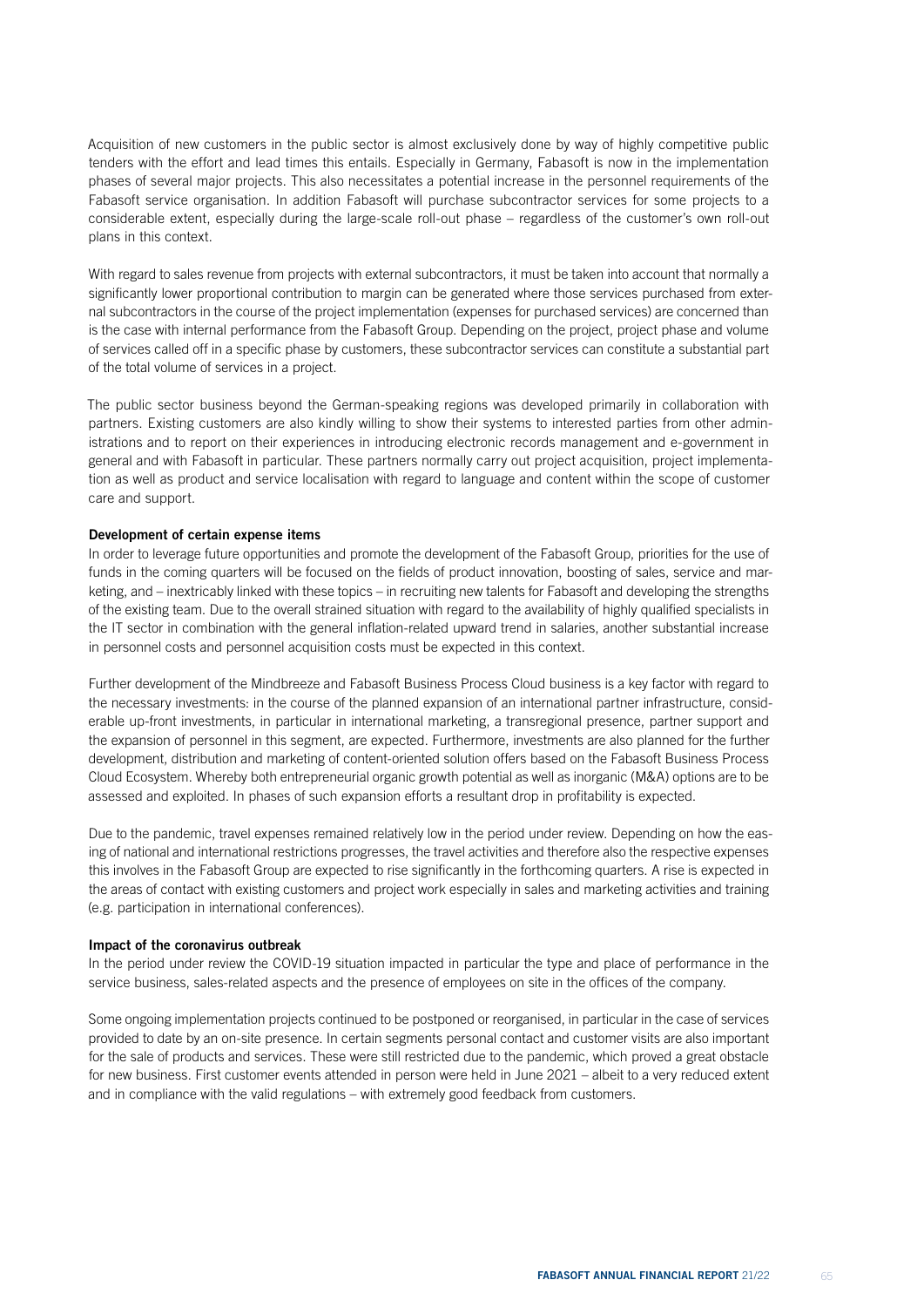Due to the pandemic a greater number of our staff worked from home in the period under review. Overall the company does not regard consistent, company-wide working from home as an equivalent and permanent alternative to presence in the offices, with all its advantages of direct social interaction and direct creative teamwork.

In particular the Fabasoft business with regard to appliances and hardware resources for online offers was relatively less affected by supply bottlenecks caused by corona in the period under review, thanks to the available inventory levels. Should the supply disruptions continue in this area or even worsen, this could have a negative impact on the relevant delivery capacity.

### Conclusion

The Fabasoft Group that successfully implements the core issues of the digital transformation with its extensive and field-proven range of products and services and based on a solid capital resources should remain promisingly positioned even in a difficult market environment marked by the impacts of COVID-19 and other upheavals in the global political and global economic environments. It is nevertheless impossible to assess what impacts and repercussions the pandemic, the war in Ukraine and soaring inflation will have on the overall economy and the relevant Fabasoft customer sectors in the next months and years, and what consequences this will have for the Fabasoft Group.

Key existing customers also confirm that the joint, consistent, time and location-independent digital access to business documents and corporate processes was a decisive factor for them in successfully mastering the current restrictions and challenges (e.g. cross-company remote working). Furthermore, Fabasoft has also registered enquiries from potential new customers who, due to the COVID-19-related working reality, have had to admit the limits of their past digitisation achievements. In particular speedy and efficient finding of information across system boundaries were expressed as requirements and goals.

On the other hand, the danger that the impacts and repercussions on the overall economy and the relevant Fabasoft customer sectors will, at least temporarily, have a pronounced negative effect on the ability and willingness on the part of the companies concerned to invest even in strategic fields such as digitisation. A marked reticence and wariness was registered in particular in new business with potential customers, especially where high-volume contracts are concerned. The decision-making processes are also more complex and more time-consuming, in particular where new customers are concerned.

The all-important business with public sector clients was stabile in the period under review. However, at this juncture it is not possible to estimate how the combination of special pandemic-related and other expenses linked with lower tax revenues will affect the investment willingness and ability of public budgets. Even if – especially at the moment – digitisation is underscored politically as a strategic topic, at present no forecast can be made as to the actual form of pubic budgets in this area nor the timeframe within which such investments will be made.

The positive response from both customers and branch analysts reflect the innovative strength and solution expertise within the Fabasoft Group. Further development will depend greatly on the extent and the speed with which this positive market response can also be realised in the form of correspondingly large (new) customer orders and in achieving further scaling of the business model.

Even in such a difficult environment, the company intends to take advantage of any opportunities that arise, for example in the recruiting of top-class talents or the pursuit of inorganic expansion and growth options.

Furthermore – and not least considering the solid cash position of the group – the pursuit of what we consider forward-looking and sustainable issues will be given priority over short-term profitability considerations.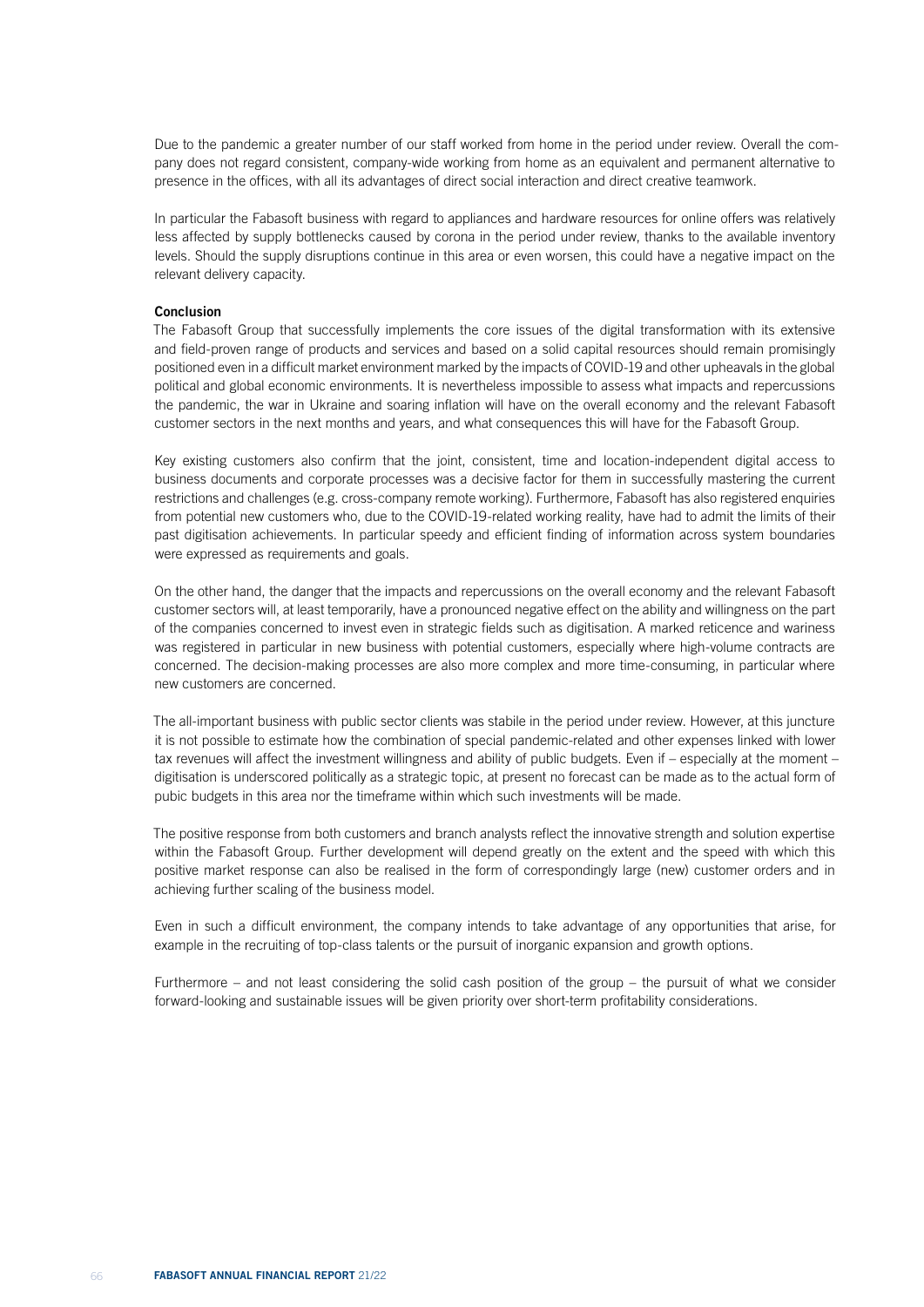# 3) Report on research and development within the Fabasoft Group (Fabasoft AG does not undertake any research or development)

In the period under review Fabasoft invested approx. 28.3% of its sales revenue in research and development. There are dedicated product teams within the Fabasoft Group responsible for product-related research and for software development. The development activities of these teams are based on the agile method framework "Scrum", with the aim of creating innovation and added value in compliance with the principles "quality, usability & style". Regular feedback from existing customers, analyst meetings and continuous monitoring of the market are used for the early recognition of market trends and their integration into product development. Moreover, research topics were handled in international partnerships within the framework of digitisation.

# Mindbreeze InSpire

The main focus at Mindbreeze in the 2021/2022 fiscal year was on so-called insight services. Insight services allow specialists to model applications that use artificial intelligence to extract facts and knowledge from unstructured contents, such as natural language, in such a way that these can be used for further processing by machines. More specifically, the specialist can use simple to configure pipelines to map his resp. her information landscape and then receive such information as would have required manual editing. Equipping the Insight Engine with automatic, natural language queries was another focus in product development. Entities extracted from text or other unstructured contents are stored directly in the search index here, thus enabling the execution of model queries. This further development is an important prerequisite for answering questions with the Insight Engine.

A significant part of the development also concerned the ongoing improvement and simplification of 360-degree views for digital twins of a company or an organisation as well as their visualisation. A key aspect was also the integration of workplaces in existing applications, e.g. Microsoft SharePoint Online, Microsoft Teams or Salesforce. The integration of insight apps in the Fabasoft Business Process Cloud product was also expanded significantly.

Where AI is concerned Mindbreeze worked on expanding the platform for natural language processing (NLP) and extending natural language understanding (NLU) applications. Insight services are also used in the Fabasoft Group, e.g. in Fabasoft Contracts, not only to classify relevant contract contents, but also to extract facts of contracts directly from unstructured contents. so these can be further processed automatically.

Extensions were provided for administrators in the Management Center, in particular to achieve more convenience for the performance of daily tasks.

Another important point in the area of research and development was the expansion and scaling of data source connections (connectors). In addition to improving existing processes, the team also worked intensively here on new integration patterns for data sources such as Salesforce, Microsoft Stream or for Microsoft Teams.

The development team also worked continuously and intensively on the issue of further simplifying handling of the overall system during commissioning, configuration and maintenance.

# Fabasoft Mindbreeze Enterprise

Thanks to the expansion of search application components for charts and visualisations, user-friendly dashboards for information visualisation in the Fabasoft eGov-Suite and in Fabasoft Folio can be realised in the application context of these products.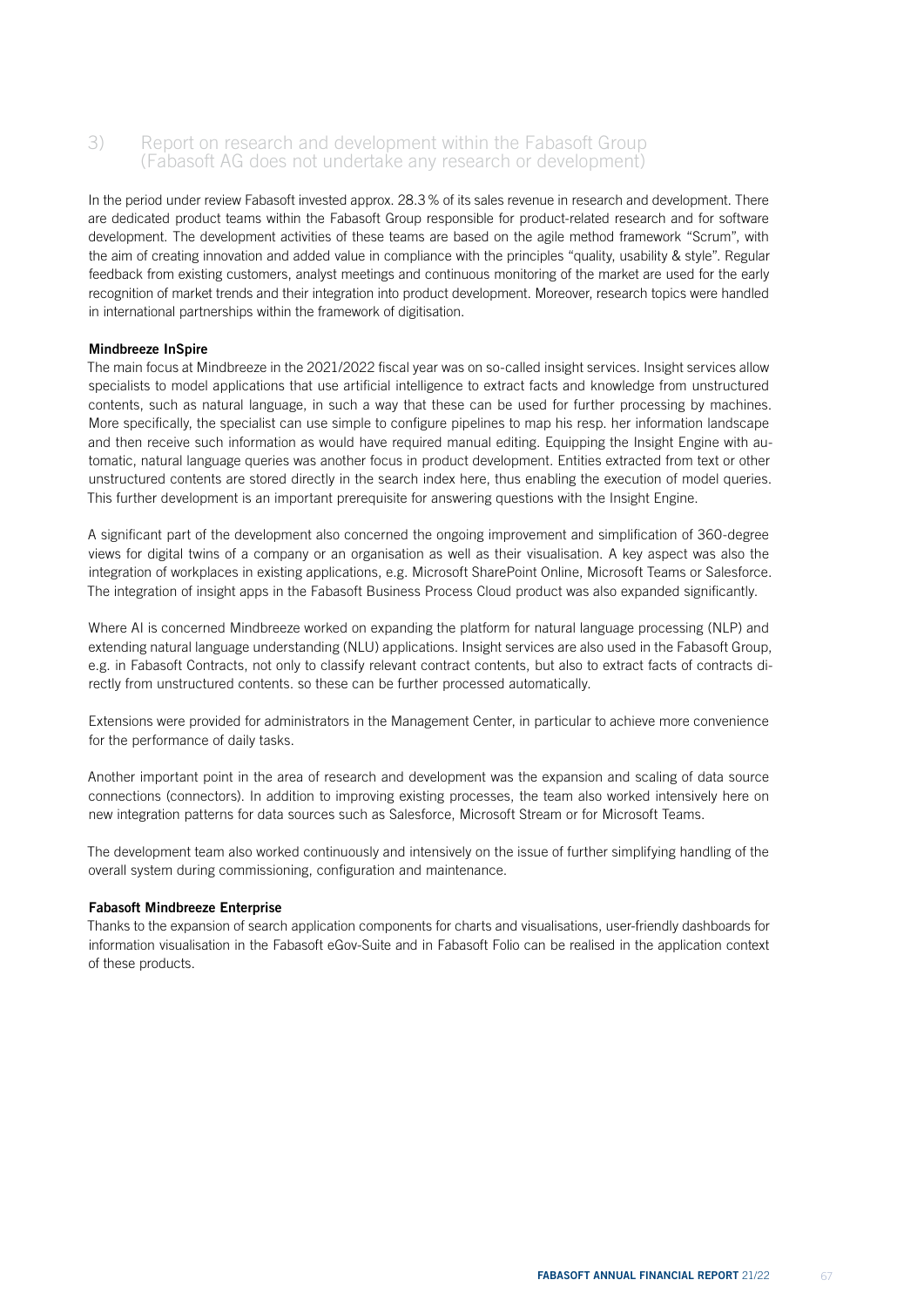# Fabasoft Business Process Cloud

In the first half of the 2021/2022 fiscal year research and development focussed on the design and development of new functionalities for faster and simpler solutions for the digitisation of document-centric business processes based on low-code/no-code approaches. This allows in particular users in the departments to create or adapt digital workflows without the support of the IT department and for the most part without any programming knowledge. The decisive factor here is that users can move graphic blocks from existing code into a workflow per drag-and-drop in order to create or modify applications quickly, instead of programming the entire solutions themselves.

Another priority in research and development was enhancing efficiency when dealing with similar activities in the workflow. A new dashboard was developed in this context for related processes, which provides an overview of the status of the individual processes as well as making it possible to deal withmany similar activities simultaneously. Forexample,superiors can deal with all bonus agreements of all employees at the same time. This function is also available especially in the mobile apps.

In addition the functionality for digital signatures was expanded in the period under review. Signature areas are available, which enable the signatory to pre-define the position and size of the visual signatures before signing. The signatory can therefore insert his/her signature directly at the position provided for it. Furthermore, several documents of a file can be grouped together and signed visually with the aid of a signature folder.

The integration in Microsoft Office is now also available for "Microsoft Word for the Web" and "Microsoft Word for Mac". This means that functions such as "Insert text blocks" or "Insert fields" can now also be used on these platforms.

The support of 3D CAD files was improved in the period under review and a new preview and 3D viewer function inserted. The 3D viewer is integrated directly in the bowser interface and enables the zooming, rotating and positioning of the 3D model via keyboard or mouse. The 3D viewer also has a scene graph of the depicted 3D model. A scene graph is an object-oriented data structure that describes the logical or spatial arrangement of the three-dimensional object to be depicted.The individual elements/element groups of the 3D model can be shown or hidden with the scene graph.

Documents or objects can now be researched more efficiently with the new search portal using Mindbreeze. In addition Mindbreeze search queries can be saved, so regularly executed search queries can be carried out more quickly. The integration of Mindbreeze Insight apps enables an aggregated, user-oriented access to the information of a cloud organisation. Mindbreeze Insight apps are used to display or highlight important information without the user having to search explicitly for it. Mindbreeze Insight apps are created with the Mindbreeze InSpire Apps Designer from Mindbreeze InSpire directly in the user interface of the Fabasoft Business Process Cloud.

The new search portal, the stored search queries and execution of Mindbreeze Insight apps can also be used in the mobile apps of the Fabasoft Business Process Cloud for Apple iOS and Android.

The functionality of the mobile apps of Fabasoft Business Process Cloud for Apple iOS and Android was considerably expanded.

The already outstanding accessibility of the browser client for persons with special needs was again improved over the last year. The diagrams integrated in the browser interface (such as pie or bar charts) are now also accessible for this user group with the aid of assistive technologies.

Support for the Open Data Protocol (OData) was incorporated as a new interface for working with structured data in the period under review. A user-friendly wizard guides users with the definition of the data to be determined, which can be edited in applications such as Microsoft Power BI, for example. The scalable architecture of the services in the backend ensure the required performance.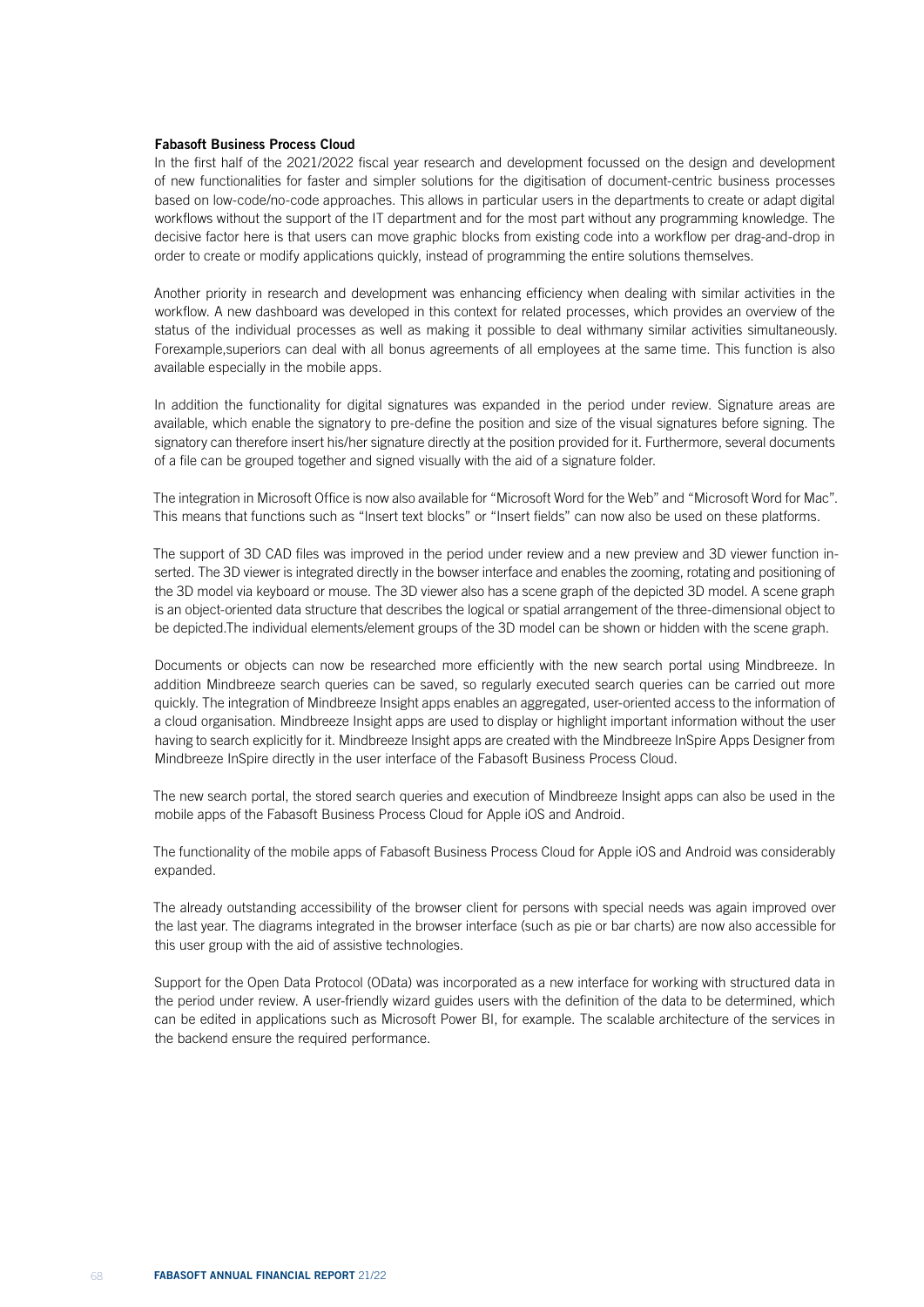Another focus point concentrated on the creation, editing and publication of extensive documents based on structured data formats (XLM format). Basic functions were created in this context that can be used again in future solutions.

The functionalities of the Fabasoft Business Process Cloud are also available in the releases of the Fabasoft Private Cloud (Appliance).

### Fabasoft Secomo

Research concentrated here in the period under review on supporting advanced digital signatures. The integration for the web browser client was also improved in such a way that it enables working with protected documents without the installation of native software.

# Fabasoft Folio

Research and development activities here in the fiscal year 2021/2022 once again concentrated on the optimisation of user-friendliness through the use of the new interface design and the entire re-design of use cases in the product. In addition many new features of the Fabasoft Business Process Cloud are also available in Fabasoft Folio.

### Xpublisher

The Xpublisher development team focussed on the further development of the product to a "Full-Managed Service Solution", in order to offer customers faster installation and simpler maintenance of the Xpublisher editorial system. A change to "infrastructure as code" was undertaken where architecture is concerned as well as further improvement of the documentation. This radically reduces the "time-to-value" for new customers, in particular in the setup phase of proofs of concept.

Furthermore, the local development environments were migrated into the Fabasoft IT infrastructure, so these can be used as a highly secure development environment.

#### Xeditor

In the 2021/2022 fiscal year the Xeditor development team concentrated on numerous new product features, such as an outline for XML elements, a character picker for various special characters, an enhanced tag view and other adjustments to improve the user experience.

Within the framework of an integration in the Fabasoft Business Process Cloud, Xeditor is available for the editing of XML documents based on the DITA standard for the creation of technical documentation.

#### Fabasoft eGov-Suite

In the 2021/2022 fiscal year the Fabasoft eGov-Suite development team concentrated in particular on the extension of interoperability between the Fabasoft eGov-Suite and other applications in the public sector environment. XML exchange formats, for example, as well as direct connections to third-party products were either extended or reimplemented.

Based on the developer pattern, which is developed in the Fabasoft eGov-Suite for the new Central Register of Residents integration, it was also possible to successfully integrate the Company Register and the Address, Building and Dwelling Register in Austria. This has made work far more convenient for users who have to interact with the respective registers on a regular basis, in that they now no longer have to exit the Fabasoft eGov-Suite, but instead can execute queries directly in the business object. In addition it also enabled a reduction in the complexity of the overall system of an authority for users.

Furthermore, more new standards for the exchange of business objects were implemented in addition to the eCH0147 in Switzerland, the XDOMEA 3.0 and the ELAKTrans interface in Austria.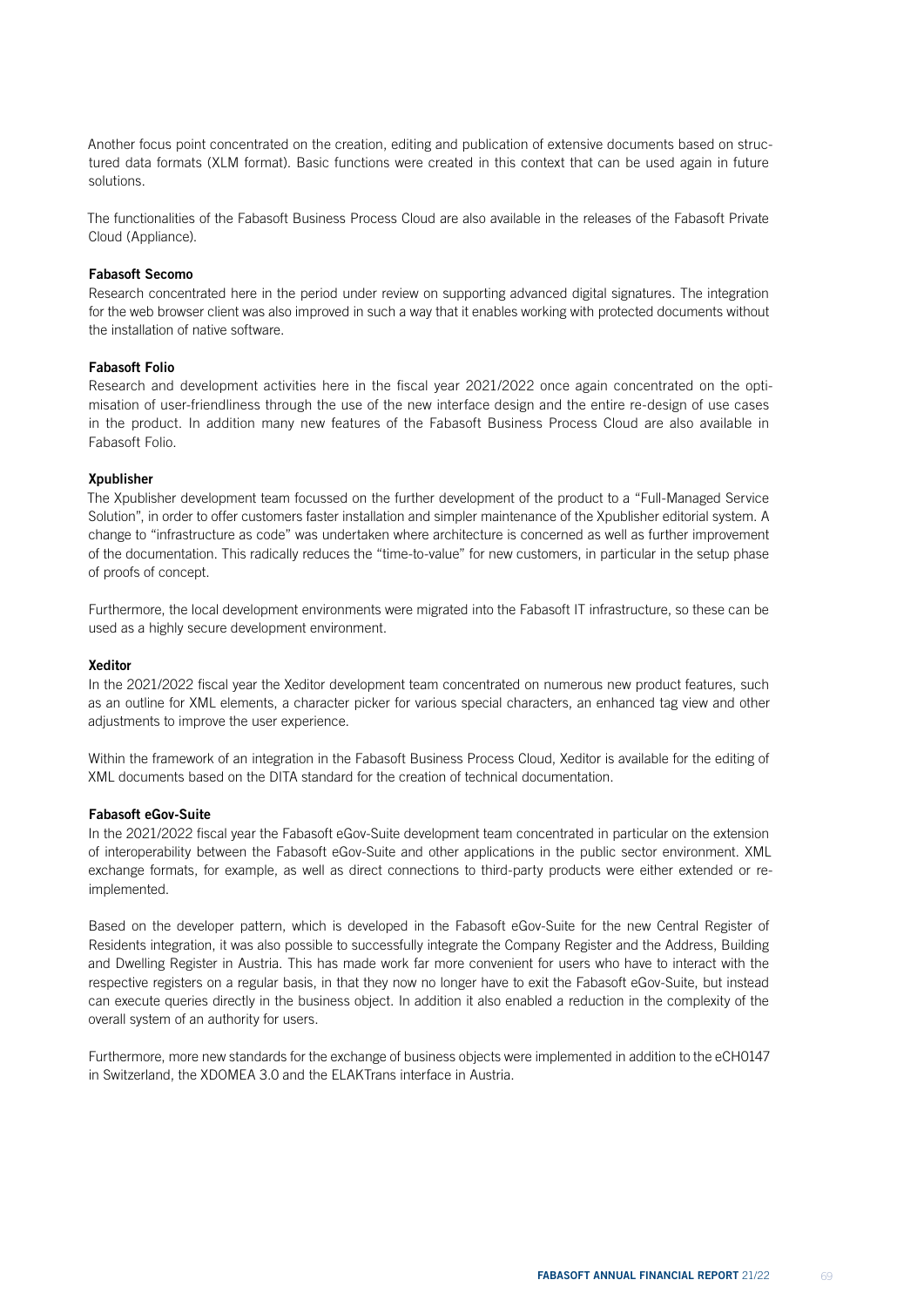Another focus of the development activities was an improvement in the support of administrative procedures, which can now be mapped directly in the Fabasoft eGov-Suite. In addition to the specific settings per procedure, e.g. the available menus, signatures and activities, own metadata can now also be defined. Fields can now be configured per administrative procedure, for example, which can be filled in structured manner and saved in the Fabasoft eGov-Suite. So each administrative procedure now also retains its characteristic in the Fabasoft eGov-Suite.

The further development of the dashboard for the visualisation of key performance indicators and other relevant information as an aid to day-to-day work was also undertaken in the period under review. The visualisation and reporting functions, for example, were further improved.

In addition to these activities the development team accompanied current innovation and roll-out projects at customers' premises in order to collect product feedback from as close as possible to the customers.

### Fabasoft app.telemetry

The Fabasoft app.telemetry development team concentrated their efforts in the 2021/2022 fiscal year on extending the integration of basic components of the software infrastructure, the implementation and provision of a logging infrastructure for instrumented software products, support for measured values based on data provided via the software telemetry of instrumented software products and the further development of scaling options in a container environment.

# 4) Report on the stock, purchase and sale of the company's own shares

#### Share buyback programme Fabasoft AG

No new share buyback programme has been started since the conclusion of the share buyback programme in accordance with the authorisation of the Annual General Meeting on 6 July 2015.

No treasury shares were purchased in the 2021/2022 fiscal year.

As at 31 March 2022 Fabasoft AG held no treasury shares.

5) Reporting of significant features of the internal control and the risk management system with regard to the financial reporting process at Fabasoft AG and the Fabasoft Group

#### Information pursuant to Section 243a (2) of the Austrian Commercial Code

The Fabasoft Group has an extensive reporting system based on key figures for the early identification of risks. Finance is the organisational unit responsible for reporting. The data comprises strategic and operative figures that are put together for reporting on a monthly basis. The regular reviews between the Managing Board and the organisational units are used to coordinate the detailed plans for the overall plan, the target/actual comparison and an outlook for the following quarters. In addition to this an internal control system (ICS) has been established as follows: Fabasoft has installed an internal control system in the areas of Human Resources, Purchasing, Revenue Cycle and Tax that uses control points based on the two person principle and appropriate process definitions and guidelines to ensure that laws and standards are complied with and prevent dishonest and unlawful activities.

The ICS guidelines for Human Resources, Purchasing, Revenue Cycle and Tax have been thoroughly documented in writing and each one linked to a coordinated control matrix. These matrices contain all the automated and manual internal controls that must be carried out. The documents (ICS guideline and control matrix) are revised and updated once a year or as required in the event of fundamental changes. Observance of the control points is examined at regular intervals with random checks. Risk management and the internal control system (ICS) contain responsibilities and competencies, apply to all subsidiaries and are administered centrally from the Linz headquarters.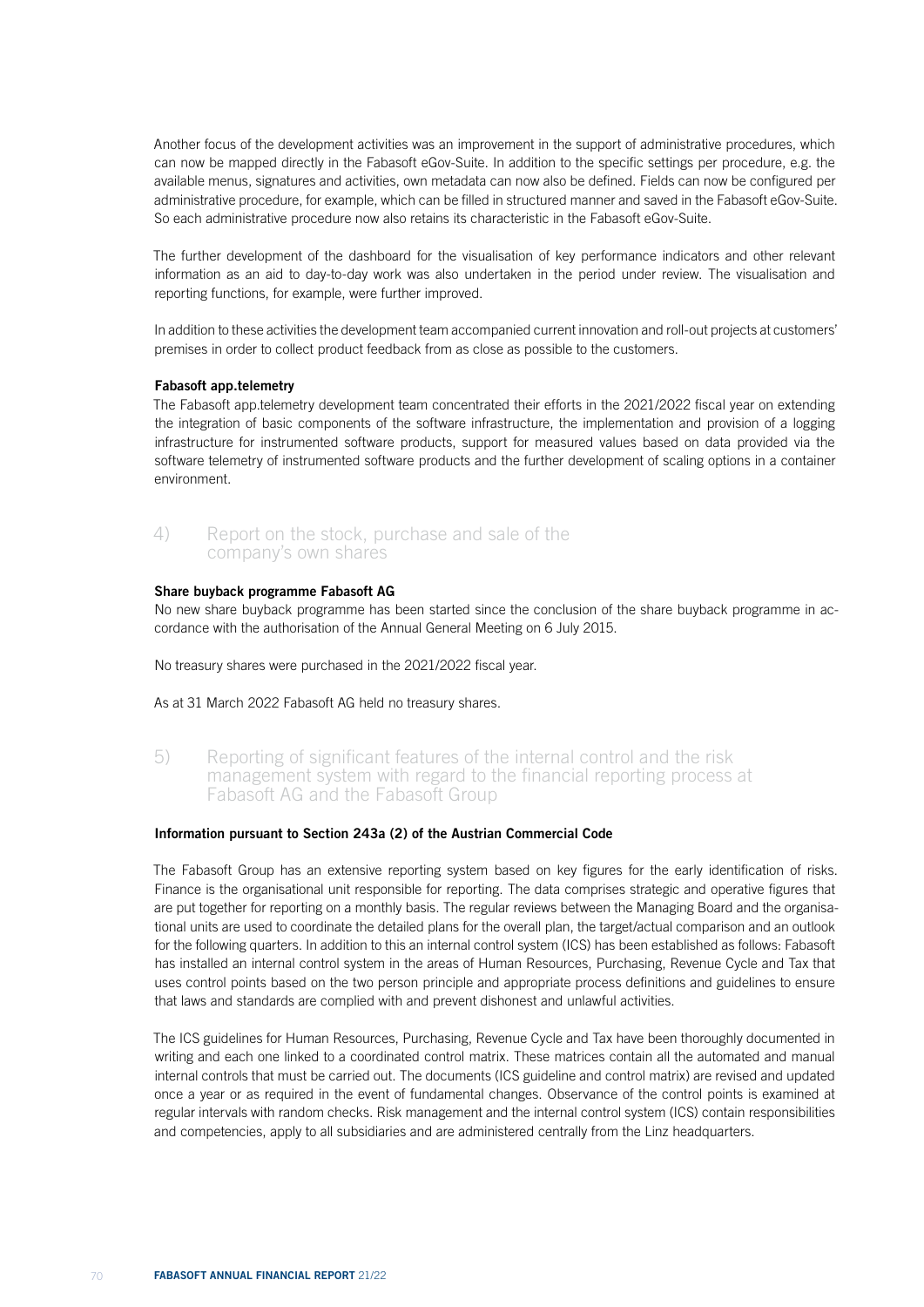# ICS Purchasing

The ICS Purchasing guideline regulates the procurement of goods and services for the entire Fabasoft Group. The aim of ICS Purchasing is to procure the required economic goods and services with the desired quality, in the right amount, with optimum prices and to schedule.

# ICS Human Resources

The ICS Human Resources covers all processes in connection with personnel matters within the Fabasoft Group, from recruiting to the employee's last day at work. The aim is to ensure a legally compliant approach in all areas and aspects of human resources, promote employee qualifications and further development and ensure that the accounting procedures for salaries and non-wage labour costs are proper so that human resources are used effectively and economically.

# ICS Revenue Cycle

The ICS Revenue Cycle describes all activities and controls within the Fabasoft Group concerning the generation of sales from market reviews and analyses to the receipt of payment from the customer. The aim is to use technologysupported and clearly defined and documented processes and responsibilities to standardise and verify the business activities in the Group's companies (performance status, execution, invoicing, payment, additional financial information).

# ICS Tax

The tax control system (ICS Tax) covers all activities, processes and risks in connection with taxes within the Fabasoft Group. The targets it pursues are legal and planning security, reduction of tax risk through the earliest possible binding clarity in tax management for professional matters, reduction of compliance costs and ensuring the prompt and legally compliant levying of taxes.

# Annual financial statements and consolidation

The annual financial statements of Fabasoft AG are drawn up in accordance with the Austrian Commercial Code stipulations in force by the Managing Board and approved by the Supervisory Board.

The consolidated financial statements of the Fabasoft Group are drawn up in accordance with the International Finan-cial Reporting Standards (IFRS), as applicable in the European Union (EU), and the commercial stipulations pursuant to Section 245a of the Austrian Commercial Code. The consolidated financial statements are drawn up by the Managing Board and presented to the Supervisory Board for approval and release prior to disclosure.

Interim consolidated financial statements are drawn up in accordance with the International Accounting Standard 34 (IAS 34) and disclosure follows approval by the Managing Board.

The Accounting Manual documents standards and guidelines to ensure smooth processes in accounting and balance sheet preparation. The guidelines specified therein are valid for accounting and balance sheet preparation at Fabasoft AG and its subsidiaries. Furthermore, the Accounting Manual also documents the consolidation process in writing.

The use of IT systems ensures the transparent and clear handling and audit-proof archiving of company data. The systems have interfaces that enable data exchange.

Budget and sales planning is carried out once a year by the managers of the organisational units and is approved by both the Managing and Supervisory Boards.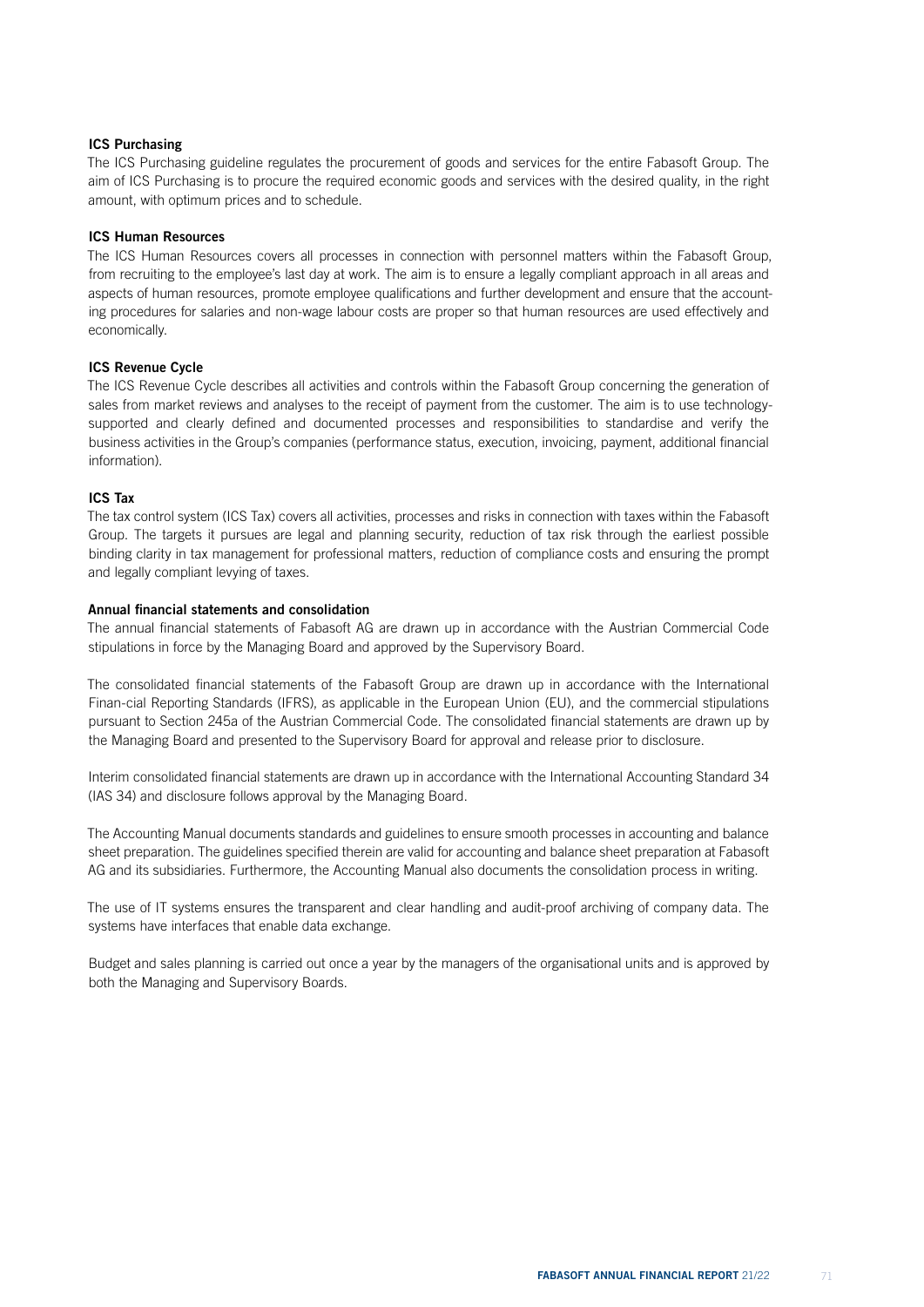# 6) Information on capital, share, voting and control rights and associated obligations

# Information pursuant to Section 243a (1) of the Austrian Commercial Code

- 1. The capital stock of Fabasoft AG is divided into 11,000,000 individual shares.
- 2. The Managing Board is not aware of any restrictions beyond the scope of legislation that concern voting rights or the transfer of shares.
- 3. The company has at its disposal the following records of capital interests amounting to at least 10 of one hundred: Fallmann & Bauernfeind Privatstiftung: 42.90%.
- 4. There are no shares with special control rights.
- 5. There is no control over voting rights of employees who are also shareholders.
- 6. None of the terms relating to the appointment and discharge of the members of the Managing Board deviate from legislation. Resolutions on article amendments in accordance with Section 146 (1) of the Austrian Stock Corporation Act – insofar the nature and purpose of the business is not affected - require a simple majority of the share capital represented at the resolution. The Supervisory Board is required to adhere to a rotation plan in which one member of the Supervisory Board is elected yearly.
- 7. Authority of the members of the Managing Board that does not arise from legislation and concerns in particular the possibility of issuing or buying back shares:

# Authorised capital:

Further to the annual general meeting resolution of 5 July 2021 the Managing Board is authorised, pursuant to Section 169 (1) of the Austrian Stock Corporation Act, to increase capital stock by up to EUR 5,500,000.00 to reach a total of up to EUR 16,500,000.00 by 20 October 2026 (entry 56, commercial register FN 98699x at Linz provincial court).

# Acquisition of own shares in accordance with Section 65 (1) (4) of the Austrian Stock Corporation Act:

Annual general meeting resolution of 5 July 2021 on the authorisation for the acquisition of own shares pursuant to Section 65 (1) (4) of the Austrian Stock Corporation Act for the purpose of issuing them to employees, company executives and members of the Managing Board of the company or an affiliated company for the period of 30 months and up to a maximum holding of 10 per cent of the total share capital of the company. The equivalent value permissible at repurchase must not exceed 10% and must not be under 20% of the average price at the close of Xetra trading on the Deutsche Börse AG of the last 5 stock exchange trading days prior to the fixing of the purchase price. Own shares purchased under the terms of this authorisation may not, when added to other own shares already purchased by the company and still in the company's possession, exceed 10% of the capital stock of the company. The respective repurchase programme and its duration are to be made public.

# Acquisition of own shares in accordance with Section 65 (1) (8) of the Austrian Stock Corporation Act:

Annual general meeting resolution of 5 July 2021 on authorisation for the acquisition of own shares pursuant to Section 65 (1) (8) of the Austrian Stock Corporation Act for the period of 30 months and up to a maximum holding of 10 per cent of the total share capital of the company. The equivalent value permissible at repurchase must not exceed 10% and must not be under 20% of the average price at the close of Xetra trading on the Deutsche Börse AG of the last 5 stock exchange trading days prior to the fixing of the purchase price. Own shares purchased under the terms of this authorisation may not, when added to other own shares already purchased by the company and still in the company's possession, exceed 10% of the capital stock of the company. The respective repurchase programme and its duration are to be made public.

This authorisation also encompasses the purchase of shares by subsidiaries of Fabasoft AG (Section 66 Austrian Stock Corporation Act). The purchase can be effected via the stock exchange, by way of a public offering or any other legally permissible means and for every legally permissible purpose.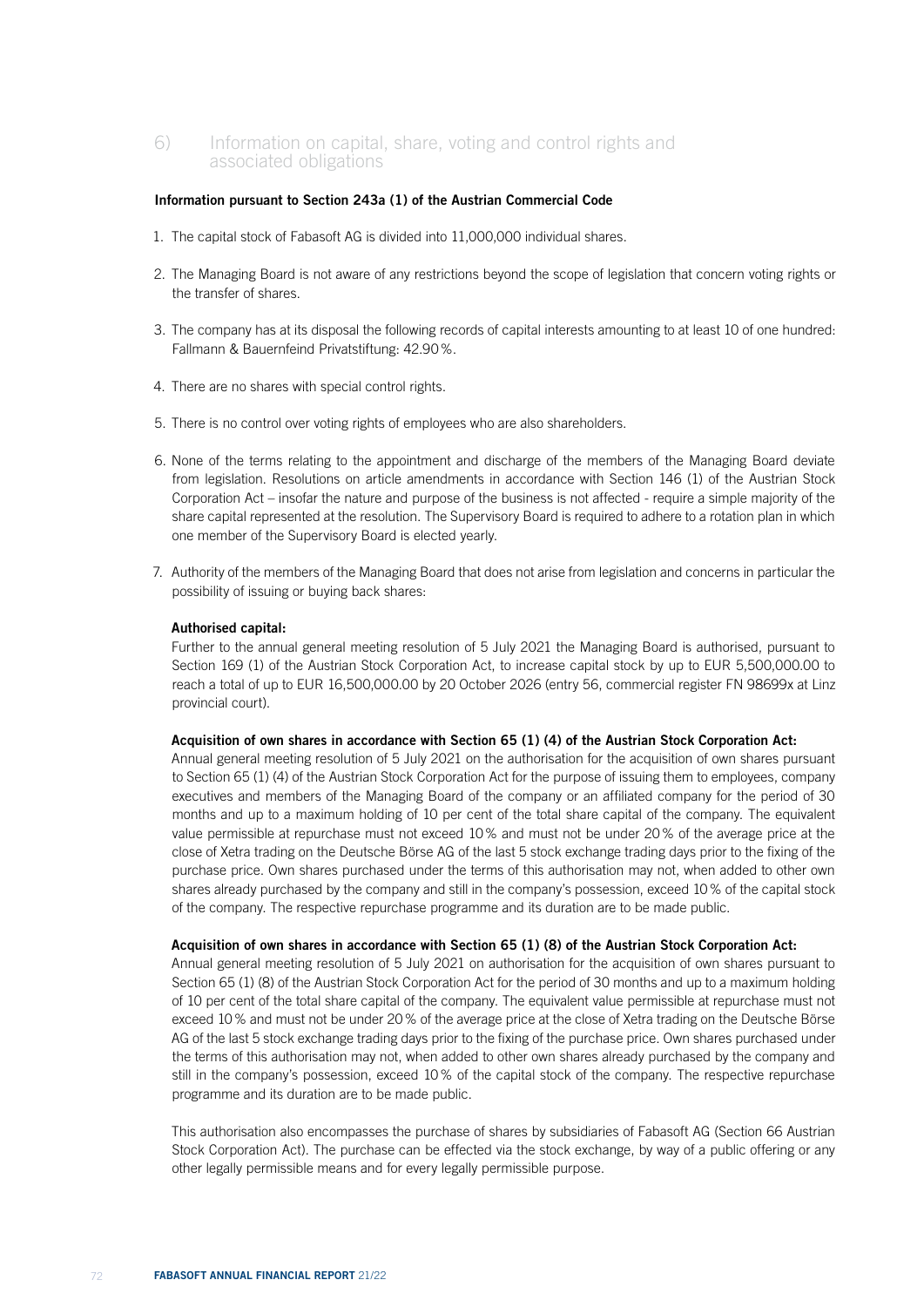The Managing Board is further authorised to withdraw own shares after an effected buyback as well as those own shares part of the stock of Fabasoft AG without requiring a separate resolution from the annual general meeting. The Supervisory Board is authorised to resolve any amendments to the articles arising from the withdrawal of shares.

This authorisation may be exercised in full or in part as well as in several parts.

### Utilisation and sale of own shares:

Resolution of the annual general meeting from 5 July 2021 concerning the authorisation, subject to the approval of the Supervisory Board and without the need of a separate resolution from the annual general meeting, to sell or utilise within 5 years, up to and including 5 July 2026, own shares after an effected buyback as well as those own shares of Fabasoft AG part of the stock of Fabasoft AG in a form other than via the stock exchange or by means of a public offering, in particular to utilise own shares

- (i) for issue to employees, company executives and/or members of the Managing Board/Management of the company or an affiliated company, including servicing of stock transfer programmes, in particular stock options, Long Term Incentive Plans or other participation programmes;
- (ii) to service if necessary any convertible bonds issued;
- (iii)as consideration for the acquisition of companies, stakes in companies or other assets and
- (iv)for any other legally permissible purpose; and to hereby exclude shareholders' subscription rights (exclusion of subscription rights), whereby the authorisation may be exercised in full or in part as well as in several parts and for the pursuit of several purposes. Within this framework, the Managing Board shall also have the possibility of offering the shares by means of indirect subscription rights, i.e. via an intermediary credit institution. In this case the intermediary credit institution assumes the new shares with the obligation of offering these to shareholders for subscription.
- 8. With the exception of the information specified under section 9, significant agreements of the company which, as a result of a change of control in the company due to a takeover bid, become effective, change or terminate, and the effects of such agreements, are not disclosed, as this would be extremely damaging to the company, and other legal stipulations state that the company is not expressly obliged to disclose such information.
- 9. No compensation agreements exist between the company and the members of its Managing Board, Supervisory Board or workforce in the event of a public takeover bid.

Linz, 7 June 2022

Prof. Dipl.-Ing. Helmut Fallmann Chairman of the Managing Board

Leopold Bauernfeind Member of the Managing Board

Ing. Oliver Albl Member of the Managing Board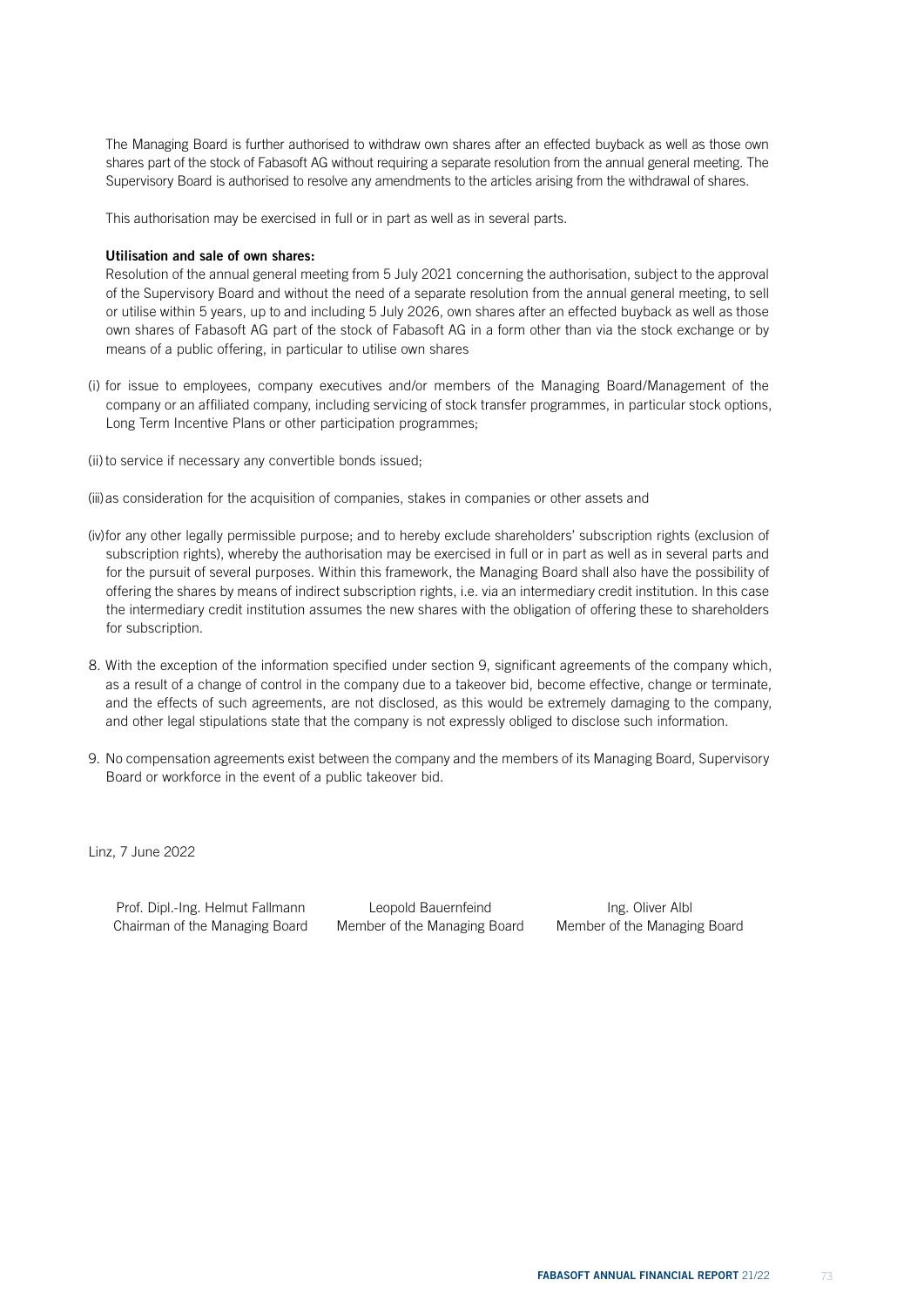# CONSOLIDATED FINANCIAL STATEMENTS

Auditor´s Report

### Report on the Consolidated Financial Statements

#### Audit Opinion

We have audited the consolidated financial statements of Fabasoft AG, Linz, and its subsidiaries ("the Group"), which comprise the consolidated Statement of Financial Position as at 31 March 2022, and the Consolidated Statement of Profit or Loss and Other Comprehensive Income, Consolidated Statement of Changes in Equity and Consolidated Statement of Cash Flows for the year then ended, and the Notes to the Consolidated Financial Statements.

In our opinion, the consolidated financial statements comply with the legal requirements and present fairly, in all material respects, the consolidated financial position of the Group as at 31 March 2022, and its consolidated financial performance and consolidated cash flows for the year then ended in accordance with International Financial Reporting Standards (IFRSs) as adopted by the EU, and the additional requirements pursuant to Section 245a UGB (Austrian Commercial Code) as well as other legal or regulatory requirements.

#### Basis for our Opinion

We conducted our audit in accordance with the EU Regulation 537/2014 ("AP Regulation") and Austrian Standards on Auditing. These standards require the audit to be conducted in accordance with International Standards on Auditing (ISAs). Our responsibilities under those standards are further described in the "Auditor's Responsibilities" section of our report. We are independent of the audited Group in accordance with Austrian company law and professional regulations, and we have fulfilled our other responsibilities under those relevant ethical requirements. We believe that the audit evidence we have obtained up to the date of the auditor's report is sufficient and appropriate to provide a basis for our audit opinion on this date.

#### Key Audit Matters

Key audit matters are those matters that, in our professional judgment, were of most significance in our audit of the consolidated financial statements. These matters were addressed in the context of our audit of the consolidated financial statements as a whole, however, we do not provide a separate opinion thereon.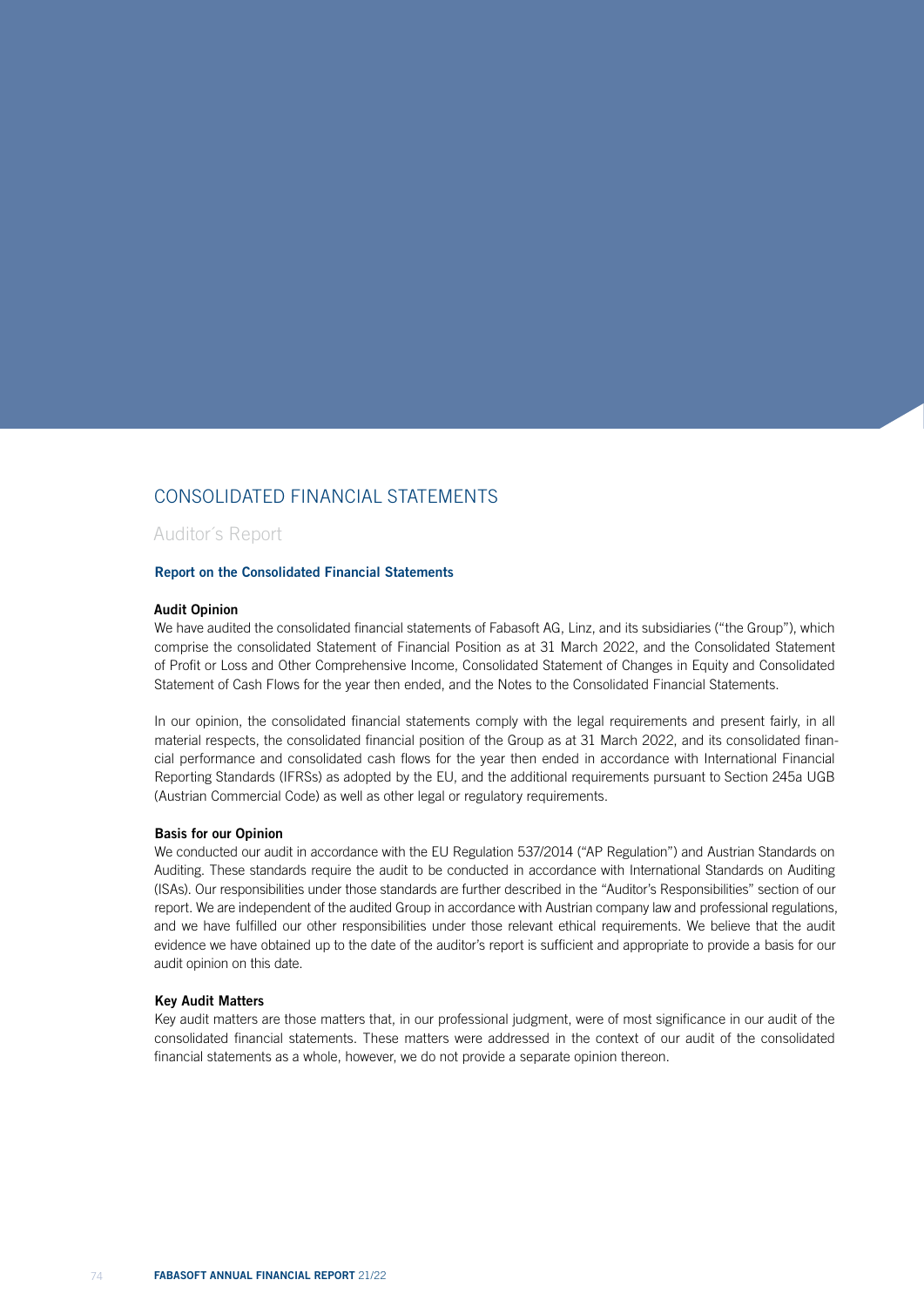#### Revenue recognition

See notes section 2.10, 6.1 and 8

#### • Risk for the annual financial statements

In the 2021/2022 fiscal year Fabasoft AG generated sales revenue amounting to kEUR 58,268, of which kEUR 27,258 are non-recurring sales revenue. Fabasoft AG has defined detailed guidelines, procedures and processes for the accounting of its customer contracts. Assessment of the recognition of revenue in connection with non-recurring revenue, which in part is based on complex contractual elements and matters, entails an inherent risk of error, and this topic was therefore deemed a key audit matter and included in the overall results.

### • Our audit approach

We verified consistency of the accounting and valuation methods applied by Fabasoft AG for the recognition of nonrecurring revenue with the IFRS conceptual framework and IFRS 15. We assessed the structure, establishment and effectiveness of the internal controls with regard to the process for revenue recognition. For a sample of nonrecurring revenue, selected based on a statistical sampling method, we:

- gained an understanding of the transaction by examining the underlying contractual agreements and other associated documents as well as through the explanations of Fabasoft AG employees;
- assessed whether recognition of revenue based on a specific time or a specific period of time is justified;
- verified, in the case of revenue recognition based on a specific period of time (in particular fixed-price projects) the resulting revenue recognition using the principles for the determining the percentage of completion;
- Finally we examined whether the disclosures of Fabasoft AG to revenue recognition are complete and appropriate in the notes.

#### Accounting of the acquisition of KnowledgeFox GmbH

See notes section 2.2.2

### • Risk for the annual financial statements

On 13 January 2022 Fabasoft AG purchased 70% of the shares in KnowledgeFox GmbH. In the course of the first consolidation, in particular internally developed software amounting to kEUR 508, customer relationships amounting to kEUR 144 and a goodwill amounting to kEUR 692 were recognised.

The accounting of this company acquisition requires the application of complex accounting principles. In addition to the assessment of whether the transaction constitutes an acquisition in compliance with IFRS 3, IFRS 3 also prescribes that identified assets acquired and liabilities assumed are to be recognised at their fair value at the acquisition date within the framework of the purchase price allocation. Valuation of the assets acquired and liabilities assumed necessitates significant estimates and assumptions.

There is a risk of the applied accounting methods not being conform with the principles of IFRS 3 and the assets and liabilities not being completely identified. In addition, the valuation models applied and the assumptions made might not be appropriate and the resulting fair value of the identifiable assets acquired and liabilities assumed and therefore the remaining goodwill not correctly determined. There is also a risk that the required disclosures in the notes to the consolidated financial statements are not complete or appropriate.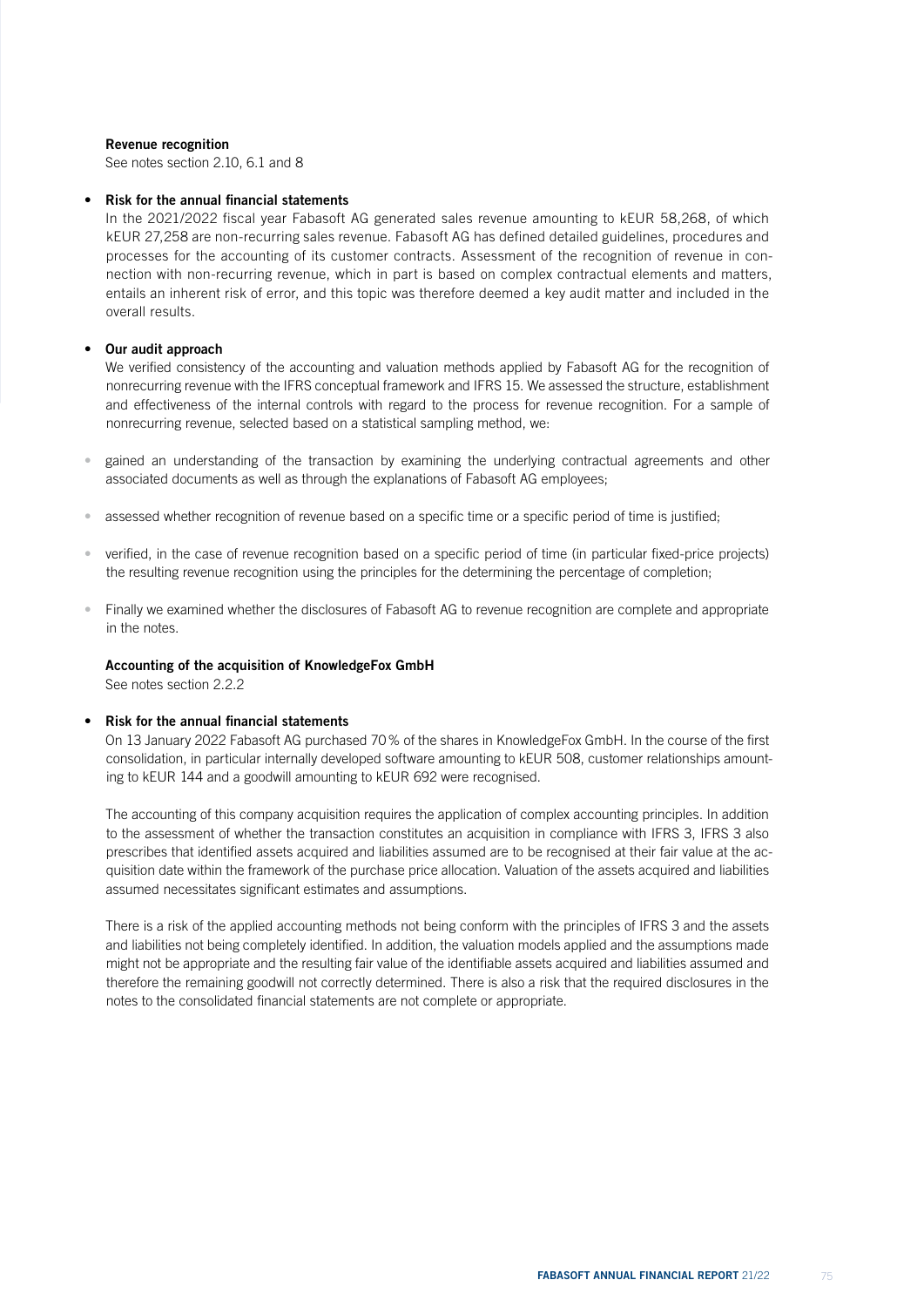### • Our audit approach

We assessed the accounting of the acquisition of KnowledgeFox GmbH. Our audit procedures included, among others, the following activities:

- We questioned the management and other Fabasoft AG employees and read the relevant contracts and documentation, in order to gain an understanding of the significant framework conditions and other conditions, and assessed whether the transaction constitutes a business in compliance with IFRS 3.
- We checked whether the respective point of time for first consolidation was selected correctly.
- We read and assessed the documentation compiled and provided by Fabasoft AG as to whether the assets and liabilities were essentially identified completely.
- Together with our valuation experts we assessed whether the accounting and valuation principles applied comply with IFRS 3. In this context and together with our valuation experts we recognised the valuation models and significant assumptions applied for determining the fair value and verified the numerical correctness of the valuations carried out on a random basis.
- We assessed whether the disclosures in the notes to the consolidated financial statements with regard to the facts as well as the accounting and valuation methods and judgements and estimates are appropriate.

### Other Information

Management is responsible for other information. Other information is all information provided in the annual report, other than the consolidated financial statements, the group management report and the auditor's report.

Our opinion on the consolidated financial statements does not cover other information and we do not provide any kind of assurance thereon.

In conjunction with our audit, it is our responsibility to read this other information and to assess whether, based on knowledge gained during our audit, it contains any material inconsistencies with the consolidated financial statements or any apparent material misstatement of fact.

If, on the basis of our work on the other information obtained before the date of the auditor's report, we conclude that there is a material misstatement of fact in other information, we must report that fact. We have nothing to report in this regard.

### Responsibilities of Management Audit Committee for the Consolidated Financial Statements

Management is responsible for the preparation and fair presentation of the consolidated financial statements in accordance with International Financial Reporting Standards (IFRSs) as adopted by the EU, the additional requirements pursuant to Section 245a UGB (Austrian Commercial Code) and for such internal controls as management determines are necessary to enable the preparation of consolidated financial statements that are free from material misstatement, whether due to fraud or error.

Management is also responsible for assessing the Group's ability to continue as a going concern, disclosing, as applicable, matters related to going concern and using the going concern basis of accounting, unless management either intents to liquidate the Group or to cease operations, or has no realistic alternative but to do so.

The audit committee is responsible for overseeing the Group's financial reporting process.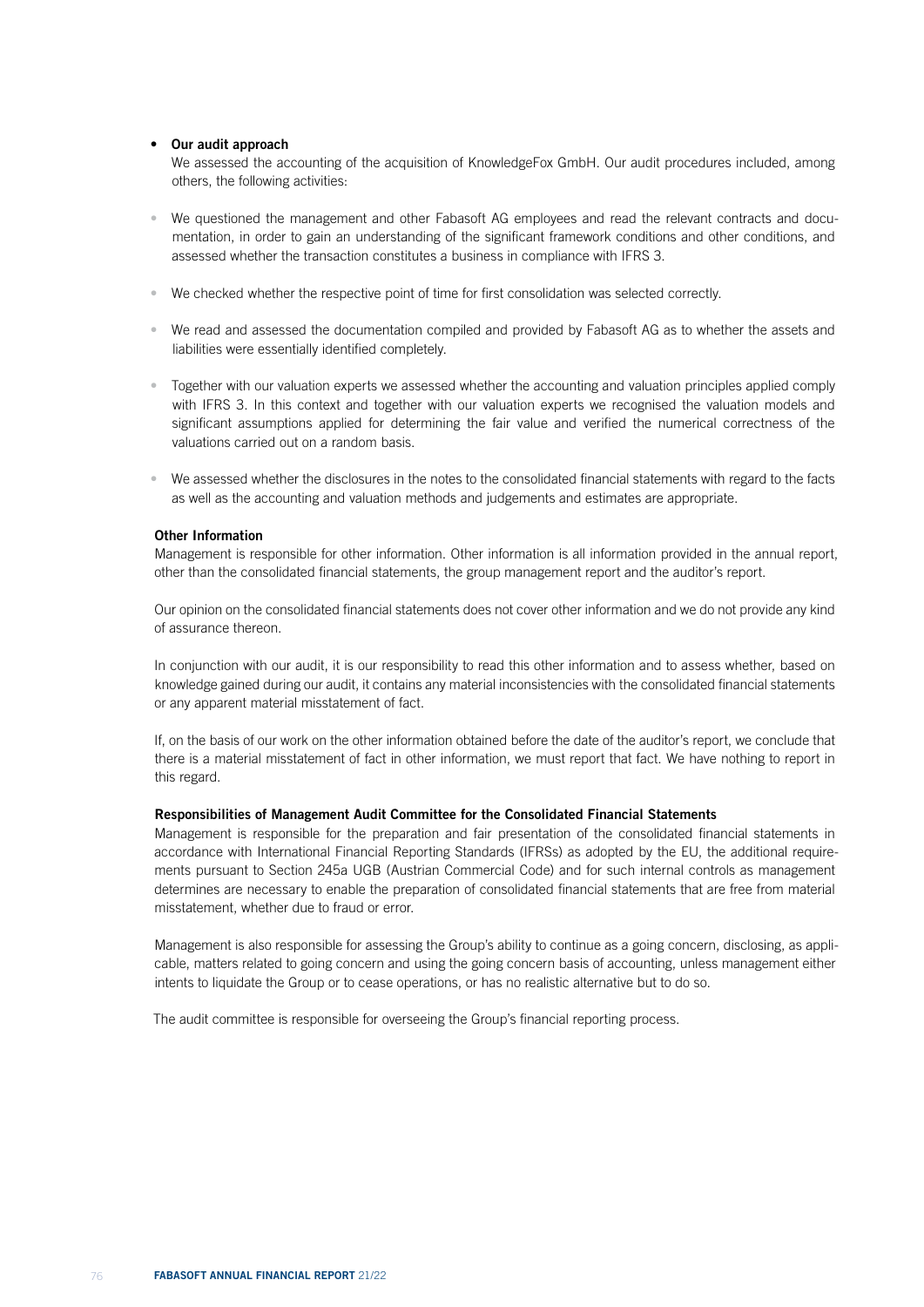### Auditor's Responsibilities

Our objectives are to obtain reasonable assurance about whether the consolidated financial statements as a whole are free from material misstatement, whether due to fraud or error, and to issue an auditor's report that includes our audit opinion. Reasonable assurance represents a high level of assurance, but provides no guarantee that an audit conducted in accordance with the AP Regulation and Austrian Standards on Auditing (and therefore ISAs), will always detect a material misstatement, if any. Misstatements may result from fraud or error and are considered material if, individually or in aggregate, they could reasonably be expected to influence the economic decisions of users taken on the basis of these consolidated financial statements.

As part of an audit in accordance with AP Regulation and Austrian Standards on Auditing, we exercise professional judgment and maintain professional skepticism throughout the audit.

### Moreover:

- We identify and assess the risks of material misstatement in the consolidated financial statements, whether due to fraud or error, we design and perform audit procedures responsive to those risks and obtain sufficient and appropriate audit evidence to serve as a basis for our audit opinion. The risk of not detecting material misstatements resulting from fraud is higher than for one resulting from error, as fraud may involve collusion, forgery, intentional omissions, misrepresentations or override of internal control.
- We obtain an understanding of internal control relevant to the audit in order to design audit procedures that are appropriate in the circumstances, but not for the purpose of expressing an opinion on the effectiveness of the Group's internal control.
- We evaluate the appropriateness of accounting policies used and the reasonableness of accounting estimates and related disclosures made by management.
- We conclude on the appropriateness of management's use of the going concern basis of accounting and, based on the audit evidence obtained, whether a material uncertainty exists related to events or conditions that may cast significant doubt on the Group's ability to continue as a going concern. If we conclude that a material uncertainty exists, we are required to draw attention in our audit report to the respective note in the consolidated financial statements. If such disclosures are not appropriate, we will modify our audit opinion. Our conclusions are based on the audit evidence obtained up to the date of our auditor's report. However, future events or conditions may cause the Group to cease to continue as a going concern.
- We evaluate the overall presentation, structure and content of the consolidated financial statements, including the notes, and whether the consolidated financial statements represent the underlying transactions and events in a manner that achieves fair presentation.
- We obtain sufficient appropriate audit evidence regarding the financial information of the entities and business activities within the Group to express an opinion on the consolidated financial statements. We are responsible for the direction, supervision and performance of the group audit. We remain solely responsible for our audit opinion.
- We communicate with the audit committee regarding, amongst other matters, the planned scope and timing of our audit as well as significant findings, including any significant deficiencies in internal control that we identify during our audit.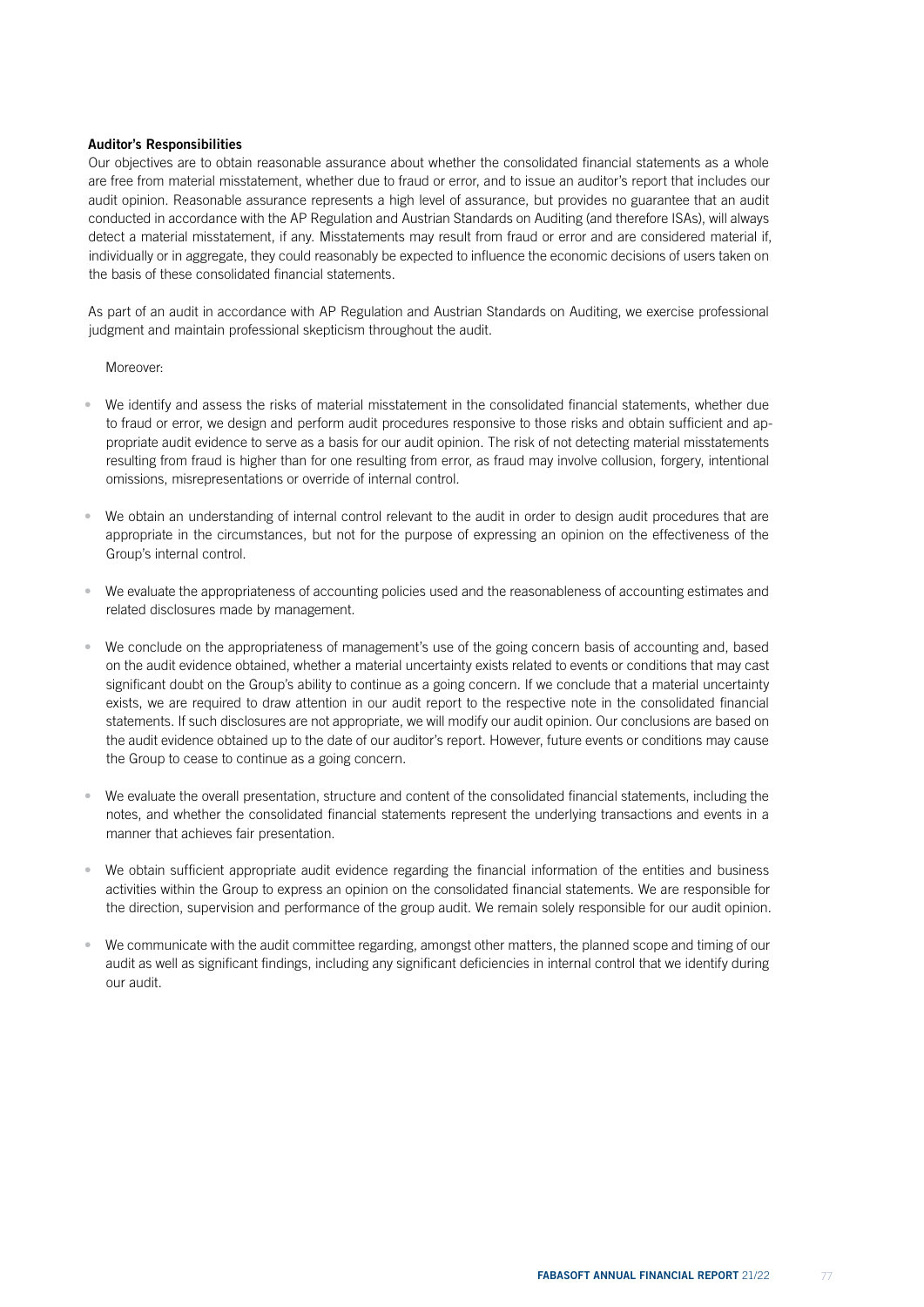- We communicate to the audit committee that we have complied with the relevant professional requirements in respect of our independence, that we will report any relationships and other events that could reasonably affect our independence and, where appropriate, the related safeguards.
- From the matters communicated with the audit committee, we determine those matters that were of most significance in the audit i.e. key audit matters. We describe these key audit matters in our auditor's report unless laws or other legal regulations preclude public disclosure about the matter or when in very rare cases, we determine that a matter should not be included in our audit report because the negative consequences of doing so would reasonably be expected to outweigh the public benefits of such communication.

#### Report on Other Legal Requirements

#### Group Management Report

In accordance with Austrian company law, the group management report is to be audited as to whether it is consistent with the consolidated financial statements and prepared in accordance with legal requirements.

Management is responsible for the preparation of the group management report in accordance with Austrian company law.

We have conducted our audit in accordance with generally accepted standards on the audit of group management reports.

#### • Opinion

In our opinion, the group management report is consistent with the consolidated financial statements and has been prepared in accordance with legal requirements. The disclosures pursuant to Section 243a UGB (Austrian Commercial Code) are appropriate.

#### • Statement

Based on our knowledge gained in the course of the audit of the consolidated financial statements and our understanding of the Group and its environment, we did not note any material misstatements in the group management report.

#### Additional Information in accordance with Article 10 AP Regulation

We were elected as auditors at the Annual General Meeting on 5 July 2021 and were appointed by the supervisory board on 26 November 2021 to audit the financial statements of Fabasoft AG for the financial year ending on 31 March 2022.

We have been auditors of the Company, without interruption, since the consolidated financial statements at 31 March 2021.

We declare that our opinion expressed in the "Report on the Consolidated Financial Statements" section of our report is consistent with our additional report to the Audit Committee, in accordance with Article 11 AP Regulation.

We declare that we have not provided any prohibited non-audit services (Article 5 Paragraph 1 AP Regulation) and that we have ensured our independence throughout the course of the audit, from the audited Group.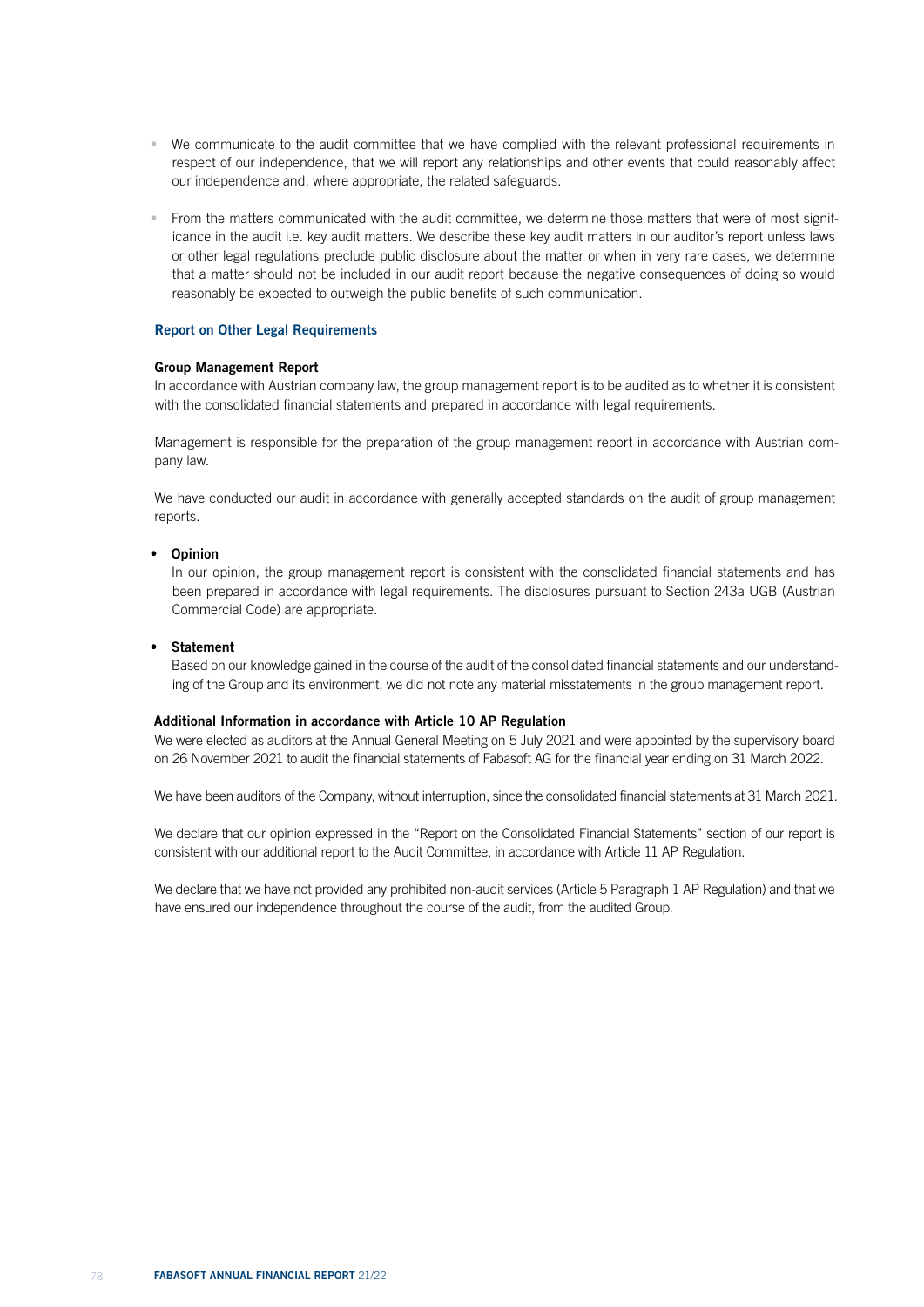## Engagement Partner

The engagement partner is Mr Mag. Christoph Karer.

Linz, 7 June 2022

KPMG Austria GmbH Wirtschaftsprüfungs- und Steuerberatungsgesellschaft

qualified electronically signed:

Mag. Christoph Karer Wirtschaftsprüfer (Austrian Chartered Accountant)

This report is a translation of the original report in German, which is solely valid. The consolidated financial statements together with our auditor's opinion may only be published if the consolidated financial statements and the group management report are identical with the audited version attached to this report. Section 281 Paragraph 2 UGB (Austrian Commercial Code) applies.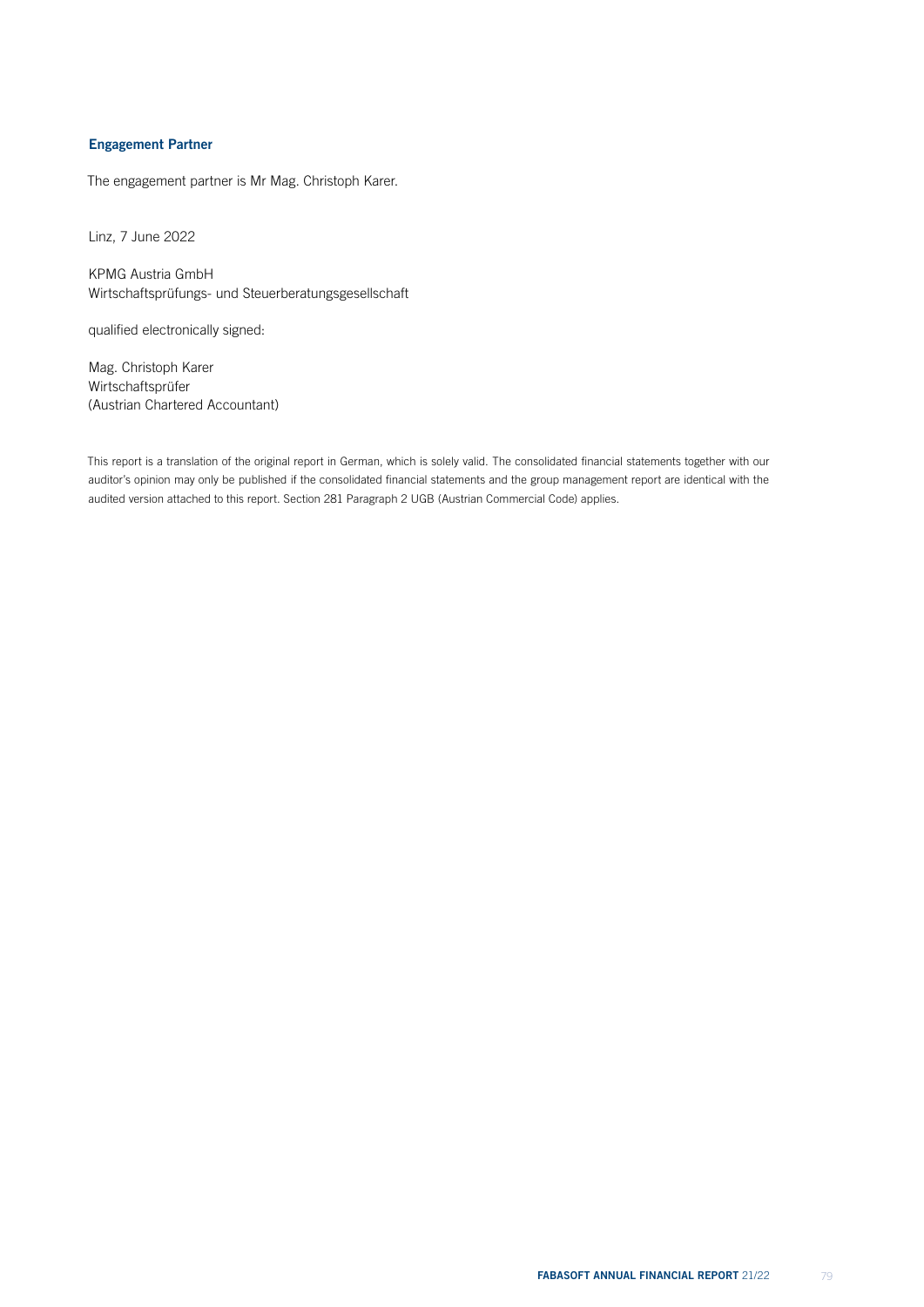# STATEMENT OF ALL LEGAL REPRESENTATIVES

We, Prof. Dipl.-Ing. Helmut Fallmann, Leopold Bauernfeind and Ing. Oliver Albl, as Members of the Managing Board and statutory representatives of Fabasoft AG, both hereby confirm that to the best of our knowledge, the consolidated financial statements drawn up in accordance with the applicable accounting principles present the truest and fairest view possible of the asset, financial and profit position of all the companies included in the consolidation and that the course of business, operating profit and the situation of all the companies included in the consolidation are presented in the Management Report for the Group in such a way that they present the truest and fairest view possible of the asset, financial and profit situation and that the Management Report for the Group also defines all significant opportunities, risks and uncertainties with which the Group is confronted.

Linz, 7 June 2022 Managing Board Fabasoft AG

> Prof. Dipl.-Ing. Helmut Fallmann Chairman of the Managing Board

Leopold Bauernfeind Member of the Managing Board

Ing. Oliver Albl Member of the Managing Board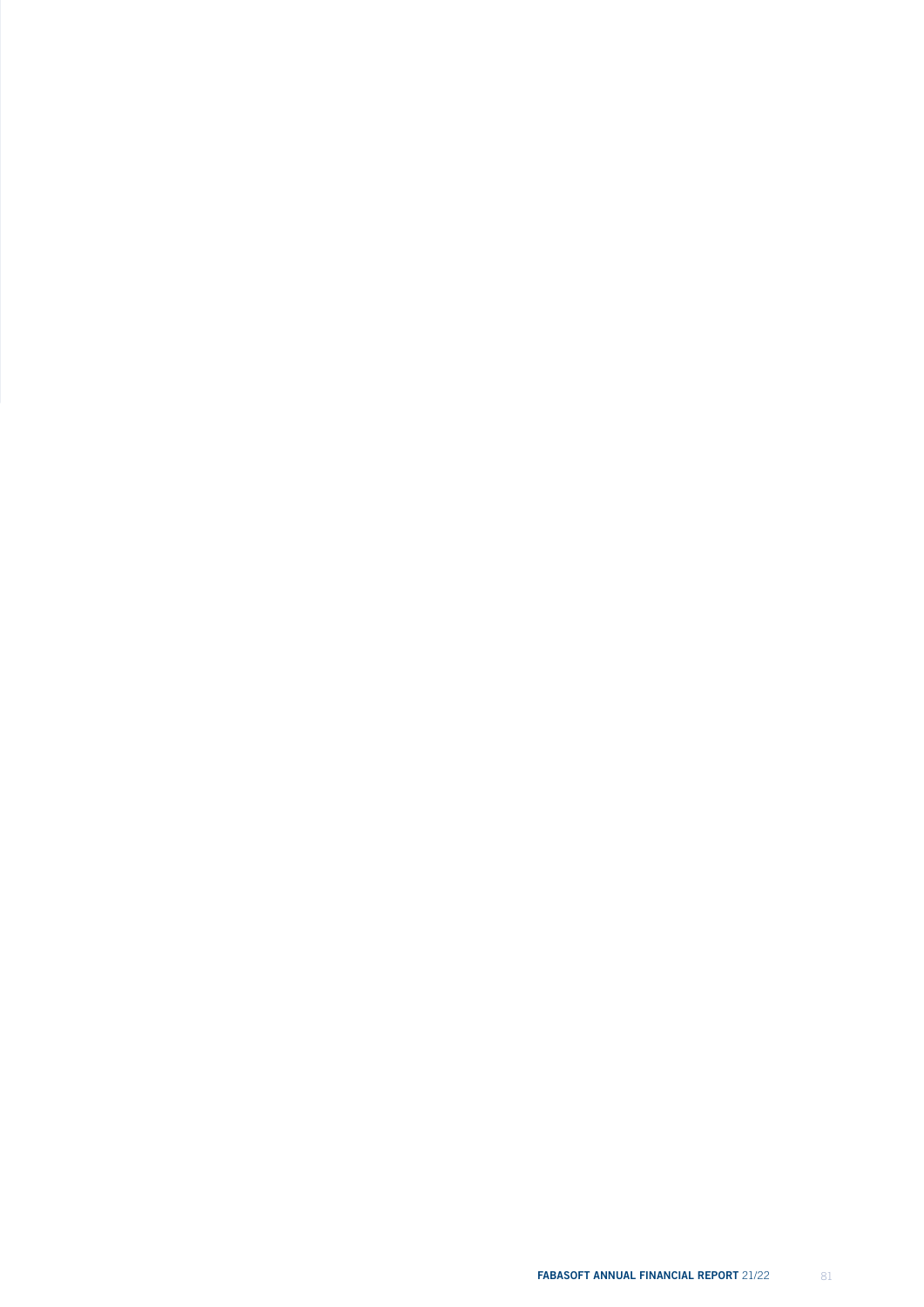# BALANCE SHEET OF FABASOFT AG, LINZ, AS AT 31 MARCH 2022

| <b>Assets in EUR</b>                                                                                                 |          | 31/03/2022    | 31/03/2021 |               |
|----------------------------------------------------------------------------------------------------------------------|----------|---------------|------------|---------------|
| A. Fixed assets                                                                                                      |          |               |            |               |
| I. Intangible assets                                                                                                 |          |               |            |               |
| Concessions, industrial property rights and<br>similar rights and benefits as well as licenses<br>deriving from them |          | 241,358.73    |            | 226,971.28    |
| II. Property, plant and equipment                                                                                    |          |               |            |               |
| 1. Buildings on third-party land                                                                                     |          | 2,086,316.09  |            | 1,181,386.57  |
| 2. Other equipment, office furniture and<br>equipment                                                                |          | 2,801,963.23  |            | 2,643,289.55  |
| 3. Advance payments and assets under construction                                                                    |          | 277,790.25    |            | 0.00          |
|                                                                                                                      |          | 5,166,069.57  |            | 3,824,676.12  |
| III. Financial assets                                                                                                |          |               |            |               |
| 1. Shares in affiliated companies                                                                                    |          | 30,311,573.96 |            | 18,364,306.29 |
| 2. Investment securities                                                                                             |          | 156,852.66    |            | 156,852.66    |
|                                                                                                                      |          | 30,468,426.62 |            | 18,521,158.95 |
|                                                                                                                      |          | 35,875,854.92 |            | 22,572,806.35 |
| <b>B.</b> Current assets                                                                                             |          |               |            |               |
| I. Trade and other receivables                                                                                       |          |               |            |               |
| 1. Trade receivables                                                                                                 |          | 0.00          |            | 75,828.63     |
| thereof with a remaining term of more than one year                                                                  | 0.00     |               | 0.00       |               |
| 2. Receivables from affiliated companies                                                                             |          | 12,377,188.17 |            | 16,542,004.90 |
| thereof with a remaining term of more than one year                                                                  | 0.00     |               | 0.00       |               |
| 3. Other receivables and assets                                                                                      |          | 535,072.03    |            | 325,298.46    |
| thereof with a remaining term of more than one year                                                                  | 4,798.80 |               | 500.00     |               |
|                                                                                                                      |          | 12,912,260.20 |            | 16,943,131.99 |
| II. Cash and cash equivalents                                                                                        |          | 1,850,769.76  |            | 12,295,837.14 |
|                                                                                                                      |          | 14,763,029.96 |            | 29,238,969.13 |
| C. Prepaid expenses                                                                                                  |          | 284,112.86    |            | 318,915.11    |
| D. Deferred income tax assets                                                                                        |          | 560,540.00    |            | 541,800.00    |
|                                                                                                                      |          | 51,483,537.74 |            | 52,672,490.59 |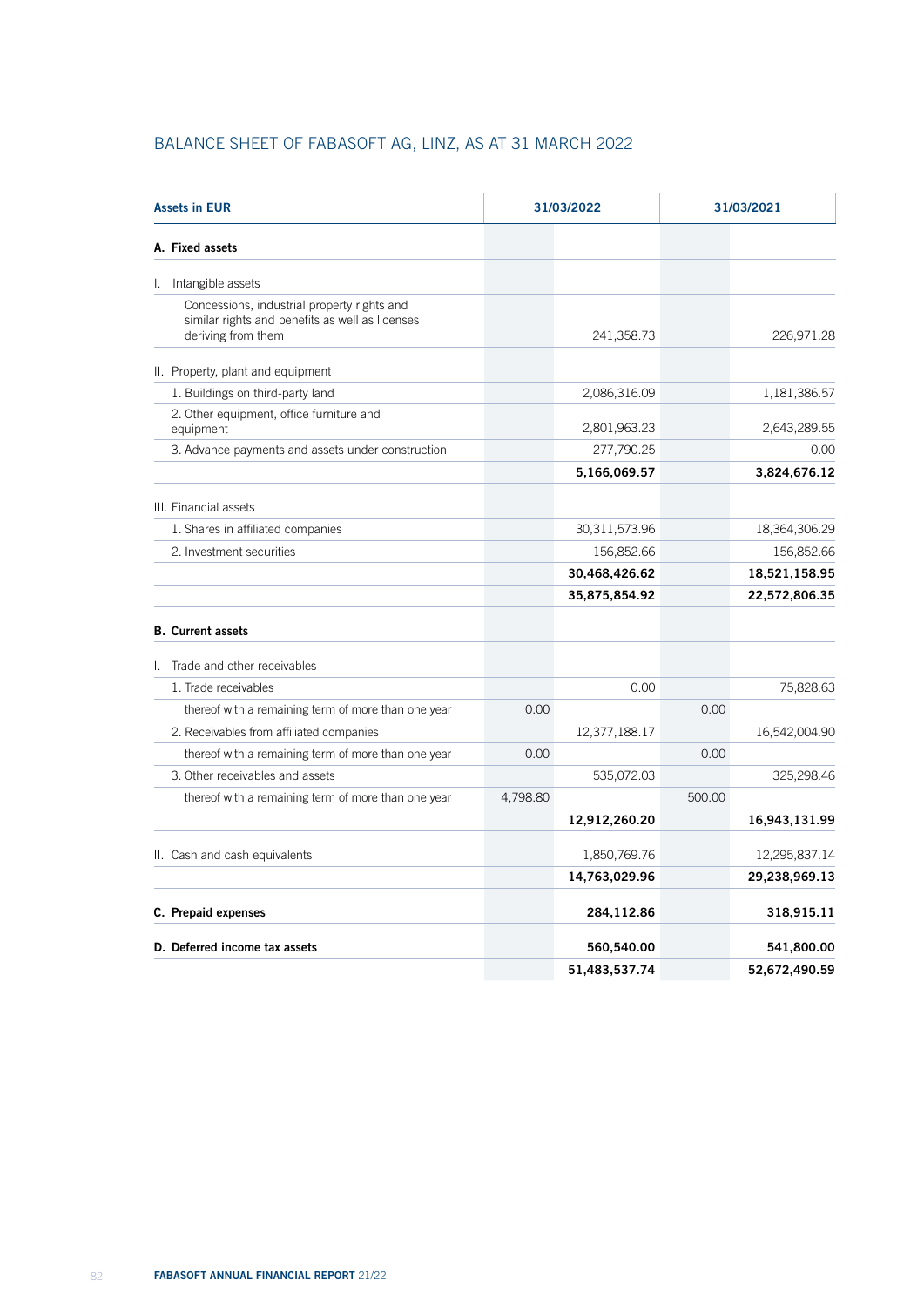| <b>Equity and liabilities in EUR</b>                | 31/03/2022    |                  | 31/03/2021    |               |
|-----------------------------------------------------|---------------|------------------|---------------|---------------|
| A. Equity                                           |               |                  |               |               |
| I. Capital called and paid-up                       |               | 11,000,000.00    |               | 11,000,000.00 |
| Subscribed capital                                  | 11,000,000.00 |                  | 11,000,000.00 |               |
| Issued capital                                      |               | 11,000,000.00    |               | 11,000,000.00 |
| II. Capital reserves                                |               |                  |               |               |
| Appropriated                                        |               | 22, 191, 953. 75 |               | 22,191,953.75 |
| Free                                                |               | 42,039.57        |               | 0.00          |
|                                                     |               | 22,233,993.32    |               | 22,191,953.75 |
| III. Accumulated profit                             |               | 10,745,478.82    |               | 11,888,787.83 |
| thereof profit brought forward                      | 2,538,787.83  |                  | 1,055,444.79  |               |
|                                                     |               | 43,979,472.14    |               | 45,080,741.58 |
| <b>B.</b> Investment grants                         |               | 154,583.90       |               | 94,304.96     |
| C. Provisions                                       |               |                  |               |               |
| 1. Provisions for severance payments                |               | 1,789,338.00     |               | 1,631,236.00  |
| 2. Tax provisions                                   |               | 2,781,841.77     |               | 3,202,678.00  |
| 3. Other provisions                                 |               | 1,583,012.07     |               | 2,126,559.48  |
|                                                     |               | 6,154,197.84     |               | 6,960,473.48  |
| <b>D.</b> Liabilities                               |               |                  |               |               |
| thereof with remaining term of up to one year       | 1,195,283.86  |                  | 536,970.57    |               |
| thereof with a remaining term of more than one year | 0.00          |                  | 0.00          |               |
| 1. Trade payables                                   |               | 385,614.67       |               | 373,208.75    |
| thereof with remaining term of up to one year       | 385,614.67    |                  | 373,208.75    |               |
| thereof with a remaining term of more than one year | 0.00          |                  | 0.00          |               |
| 2. Other payables                                   |               | 809,669.19       |               | 163,761.82    |
| thereof relating to tax payables                    | 51,751.07     |                  | 153,949.39    |               |
| thereof relating to social securities               | 10,542.28     |                  | 9,812.43      |               |
| thereof with remaining term of up to one year       | 809,669.19    |                  | 163,761.82    |               |
| thereof with a remaining term of more than one year | 0.00          |                  | 0.00          |               |
|                                                     |               | 1,195,283.86     |               | 536,970.57    |
|                                                     |               | 51,483,537.74    |               | 52,672,490.59 |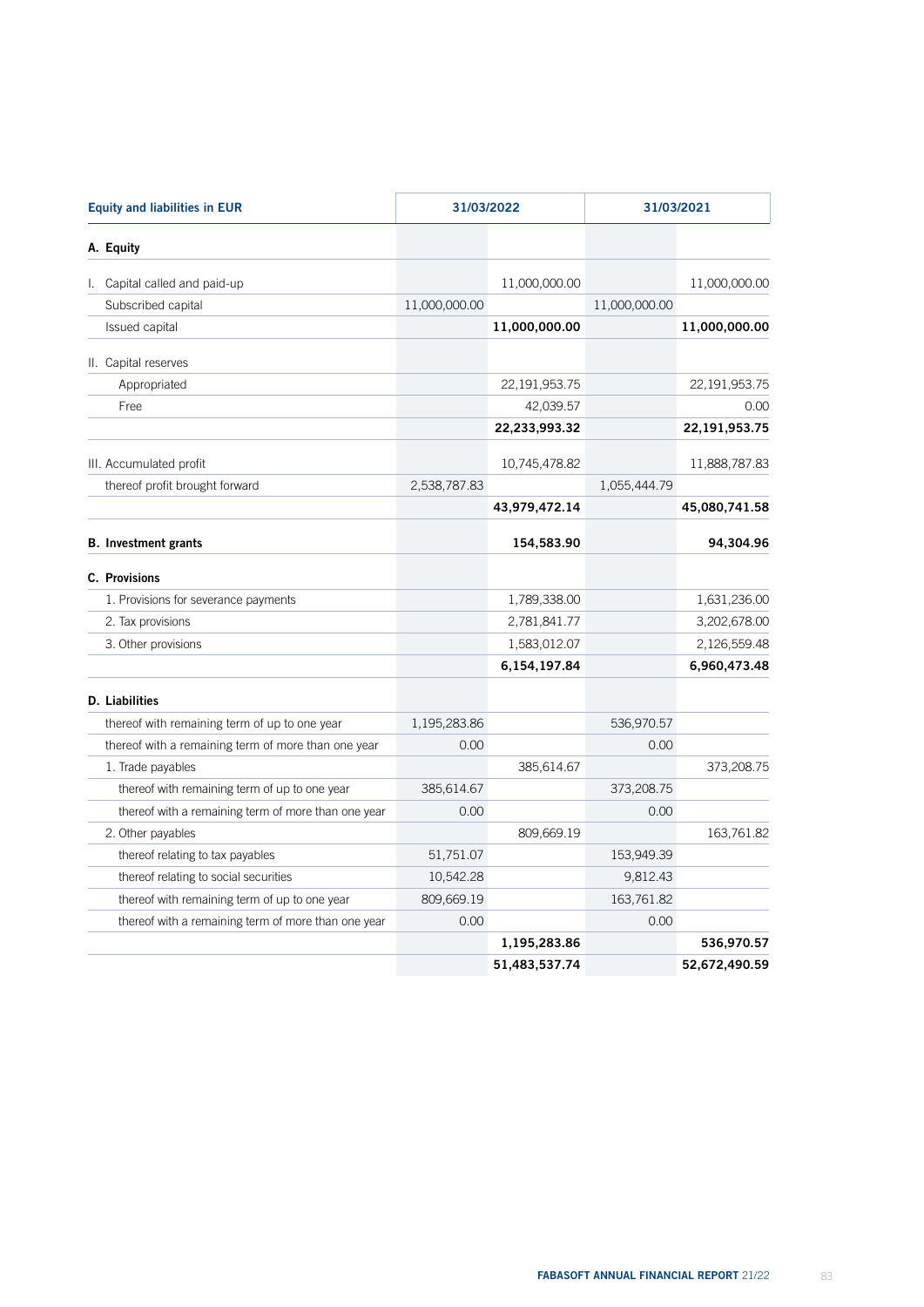## INCOME STATEMENT OF FABASOFT AG, LINZ, FOR THE PERIOD FROM 1 APRIL 2021 TO 31 MARCH 2022

| in EUR |                                                                                                                            | 2021/2022     |                 | 2020/2021     |                 |
|--------|----------------------------------------------------------------------------------------------------------------------------|---------------|-----------------|---------------|-----------------|
|        | 1. Sales revenue                                                                                                           |               | 4,105,965.50    |               | 3,775,309.43    |
| 2.     | Other operating income                                                                                                     |               |                 |               |                 |
|        | a) Income from the disposal of property, plant and                                                                         |               |                 |               |                 |
|        | equipment with exception of financial assets                                                                               |               | 43,799.31       |               | 68,413.32       |
|        | b)<br>Other                                                                                                                |               | 54,794.53       |               | 23,725.29       |
|        |                                                                                                                            |               | 98,593.84       |               | 92,138.61       |
| 3.     | Employee benefits expense                                                                                                  |               |                 |               |                 |
|        | Salaries<br>a)                                                                                                             |               | $-1,376,978.77$ |               | $-1,219,662.29$ |
|        | b) Social security expenses                                                                                                |               | -749,024.50     |               | -791,730.52     |
|        | thereof expenses for pension schemes                                                                                       | $-421,238.66$ |                 | -421,238.66   |                 |
|        | thereof expenses for severance<br>payments and contributions to employee<br>provision funds                                | $-163,901.28$ |                 | $-234,495.13$ |                 |
|        | thereof expenses for statutory social<br>contributions and from remuneration-based<br>charges and compulsory contributions | $-163,884.56$ |                 | -135,996.73   |                 |
|        |                                                                                                                            |               | $-2,126,003.27$ |               | $-2,011,392.81$ |
|        | 4. Depreciation and amortisation of intangible assets<br>and property, plant and equipment                                 |               | $-1,992,836.76$ |               | $-1,740,803.20$ |
| 5.     | Other operating expenses                                                                                                   |               | $-3,399,535.94$ |               | $-2,982,895.60$ |
|        | thereof taxes, provided these do not fall under item 13                                                                    | $-24,615.30$  |                 | $-22,169.84$  |                 |
|        | 6. Subtotal of items 1 to 5                                                                                                |               | $-3,313,816.63$ |               | $-2,867,643.57$ |
|        | 7. Income from investments                                                                                                 |               | 10,774,000.00   |               | 11,106,000.00   |
|        | thereof from affiliated companies                                                                                          | 10,774,000.00 |                 | 11,106,000.00 |                 |
| 8.     | Income from other securities<br>of the financial assets                                                                    |               | 819.30          |               | 1,401.90        |
|        | 9. Other interest and similar income                                                                                       |               | 12.93           |               | 12.94           |
|        | 10. Interest and similar expenses                                                                                          |               | $-53,099.84$    |               | $-74,176.46$    |
|        | 11. Subtotal of items 7 to 10                                                                                              |               | 10,721,732.39   |               | 11,033,238.38   |
|        | 12. Result before income taxes<br>(Subtotal of items 6 and 11)                                                             |               | 7,407,915.76    |               | 8,165,594.81    |
|        | 13. Taxes on income                                                                                                        |               | 798,775.23      |               | 666,538.00      |
|        | thereof deferred income taxes                                                                                              | 18,740.00     |                 | 59,000.00     |                 |
|        | thereof tax compensation                                                                                                   | 2,448,824.00  |                 | 2,894,885.00  |                 |
|        | 14. Result after taxes = Annual net profit                                                                                 |               | 8,206,690.99    |               | 8,832,132.81    |
|        | 15. Income from the sale of treasury shares                                                                                |               | 0.00            |               | 1,723,953.23    |
|        | 16. Dissolution of the reserves for treasury shares                                                                        |               | 0.00            |               | 277,257.00      |
|        | 17. Profit brought forward from previous year                                                                              |               | 2,538,787.82    |               | 1,055,444.79    |
|        | 18. Accumulated profit                                                                                                     |               | 10,745,478.82   |               | 11,888,787.83   |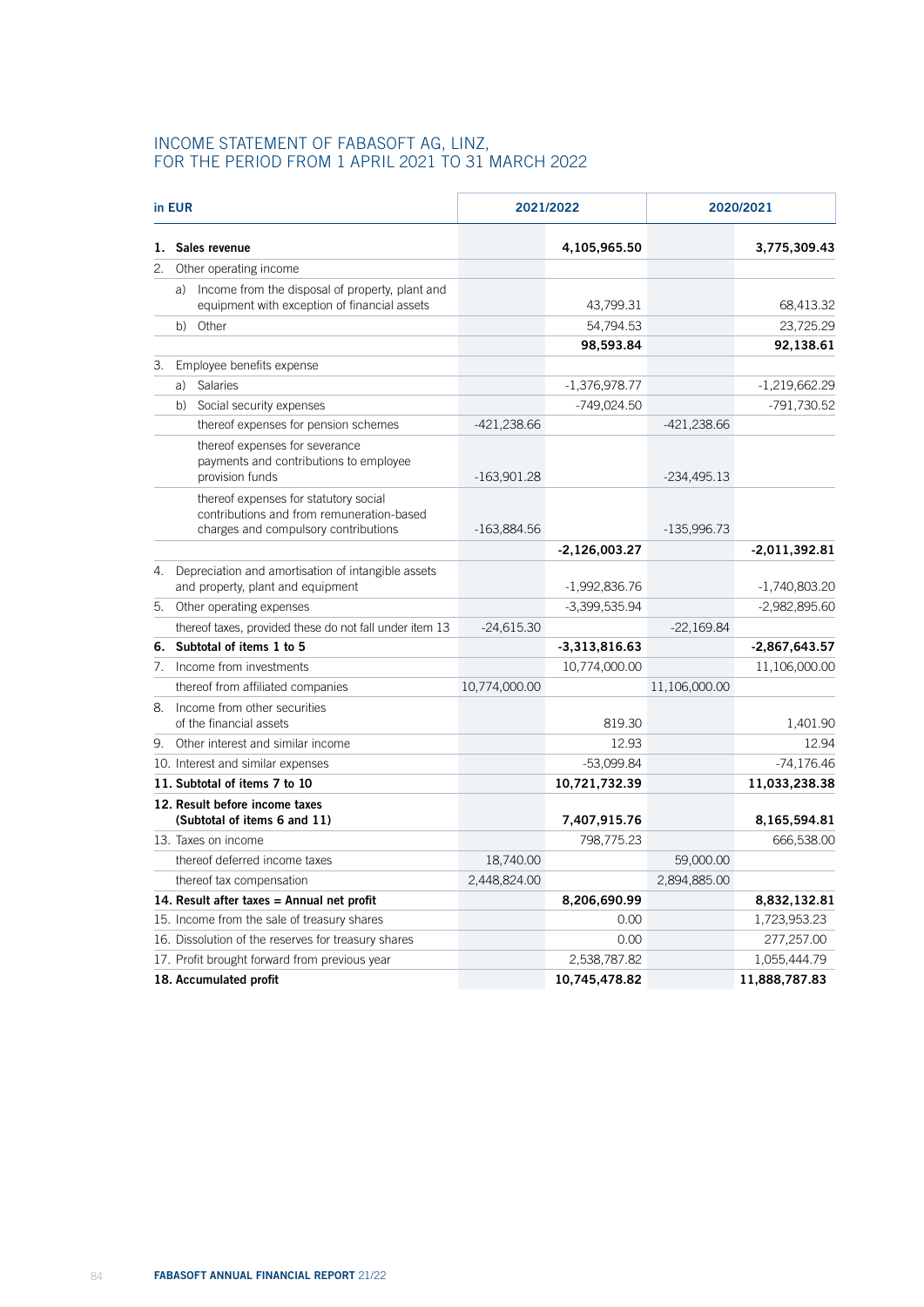# NOTES FOR THE 2021/2022 FISCAL YEAR OF FABASOFT AG, LINZ

# A General policies

These annual financial statements were drawn up in accordance with the accounting principles of the UGB (Austrian Commercial Code) in its currently applicable version taking into consideration the generally accepted accounting principles and in compliance with the general standard to provide the truest and fairest possible view of the net assets, finances and earning performance of the company.

The company is to be classified as a large company pursuant to Section 221 of the Austrian Commercial Code.

The presentation form previously used was retained when drawing up these annual financial statements.

The generally accepted principles were taken into account for the accounting and valuation. Whereby the generally accepted accounting principles codified in Section 201 (2) of the Austrian Commercial Code were adhered to, as were the provisions on classification and valuation of balance sheet and profit and loss account items under Sections 195 to 211 and 222 to 235 of the Austrian Commercial Code.

The profit and loss account is compiled pursuant to the total cost method.

The principle of completeness was adhered to while drawing up the annual financial statements.

The principle of individual evaluation was observed for the assets and liabilities and the assumption of a going concern.

The principle of prudence was taken into account in that only profits actually realised on the reporting date are recognised. All discernible risks and impending losses that arose up to the balance sheet date were taken into consideration.

Expenses and income from the fiscal year were taken into account in the annual financial statements regardless of the date of the respective payments.

Estimates are based on prudent assessments. Insofar statistically ascertainable experience from similar circumstances exists, the company has taken this into account in its estimates.

If assets or liabilities are allocated to several items of the balance sheet, these are shown in that item in which they are recognised.

Amounts with no indication of currency are exclusively euro amounts.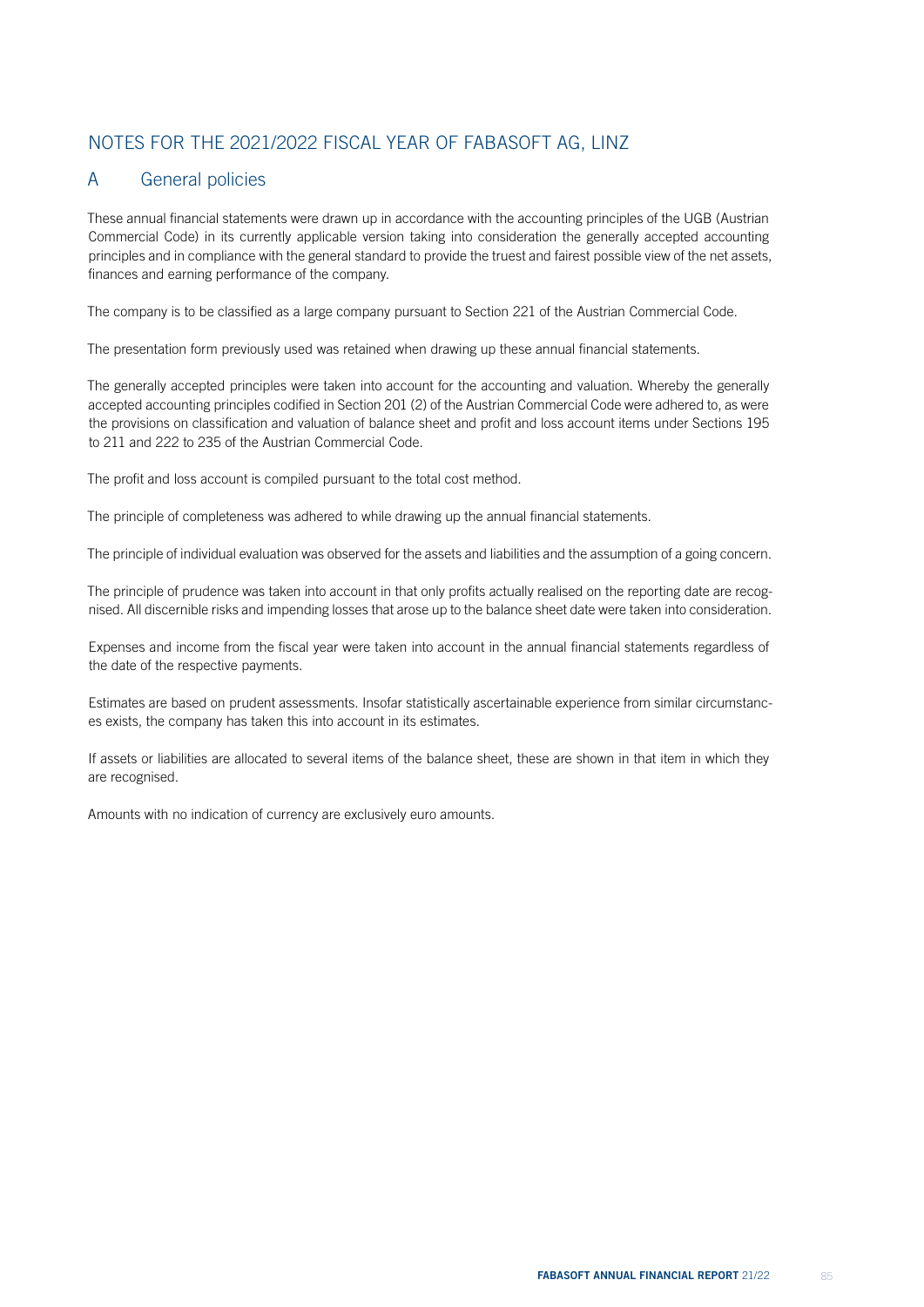# B Accounting policies

The accounting policies previously applied were retained when drawing up these annual financial statements.

## 1) Fixed assets

Acquired intangible assets and property, plant and equipment are assessed at purchase cost or production cost and, insofar as subject to depreciation, depreciation takes place based on average useful life using the straight-line method.

Low-value assets with an individual purchase value of less than EUR 800.00 are fully depreciated in the year of acquisition and shown in the statement of fixed assets under additions and disposals.

An average useful life for intangible assets of 2 to 5 years is assumed and for other property, plant and equipment 2 to 15 years.

Unscheduled depreciations on a lower applicable asset value at the closing date take place if impairments are expected to be permanent.

Additions in the first half of the fiscal year are depreciated at the full annual rate; additions in the second half of the fiscal year at one-half the annual rate.

Financial assets are assessed at purchase cost or at the lower applicable asset value at the balance sheet date.

Appreciation to the fixed assets is undertaken when the reasons for the unscheduled depreciation have ceased to apply. The appreciation is made to a maximum of the net carrying amount resulting from consideration of the normal depreciations that would have had to be carried out in the meantime. Pursuant to Section 208 (2) of the Austrian Commercial Code, no appreciation is undertaken for goodwill.

# 2) Current assets

Trade and other receivables are recognised at the nominal value. In case of foreseeable risks, individual value adiustments are established.

Foreign-currency receivables are assessed at the rate in effect on the day of the transaction or the lower exchange rate on the balance sheet date.

## 3) Prepaid expenses

Expenses prior to the balance sheet date are declared prepaid expenses if they represent expenses for a specific period after that date.

## 4) Deferred income tax assets

Deferred income tax assets are recognized for differences between the carrying amounts of assets, provisions, liabilities and prepaid expenses under corporate law and the tax base of assets, which are expected to be reduced in subsequent fiscal years.

Due to the obligation to combine all temporary differences, the netting of differences, which give rise to a deferred income tax liability, with the deferred income tax assets was undertaken. Deferred income tax assets and deferred income tax liabilities were netted, since it was legally possible to offset actual tax refund claims against actual tax liabilities.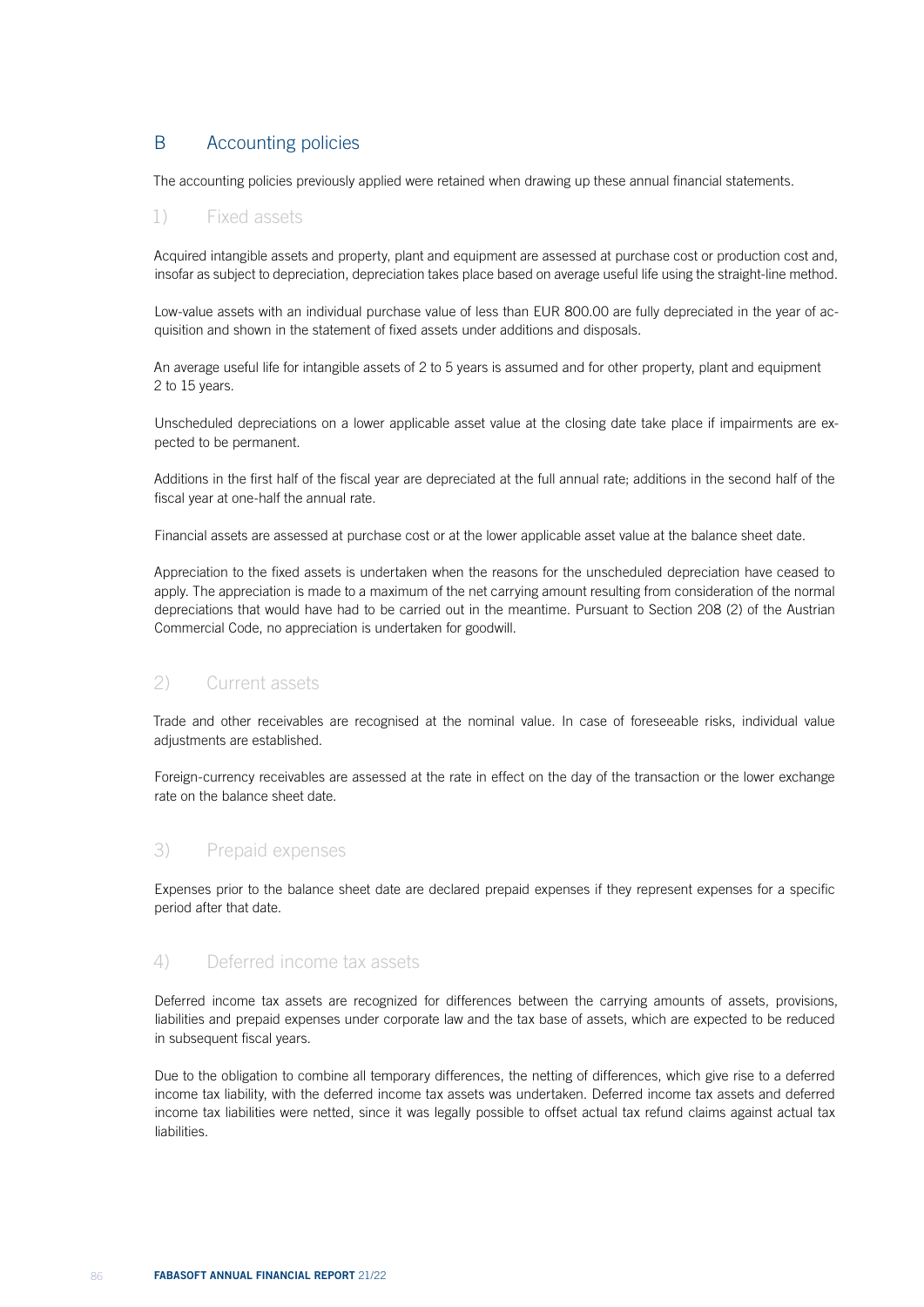Due to the "eco-social tax reform" as of 1 January 2023 there will be a gradual reduction of corporate income tax from 25% to 24% (as of 1 January 2023) and further to 23% (as of 1 January 2024). This future change in the tax rate was taken into account accordingly in the calculation of the deferred taxes.

# 5) Investment grants

Investment grants are only recorded if there is reasonable assurance that the company will fulfil the associated conditions, the grants will in fact be awarded and the relevant assets have already been capitalised. Accounting is effected according to the gross method, there is therefore no reduction in the acquisition costs, but reporting as a liability item. This is dissolved in accordance with the useful life of the underlying investment and reported as other operating income.

## 6) Provisions

## 6.1. Provisions for pensions

The provisions for pensions were calculated on the basis of contractual pension commitments. The pension plan for the Managing Board is financed by payments to pension reinsurances. The pension commitments were modified in the 2014/2015 fiscal year such that the respective beneficiaries are entitled only to the amount of the cover assets of the existing pension reinsurance contracts at the respective effective date. The gross pension obligation is therefore recognised at the amount of the cover assets of the insurance contracts as at the balance sheet date. The amount of the premium reserve is based on continuously obtained insurance certificates. Pursuant to AFRAC Statement 27, the resulting pension provisions have been offset against the asset values from the pension reinsurances.

## 6.2. Provisions for severance payments

As at 31 March 2022 there were no employees with a legal entitlement to a severance payment vis-à-vis the company (severance payment old).

The provisions for the Managing Board severance payments are calculated on the basis of the Managing Board contracts.

## 6.3. Other provisions

All foreseeable risks and uncertain liabilities known at the time the annual financial statement was prepared were taken into account according to the prudence principle. The other provisions were formed to the amount of the settlement.

# 7) Liabilities

Liabilities are recognized at the settlement amount, taking into account the principle of prudence.

Foreign-currency liabilities are assessed at the rate in effect on the day of the transaction or the higher exchange rate on the balance sheet date.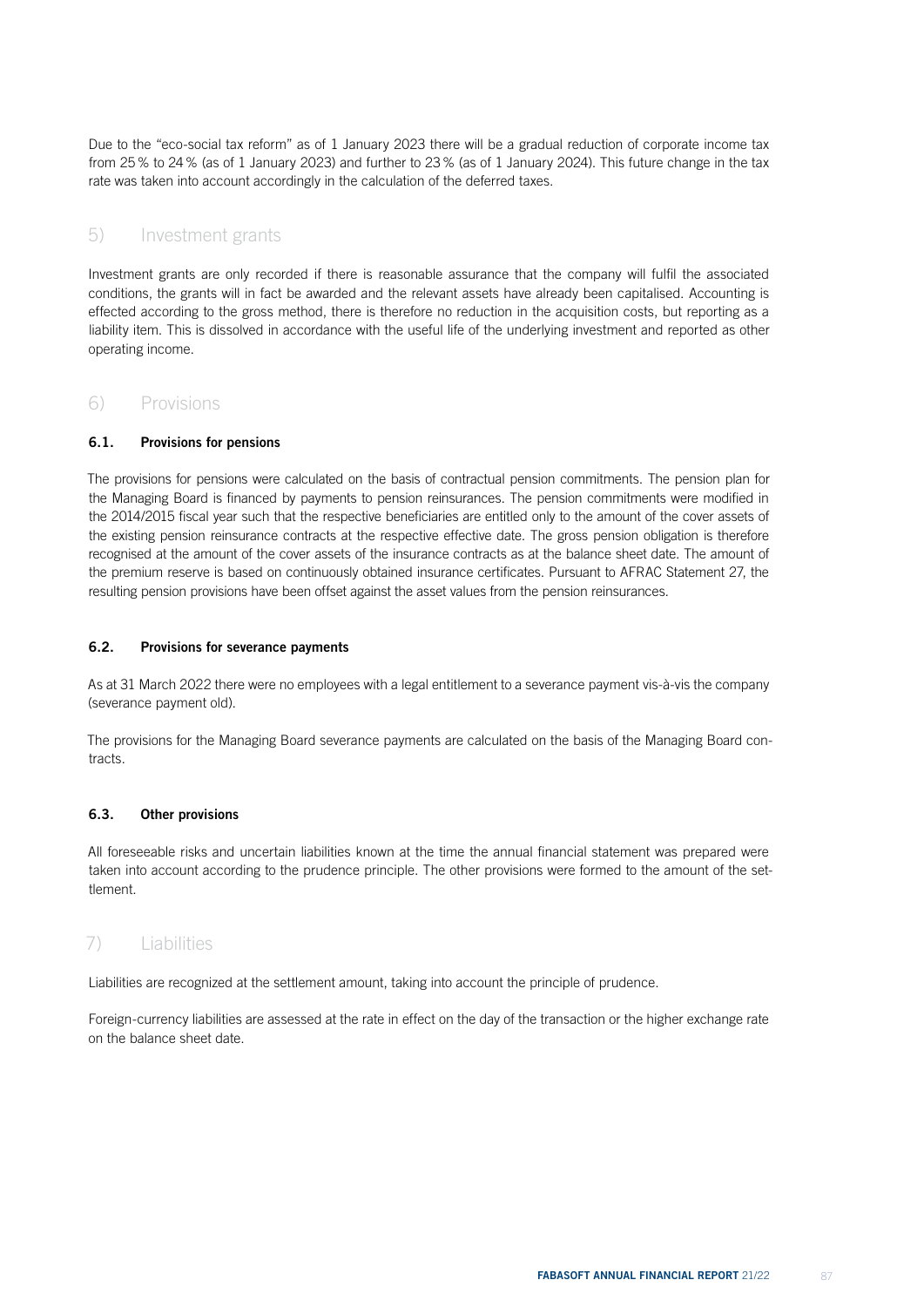# C Notes on the items of the balance sheet

## **Assets**

## 1) Fixed assets

Please refer to the statement of fixed assets (attachment to these notes) with regard to the development of the individual items of the fixed assets and the classification of the annual depreciation.

The financial obligations of the company arising from the use of property, plant and equipment not listed in the balance sheet, amount to:

| in EUR                            | in the following fiscal year | in the following 5 fiscal years |
|-----------------------------------|------------------------------|---------------------------------|
| Obligations from lease contracts  | 99.729.00                    | 197.772.27                      |
| Obligations from rental contracts | 589.895.64                   | 2.949.478.20                    |
|                                   | 689,624.64                   | 3,147,250.47                    |

Previous year:

| in EUR                            | in the following fiscal year | in the following 5 fiscal years |
|-----------------------------------|------------------------------|---------------------------------|
| Obligations from lease contracts  | 134.358.06                   | 233,522.40                      |
| Obligations from rental contracts | 650.181.60                   | 3,250,908.00                    |
|                                   | 784.539.66                   | 3.484.430.40                    |

The rental and lease expenses for office space and the car fleet for the period under review amount to EUR 785,176.72 (previous year kEUR 745).

With the purchase contract dated 13 March 2019 Fabasoft AG acquired a plot of approx. 11,000 m<sup>2</sup> (object of purchase 1) and a plot of approx. 4,500 m<sup>2</sup> (object of purchase 2). Both objects of purchase are located in the area of the city of Linz. The purchase is agreed subject to a condition precedent. The purchase contract shall not become unconditionally effective unless Fabasoft AG receives the zoning certificate required for a construction management as well as the official permits required for such construction management for the object of purchase 1 by 31 March 2022. As per the agreement dated 3 August 2021 this purchase contract was cancelled before fulfilment of the condition precedent.

Fabasoft AG concluded a new purchase contract for the plots indicated above on 3 August 2021, which remains subject to the condition precedent of the authorisation of the real estate transactions authority. Therefore, this matter has not been recognized in the present financial statements.

On 20 April 2021 Fabasoft AG increased its holding in Mindbreeze GmbH from formerly 76% of the company shares to 85.5%. The shares were acquired from the Management of Mindbreeze GmbH, which had held 24% before the transaction and now still holds 14.5%.

Moreover, Fabasoft AG purchased in total 70% of the shares in the company KnowledgeFox GmbH, which is located in Vienna and a provider of intelligent training apps, in particular in the field of MicroLearning. This constitutes a consistent step in the realisation of the Fabasoft growth strategy. 49.9% of the participation was effected via already existing shares from shareholders not active in the company and 20.1% via the subscription of new shares. The previous shareholder-CEO still retains 30% of the shares in KnowledgeFox GmbH.

The purchase and transfer agreement became effective on 13 January 2022. The share capital increase amounting to EUR 23,450.00 was paid in to KnowledgeFox GmbH by Fabasoft AG on 13 January 2022 and at the same time payment of the investment amount over and above the share capital plus the due purchase price for acquisition of the shares amounting the EUR 1,448,927.67 was also effected.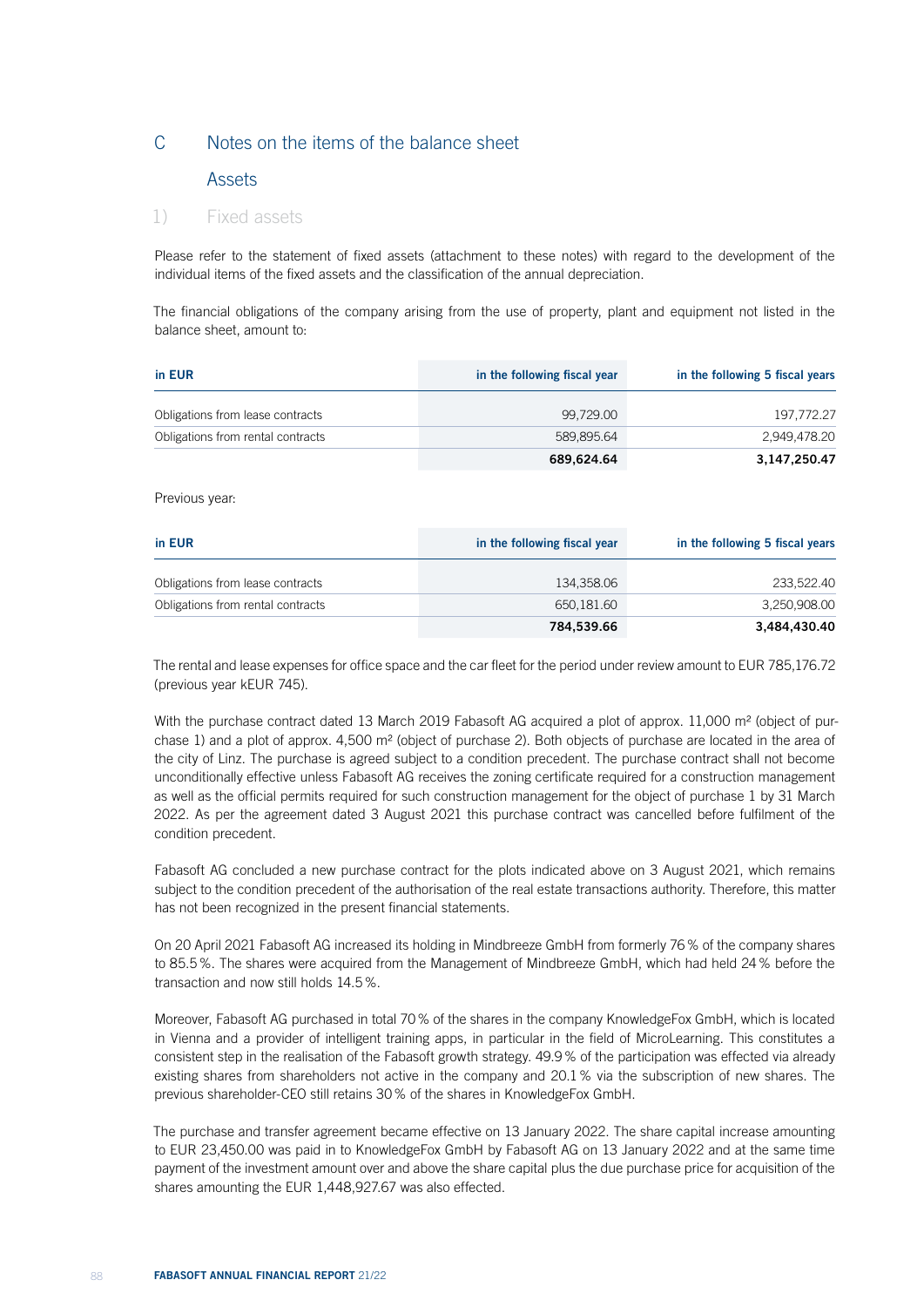### Statement of investments (additional disclosures pursuant to Section 238 (1) (4) of the Austrian Commercial Code)

|                                                       | <b>Carrying</b><br>amount of the<br>investment<br>in EUR<br>31/03/2022 | <b>Share</b><br>in % | <b>Nominal</b><br>equity | <b>Carrying amount</b><br>of equity | Annual net profit/<br>loss |
|-------------------------------------------------------|------------------------------------------------------------------------|----------------------|--------------------------|-------------------------------------|----------------------------|
| Fabasoft Austria GmbH, Linz                           | 2,328,602.61                                                           | 100                  | EUR 800,000.00           | EUR 3,415,093.27                    | EUR 2,225,218.17           |
| Fabasoft Schweiz AG, Bern, Switzerland                | 462,784.49                                                             | 100                  | CHF 100,000.00           | CHF 84,056.18                       | CHF-348,825.16             |
| Fabasoft Deutschland GmbH,<br>Frankfurt/Main, Germany | 2,282,933.18                                                           | 100                  | EUR 52,000.00            | EUR 4,875,715.23                    | EUR 3,628,592.16           |
| Fabasoft International Services GmbH,<br>Linz         | 35,000.00                                                              | 100                  | EUR 35,000.00            | EUR 444,373.35                      | EUR 246,000.35             |
| Fabasoft R&D GmbH, Linz                               | 5,062,000.00                                                           | 100                  | EUR 35,000.00            | EUR 1,598,868.66                    | EUR 1,079,157.15           |
| Mindbreeze GmbH, Linz                                 | 14,071,357.14                                                          | 85.5                 | EUR 1,070,000.00         | EUR 5,028,153.90                    | EUR 3,756,006.76           |
| Xpublisher GmbH, Munich, Germany                      | 4,571,628.87                                                           | 60                   | EUR 42,000.00            | EUR 1,490,694.17                    | EUR 29,314.34              |
| KnowledgeFox GmbH, Vienna                             | 1,497,267,67                                                           | 70                   | EUR 58,450.00            | EUR 350,891.79                      | EUR -246,738.11*           |
| <b>Total</b>                                          | 30,311,573.96                                                          |                      |                          |                                     |                            |

\*Short fiscal year 1 January to 31 March 2022

| (Previous year)                                       | <b>Carrying</b><br>amount of the<br>investment<br>in EUR<br>31/03/2021 | <b>Share</b><br>in % | <b>Nominal</b><br>equity | <b>Carrying amount</b><br>of equity | Annual net profit/<br>loss |
|-------------------------------------------------------|------------------------------------------------------------------------|----------------------|--------------------------|-------------------------------------|----------------------------|
| Fabasoft Austria GmbH, Linz                           | 2,328,602.61                                                           | 100                  | EUR 800,000.00           | EUR 3,289,875.10                    | EUR 2,133,883.20           |
| Fabasoft Schweiz AG, Bern, Switzerland                | 462,784.49                                                             | 100                  | CHF 100,000.00           | CHF 432,881.34                      | CHF-441,854.87             |
| Fabasoft Deutschland GmbH,<br>Frankfurt/Main, Germany | 2,282,933.18                                                           | 100                  | EUR 52,000.00            | EUR 5.047.123.07                    | EUR 3.847.216.64           |
| Fabasoft International Services GmbH,<br>Linz         | 35,000.00                                                              | 100                  | EUR 35,000.00            | EUR 388,373.00                      | EUR 196,260.24             |
| Fabasoft R&D GmbH, Linz                               | 5,062,000.00                                                           | 100                  | EUR 35,000.00            | EUR 2,419,711.51                    | EUR 1,958,509.81           |
| Mindbreeze GmbH, Linz                                 | 3,621,357.14                                                           | 76                   | EUR 1.070.000.00         | EUR 5,372,147.14                    | EUR 4,149,618.64           |
| Xpublisher GmbH, Munich, Germany                      | 4,571,628.87                                                           | 60                   |                          | EUR 42,000.00 EUR 1,461,379.83      | EUR -130.917.35            |
| <b>Total</b>                                          | 18,364,306.29                                                          |                      |                          |                                     |                            |

### Investment securities

Securities and pension reinsurance agreements amounting to EUR 5,128,812.63 (previous year kEUR 4,606) are pledged to the benefit of the Managing Board within the framework of a pension provision.

The capitalisation value of the pension reinsurance agreements are reported offset against the pension provisions.

# 2) Current assets

#### Trade and other receivables

There are no receivables secured by bill of exchange nor any general value allowances on receivables.

The receivables from affiliated companies include receivables from intergroup offsetting amounting to EUR 1,016,864.17 (previous year kEUR 2,541) and receivables from same-period appropriation of profit and tax compensation amounting to EUR 11,360,324.00 (previous year kEUR 14,001).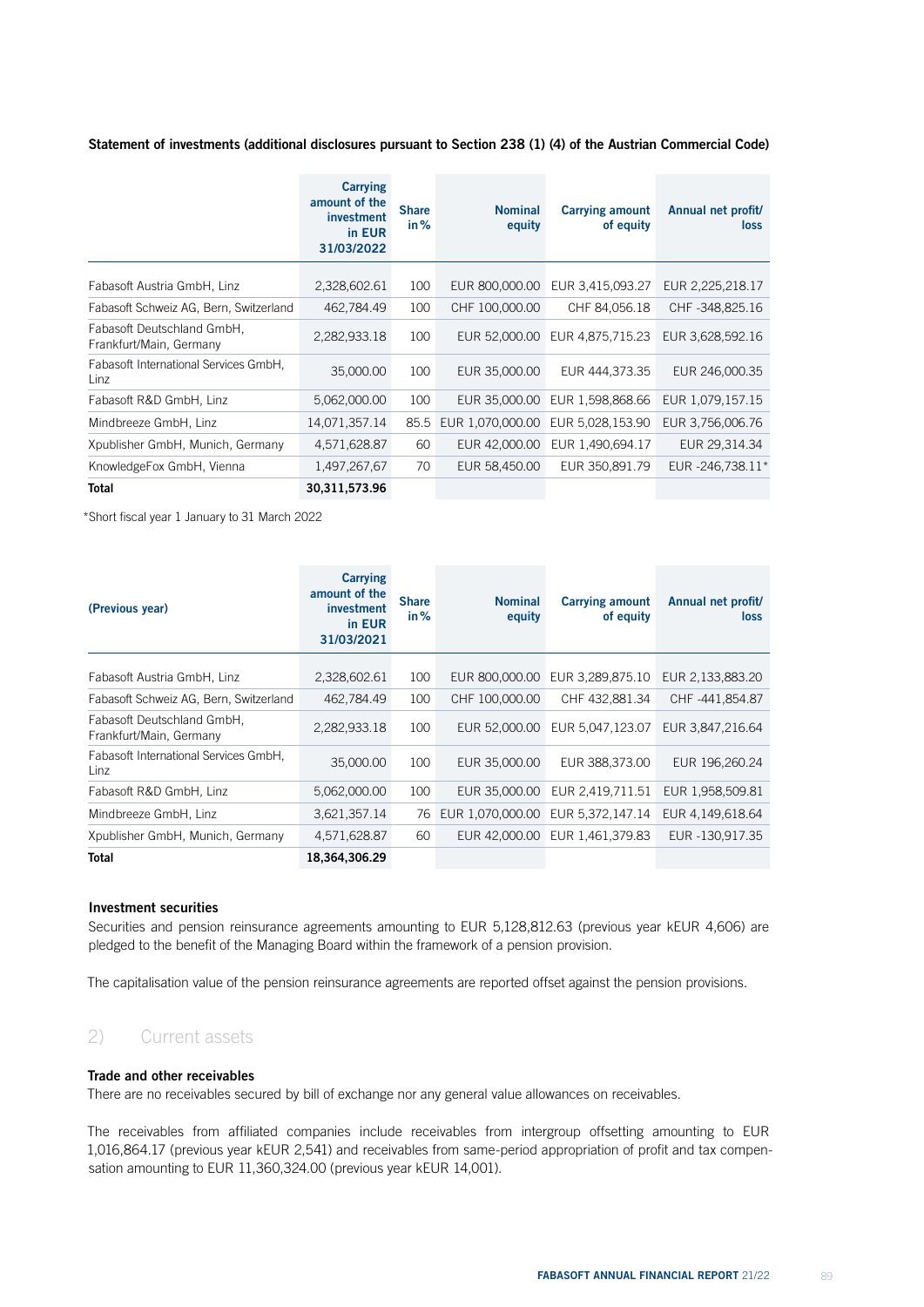## 3) Deferred income tax assets

The deferred income tax assets concern temporary differences from severance payments and pension provisions and fiscal seventh-part distribution.

The deferred income taxes include long-term temporary differences amounting to EUR 555,453.58 (previous year kEUR 523)

# Equity and liabilities

1) Equity

## 1.1. Share capital

As at the closing date 31 March 2022 the share capital of the company amounted to EUR 11,000,000.00 (previous year kEUR 11,000).

The total share capital comprises bearer shares (11,000,000 shares) at a nominal value of EUR 1.00 per share.

The shares of Fabasoft AG are listed in the trading segment "Prime Standard" on the Frankfurt Stock Exchange, WKN (D) 922985.

## 1.2. Authorised capital

Please refer to the resolutions of the Annual General Meeting on 5 July 2021 for information on authorised capital (see section E.4).

## 1.3. Proposal for the appropriation of earnings

The 2021/2022 fiscal year resulted in a reported net profit of EUR 10,745,478.82.

The Managing Board of Fabasoft AG proposes for the fiscal year from 1 April 2021 to 31 March 2022, that a dividend of EUR 0.75 be disbursed per dividend-bearing no-par value share and, taking into consideration the legal dividend distribution restriction and the shares legally excluded from the entitlement to profits, the remaining net profit is to be carried forward to new account.

## 1.4. Legal dividend distribution restriction

Pursuant to Section 235 (2) of the Austrian Commercial Code, the amount of EUR 560,540.00 (previous year kEUR 542) from the net profit is blocked from distribution.

## 1.5. Treasury shares

No treasury shares were held as at the reporting date 31 March 2022.

## 1.6. Merger

The retroactive merger as of 31 December 2020 of FB Beteiligungen GmbH (FN 323228k) as the transferring company with Fabasoft AG (FN 98699x) as the acquiring company in compliance with Art. I Austrian Reorganisation Tax Act (UmgrStG) was filed in the company register on 10 November 2021. The effects of this merger are of subordinate importance for Fabasoft AG as well as for Fabasoft AG.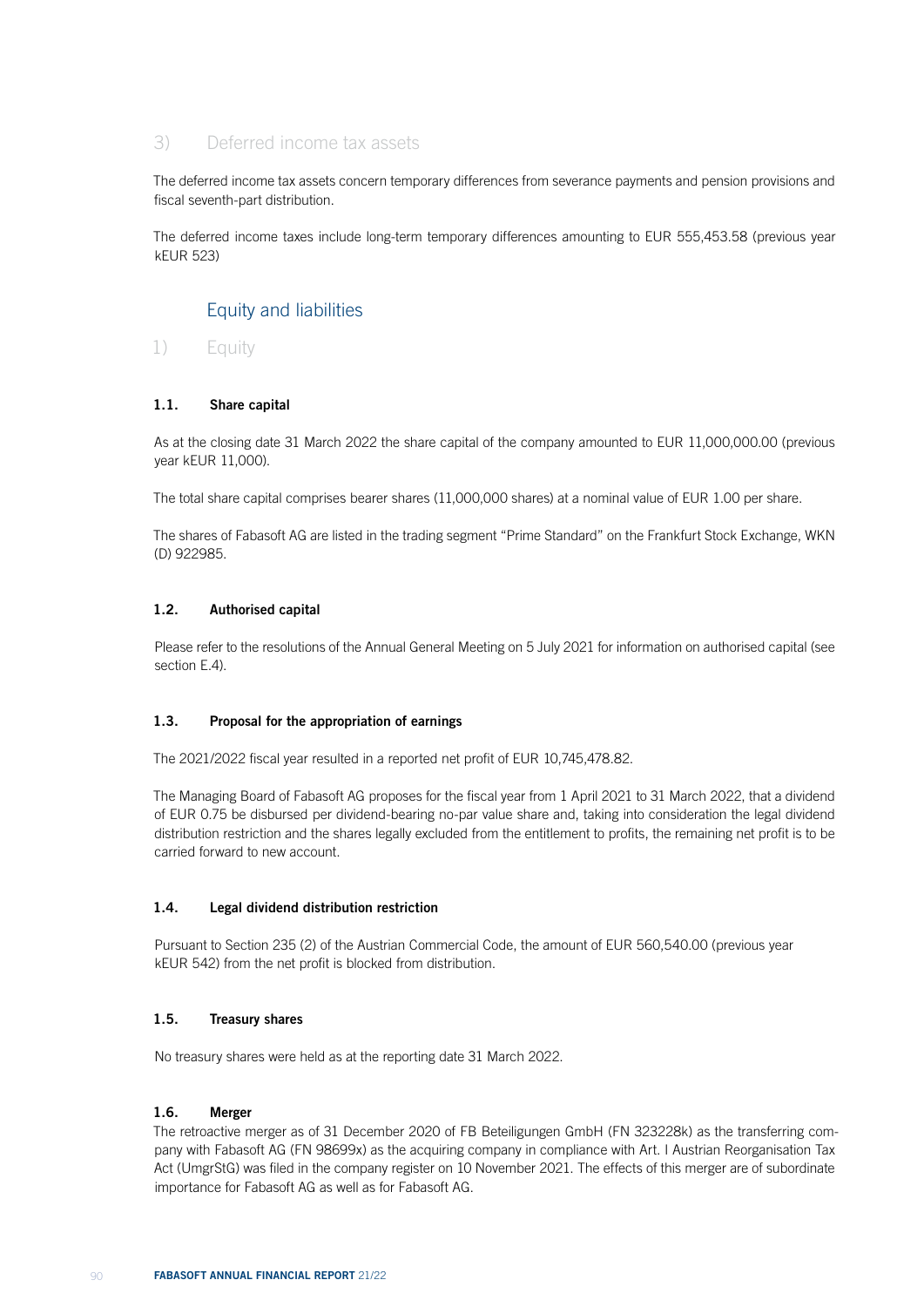# 2) Investment grants

Investment premiums are recognised in the balance sheet item "Investment grants". These are grants from the Austrian Federal Government of up to 14% of the investments made. The development of the investment grants by asset class is as follows:

| in EUR                                                | As at<br>01/04/2021 | <b>Allocation</b> | <b>Dissolution</b> | As at<br>31/03/2022 |
|-------------------------------------------------------|---------------------|-------------------|--------------------|---------------------|
| I. Intangible assets                                  | 21,047.20           | 398.09            | 5,554.37           | 15,890.92           |
| II. Property, plant and equipment                     |                     |                   |                    |                     |
| 1. Buildings on third-party land                      | 53,323.37           | 61.130.24         | 20.329.35          | 94.124.26           |
| 2. Other equipment, office furniture and<br>equipment | 19,934.39           | 39.204.37         | 14.570.04          | 44,568.72           |
|                                                       | 94.304.96           | 100.732.70        | 40,453.76          | 154,583.90          |

## 3) Provisions

## 3.1. Provisions for pensions

Pursuant to AFRAC Statement 27, the provision for pensions is reported offset with the claims from pension reinsurance agreements.

The provisions for pensions arising from the pension obligation described in Section B.6.1 amounts to EUR 5,055,655.39 (previous year kEUR 4,533) as at 31 March 2022. The claims from the pension reinsurance agreements offset against the provisions for pensions amount to EUR 5,055,655.39 (previous year kEUR 4,533) at the same level, whereby no report is made in the balance sheet.

## 3.2. Other provisions

The other provisions consist of the following provisions:

|                                                    | 31/03/2022<br><b>EUR</b> | 31/03/2021<br><b>kEUR</b> |
|----------------------------------------------------|--------------------------|---------------------------|
|                                                    |                          |                           |
| Earn-out components acquisition of Xpublisher GmbH | 1,280,693.38             | 1,872                     |
| Expenses for auditors                              | 33,840.00                | 29                        |
| Performance-related remuneration                   | 77,140.00                | $\overline{4}$            |
| Not yet consumed holidays                          | 5,390.00                 | 34                        |
| Special payments                                   | 56,488.69                | 57                        |
| Personnel expenses                                 | 9,200.00                 | $\Omega$                  |
| Outstanding invoices received                      | 77,610.00                | 100                       |
| Publications of annual financial statements        | 29,150.00                | 30                        |
| Others                                             | 13,500.00                |                           |
|                                                    | 1,583,012.07             | 2,127                     |

Against the backdrop of the unforeseeable circumstances in connection with the COVID-19 pandemic, it was necessary to adjust the Xpublisher earn-out component in terms of trigger parameters and term. This adjustment was unanimously resolved by the Supervisory Board of Fabasoft AG on 26 July 2021.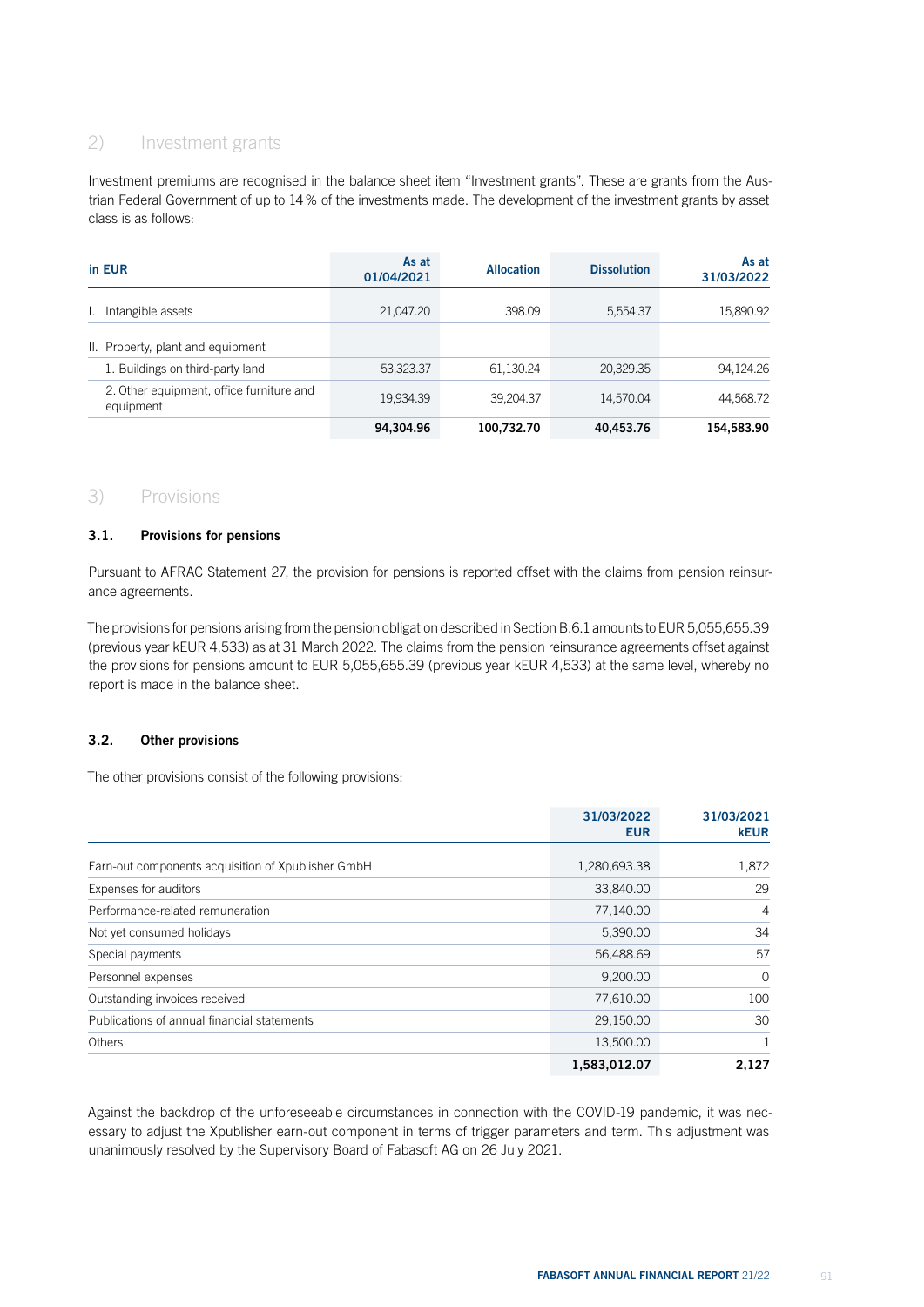The earn-out components in connection with the acquisition of Xpublisher GmbH, Munich, Germany, are subject to the attainment of fixed operating ratios by 31 March 2025 at the latest. The defined performance indicators were achieved in the 2021/2022 fiscal year, for this reason a first part of the earn-out components will be paid to the amount of EUR 600,00.00 in the 2022/2023 fiscal year. This amount will be reported as of now under other liabilities. The undiscounted, payable amount of the earn-out components is EUR 1,300,00.00 (previous year kEUR 1,900).

# 4) Liabilities

There are no collateral securities and no liabilities with a remaining term of more than 5 years.

Other liabilities include expenses amounting to EUR 16,966.84 (previous kEUR 16), that will not affect payment until after the reporting date.

# D Notes on the items of the income statement

## 1) Sales revenue

The sales revenue amounting to EUR 4,105,965.50 (previous year kEUR 3,775) results from the allocation of expenses of the group pairing company, Fabasoft AG, Linz, to the affiliated companies.

# 2) Expenses for severance payments and benefits to employee pension funds

The expenses for severance payments and benefits to employee pension funds include amounts of EUR 5,799.28 (previous year kEUR 4) for employee pension funds.

# 3) Expenses for pension schemes

The expenses for pension schemes are composed as follows:

|                                                                  | 2021/2022<br><b>EUR</b> | 2020/2021<br><b>kEUR</b> |
|------------------------------------------------------------------|-------------------------|--------------------------|
| Expense for allocation to the pension provision                  | 523,027.69              | 518                      |
| Income from the capitalisation of pension reinsurance agreements | -523,027.69             | -518                     |
| Payments to the pension reinsurance agreements                   | 421.238.66              | 421                      |
|                                                                  | 421.238.66              | 421                      |

## 4) Other operating expenses

## Other disclosed operating expenses include in particular:

|                         | 2021/2022<br><b>EUR</b> | 2020/2021<br><b>kEUR</b> |
|-------------------------|-------------------------|--------------------------|
| Operating expenses      | 1,582,394.10            | 1,444                    |
| Administrative expenses | 1,354,628.35            | 1,403                    |
| Marketing expenses      | 437,898.19              | 113                      |
|                         | 3,374,920.64            | 2.961                    |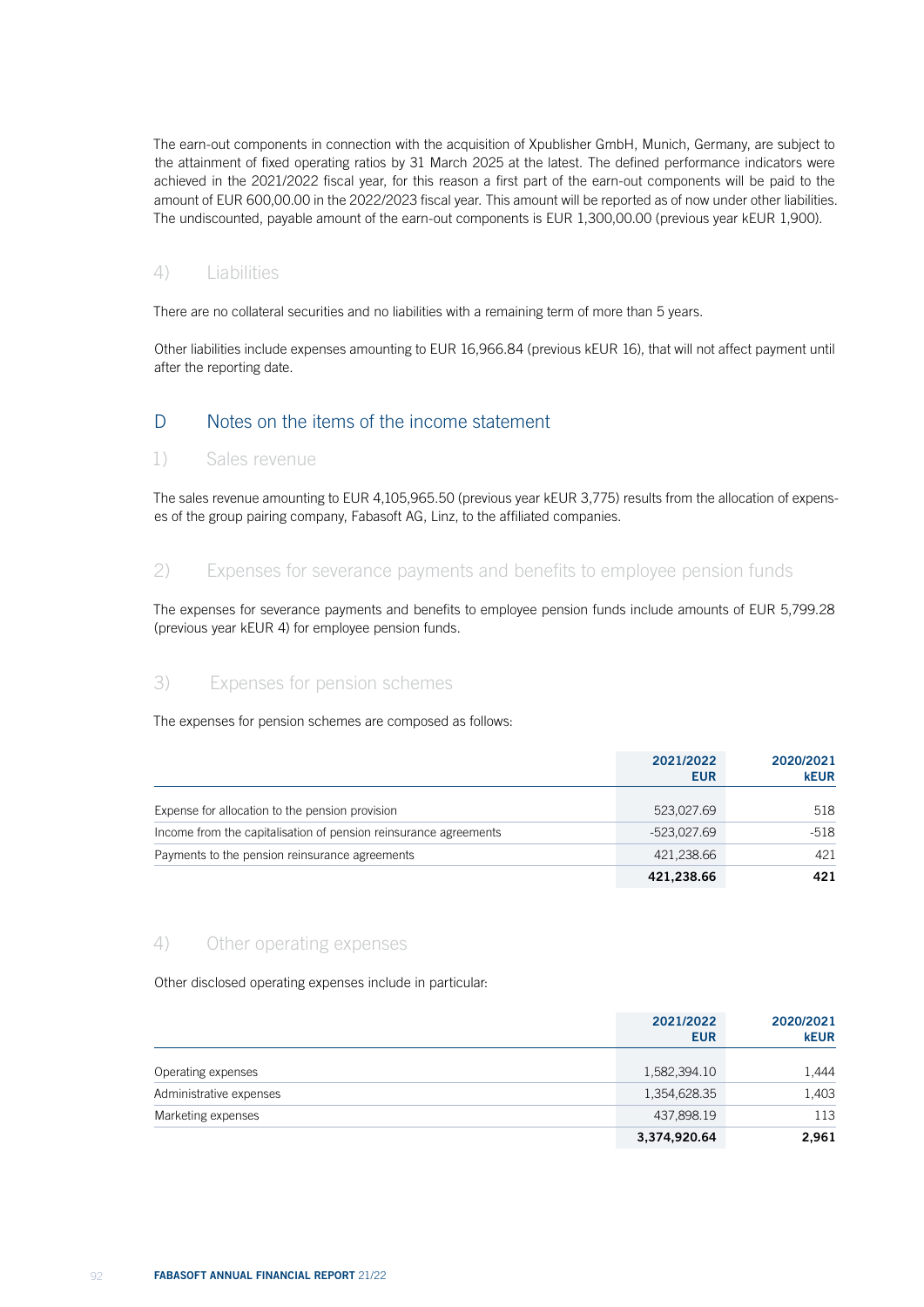# 5) Expenses for the annual auditor

The expenses for the annual auditor are disclosed in the consolidated financial statements of Fabasoft AG, Linz.

# E Other statements

## 1) Group taxation

As of the year of assessment 2022, Fabasoft AG as the group parent and the following group members constitute a group of companies pursuant to Section 9 of the Corporate Tax Law (Austrian Corporate Income Tax Act): (1) Fabasoft International Services GmbH, Linz, (2) Fabasoft R&D GmbH, Linz, (3) Fabasoft Austria GmbH, Linz and (4) Mindbreeze GmbH, Linz.

The positive or negative tax compensation for domestic group members is 25% of the attributed income. The tax compensations are disclosed in the receivables or liabilities from the affiliated companies. If, upon termination of the corporate group or the group member's withdrawal from the corporate group, following a minimum period pursuant to Section 9 (10) 1st dash of the Corporate Tax Law negative income of the group member which has already been allocated to the group parent has not yet been offset against tax compensations, a final settlement must be made calculated in the amount of the present value of the (fictitious) future tax relief which the group member would likely realise by claiming the remainder of this loss carry forward.

The taxes on income amount to EUR 798,775.23 (previous year kEUR 667) and are subdivided into the following items:

|                       | 2021/2022<br><b>EUR</b> | 2020/2021<br><b>kEUR</b> |
|-----------------------|-------------------------|--------------------------|
| Current taxes         | $-1,668,788.77$         | $-2,287$                 |
| Tax compensations     | 2,448,824.00            | 2,895                    |
| Deferred income taxes | 18,740.00               | 59                       |
|                       | 798,755.23              | 667                      |

## 2) Mandatory disclosures on bodies and employees

## 2.1. Average number of employees

|           | 2021/2022            | 2020/2021 |
|-----------|----------------------|-----------|
| Employees | $\ddot{\phantom{a}}$ |           |

## 2.2. Members of the Managing Board of Fabasoft AG

Prof. Dipl.-Ing. Helmut Fallmann, Linz Leopold Bauernfeind, St. Peter/Au Oliver Albl, Haag am Hausruck (since 1 May 2022)

No advances or loans were granted to members of the Managing Board or the Supervisory Board. Moreover, no liabilities were assumed for benefit of the members of the Managing Board.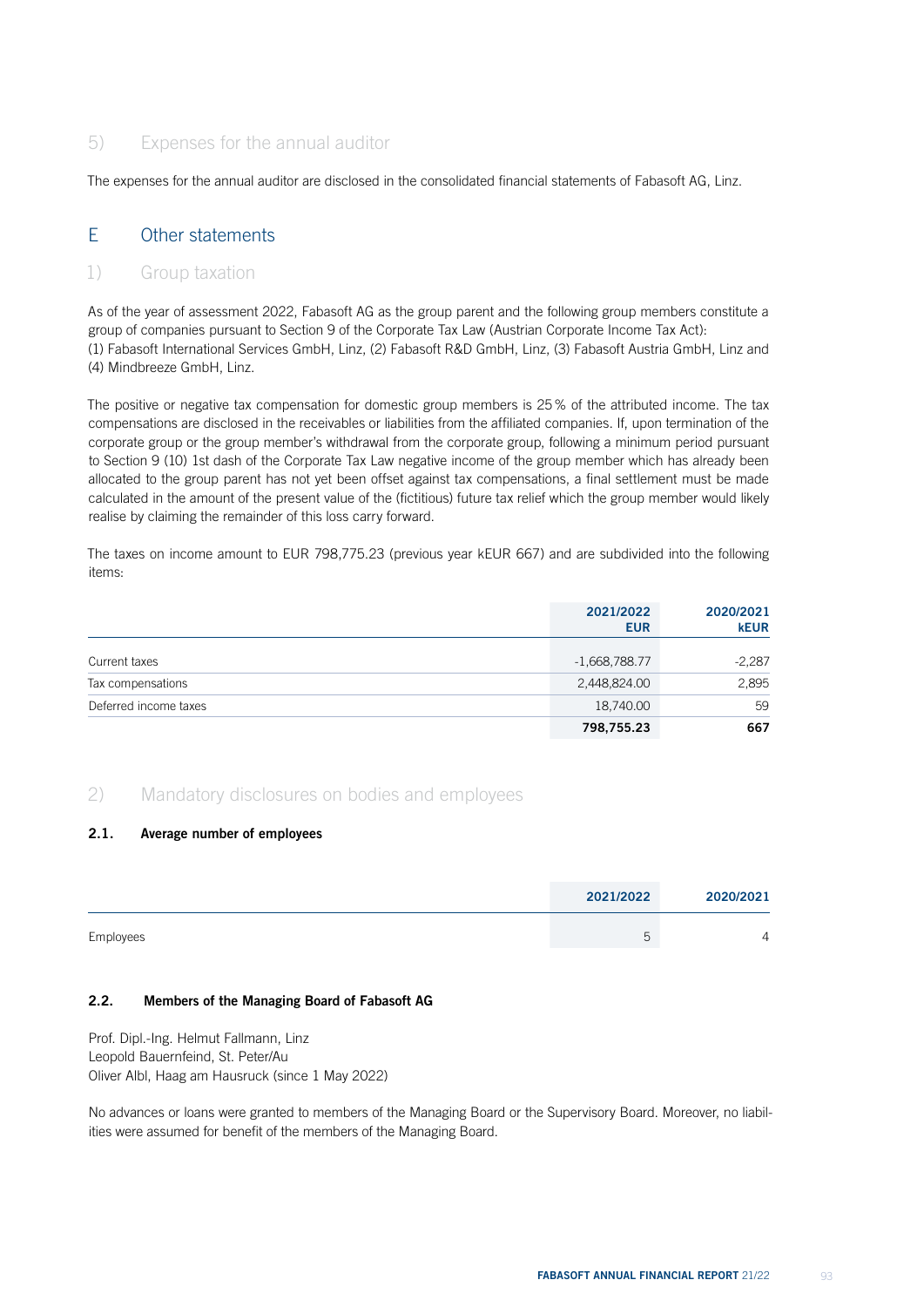Expenses for continuous emoluments, severance payments and pension schemes for the members of the Managing Board amounted to kEUR 1,580 (previous year kEUR 1,617) in the 2021/2022 fiscal year and are composed as follows:

| in kEUR                         | 2021/2022 | 2020/2021 |
|---------------------------------|-----------|-----------|
| Continuous emoluments           | 1,001     | 966       |
| Expenses for severance payments | 158       | 230       |
| Expenses for pension schemes    | 421       | 421       |
| Total                           | 1,580     | 1,617     |

The Supervisory Board is composed of the following persons:

em. o. Univ.-Prof. Mag. Dr. Friedrich Roithmayr (Chairman) Dr. Peter Posch (Member) FH-Prof.<sup>in</sup> Univ.Doz.in DIin Dr.in Ingrid Schaumüller-Bichl (Member) Prof. Dr. Andreas Altmann (Member)

Emoluments amounting to EUR 80,000.00 (previous year kEUR 80) were paid to the members of the Supervisory Board in the 2021/2022 fiscal year.

## 3) Information on the stock option programs

As at the reporting date 31 March 2022 there are no effective stock option programs.

# 4) Resolutions of the Annual General Meeting on 29 June 2020

The following resolutions, among others, were made at the Fabasoft AG Annual General Meeting on 5 July 2021:

A dividend of EUR 0.85 per dividend-bearing share shall be paid out for the 2020/2021 fiscal year.

The Managing Board is authorised for the period of 30 months to acquire its own shares pursuant to Section 65 (1) (4) of the Austrian Stock Corporation Act for the purpose of issuing them to employees, company executives and members of the Managing Board of the company or an affiliated company respectively to Section 65 (1) (8) of the Austria Stock Corporation Act and up to a maximum holding of 10% of the total share capital of the company. The equivalent value permissible at repurchase must not exceed 10% above and must not be 20% at the least below the average price at the close of Xetra trading on the Deutsche Börse AG of the last five stock exchange trading days prior to the fixing of the purchase price.

The Managing Board is authorised with the approval of the Supervisory Board to increase the share capital of the company within five years of this amendment to the articles being entered in the company register – possibly in several tranches – by up to nominally EUR 5,500,000.00 through the issue of up to 5,500,000 no-par-value shares both against cash deposit and also pursuant to Section 172 of the Austrian Stock Corporation Act against non-cash contribution to up to EUR 16,500,000.00 and stipulate the conditions of issuance in agreement with the Supervisory Board (authorised capital in the sense of Sections 169 ff Austrian Stock Corporation Act), whereby the Managing Board shall also be authorised to issue the new shares possibly with the exclusion of the subscription rights that the shareholders are otherwise entitled to (Section 170 (2) Austrian Stock Corporation Act).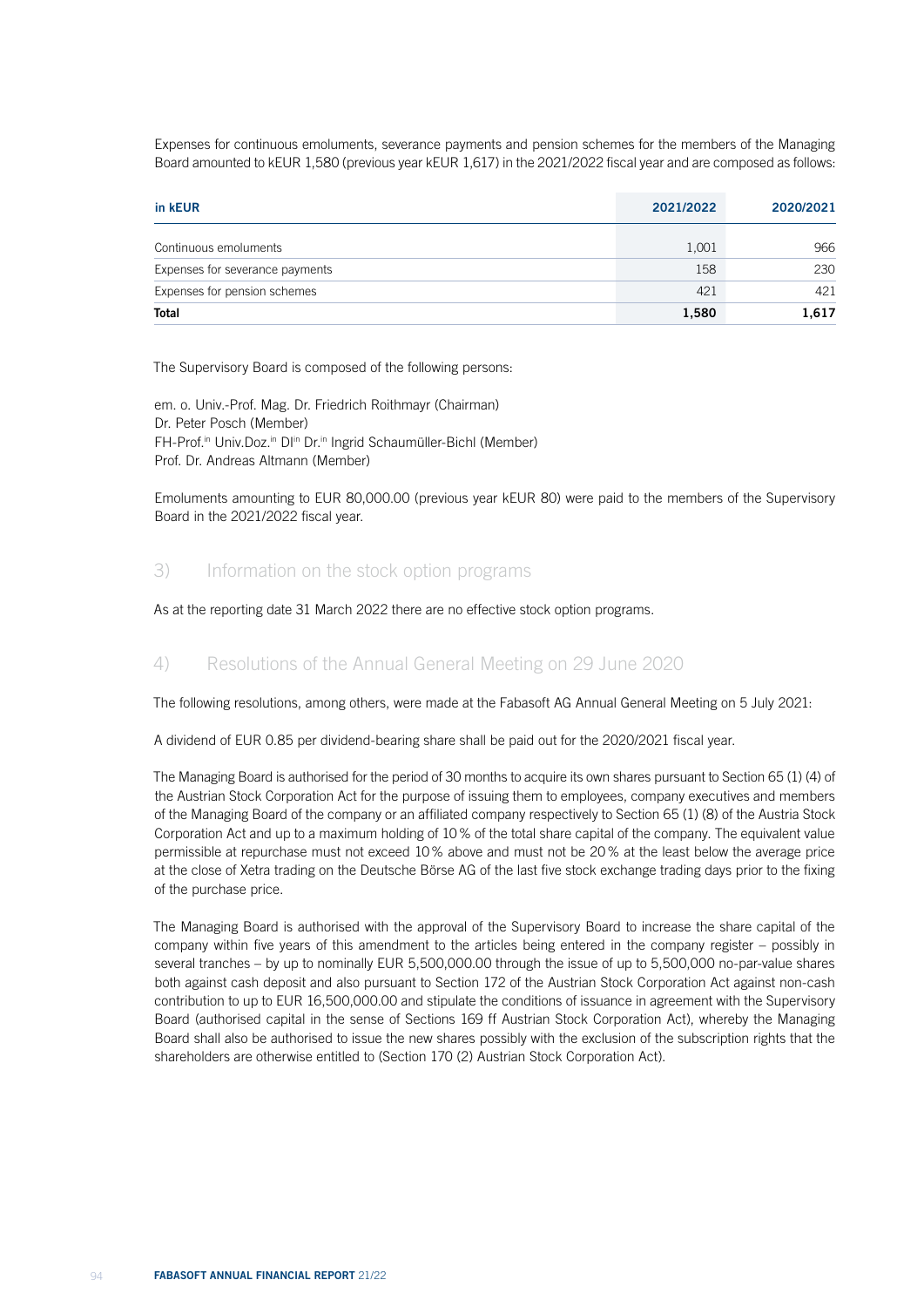# 5) Significant events after the balance sheet date

## Restructuring organisational unit "Approve"

A 100% subsidiary was established in a first step by Fabasoft AG, namely the Fabasoft Approve GmbH with it headquarters in the political municipality of Linz. Fabasoft Approve GmbH was registered in the company register of the regional court Linz as commercial court under the company number FN 580091a on 27 April 2022.

The unit "Approve" was then merged with its sister company Fabasoft Approve GmbH by Fabasoft Austria GmbH with the contribution agreement dated 9 May 2022, drawing on the benefits under Article III of the Austrian Reorganisation Tax Act (UmgrStG) as at the effective merger date of 31 March 2022. In order to avoid a refund of contributions, Fabasoft AG paid an allowance to Fabasoft Austria GmbH amounting to the value of the unit.

### Personnel changes in the Management Board of Fabasoft AG

Founder and Managing Board member Leopold Bauernfeind will resign from his position at the end of June 2022, but will but will remain on the Board in an advisory capacity until the first quarter of the calender year 2023. The Supervisory Board therefore made two new appointments to the Fabasoft AG Management Board: Ing. Oliver Albl, who has been with the company since 1991, will join as Chief Technical Officer (CTO) on 1 May 2022 and will be responsible for the implementation of an optimised technical organisational culture, which will bring the divisions Software Develop-ment and IT Operations even closer together. Matthias Wodniok, who has been with Fabasoft since 2000, will be responsible for the business division "eGov" from 1 July 2022, driving it for-ward with new strategic and structural impulses. Founding member of the Managing Board and Co-CEO Prof. Dipl.-Ing. Helmut Fallmann was appointed Chairman of the Managing Board (CEO) by the Supervisory Board with effect from 1 May 2022.

No other significant events for these annual financial statements occurred after 31 March 2021.

Linz, 7 June 2022

Prof. Dipl.-Ing. Helmut Fallmann Chairman of the Managing Board

Leopold Bauernfeind Member of the Managing Board

Ing. Oliver Albl Member of the Managing Board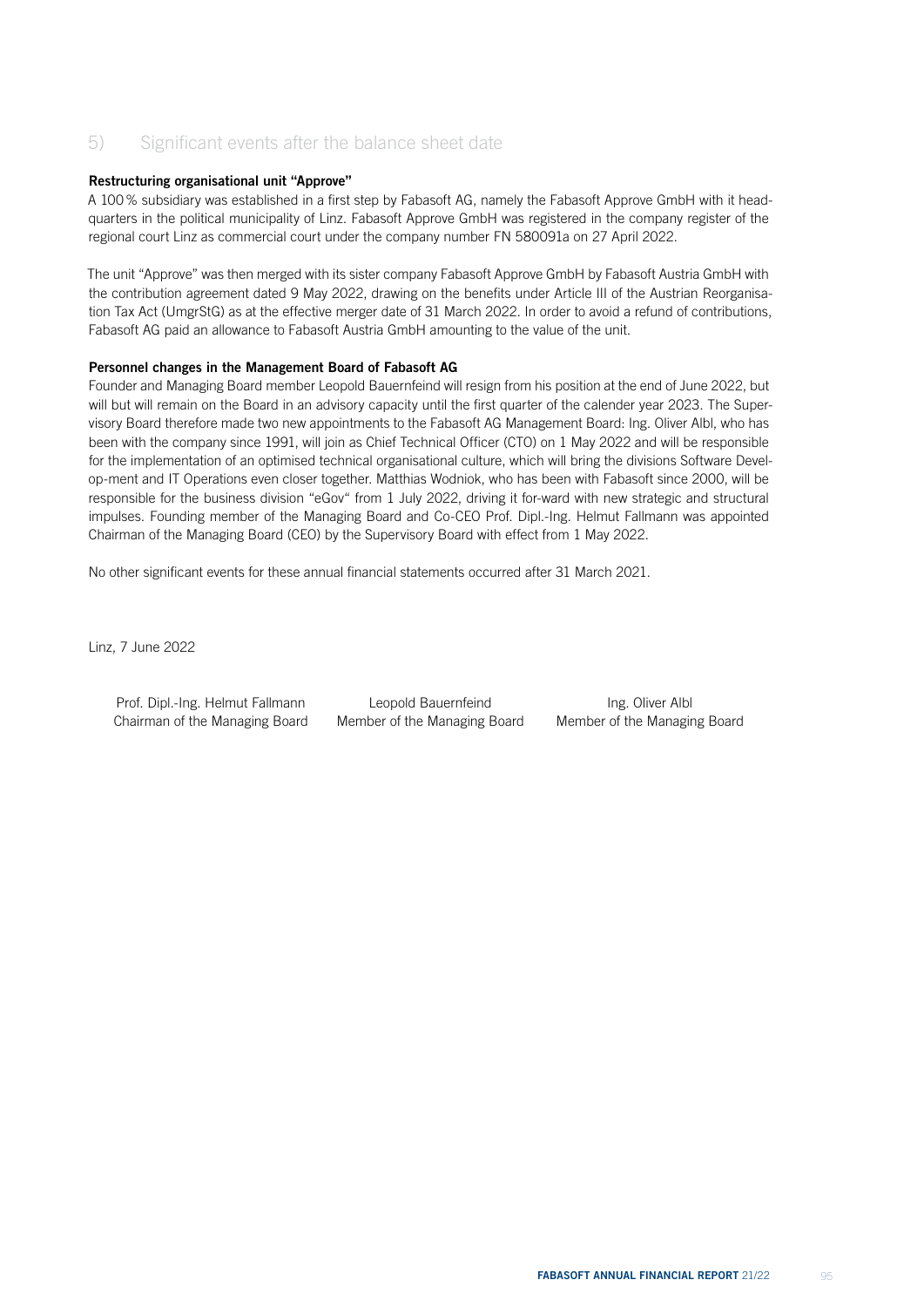# STATEMENT OF FIXED ASSETS OF FABASOFT AG, LINZ, AS AT 31 MARCH 2022

|                                                                                                                                                       | <b>Acquisition/production costs</b> |                  |                                |               |  |
|-------------------------------------------------------------------------------------------------------------------------------------------------------|-------------------------------------|------------------|--------------------------------|---------------|--|
| <b>Development of</b><br>fixed assets in EUR                                                                                                          | As at<br>01/04/2021                 | <b>Additions</b> | <b>Disposals</b><br>31/03/2022 |               |  |
| I. Intangible assets<br>Concessions,<br>industrial property<br>rights and similar<br>rights and benefits<br>as well as licenses<br>deriving from them | 555,972.09                          | 103,040.80       | 0.00                           | 659,012.89    |  |
| II. Property, plant and<br>equipment                                                                                                                  |                                     |                  |                                |               |  |
| 1. Buildings on<br>third-party land                                                                                                                   | 4,317,602.26                        | 1,450,053.68     | 0.00                           | 5,767,655.94  |  |
| 2. Other equipment,<br>office furniture<br>and equipment*                                                                                             | 10,738,405.80                       | 1,538,591.61     | 608,385.13                     | 11,668,612.28 |  |
| 3. Advance<br>payments and<br>assets under<br>construction                                                                                            | 0.00                                | 277,790.25       | 0.00                           | 277,790.25    |  |
|                                                                                                                                                       | 15,056,008.06                       | 3,266,435.54     | 608,385.13                     | 17,714,058.47 |  |
| <b>III. Financial assets</b>                                                                                                                          |                                     |                  |                                |               |  |
| 1. Shares in affiliated<br>companies                                                                                                                  | 18,364,306.29                       | 11,947,267.67    | 0.00                           | 30,311,573.96 |  |
| 2. Investment<br>securities                                                                                                                           | 156,911.16                          | 0.00             | 0.00                           | 156,911.16    |  |
|                                                                                                                                                       | 18,521,217.45                       | 11,947,267.67    | 0.00                           | 30,468,485.12 |  |
|                                                                                                                                                       | 33,959,763.39                       | 15,316,744.01    | 608,385.13                     | 48,841,556.48 |  |
| *thereof low-value                                                                                                                                    |                                     |                  |                                |               |  |
| assets according to Section 204 (1a)                                                                                                                  |                                     | 64.606.89        | 64.606.89                      |               |  |

of the Austrian Commercial Code

96 **FABASOFT ANNUAL FINANCIAL REPORT** 21/22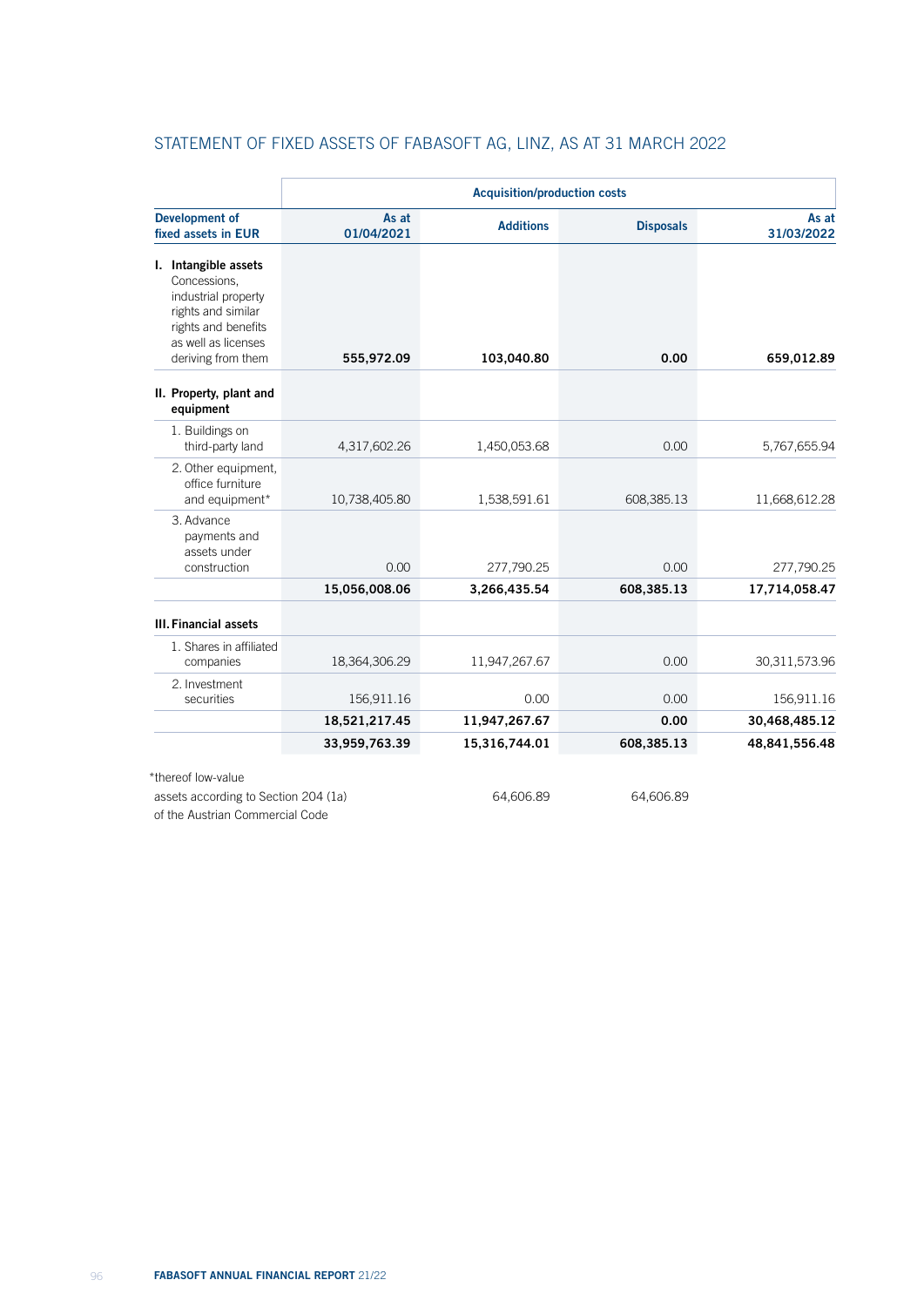|                                                                                                                                                       |                     | <b>Cumulated depreciations</b> | <b>Residual carrying amounts</b> |                     |                     |                     |
|-------------------------------------------------------------------------------------------------------------------------------------------------------|---------------------|--------------------------------|----------------------------------|---------------------|---------------------|---------------------|
| <b>Development of</b><br>fixed assets in EUR                                                                                                          | As at<br>01/04/2021 | <b>Additions</b>               | <b>Disposals</b>                 | As at<br>31/03/2022 | As at<br>31/03/2022 | As at<br>31/03/2021 |
| I. Intangible assets<br>Concessions,<br>industrial property<br>rights and similar<br>rights and benefits<br>as well as licenses<br>deriving from them | 329,000.81          | 88,653.35                      | 0.00                             | 417,654.16          | 241,358.73          | 226,971.28          |
| II. Property, plant and<br>equipment                                                                                                                  |                     |                                |                                  |                     |                     |                     |
| 1. Buildings on<br>third-party land                                                                                                                   | 3,136,215.69        | 545,124.16                     | 0.00                             | 3,681,339.85        | 2,086,316.09        | 1,181,386.57        |
| 2. Other equipment,<br>office furniture<br>and equipment*                                                                                             | 8,095,116.25        | 1,359,059.25                   | 587,526.45                       | 8,866,649.05        | 2,801,963.23        | 2,643,289.55        |
| 3. Advance<br>payments and<br>assets under<br>construction                                                                                            | 0.00                | 0.00                           | 0.00                             | 0.00                | 277,790.25          | 0.00                |
|                                                                                                                                                       | 11,231,331.94       | 1,904,183.41                   | 587,526.45                       | 12,547,988.90       | 5,166,069.57        | 3,824,676.12        |
| <b>III. Financial assets</b>                                                                                                                          |                     |                                |                                  |                     |                     |                     |
| 1. Shares in affiliated<br>companies                                                                                                                  | 0.00                | 0.00                           | 0.00                             | 0.00                | 30,311,573.96       | 18,364,306.29       |
| 2. Investment<br>securities                                                                                                                           | 58.50               | 0.00                           | 0.00                             | 58.50               | 156,852.66          | 156,852.66          |
|                                                                                                                                                       | 58.50               | 0.00                           | 0.00                             | 58.50               | 30,468,426.62       | 18,521,158.95       |
|                                                                                                                                                       | 11,560,391.25       | 1,992,836.76                   | 587,526.45                       | 12,965,701.56       | 35,875,854.92       | 22,572,806.35       |
| *thereof low-value                                                                                                                                    |                     |                                |                                  |                     |                     |                     |
| assets according to Section 204 (1a)                                                                                                                  |                     | 64.606.89                      | 64.606.89                        |                     |                     |                     |

of the Austrian Commercial Code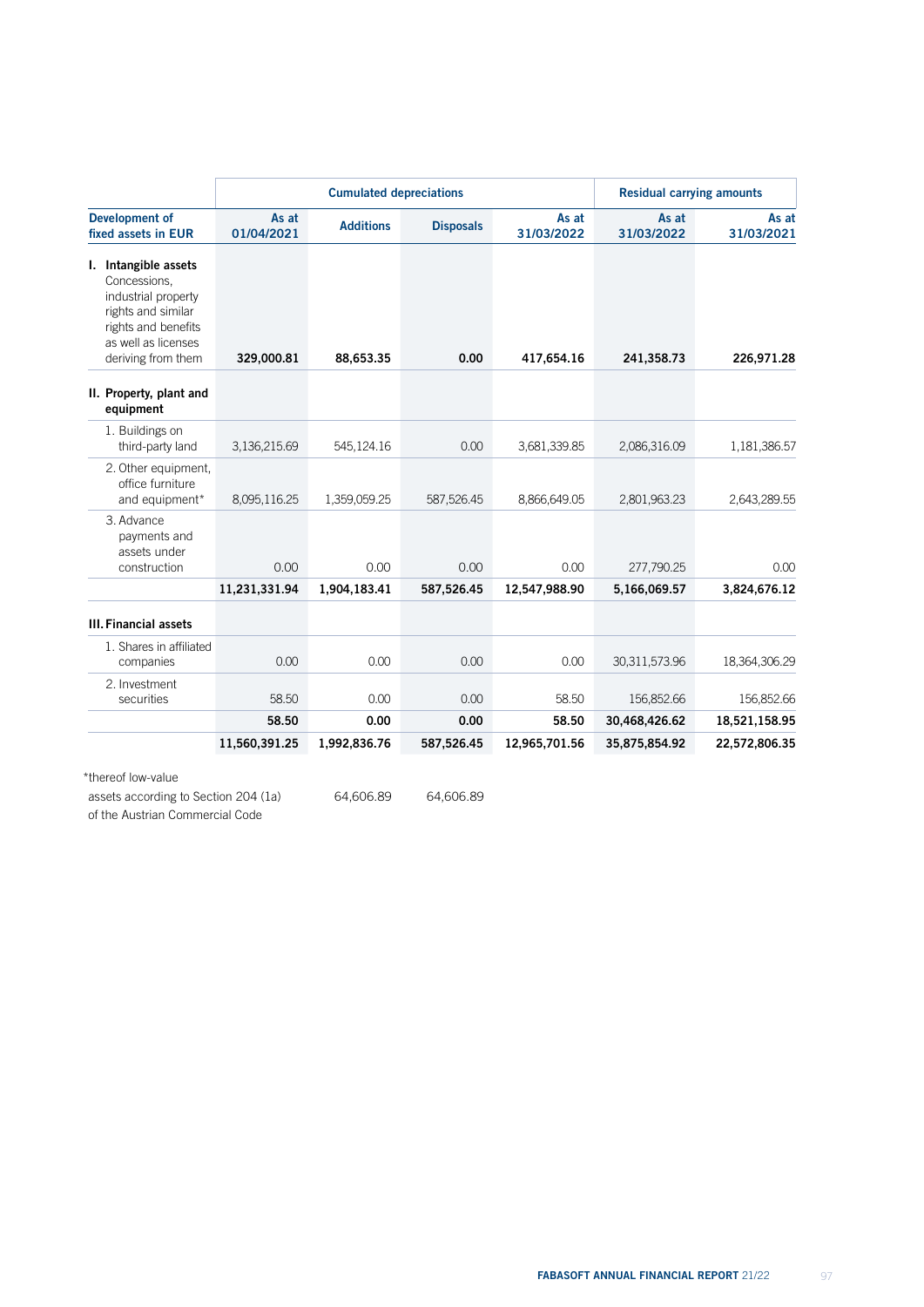This report includes both the management report of Fabasoft AG and the Group management report. Where required to provide a true and fair view of the actual assets, financial and profit situation, the information has been specified separately.

# MANAGEMENT REPORT OF FABASOFT AG AND THE FABASOFT GROUP

1) Report on the business performance and economic situation of Fabasoft AG and the Fabasoft Group

## 1.1. Business performance of Fabasoft AG and the Fabasoft Group

In the 2021/2022 fiscal year, the Fabasoft Group recorded sales revenue of EUR 58.3 million (EUR 55.1 million in the corresponding period of the previous year).

With EBITDA<sup>1)</sup> at kEUR 17,647 (kEUR 19,554 in the corresponding period of the previous year) EBIT<sup>1)</sup> was kEUR 11,530 (kEUR 13,886 in the corresponding period of the previous year).

The rise in sales revenue (5.8% compared to the 2020/2021 fiscal year) reflects in particular the growth at Mindbreeze, at Xpublisher and the positive development of revenue from the Fabasoft Business Process Cloud offers, an increase in recurring services and a rise in project business. By contrast the business of Fabasoft Schweiz Software AG saw a significant decline in sales amounting to kEUR 1,176, resulting from the loss of a re-tender in the federal sector in 2015. The other business with existing customers remained gratifyingly stabile in the period under review and in the lockdown phases imposed due to the pandemic, despite the practical challenges these posed, for example in the execution of projects with customers.

The decline in EBIT to kEUR 11,530 (kEUR 13,886 in the corresponding period of the previous year) reflects in particular higher expenditure for research and development, for the most part in the form of higher personnel expenses. Furthermore, the considerable limitation of sales and travel activities in the previous year due to the pandemic have picked up again.

With a research and development ratio<sup>1)</sup> of 28.3% of sales revenue, investments in research & development (kEUR 16,482) of the Fabasoft Group (Fabasoft AG has no research and development activities) were again on a very high level compared with the industry as a whole (kEUR 13,961 in the 2020/2021 fiscal year).

These investments were undertaken for research and development in connection with the company's own software production technology and the cloud and appliance offers based on this as well as with underlying issues in the field of digital transformation.

<sup>1)</sup>Definition of the key figures in the management report section 1.4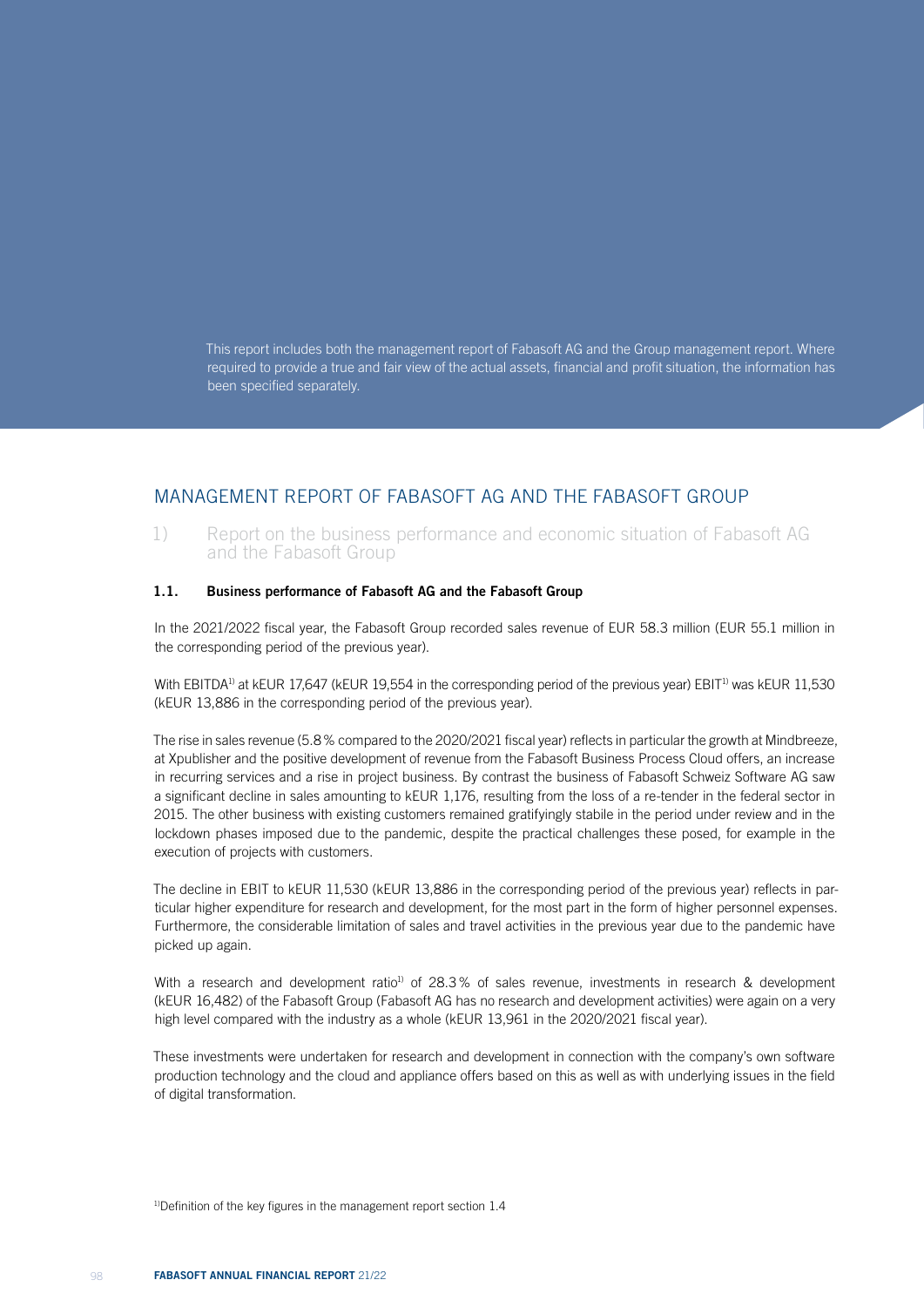The equity ratio<sup>1</sup> of the Fabasoft Group on the balance sheet date (31 March 2022) was 39% (51% on 31 March 2021). Fabasoft AG's increased holding in Mindbreeze GmbH from formerly 76% of the company shares to 85.5% resulted in a reducing effect on the consolidated equity.

The amount of cash and cash equivalents decreased in the Fabasoft Group from kEUR 48,424 (as at 31 March 2021) to kEUR 35,823 respectively in the Fabasoft AG from kEUR 12,296 (as at 31 March 2021) to kEUR 1,851 as at the balance sheet date 31 March 2022. The period under review also includes payments for participations arising from the increase of Fabasoft AG's participation in Mindbreeze GmbH from 76% to 85.5% and the purchase of company shares of KnowledgeFox GmbH from existing shareholders.

The Fabasoft Group employed a workforce of 386 on 31 March 2022 (326 on 31 March 2021).

In the 2021/2022 fiscal year the sales revenue of Mindbreeze GmbH and its subsidiary the Mindbreeze Corporation amounted to kEUR 14,271 (kEUR 13,180 in the corresponding period of the previous year). With EBITDA<sup>1)</sup> at kEUR 6,536 (kEUR 7,159 in the corresponding period of the previous year) EBIT<sup>1)</sup> was kEUR 5,079 (kEUR 5,833 in the corresponding period of the previous year).

## 1.2. Report on the regional presence of the Fabasoft Group

## Subsidiaries of Fabasoft AG on the balance sheet date (31/03/2022)

| <b>Company</b>                       | <b>Direct share</b> | <b>Country</b> | <b>Headquarters</b> | <b>Offices</b>            |
|--------------------------------------|---------------------|----------------|---------------------|---------------------------|
|                                      |                     |                |                     |                           |
| Fabasoft International Services GmbH | 100%                | Austria        | Linz                | Vienna                    |
| Fabasoft R&D GmbH                    | 100%                | Austria        | Linz                | Vienna                    |
| Fabasoft Austria GmbH                | 100%                | Austria        | Linz                | Vienna                    |
| Mindbreeze GmbH                      | 85.5%               | Austria        | Linz                | Vienna                    |
| Fabasoft Deutschland GmbH            | 100%                | Germany        | Frankfurt am Main   | Berlin, Erfurt,<br>Munich |
| Xpublisher GmbH                      | 60%                 | Germany        | Munich              | Deggendorf                |
| Fabasoft Schweiz AG                  | 100%                | Switzerland    | Bern                |                           |
| KnowledgeFox GmbH                    | 70%                 | Austria        | Vienna              |                           |

### Subsidiaries of Mindbreeze GmbH on the balance sheet date (31/03/2022)

| <b>Company</b>         | Direct share | <b>Country</b> | <b>Headquarters</b> |
|------------------------|--------------|----------------|---------------------|
| Mindbreeze Corporation | 100%         | JSA            | Chicago             |

### Subsidiaries of Xpublisher GmbH on the balance sheet date (31/03/2022)

| Company         | Direct share | <b>Country</b> | <b>Headquarters</b> |
|-----------------|--------------|----------------|---------------------|
| Xpublisher Inc. | 100%         | <b>USA</b>     | Chicago             |

### Changes in the Group structure and company acquisitions

Due to the successful development and strategic importance of the Mindbreeze business within the Fabasoft Group, Fabasoft AG increased its holding in Mindbreeze GmbH from formerly 76% of the company shares to 85.5% on 20 April 2021. The shares were purchased from the management of Mindbreeze GmbH, which formerly held 24%.

<sup>1)</sup>Definition of the key figures in the management report section 1.4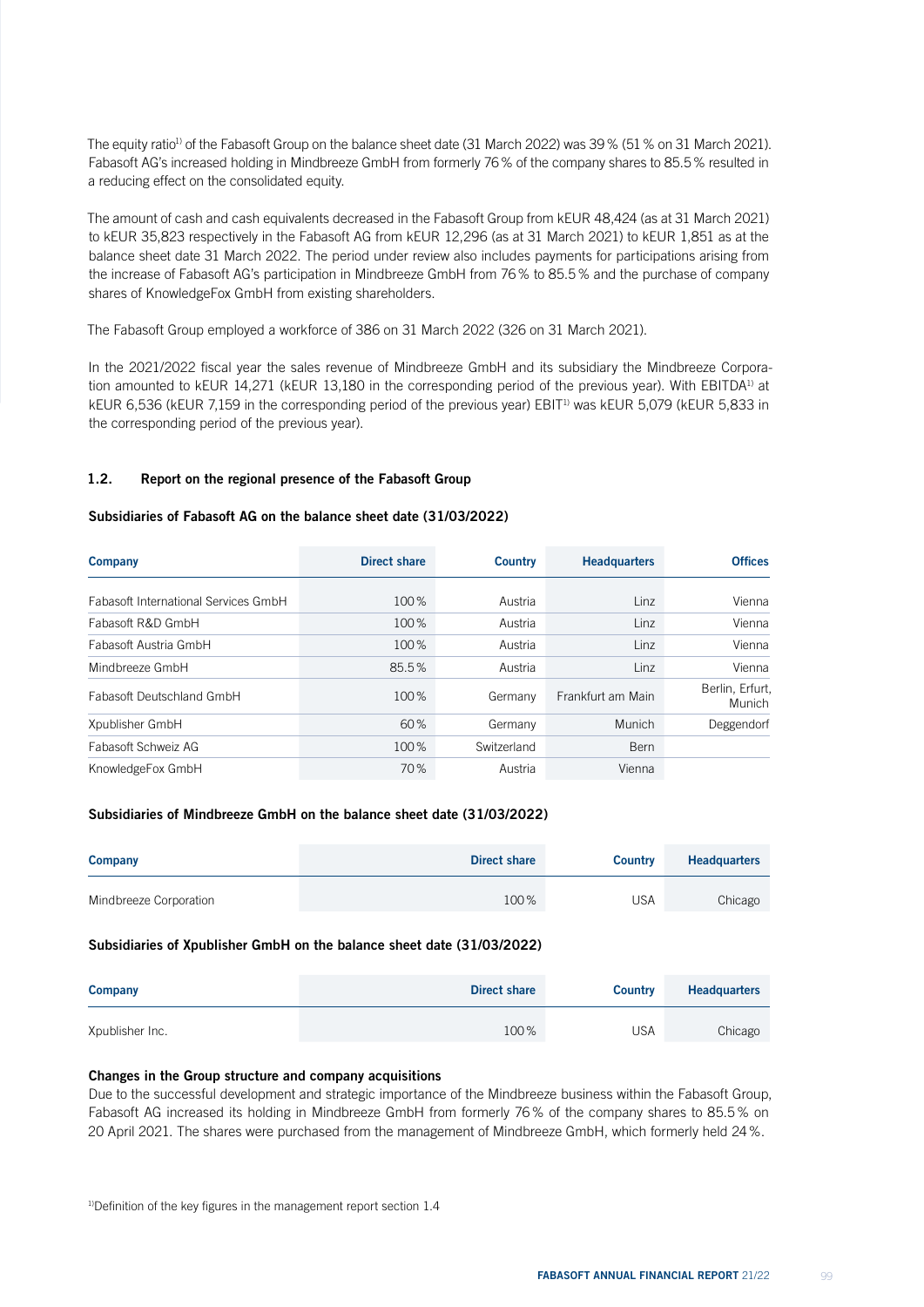The Mindbreeze management, which is still fully "on board", now holds 14.5% of the shares after the transaction. The purchase price was determined based on a company valuation carried out by E&Y Wirtschaftsprüfungsgesellschaft m.b.H.

On 13 January 2022 Fabasoft AG purchased 70% of the shares in KnowledgeFox GmbH, which has its headquarters in Vienna. The company is a specialist for mobile learning and MicroLearning and is active worldwide with its training apps for onboarding and sales. Acquisition of the shareholding was effected on the one hand by the purchase of already existing shares in the company by shareholders not active in the company in the amount of 49.9% and on the other hand by means of a subscription for new shares amounting to 20.1%. The existing and newly subscribed shares were purchased together in cash at a price of kEUR 1,472. The CEO and previous shareholder retains a 30% stake and as CEO promotes further expansion. Initial consolidation of KnowledgeFox GmbH was therefore effected for reasons of simplification on the effective date 1 January 2022.

#### 1.3. Financial and non-financial performance indicators of Fabasoft AG and the Fabasoft Group

### Financial performance indicators of Fabasoft AG (individual financial statements in accordance with the Austrian Commercial Code)

| in kEUR                                    | 2021/2022 | 2020/2021 |
|--------------------------------------------|-----------|-----------|
|                                            |           |           |
| Sales revenue                              | 4,106     | 3,775     |
| Result before income taxes                 | 7,408     | 8,166     |
| EBIT <sup>1</sup>                          | $-3,314$  | $-2,868$  |
| EBITDA <sup>1)</sup>                       | $-1,321$  | $-1,127$  |
| Annual net profit                          | 8,207     | 8,832     |
| Equity                                     | 43,979    | 45,081    |
| Equity ratio <sup>1)</sup>                 | 85%       | 86%       |
| Cash flows from operating activities       | 14,221    | 8,708     |
| Cash and cash equivalents at end of period | 1,851     | 12,296    |
| Employees as at 31/3                       | 5         | 5         |

#### Financial performance indicators of the Fabasoft Group (consolidated financial statements in accordance with IFRS)

| in kEUR                                    | 2021/2022 | 2020/2021 |
|--------------------------------------------|-----------|-----------|
|                                            |           |           |
| Sales revenue                              | 58,268    | 55,090    |
| Result before income taxes                 | 11,250    | 13,780    |
| EBIT (Operating result) <sup>1)</sup>      | 11,530    | 13,886    |
| EBITDA <sup>1)</sup>                       | 17,647    | 19,554    |
| Result for the year                        | 7,880     | 9,730     |
| Equity                                     | 27,254    | 39,252    |
| Equity ratio <sup>1)</sup>                 | 39%       | 51%       |
| Cash flows from operating activities       | 16,651    | 20,899    |
| Cash and cash equivalents at end of period | 35,823    | 48,424    |
| Employees as at 31/3                       | 386       | 326       |

1) Definition of the key figures in the management report section 1.4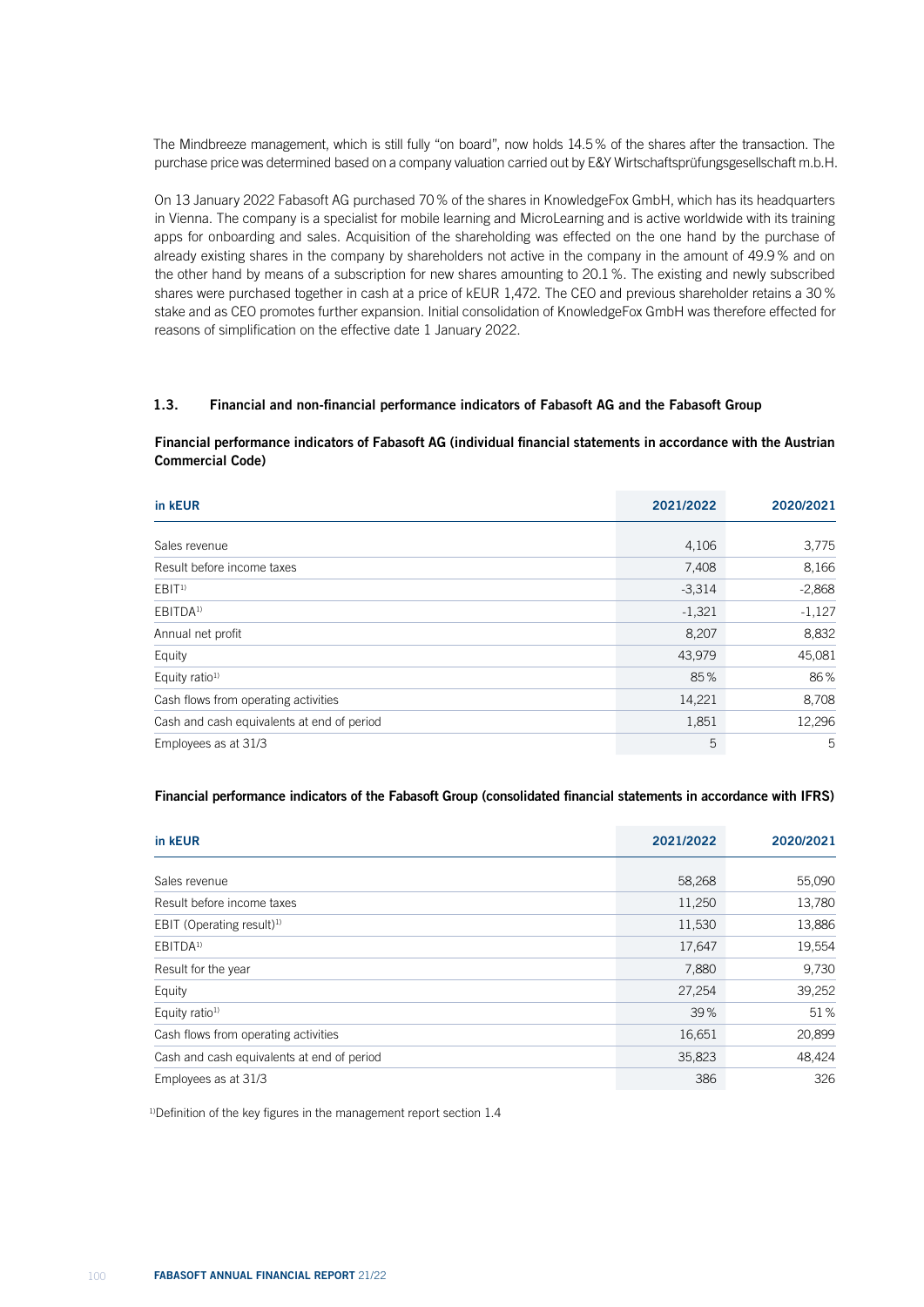### Non-financial performance indicators of the Fabasoft AG and the Fabasoft Group

#### Employees as a success factor

The competence, enthusiasm, commitment and talent of employees and their flair for innovation are all basic requirements for sustainable growth. In other words, the promotion and carrier development of employees is of utmost importance in the Fabasoft Group. Training and further education plans are created individually and developed, continuously and demand-oriented. The Fabasoft Academy – the Group's own training unit – coordinates the implementation of the measures and offers a broad spectrum of internal training opportunities. The extensive further education programme is prepared together with internal and external trainers, implemented and expanded all the time, with particular importance being attached to the interplay of knowledge transfer and practical application.

Where education and training are concerned Fabasoft also attaches great importance to externally comprehensible and internationally recognised standards for the acquisition of skills. On the balance sheet date the Fabasoft Group employed 64 certified IPMA standard (senior) project managers, 95 Scrum Master and 25 Product Owner in compliance with Scrum Alliance.

### Internal Communication

Fabasoft lives an open communication. The management regularly makes announcements in the scope of "Friday Morning Speeches" relating to enterprise strategy focuses and current organisational, technology and business topics. Innovations and further developments in all product and implementation areas are presented by members of the development teams at the internal "Scrum Demo Days" which are held once a fortnight. All employees have the chance to visit these events in person, follow them using video streaming. The internal monthly Fabasoft Newsletter provides employees with a compact overview of all relevant issues taking place within the Fabasoft Group, such as changes in internal processes, planned events, presentation of new colleagues as well as information concerning ongoing customer projects or newly acquired customers.

#### Sustainability at the Fabasoft Group

Fabasoft regards sustainability as taking responsible decisions based on ecological, social and economic aspects (ESG aspects). Another key factor in this respect is the efficient, careful and economical use of resources. Meetings with customers as well as training sessions are held primarily online using a multi-functional system (Fabasoft Unified Communications Installation), over which video conferencing, telephony, chats and screen sharing are possible. As far as possible business trips are undertaken using public transport or with the electric or hybrid cars provided for this purpose. To this end Fabasoft has expanded the charging infrastructure at its headquarters in Linz and another expansion step is also planned for the location in Vienna.

Fabasoft communicates its commitment in this area within the scope of its annual sustainability report, which is an integrated part of the annual report.

#### Standards and open platforms

The use of open-source products, the commitment to and realisation of market-relevant standards and the requirements of accessibility is important for both private enterprises and the public sector. The chances and risks resulting from this are described in detail in section 2 of the management report.

## 1.4. Alternative Performance Measures of the Fabasoft Group

Within the scope of its periodical and obligatory reporting Fabasoft publishes alternative performance measures (APM). These performance measures are not defined in the existing accounting policy pursuant to the International Financial Reporting Standards (IFRS). Fabasoft calculates the APM with the aim of enabling comparability of the performance measures over time or a sectorial comparison. Fabasoft calculates the following APM:

- Nominal change in sales revenue
- EBIT or operating result
- EBITDA
- Equity ratio
- Research & development ratio (will be published in the full annual report)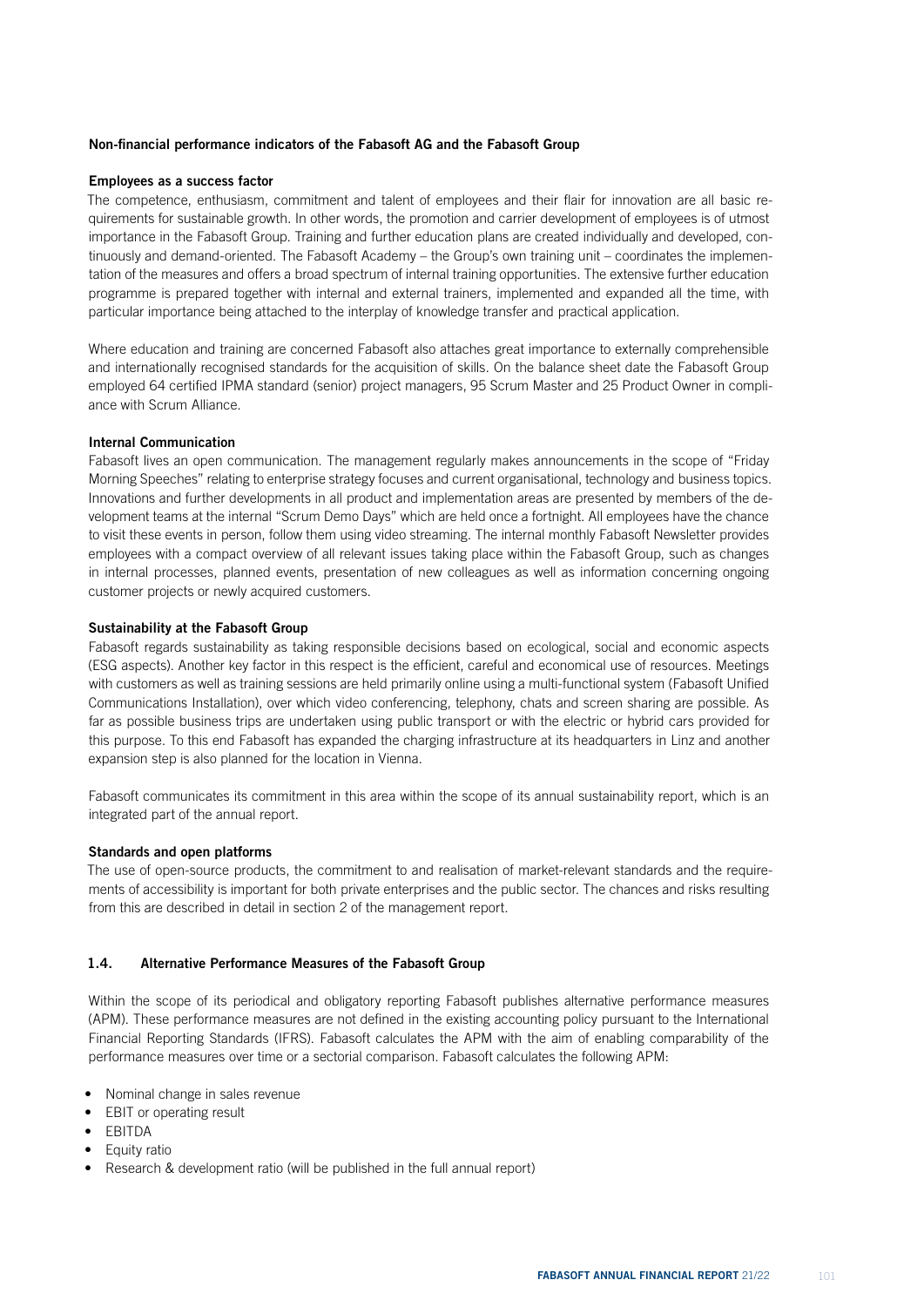#### Nominal change in sales revenue

The nominal change in sales revenue is a relative indicator. It indicates the change in the sales revenue in percent compared to the previous year.

#### EBIT or operating result

EBIT stands for Earnings Before Interest and Taxes and shows the operative result of a company without the impact of effects arising from inconsistent taxation systems and different financing activities. EBIT (operating result) is calculated as follows:

| <b>Reconciliation</b>       |
|-----------------------------|
| Result before income taxes  |
| - Finance income            |
| + Finance expenses          |
| $=$ EBIT (operating result) |

## EBITDA

EBITDA stands for Earnings Before Interest, Taxes, Depreciation and Amortisation. In addition to interest and taxes this indicator of success also neutralises the distortionary effects of operative business activities arising from different depreciation methods and valuation latitude. EBITDA is calculated on the same basis as EBIT plus depreciation and amortisation affecting income in the period or less reversals of impairment losses on intangible assets and property, plant and equipment.

Reconciliation

#### EBIT

+ / – depreciation / amortisation / reversals of impairment losses on intangible property and assets, plant and equipment

 $=$  EBITDA

#### Equity ratio

The equity ratio indicates the proportion of equity in total capital.

Equity x 100 Total Capital

#### Research & development ratio

Indicator that sets expenses for research and development in relation to the revenue.

x 100

Expenses for research and development

Revenue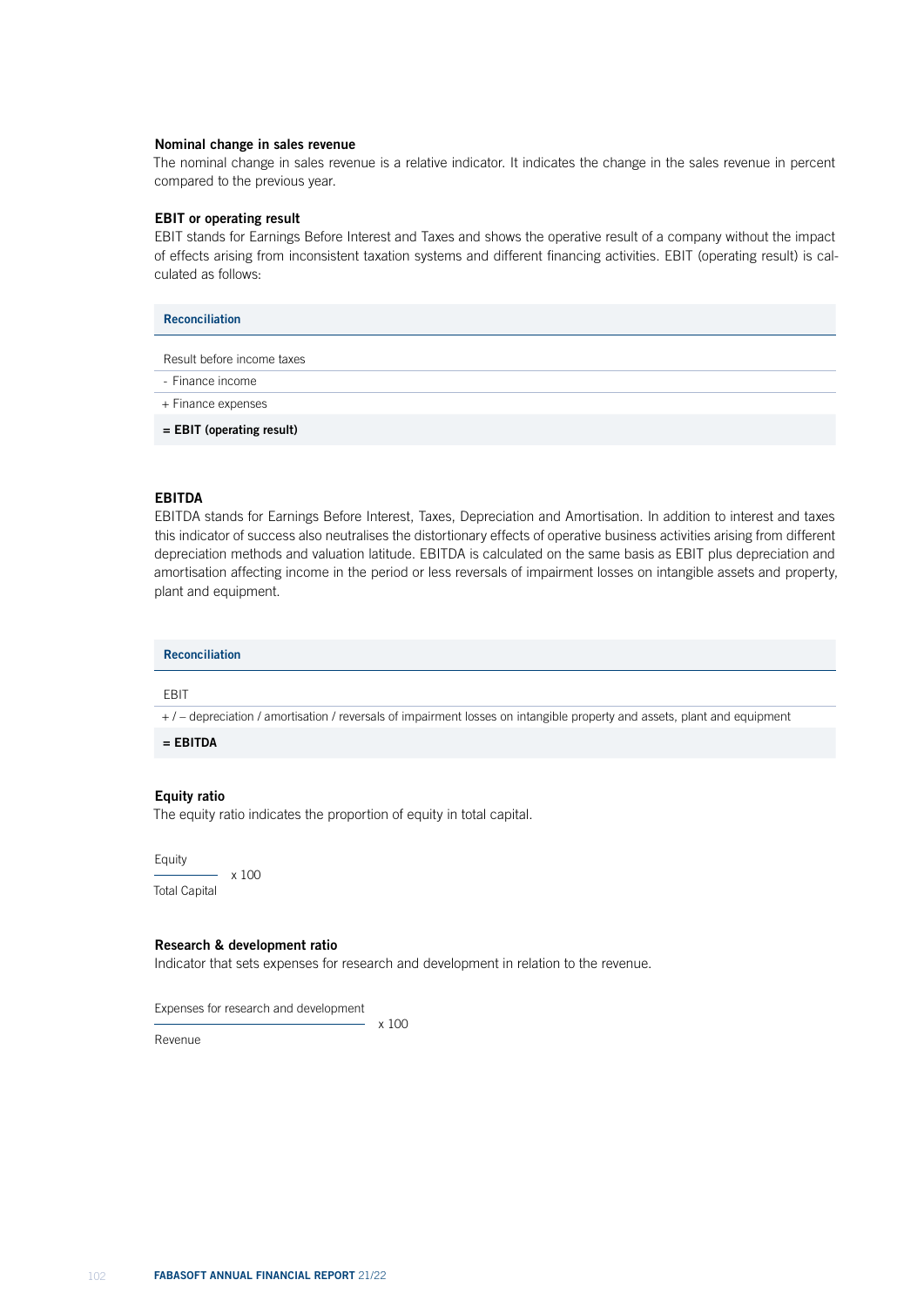# 2) Report on the expected development and risks of Fabasoft AG and the Fabasoft Group

## 2.1. Major opportunities of Fabasoft AG and the Fabasoft Group

Major opportunities for the Fabasoft Group and consequently also for the result of Fabasoft AG are seen in the following areas in particular:

### New products and product versions

New versions of existing products were made available and new product offers developed as part of the intensive research and development activities in the 2021/2022 fiscal year. This opens up opportunities for additional business with both new and existing customers. Especially with regard to fresh business, the intention is to create opportunities in new vertical markets and geographies based on innovative marketing and deployment models. Further development of the Fabasoft Business Process Cloud as a platform is an example in this context as is the expansion of the Mindbreeze partner network.

### Mindbreeze InSpire

Mindbreeze carries out research and development in the areas of information insight, knowledge management and artificial intelligence and is successively opening up new fields of application for these technologies. Mindbreeze offers an appliance (Mindbreeze InSpire) as a ready-to-use product in order to make entry for its customers as simple as possible. The appliance is integrated in the company's IT and is connected to existing data sources with the aid of connectors. The contents of the sources are analysed, linked accordingly and made available for queries and extensive search applications in a knowledge database (index). An increasing number of hybrid operating models are also being offered. Data from different storage locations (on-premises, cloud) are analysed and linked here. However, the data always remains reliably in the storage location. This provides end users with a consistent complete overview (360-degree view).

Mindbreeze InSpire is already being used productively by many international customers. As a result of its growing visibility on the international market and positive evaluations by analyst firms, Mindbreeze is also attracting the attention of large international customers and potential partners. Moreover, analyst firms have positioned Mindbreeze InSpire as a sound and powerful basis with flexible operating models when it comes to the introduction of knowledge management applications and information insight. The product offers extensive AI-based functions that go far beyond classic search machines and that analysts already regard as the next generation (Insight Engine, Cognitive Search).

Fast application for business processes in the respective departments that enable use of the product without the need of programming thanks to its Insight App Designer plus the provision of comprehensive connectors for the linking of data sources and functionalities in the standard product are all regarded as fields of particularly high potential that offer the chance of a unique positioning. The analysing and processing of natural language is an important prerequisite for understanding information, one that Mindbreeze addresses with the use of machine learning and in particular natural language processing.

In particular the Mindbreeze InSpire SaaS offer and the hybrid operating model are being used more frequently in addition to appliance product offer. Customers and partners from many different branches were acquired and in the case of existing customers the installations in part expanded in the period under review. Further intensification of the marketing and sales activities are planned in order to increase visibility on the market and boost the market position as well as the development and expansion of strategic partnerships.

### Fabasoft Business Process Cloud

Cloud computing has become established globally as a usage model wherever effective and needs-oriented utilisation of information technology or the management of processes is required. However, such use is often thwarted especially in Europe due to concerns with regard to data protection and the confidentiality of corporate data. Fabasoft addresses this desire for transparency and security with the following aspects: The software products are developed in Europe and operated in European data centres – based on a European values system for data security, access security, legal compliance and certified quality standards.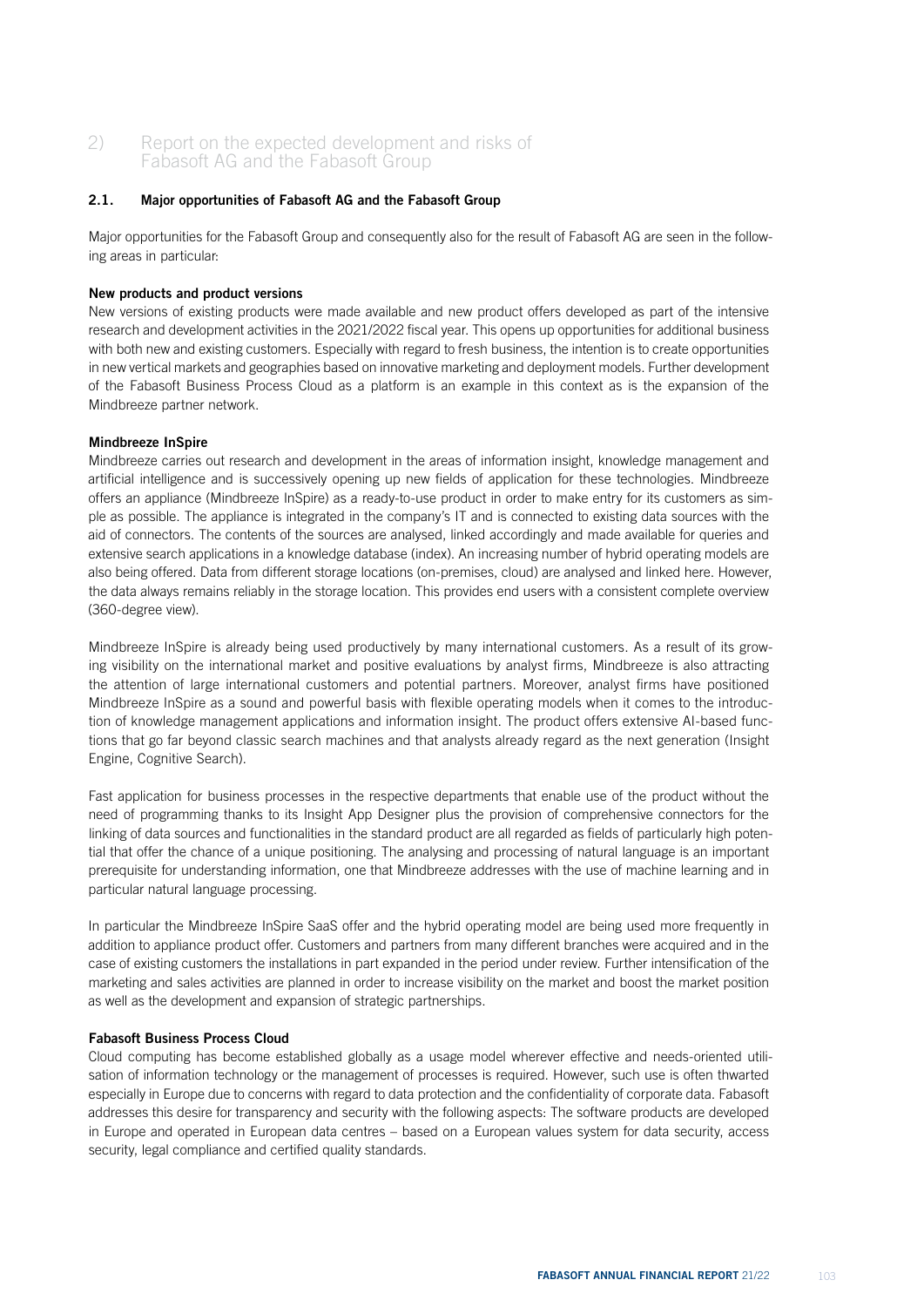Regular certifications and audits carried out by independent institutions endorse the high standards of quality, security and service. Data are stored synchronously in two separate data centres in the locations selected by the customers. Data transmission and storage can be encrypted. Furthermore, with its appliances (combination of hardware and software) Fabasoft offers customers the possibility of storing data on their own premises.

The Fabasoft Business Process Cloud can be used as a digitisation ecosystem for the time-saving and cost-efficient digital realisation of corporate and project-specific processes on the one hand. On the other it is available as a flexible, ready-to-use cloud solution for the cross-organisational management of documents and business processes with a focus on business-relevant documents that require a high level of security and compliance. As an ecosystem the Fabasoft Business Process Cloud constitutes the basis for Fabasoft Business Process Solutions as well as for customer-specific use cases.

Fast implementation of customer-specific use cases in the fields of contract management or technical data management are regarded as fields of particularly high potential and a unique selling point. Fabasoft offers out-of-the-box products in this respect: Fabasoft Approve for the management of technical data and documents in industry and Fabasoft Contracts for contract analytics and the audit-compliant life-cycle management of contracts. Intelligent data collection, intelligent capturing or individual dashboards are available, for example, thanks to the integration of parts of the Mindbreeze technology in Fabasoft Contracts.

The Fabasoft Business Process Cloud, Fabasoft Approve and Fabasoft Contracts are characterised by their simple integration in existing IT landscapes and are highly scalable. The graphical process editor (BPMN 2.0) enables individual modelling of complex approval, test and release processes without the need of any programming knowledge. A high level of user acceptance is achieved thanks to the elegant and intuitive user interface available in different languages.

The digital signature based on Fabasoft Secomo technology enables the seamless handling of signing processes without media discontinuity or the involvement of external services. This facilitates the provision of information and enables automated processes. Users benefit from a platform that can cover several use cases without having to change the work environment.

The Fabasoft Business Process Cloud was designed consistently and further developed as an application ecosystem. This functions as the basis for product offers such as Fabasoft Approve, Fabasoft Contracts, Xpublisher and KnowledgeFox and opens up chances for intensified cloud partner business.

### Fabasoft Secomo

The encryption appliance Fabasoft Secomo offers the chance of true end-to-end encryption. Data are always transferred in encrypted form with this solution and stored in teamrooms. Both the teamroom and the documents it contains are encrypted. Fabasoft Secomo is also available "as a service" for customers of the Fabasoft Business Process Cloud Enterprise Edition, Fabasoft Approve and Fabasoft Contracts.

Opportunities could arise for the Fabasoft Group in connection with the growing strategic importance of the topics digitisation and data protection in many companies and organisations, which in turn will give rise to a series of concrete implementation needs. Fabasoft sees itself well positioned in this field and with its Cloud products already offers a high-performance portfolio: Where digital document control or digitisation of business processes are concerned on the one hand and as a sound basis for better observance of data protection and compliance directives on the other.

### Xpublisher and Xeditor

The Xpublisher editing system standardises and structures contents for high-performance, fast and consistent multichannel publishing. It facilitates the coordination and compilation of content for different digital publication channels and with the integration of page and book planning enables simple production of magazines, books and documentation.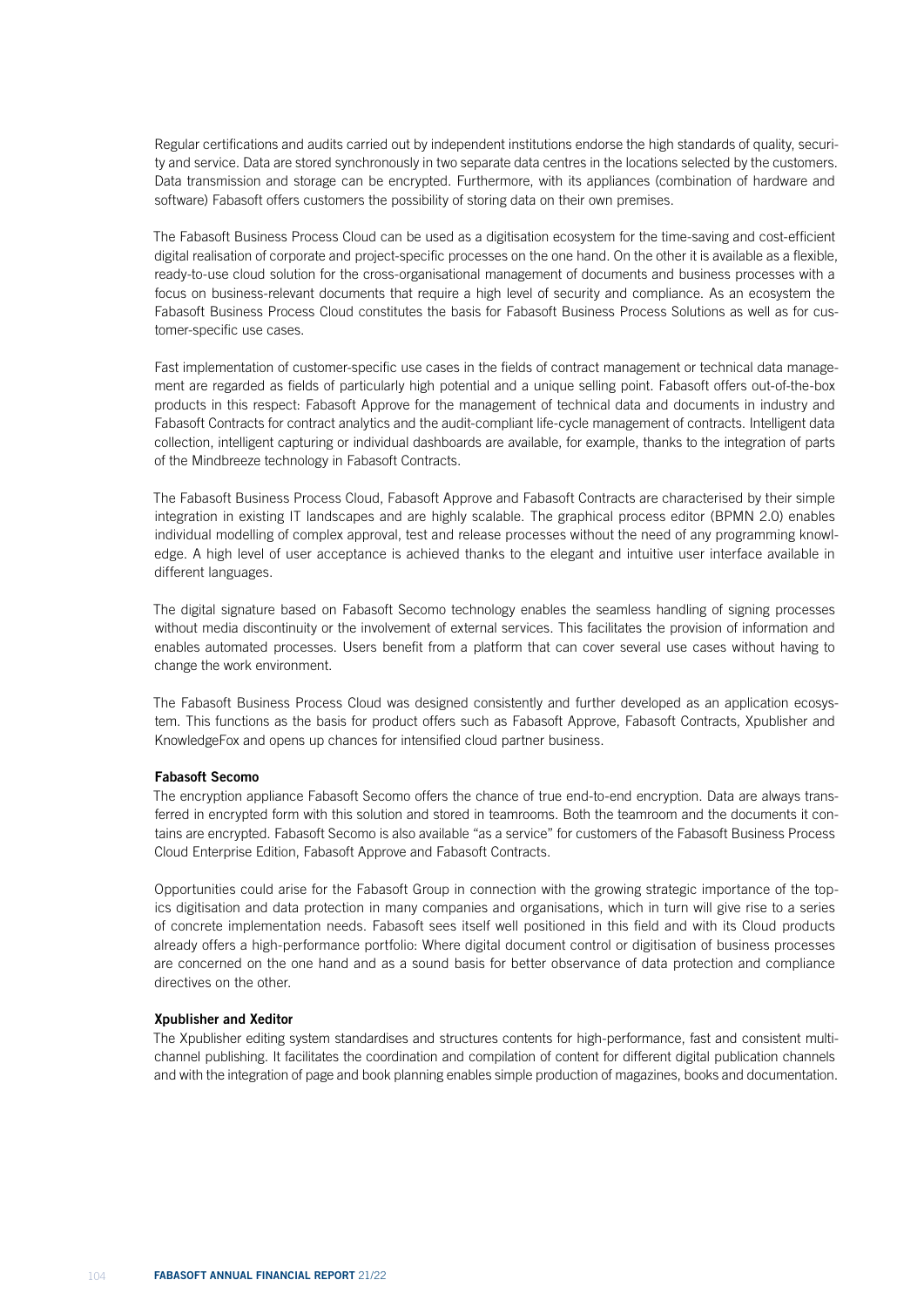Xeditor enables the creation and editing of semantic and structured content in XML format without any need of technical knowledge. Document structures are pre-designed in Xeditor and need only be filled in by the authors. This helps with the updating and publication of lengthy documents such as legal texts or technical documentation.

Opportunities could result for the Fabasoft Group from the expansion and development of customer groups from the media branch or publishing in Germany, Austria, Switzerland and North America. Attractive usage and combination options are also envisioned in several Fabasoft business segments – in particular the Fabasoft Business Process Cloud. The integration of Xeditor as an add-on in the Fabasoft Business Process Cloud enables the efficient creation, editing and reviewing of standardised contents. Among other things, this supports companies from industrial environments with the compilation of technical documentation or public authorities with the publication of legal texts.

### KnowledgeFox

In January 2022 Fabasoft AG purchased 70% of the shares in the MicroLearning pioneer KnowledgeFox GmbH, which has its headquarters in Vienna. The participation in the KnowlegdeFox GmbH is regarded as a consistent step in the realisation of the Fabasoft growth strategy. The company's mobile Learning Management System (LMS) will benefit from the Fabasoft Business Process Cloud Ecosystem and on this basis sustainably address international markets.

#### Open platform and commitment to standards

A significant and unique selling proposition of the Fabasoft Group's on-premises product portfolio is provided by the possibility of using these products on both Microsoft Windows Platform and open source platforms. As a result of the existing cost awareness in both the public and private sectors this cost-efficient option contributes to a positive evaluation of the Fabasoft portfolio.

This open platform strategy is based on a commitment to and the implementation of market-relevant standards and norms in software product development. The aim is to contribute to freedom of choice, accessibility, cost-efficiency and future safety for customers as well as sales and development partners during IT investments.

The cost benefits of the open-source platform continue to have a positive effect on the efficiency of the cloud operating model and of the appliance offers, which are similarly based on these platforms.

#### **Acessibility**

In addition to platform openness and its commitment to standards Fabasoft also pays great attention to the issue of accessibility. From the standpoint of equal treatment Fabasoft products meet the high standards of barrier-free accessibility thus enabling seamless integration of employees with special needs into the working process.

#### Sales channels and partnerships

Fabasoft is striving to further expand its sales, development and project partner network internationally. In addition to the partner model with a focus on Value Added Resellers (VARs), increased efforts are also being made with regard to Independent Software Vendors (ISVs).

Mindbreeze enables such partners to provide their customers with the benefits of AI-based functions as part of their software without the need for a long development project via the use of the Mindbreeze Insight services. Analysing and understanding unstructured and structured information within their own solutions, for example, can now be achieved easily. The aim of expanding the partner program is to build up greater presence in Europe and North America and to develop new customer groups.

The Fabasoft Business Process Cloud as an application ecosystem is an important basis for giving selected cloud partners the possibility of integrating and operating their solutions in the Fabasoft Business Process Cloud. Fabasoft is striving to further develop and extend partnerships with internationally active suppliers and considers their expertise and sales strengths the ideal supplement to the products.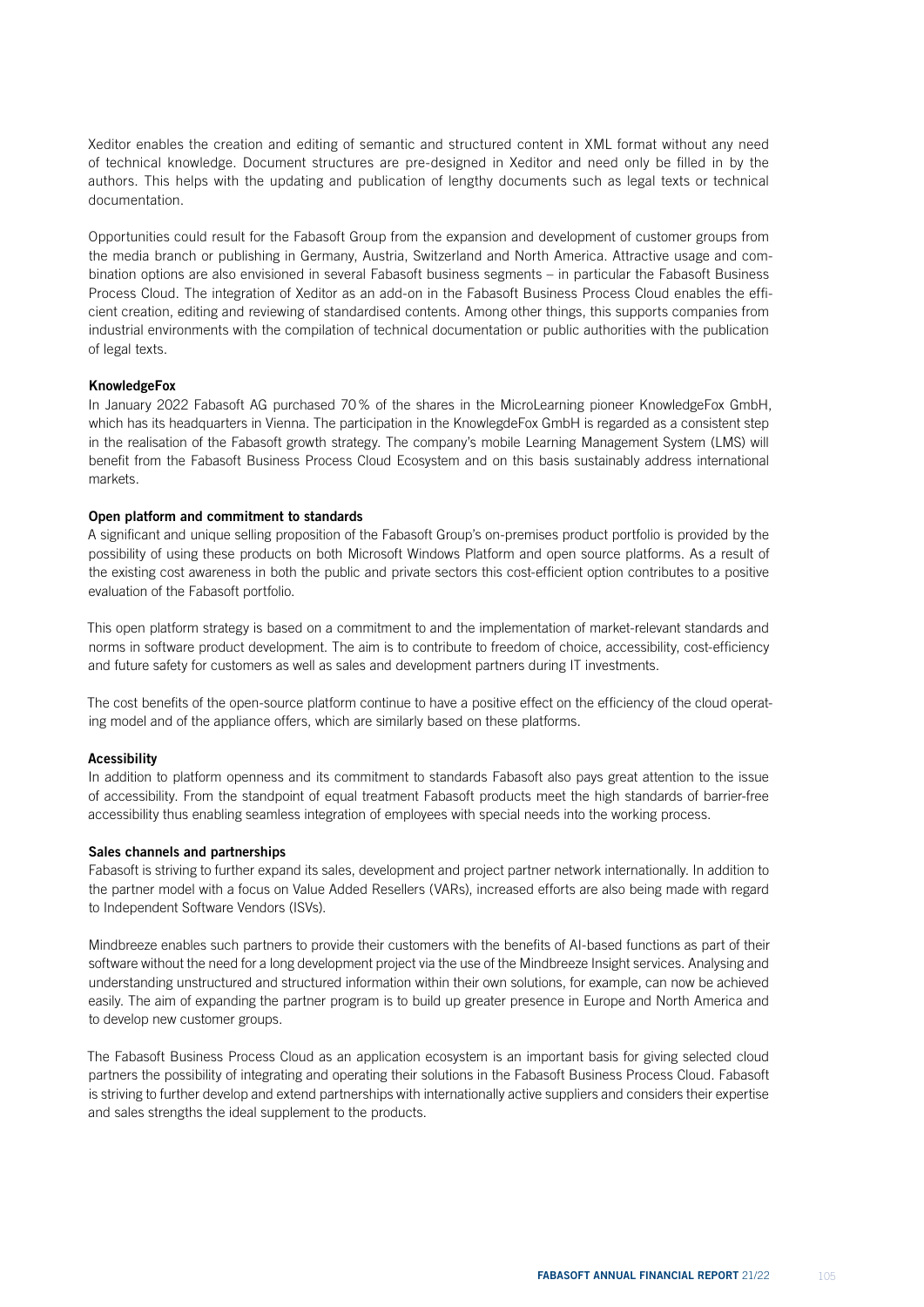A partner model for the international sale and distribution of Xpublisher and Xeditor is being developed with the aim of boosting the visibility of Xpublisher on the market. Whereby Xpublisher places a high value on exclusivity and quality, i.e. only a small number of partners in each country whose expertise and sales strength make them an ideal supplement to Xpublisher products.

Chances could also arise for the Fabasoft Group from the development of new customer groups, in certain vertical markets, for example.

#### Digital transformation in public administration

Business with public sector clients depends to a great extent on the budgets of the respective organisations. Business potential for Fabasoft could result from the need expressed by customers to achieve savings and boost efficiency by digitalising administrative work – whether and to what extent this can be realised is at this juncture impossible to estimate. Opportunities could arise for the Fabasoft Group from new projects in connection with the expansion of administrative modernisation and e-Government planned in many European countries and beyond, provided the respective political will is translated into concrete projects and investments. In this context, concrete customer enquiries often result from the highly successful and existing references of the Fabasoft Group.

As a proven provider of many years standing with a high-performance range of products and excellent references, Fabasoft sees itself as very well positioned for upcoming tender procedures in which it will continue to participate intensively.

The growing use of artificial intelligence technologies also in the public administration is steadily changing the interaction with citizens and companies as well as internal work practices. Methods of artificial intelligence, such as machine learning, support e.g. work processes through the automatic classification of documents. Natural language processing and natural language understanding enable the proactive provision and processing of information. Fabasoft sees itself well positioned in this area, as Fabasoft products already use Mindbreeze technology for these use cases thus allowing it to participate in the innovations in this field.

#### Expansion of existing customer relationships in the public sector

There are in some cases interesting opportunities for Fabasoft to expand its business also where major existing customers are concerned. There are currently extensive framework projects in the implementation phase that Fabasoft has won. The electronic records management system "E-Akte Bund" of the Federal Administration in Germany deserves particular mention here. In the E-Akte Bund project the roll-out of the records management system (E-Akte) moves further ahead in the period under review.

The award to Fabasoft Deutschland GmbH of the contract in the tendering procedure "Procurement of a Document Management System for implementation in Hesse's State Administration and Product-Related Services" in March 2022 means that the migration and rollout of the records management system, based on the Fabasoft eGov-Suite, is now pending at another prominent key account customer.

Collaboration was further continued with the Austrian Federal Administration, which has been making wide use of the Fabasoft eGov-Suite in the federal ministries for many years. As part of the consistent implementation of the digitisation strategy the user groups of the Fabasoft eGov-Suite will, where possible, be further extended in the area of the federal administration (central offices and subordinate agencies) for business case and shared document processing. An extensive innovation project was continued in parallel to this.

New pioneering and efficient forms of collaboration and the fulfilment of tasks are developed and tested in close cooperation with the users, organisations experts, sales and Fabasoft as the manufacturer of the product. Focal points here include modern concepts of mobile use and the supportive use of artificial intelligence technologies.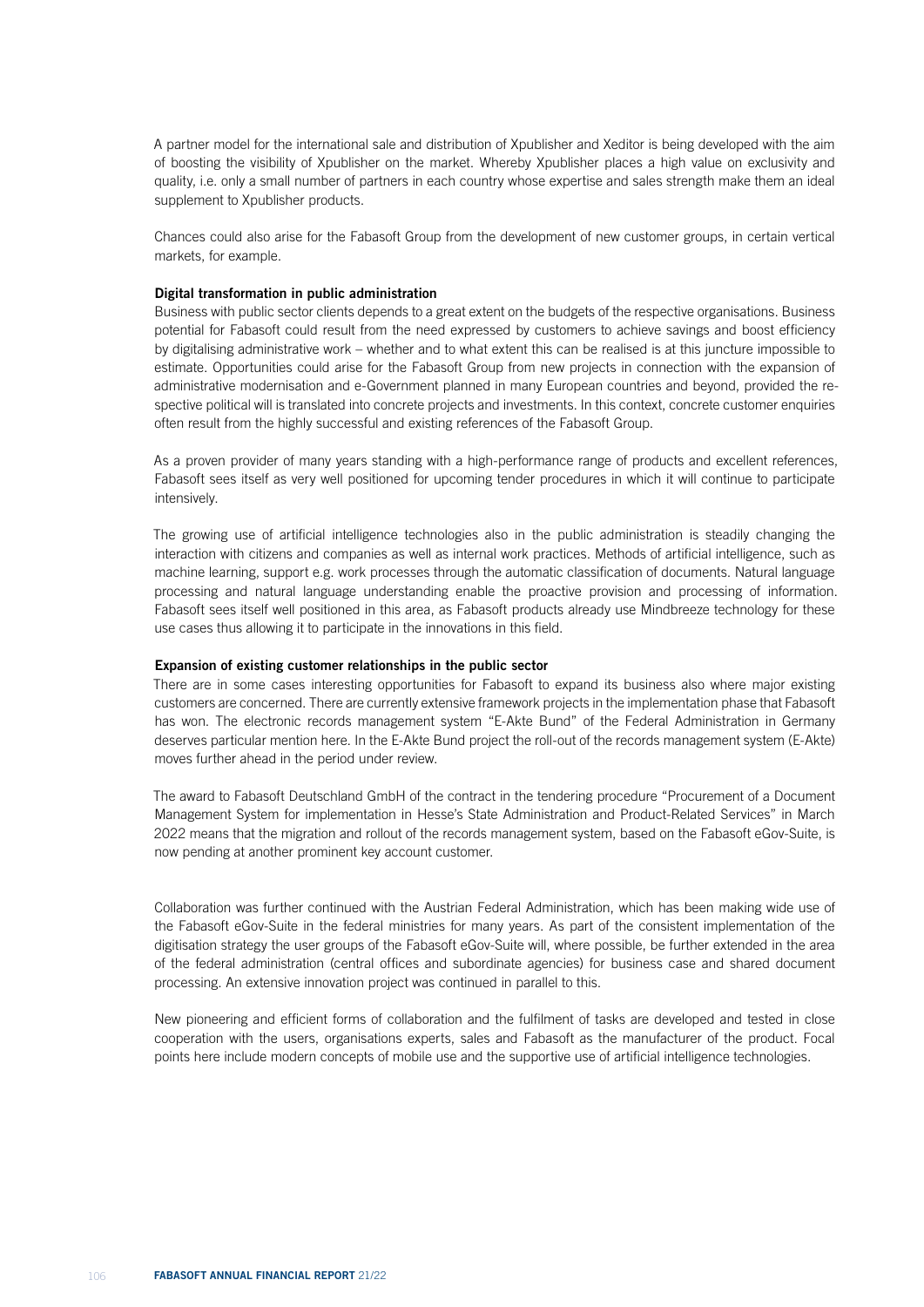### **Certifications**

Protection of customer and company data is given extremely high priority at Fabasoft. Targeted and consistent certification and testing in compliance with internationally recognised standards underpins this commitment. Assurance of maximum quality, security and service standards is guaranteed by an integrated management system that is certified in compliance with ISO 9001, ISO 27001 including ISO 27018 and ISO 20000-1, among others. Following Fabasoft's successful performance in an intragroup, cross-company re-certification audit in October 2021, the certificates according to the ISO standards 9001, 27001 including 27018 and 20000-1 were declared valid by accredited certification bodies. As the newest company in the Fabasoft Group at this time, Xpublisher GmbH was also certified in compliance with ISO 9001 for the first time in the year 2020 and successfully completed its first re-certification audit in October 2021.

On a product level this certification strategy was extended to include exacting audits, attestations and certifications for the Fabasoft Business Process Cloud services and for Mindbreeze InSpire SaaS services:

The C5 certificate pursuant to the requirements of the catalogue of requirements C5:2020, issued by the BSI (Federal Office for Information Security) is a recognised and reliable substantiation of the high level of information security of the Fabasoft Business Process Cloud services and of Mindbreeze InSpire SaaS services.

The catalogue of requirements of the BSI defines the minimum requirements that cloud service providers must meet. The defined specifications of the framework conditions ensure transparency with regard to jurisdiction and locations, availability and incident handling during regular operation, recovery parameters in emergency operation, availability of the data centres, handling of investigation enquiries from government authorities, as well as certifications or attestations. Fabasoft and Mindbreeze again successfully underwent the audit in compliance with the latest BSI C5:2020 catalogue of requirements at the beginning of 2022. PricewaterhouseCoopers GmbH Wirtschaftsprüfungsgesellschaft (PwC), Germany, was commissioned as the auditor. The respective attestations were issued for Fabasoft Business Process Cloud services and for Mindbreeze InSpire SaaS services by PwC.

The SOC 2 audit was again commissioned and carried out for Fabasoft Business Process Cloud services and for Mindbreeze InSpire SaaS services in the 2021/2022 fiscal year. PricewaterhouseCoopers GmbH Wirtschaftsprüfungsgesellschaft (PwC), Germany, checked compliance with the Trust Service Criteria (TSC) for Security – published by the American Institute of Certified Public Accountants (AICPA). The audit took the form of an ISAE 3000 audit (test of the existence of controls over a period of time); the final results of the audit were reported to Fabasoft and Mindbreeze in an ISAE 3000 SOC 2 Report.

The design and effectiveness of selected controls with regard to services defined by Fabasoft were tested within the scope of the ISAE 3402 Type 2 audit that was carried out. The independent auditor PricewaterhouseCoopers GmbH Wirtschaftsprüfungsgesellschaft, Germany, undertook the audit in the period under review and again confirmed the effectiveness of the controls.

In addition Fabasoft Business Process Cloud services hold the "Certified Cloud Services" certificate of TÜV Rheinland.

After completion of the audit in February 2022, it was documented in an ISAE 3000 audit report whether the Fabasoft Business Process Cloud meets selected requirements of the EU Cloud Code of Conduct (EU Cloud CoC). Whereby the PricewaterhouseCoopers GmbH Wirtschaftsprüfungsgesellschaft (PwC), Germany, verified whether the respective controls needed to fulfil the EU Cloud CoC were in place on the day of the audit.

The EU Cloud CoC was developed by representatives of European and multi-national enterprises and organisations significantly involved in cloud computing. The focus here was on requirements that enable cloud service providers to prove their ability to comply with the GDPR. More precisely the code offers cloud-specific approaches and recommendations oriented towards the GDPR as well as international standards such as the ISO 27001 and ISO 27018.

The intention of the EU Cloud Code of Conduct is to make it easier for cloud customers to decide whether specific cloud services are suitable for the customer's intended purpose. Thanks to its transparency the EU Cloud CoC will create more trust and high level of data protection on the European cloud computing market.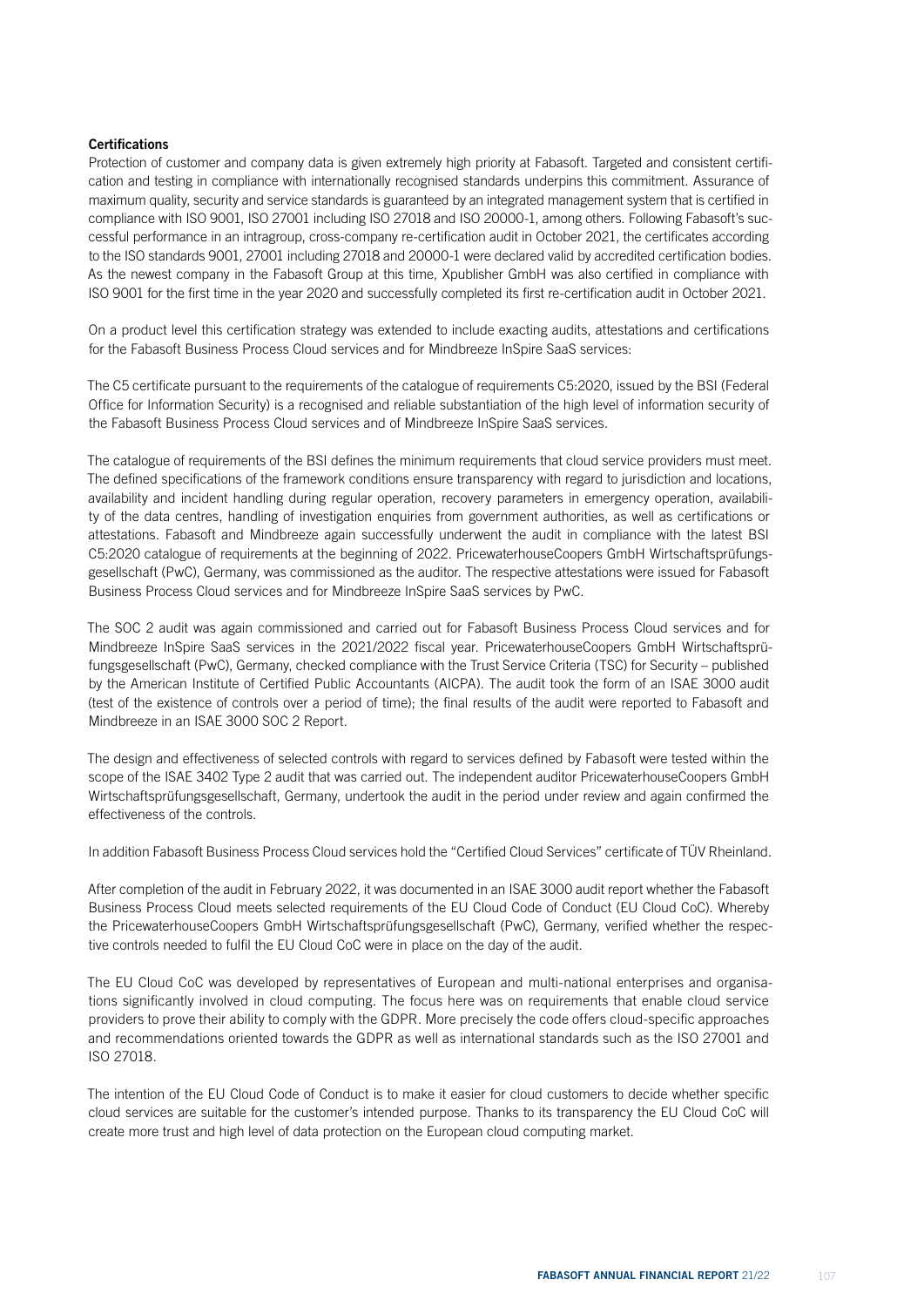### 2.2. Significant risks and uncertainties for Fabasoft AG and the Fabasoft Group

Significant risks and uncertainties for the Fabasoft Group and consequently also for the result of Fabasoft AG are seen in the following areas in particular:

#### Pronounced dependency on government business in the German-speaking region

A significant part of Fabasoft's business is generated from government customers, especially in the German-speaking region. Any changes in this customer group, such as the impacts of budget cuts and planned savings, shortterm or sustained budget freezes, alterations to product and technology specifications, project priorities or award criteria plus the emergence of new competitors or new offers from existing players can have a considerable effect on the business of the Fabasoft sales companies concerned and as a consequence also on the Fabasoft Group as a whole.

The overall countermeasures adopted in response to these risks include the offer of intensive and high-quality services to existing customers, benefit-generating product and project innovations, and the submission of tenders for new projects that are as competitive as possible. Furthermore, stronger positioning is planned in particular for the new cloud and appliance offers for the expansion of the customer target groups and the sales and distribution channels, both over and above the public sector and beyond the geographical focus on Europe adopted to date.

### Risks in business with public sector clients

Projects in the public sector are characterised by lengthy lead times and decision-making processes, complex, highly formal and extensive tendering requirements, allocation procedures that present a challenge on a legal, technical and human level as well as elaborate, expensive and long-drawn-out tests, tight budgets on the part of the clients and strong competitor pressure that is intensified by the public and mostly international nature of the tendering process. In project agreements, such clients frequently specify increasingly stringent contractual requirements (liability, compensation, long-standing fixed price contracts without any adoption of inflation or personnel development costs etc.) that are often non-negotiable.

Dealings in the public sector are also affected by strong seasonal and budgetary fluctuations. Such business uncertainties can jeopardise both the awarding of new projects and the extension of existing contractual conditions and thus have a markedly negative impact on future revenue development. Political events such as elections and shifts of responsibility may also result in a "return to the drawing board" with projects that have already been awarded and reached their final stages. Already ongoing projects may also be interrupted or postponed, due to reasons rooted in the sphere of the customers. Due to the size of many projects in the public sector and the close collaboration between the individual offices of the public sector there is also an increased danger of cluster risks.

Cuts in government budgets represent a considerable risk in the important public sector business.

#### Risks in direct project business

Where Fabasoft companies provide project services themselves, for example on the basis of fixed price quotations, there is a particular risk of unclear or misunderstood specifications, miscalculations, deadline overshoots, penalties, problems regarding technical implementation or operation, software errors, difficulties with project management, warranty and liability claims (compensation), and issues concerning human resources (for example if key members of staff are unavailable in critical project phases). These risks may affect the Fabasoft companies directly and also indirectly via their subcontractors or suppliers. In order to encounter such risks, Fabasoft uses a tried-and-tested procedures model for project work that is subject to continuous further development.

The implementation of extensive software projects is a process which frequently necessitates significant contributions and involvement on the part of the customer. This also gives rise to certain risks that are partially or entirely beyond the company's direct scope of influence, but may have a significant impact on the overall success of the project.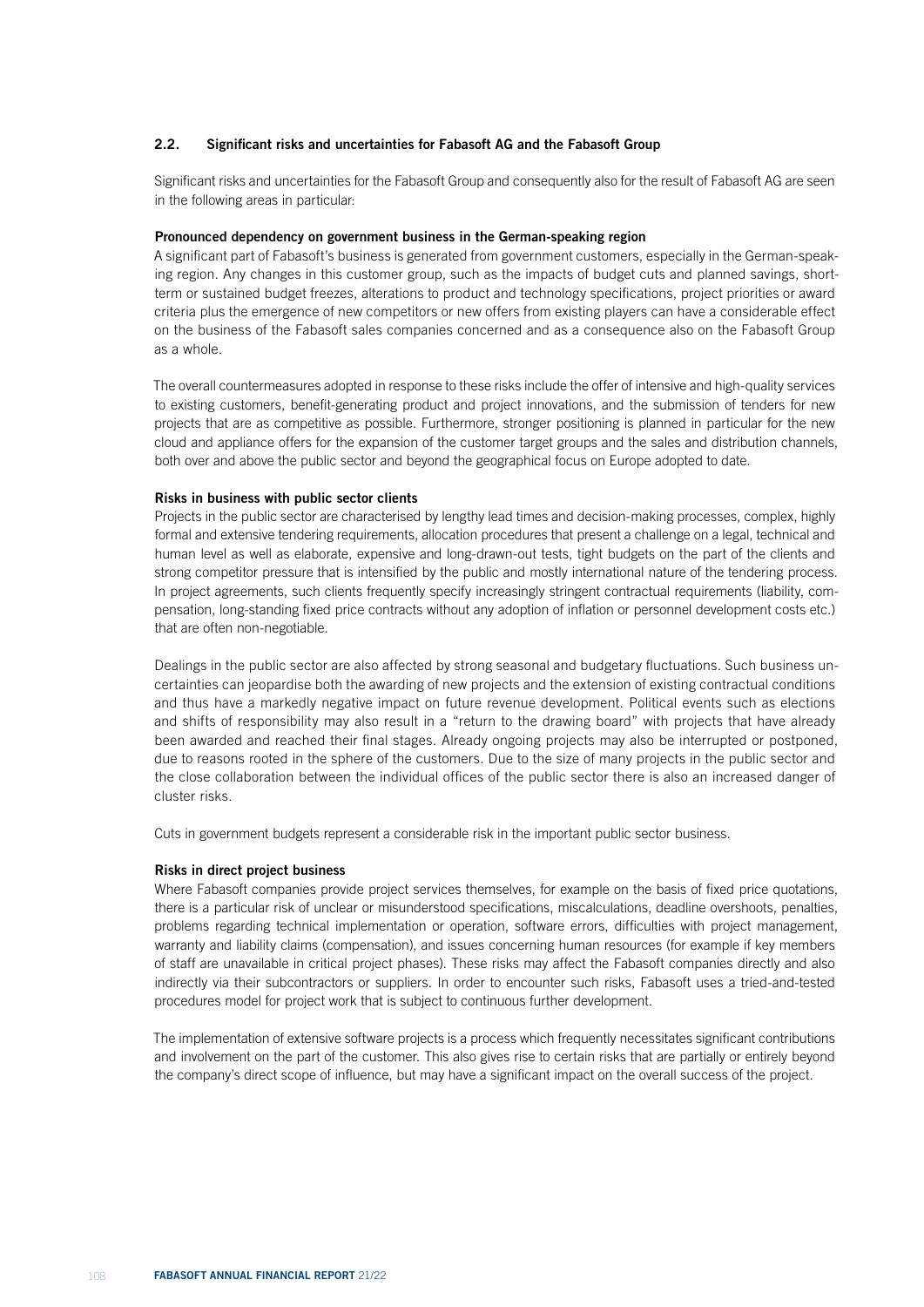## Risk concerning subcontractors in project business

Wherever necessary individual companies from the Fabasoft Group work with partners in project business, who act as subcontractors or suppliers for the respective projects. There is a risk in such cases that claims could be made against Fabasoft (e.g. in the form of reduced and/or delayed payment, substitute performance, liabilities, contractual penalties, claims for damages etc.) as the general contractor should these partners not fulfil their contractual commitments or only do so partially or defectively or if, for whatever reason, their services are not accepted by the customer. This could entail both a negative impact on the revenue development of the Fabasoft Group as well as compromise its reputation.

It must also be taken into account that services or partial services purchased externally – e.g. from subcontractors – normally result in the achievement of significantly lower margins than is the case with services provided by own personnel.

#### General partner business risks

Risks in the partner business lie in particular in the limitation or complete lack of direct customer contact and thus also in the lack of direct customer feedback for Fabasoft and the general dependency on product and sales strategies of the partners in the respective region, the possibility of reduced product loyalty of partners and the danger of the product manufacturer's reputation also being damaged in the event of problems with the project – if even they may lie within the scope of responsibility of a sales partner. Furthermore, partner business frequently restricts Fabasoft's opportunities for positioning its own brand, safeguarding company secrets and acquiring additional business. From a commercial point of view, the partner conditions granted reduce the attainable profitability and price margins in the respective individual business transactions.

With partner business in general there may also be the danger of tough competition between partners, for example in the acquisition phase for the same end client, as well as the risk of conflicts between sales channels. A further risk could arise if Fabasoft cannot find sufficient or the right partners to develop and market high-quality software solutions based on the products and technologies of the Fabasoft Group. In the markets in question, this could either render impossible the achievement of the desired breakthrough for the product technology, or the attainment of the penetration level required for sustainable market success.

### Competition

The software sector in general and the enterprise content management, information insight and cloud computing segments in particular, are undergoing an intensive wave of consolidation that is giving rise to larger and more international competitors with increasingly apparent economies of scale through mergers and acquisitions. There is also still an unabated trend towards smaller manufacturers forming alliances or significantly increasing their capital resources by bringing investors on board, in order to gain a stronger presence in the marketplace. In addition there are signs that software manufacturers who already dominate markets are beginning to enter further market segments with new or new positioned products, which in turn will result in even greater pressure on prices and margins and make the task of acquiring new partners more difficult. Moreover, the acceptance and establishment of new software offers is being further complicated by the increasing degree of saturation and consolidation in the software sector.

## Internationalisation

Entering new markets also entails certain risks. A lack of target market knowledge and lower company recognition levels than those in the home market, strong local competition, long lead times, high start-up costs, difficulties in finding staff for key positions, internationalisation and localisation expenses for the products, and possible deficits in communication and control are exemplary note in this context. The aim is to limit these and similar risk factors by additionally concentrating on a partner-oriented model that is intended to reduce the immediate project risks that may arise from the company's own tendering in complex project situations and during project implementation.

General political and economic framework conditions in the individual countries, in particular trade restrictions and contradictions or overlapping in regulatory or tax provisions, could constitute additional risk factors for more intensively internationalised business operations.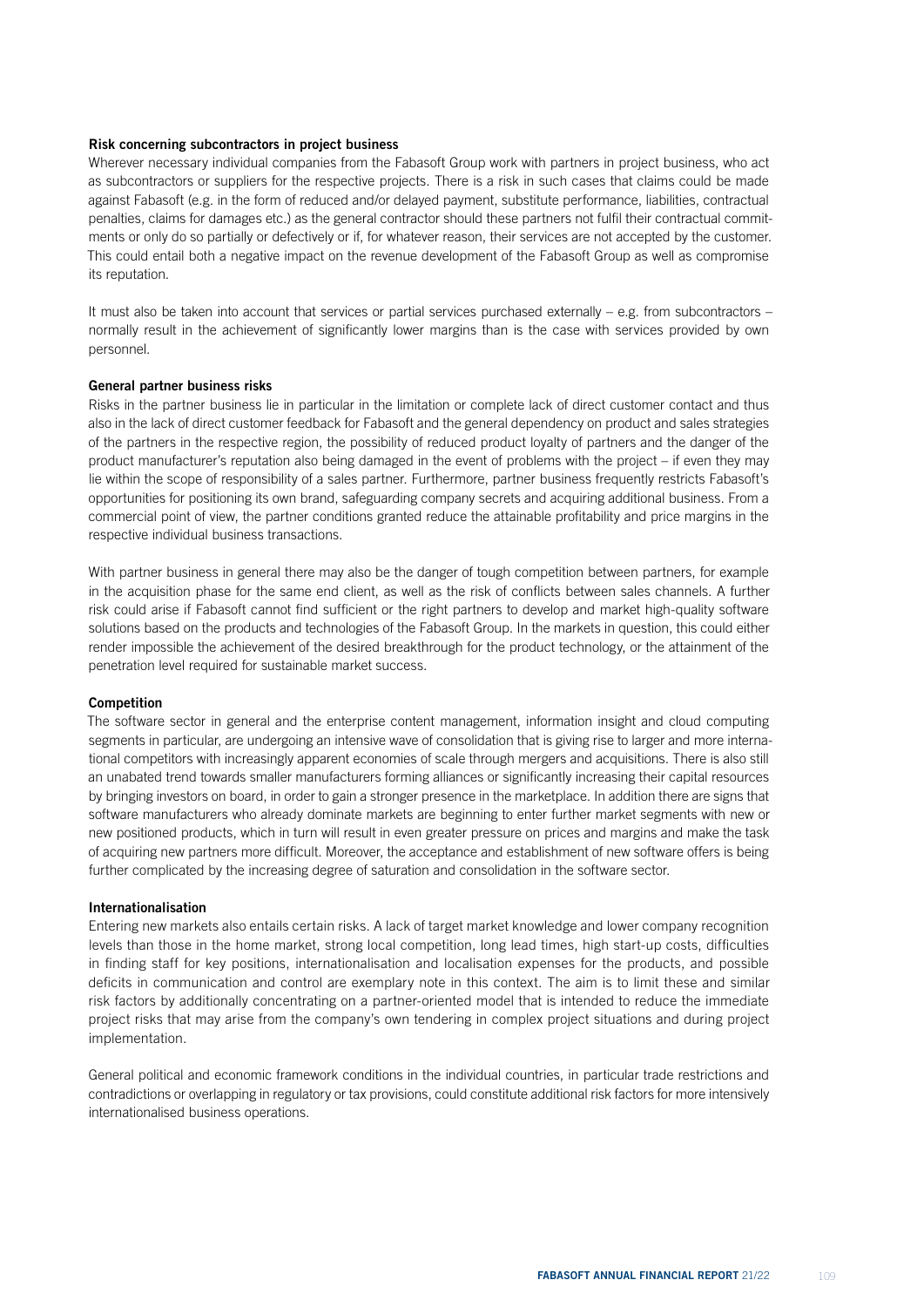## Risks concerning company acquisitions

There are fundamental operative risks for acquired companies or parts of companies, as also presented in this report for companies of the Fabasoft Group. There are also specific risks involved in the market review, acquisition and integration phases.

The services of external consultants (investment banks, auditors, legal advisors, etc.) are normally used in the market review phase for identifying takeover candidates, whereby the ensuing fees do not normally depend on success or only do so in part. Frustrating external and internal expenses are incurred where no suitable takeover targets can be found or an acquisition cannot be concluded. Despite the commissioning of external consultants, there are risks involved in the acquisition phase in that the risks or bad debts of the target company are not identified or quantified correctly or that synergy potential or the future business development are not correctly assessed. Risks involved in the integration phase include among others the merging of different corporate cultures, market accesses, management styles, key technologies and corporate processes. As the acquisition procedure is normally carried out confidentially, it is mostly impossible to gain knowledge of the stance of existing customers to an acquisition in advance. For this reason negative reactions of the existing customer base cannot be precluded. Furthermore, keeping key success-critical individuals in the company, and motivated also presents a challenge. There is also the risk in connection with the above-mentioned uncertainties that the acquisition target is purchased at a too high price and that the funds invested might well be lacking elsewhere for the corporate activities of the entire Group. If such risks occur during or after the integration phase, this could lead in particular to negative impacts on sales and revenues and as a consequence on balance sheet valuations and therefore also for the Group as a whole.

#### Product risks

The development of software products is always subject to the risk of software errors, security gaps and functional restrictions, which even the use of extensive quality management and test procedures can never entirely exclude. Neither can it be ruled out completely that the protected legal positions of third parties are violated in the course of development or project implementation activities. This applies to both Fabasoft and third-party products and technologies on which Fabasoft products are based or with which they interact. Such errors or restrictions may have a negative impact on customer and partner satisfaction, data security, market reputation, chances for new business and the success of implementation and operational projects, or online offers.

In order to reduce these risks, during product development and project implementation, Fabasoft not only employs manual test procedures, but also automated checks. In addition, products and service offers are also being subjected to extensive certification processes, as explained under "Certifications".

A risk with regard to software products and online offers based on these products is seen in the possible deferral of delivery times. This can affect not only Fabasoft's own products, but also third-party products or technologies on which the products of the Fabasoft Group are based or with which they interact. Such delays could lead to impairment of the company's market and competitive position, revenue shifts or revenue losses and even consequences such as contractual penalties, liability claims, substitute performance or reversed transactions in the project business. Furthermore, prolonged development times also cause a corresponding increase in development costs. This applies equally to errors, functional deviations or limitations in the course of new product versions or troubleshooting.

Another risk involves third-party products and technologies from the open source area. There is a growing tendency among various providers to commercialise on these licence-free offers by no longer offering specific features or support offers of the free versions but instead incorporating these into fee-based offers. This can result in additional costs for both customers using these platforms or technologies and for Fabasoft – e.g. in the case of operating models – if free alternatives cannot be found in such cases. Even if free alternatives can be found, conversion costs could still be incurred or there could be delays – due, for example, to making the necessary adaptations to the software.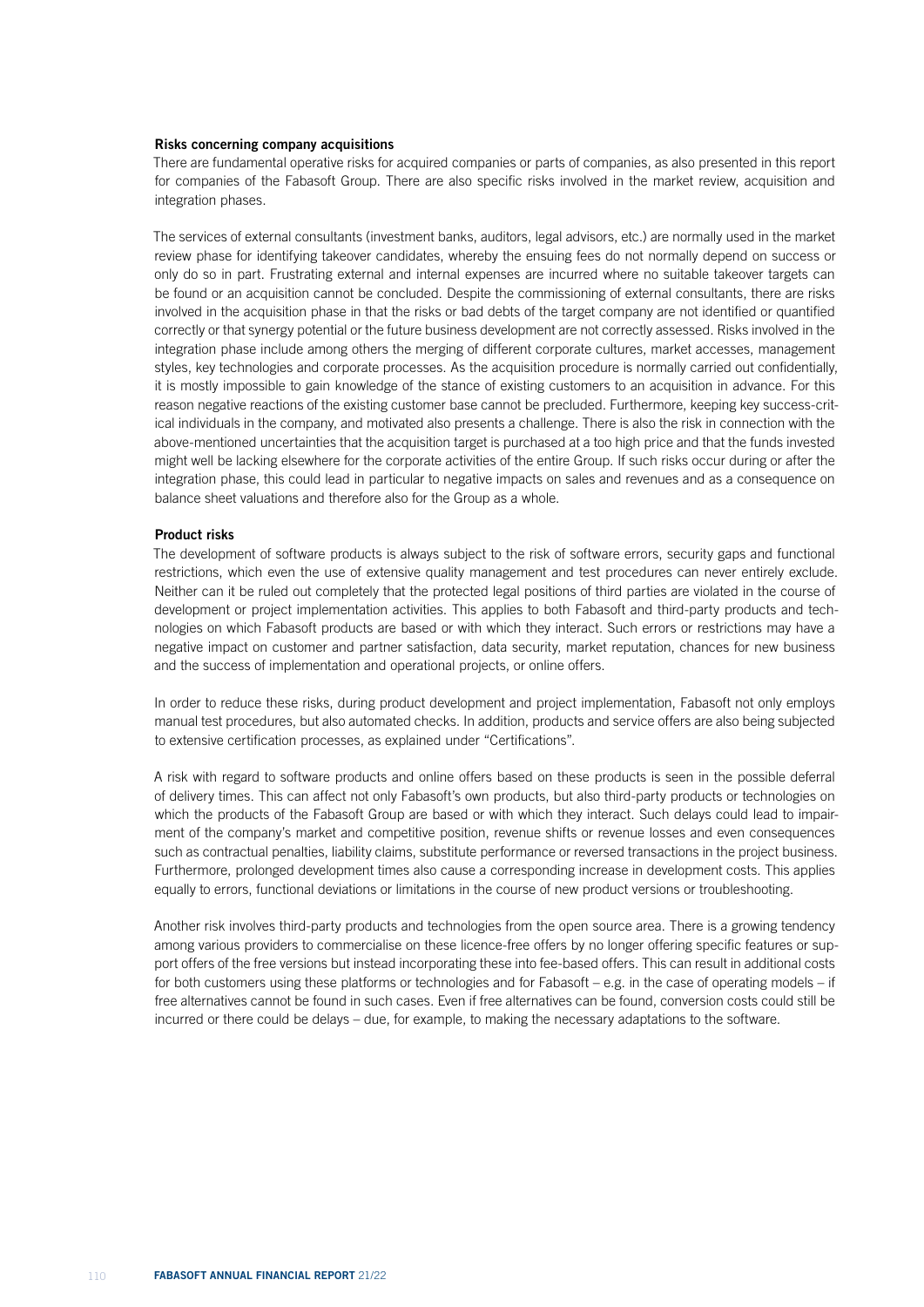Moreover, the integration of third-party products presents a risk of the function of Fabasoft products being impaired or the danger of these malfunctioning. Fabasoft itself cannot rectify programming errors, security gaps etc. in third-party products as it does not have access to the source code.

In general, it must be said that it is normal for downturns in new business or business with existing customers with regard to the products of the Fabasoft Group to have a negative effect on the development of sales revenue from services, support services and software updates.

## Diversification risks

The efforts aimed at reducing the risks of excessive specialisation and thus the dependency upon a narrow and volatile target segment through greater product, market segment and sales channel diversification also create new and increased risk potential. These include higher marketing and research and development expenses, multiple investment projects for market preparation, risks from strategic planning and increased planning uncertainty, heterogeneous sales and organisational structures, positioning risks and risks arising from a diversified and dislocated organisational and business structure. Special importance is attached to recruitment and internal basic and further training as a defence against these risks. Moreover, internal reporting and controlling measures are continually supplemented and further developed.

#### Risks concerning dependence on suppliers

In particular in the business field of appliances it is not solely the performance characteristics of the software developed by the Fabasoft Group that determine the quality, performance, security and as a result the overall success of a product a customer uses, but indeed to a large extent the third-party products used. These third-party products include both components of hardware (servers, storage, network components, security components, etc.) and of software (operating systems, database, security technology, etc.). These components – individually or as they interact together – are particularly susceptible to the risks portrayed under IT risks. Additional risks that exist are in particular those of delays, damages or losses that occur during transportation and warehousing between suppliers and the respective Fabasoft company, as well as during the delivery to the customer. There is also the risk of losing a supplier, for instance because a product line is discontinued or the supplier withdraws from the respective market or because of interruptions in production, capacity bottlenecks or other delivery disturbances along the supply chain. Added to this are the risks of disruptions, failures or interruptions in the logistic chain. Due to the delivery times of individual suppliers and in order to ensure we are in a position to deliver to customers at short notice it could be necessary to maintain a stock of third-party products in line with the projected course of business.

It is, however, not possible to make an exact forecast of the course business will take, especially in a dynamically developing business area, and this gives rise to the risks of holding both too low a stock with the entailing restricted delivery capability and holding too high a stock leading to high warehousing costs and problems linked with a model change on the part of the manufacturer and time-limited service agreements of the third-party manufacturers. In addition there is also the risk of delays in delivery due to the applicable export regulations of the respective target country, which all too often require extensive verifications and certificates before the goods can be delivered to the customer.

If a customer experiences a malfunction, then it not only becomes necessary to substantiate if and in what form the malfunction may stem from a Fabasoft product, but also to coordinate the troubleshooting together with the support organisations of the suppliers of the third-party products that may be involved. If, for example, it becomes necessary to replace hardware components, then the process is particularly susceptible to the logistical risks described above and the risk that delays or mistakes may occur on the side of the respective suppliers and their customer service. Altogether, the whole process for handling problems is particularly susceptible to the risks of communication problems, delays and mistakes as well as the risk of different service levels inside and outside the company. These risks would have a negative effect on Fabasoft, regardless of who actually may be responsible for the problem.

The Fabasoft Group seeks to counter the described risks with the help of clearly defined, documented and certified business processes, as well as through the continuing education and further qualification of staff. Concerning interactions with suppliers, the main focus is placed on the careful selection of professional suppliers as well as on appropriate quality management measures.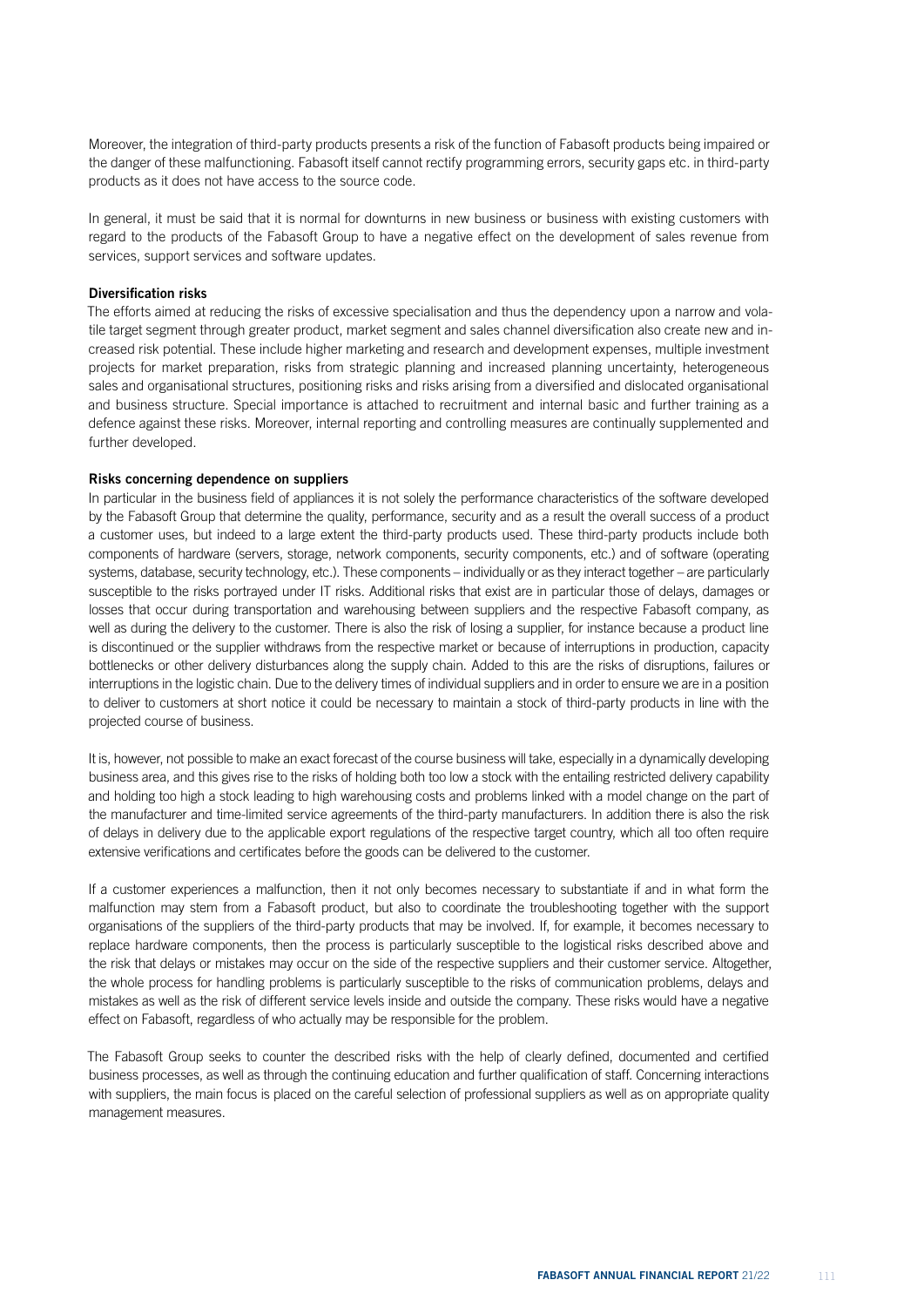#### IT risks

Disruptions for example in the hardware, data storage or network infrastructure, in the software, data transmission lines or on the part of the Internet operator, operating errors, attacks from hackers, for example, DDos attacks, viruses, phishing attacks, Trojans, ransomware and the like or events based on force majeure, can all have a negative impact on the operation of the systems of the company as well as important systems with which these are linked can jeopardise seamless data security and recovery. They can also jeopardise the ability to guarantee perfect data storage and recovery.

One possible consequence of such problems can be the limitation or failure of online services, sales, development and administrative activities and the online presence of the company, including statutory or regulatory prescribed announcements on the website, data error, unauthorised data access or losses as well as a limited ability to make data transmissions. This can lead subsequently to comparable effects on other companies or organisations, which use the company's (online) services for a fee or free of charge. After taking costs and risks into consideration, the company has introduced organisational and technical precautions to provide defined service levels for its internal systems. Nevertheless, the complete exclusion of such risks, especially with regard to the targeted use of criminal energy, espionage resources or weaknesses and backdoors contained in third party components, is not possible.

### Risks involved in the use of artificial intelligence technologies, in particular machine learning

Artificial intelligence technologies and processes, in particular machine learning, are used in the company's products to a varying extent and in varying forms. This involves the creation of requirement-specific models and the use of a large number of (historical) inventory data to "train" these to recognise relevant patterns in future, to carry out allocations and categorisations and to supply better results and forecasts in the case of comparable tasks. In accordance with the nature of these processes, no fixed programmatic procedure is prescribed for finding solutions, instead the system "learns" incrementally within a specific framework with the aid of the available database. It is therefore that models, output data (both with regard to quality as well as scope) and training cycles determine the quality of the supplied results to a significant extent. Whereby under certain circumstances and depending on the model and data this could – sometimes even after a longer period of use – result in distortions, false identifications, non-detection and overfitting of the models, for example. This would subsequently lead to incorrect, incomplete or undesired results.

#### Risks with regard to information security and data protection

Fabasoft attaches great importance to the protection of confidential information, personal data and intellectual property. Nevertheless, the risk of unauthorised third parties gaining access to this sensitive material cannot be entirely ruled out. In view of the fact that global cyber-attacks against companies in all sectors are increasing in number, intensity and refinement, Fabasoft is making every effort to continue with the expansion of its cyber resilience.

Various organisational, training-specific, systematic and physical barriers and measures have been put into place to prevent unauthorised access and a catalogue of criteria compiled that is to be applied when selecting securityrelevant suppliers and service providers has been implemented in the purchasing workflow of Fabasoft. Securityrelevant contractors are contractors which potentially have access to internal, confidential or personal data. This access can be a potential risk vis-à-vis Fabasoft customers with regard to service level or contract violations or can have a negative impact on Fabasoft processes.

All security-relevant contractors such as data centres, suppliers of hard and software or special service providers must fulfil requirements defined by Fabasoft – such as the relevant certifications, for example, or contractually defined service levels, security statements, verifiably fulfilled security measures, agreements concerning controller data processing and duly signed confidentiality declarations. The installed information security management system is regularly tested for topicality and effectiveness by means of internal and external audits.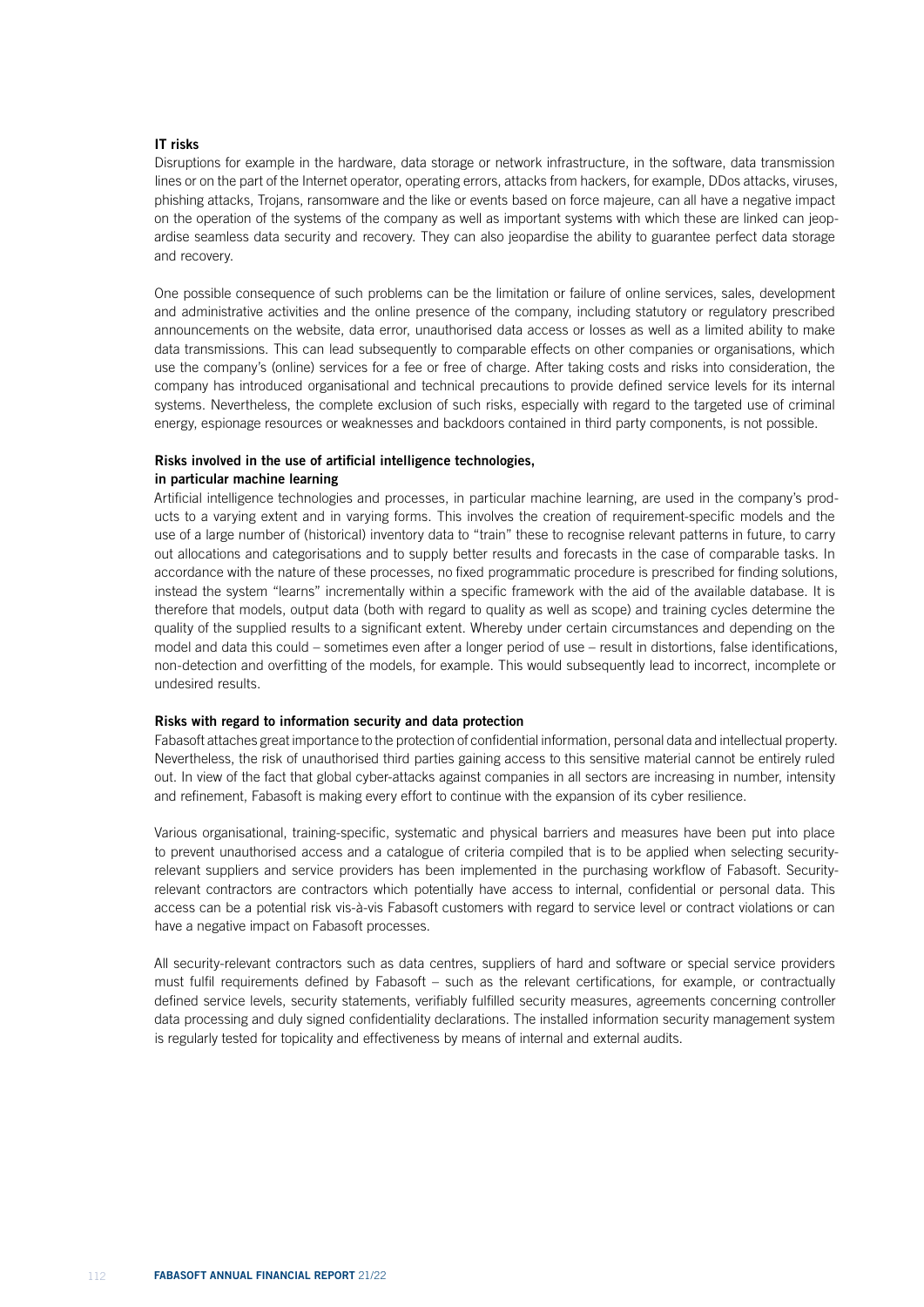Over and above the purely technical aspects of information security there is also the danger of cyberattacks in combination with manipulation and fraud on the social level (e.g. "fake president" emails). In order to raise the awareness of employees for the resulting risks, Fabasoft regularly carries out professional awareness training courses and simulations of potentially threatening scenarios. In addition Fabasoft products and its cloud services, including the data centres involved, are tested continuously by external auditors and the corresponding test reports and audit certificates compiled – as listed under "Certifications".

In view of the fact that, in addition to damaging the reputation of the company, the occurrence of such risks can have extensive negative financial consequences great attention is paid to this risk field.

## Personnel risks

Risks are evident with regard to the finding of a sufficient number of highly-qualified, entrepreneurially-minded managerial specialists in the IT sector for independently responsible leadership and the expansion of existing or restructured business areas and ensuring their long-term loyalty to the company. Currently, the demand for IT professionals largely outweighed the labour market supply. There is therefore a risk that personnel requirements cannot be met on time or subject to economically acceptable conditions.

Furthermore, a risk entails should a larger number of employees, particularly key members of staff, leave the company within a brief period and no replacements can be found in the short-term. This would have negative impacts on the business development and on the ability of the company to meet already agreed obligations and would presumably lead to a negative development of customer satisfaction and revenue even through to possible contractual penalties, liability claims or other disadvantageous consequences for the company, such as damage to reputation, project stops or even transaction reversals.

Understaffing can also lead to possible business potential not being realised or only realised in part. Should suppliers, sales or implementation partners be impacted by such personnel risks, this can also have negative consequences for the company.

#### Risks due to the global spread of the coronavirus

The World Health Organisation (WHO) declared the global spread of COVID-19 a health emergency with considerable impacts on the population and the economy.

Fabasoft took immediate measures to counteract these risks as effectively as possible and evaluates these continuously. On the one hand in order to protect employees – in the Fabasoft Group and at the customers – and the public and on the other hand to maintain the operative business.

Quite apart from the general risks of restrictions or even failures of corporate functions in the event of cases breaking out in companies or even the shutdown of locations, there is a risk of the performance of certain on-site services on customers' premises being limited or not possible in the case of massive travel and entry restrictions. Although substitution of such services by an online presence was widely implemented in the period under review, this is not practicable in all scenarios. Personal contact and customer visits have always been important, especially where the sale of products and services in specific segments is concerned.

Especially the development and expansion of business in new regions or business areas is being noticeably afflicted by the massive restrictions on travel possibilities and personal contact.

In particular the appliances business is currently regarded as being potentially susceptible if confronted with logistics or supply chain problems. Closures of production sites and delays or significant price increases in delivery due to disruptions in the supply chain may have a negative impact on both the partner business (delays in the supply of the ordered appliances) and the direct business of Fabasoft.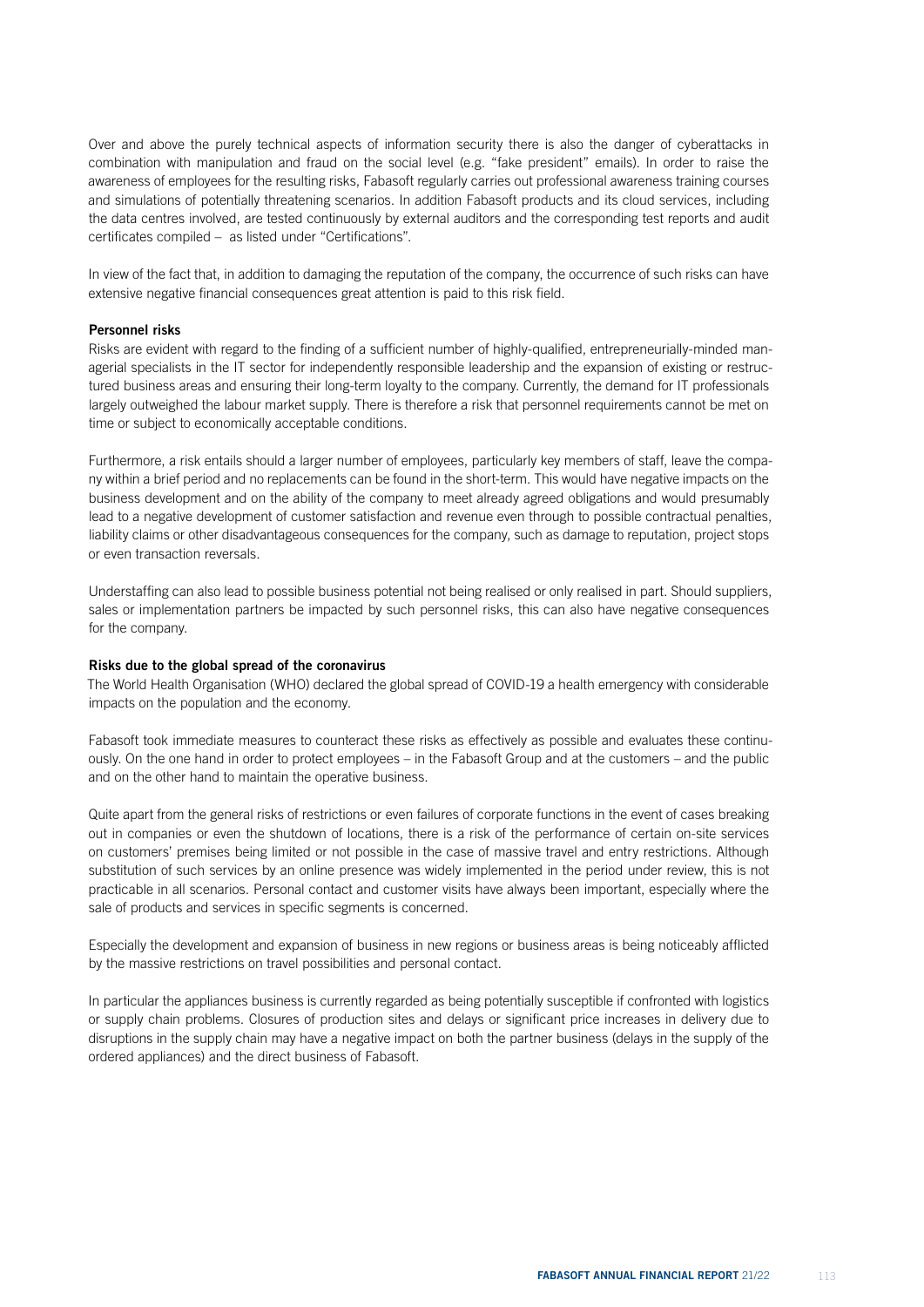The massive impacts of the pandemic on the economy as a whole and as a consequence also on the finances of the public budgets mean there is a far heightened sales risk in both the short and the medium term. This could impact the acquisition of new customers and business with existing customers as well as ongoing projects in the form of shifts in revenue or loss of revenues and profits. It is not possible to forecast the extent of these impacts at this juncture.

Despite the use of modern technology, the change over to working from home involves risks: social interaction is restricted, the creative exchange and flow of ideas as well as discussions and the chance of solving differences and misunderstandings in the near term could suffer. Although the company is providing efficient terminal devices, the connection depends on the bandwidths and service level limitations of the respective Internet connections of the remote working. The extensive use of remote working also opens up the additional threat of cyber attacks, which have to be addressed.

## Direct and indirect impacts of the war in Ukraine

The company operates neither subsidiaries nor branches in Ukraine, in the Russian Federation or in Belarus, nor does it obtain any relevant development services from these countries. There is likewise no relevant end customer or partner business in any of the countries mentioned above. It is currently not possible to gauge what impacts the war and the related sanction measures and the like will have on customers and partners of the company, for example due to adverse effects on supply chains, the overall economic climate, public budgets etc. and as a consequence on the business of the company. It is equally impossible to quantify the heightened risk of cyber attacks and other attacks on critical infrastructures.

#### Financial instruments

Due to the customer structure and the resulting constellation of customer requirements the risk of defaults on receivables is still considered to be relatively low. Especially where usage fees are concerned (Mindbreeze InSpire, Fabasoft Business Process Cloud), such fees are received at the start of the term and are coupled with performance of the service. An interest rate risk occurs in the case of other financial assets. As these can be converted into cash at short notice, the interest risk is therefore deemed immaterial. Exchange rate risks occur mainly when receivables or assets at financial and insurance institutions exist in a currency other than the local currency of the company.

Depending on the extent and duration of a macro-economic shock, – for instance in connection with COVID-19 – higher risks could occur, for example, with regard to the security and impairment of assets at financial and insurance institutions and receivables as well as the difficulty entailed in maintaining the purchasing power of assets and revenues from ongoing obligations in a conceivable highly inflationary overall scenario.

The existing continuing obligation contracts of the company with customers and partners for recurring revenues normally include possibilities for inflation adjustment. This is usually measured based on a general, published index. The adjustment is often possible to specific effective dates or according to specific deadlines and after a specific threshold value has been exceeded. This normally gives rise to a time lag between the rise in inflation and the effectiveness of the respective price adjustments on sales. It can furthermore be observed that the price increases, in particular with regard to relevant suppliers (hardware, data center resources, energy, cooling) and the upward trend of prices for personnel costs and personnel acquisition costs, are sometimes significantly higher than the published indices upon which contract adjustments are based.

In view of the cash balances of the company, there is a continued risk of the gap between the currently lower to negative interest rate and the loss of purchasing power widening as a result of rising inflation.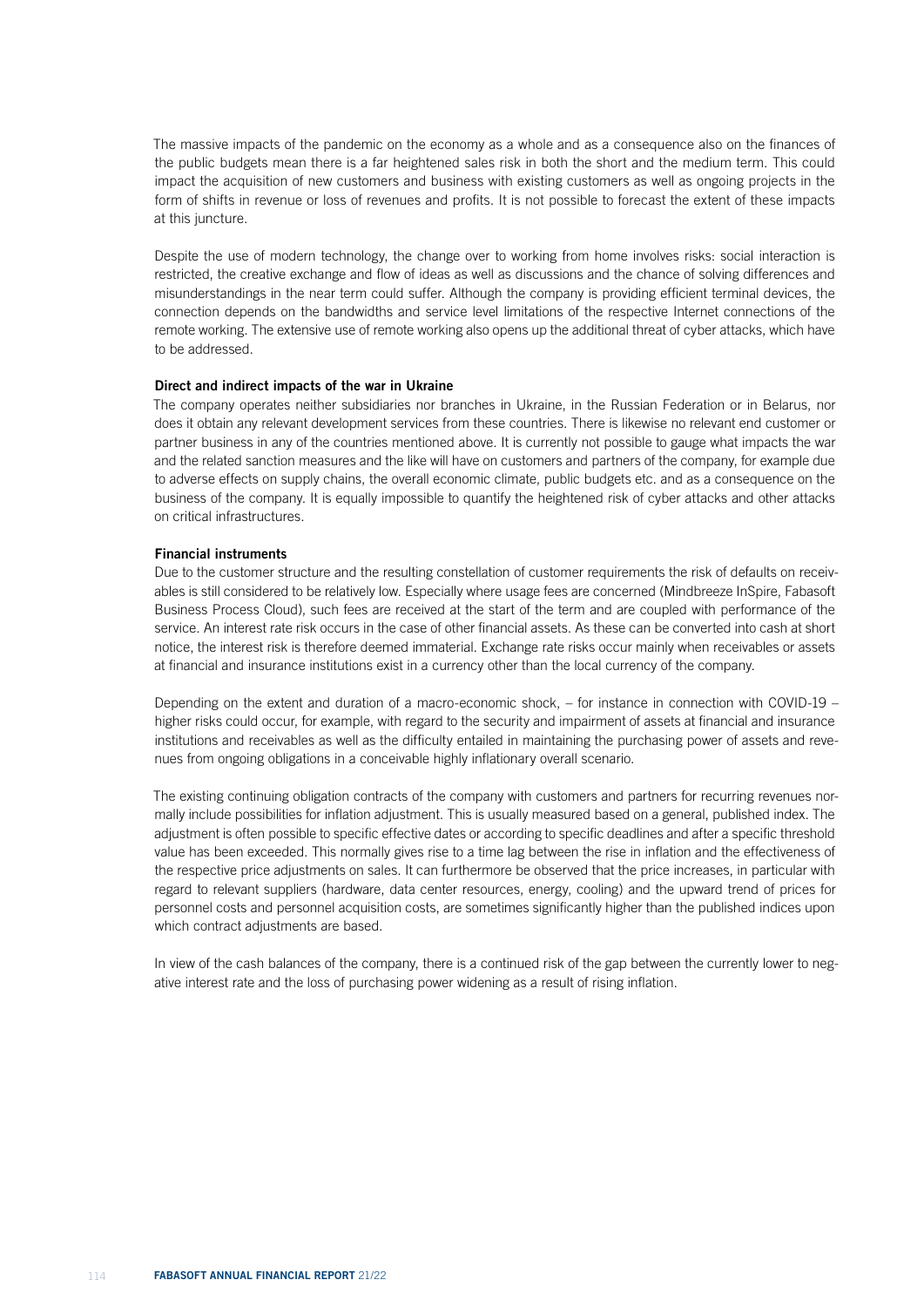## 2.3. Forecast report

## Shaping the digital transformation

As a manufacturer of software products Fabasoft has specialised in the digitisation and automation of business processes in large organisations. The products of the group serve the creation, traceability and secure processing, consistent publication, semantic search, automatic categorisation and the archiving of electronic business documents, contents and processes.

As essential modules and catalysts of the "digital transformation" these technologies and the implementable solutions they enable are increasingly gaining in relevance for corporate strategy and are widely recognised as future-critical fields of action on the management level in both private enterprises and the public sector.

This awareness in the public sector has taken on a specific form, namely a series of extensive plans and projects on a federal, state and communal level for the introduction of the electronic records management (E-Akte) solution.

The key topics in the private sector included cross-company collaboration, cyber security and data protection plus more efficient and more cost-effective processes linked with enhanced service performance based on a comprehensive overview, customer meetings, talks, product presentations and trials.

#### Transformation of the business: Fabasoft Business Process Cloud, SaaS, Appliances and hybrid models

Pursuant to a general trend in the software industry as a whole, the software product business of the Fabasoft Group continues to undergo a transformation process: the use of software products is moving away from the model of purchasing user rights for these products against a one-off fee – usually linked to a maintenance contract – more in the direction of an ongoing monthly user fee for cloud services, SaaS offers and/or appliances.

The course of this transformation varies currently depending on the target markets: in the case of public tenders it is still primarily the purchase models for the software in the core area of Fabasoft (electronic records management system) that are demanded. The customer then operates the software with the support of Fabasoft in its own data centres. In the case of private customers the interest is becoming increasingly flexible as to whether the desired solution is to be realised as a cloud application, via an appliance or in the form of a classic on-premises project.

Often this decision is only made in the course of the bidder dialogue, taking functional, safety-related, economic and most especially time aspects into consideration. Fabasoft believes it is well positioned in this respect because the available product portfolio provides just such flexibility and also supports hybrid models.

It must be taken into account that the structure of the appliance business differs in its nature from the software licence business: the hardware components of the appliances are purchased by Fabasoft or Mindbreeze, the customer undertakes to pay periodically for the use that is agreed for a fixed period of time. The revenue for use is received monthly and the hardware components are also amortised on a monthly basis.

Fabasoft continues in its endeavours to further extend the direct sales model in those countries where the Fabasoft Group operates via its own companies and which also entails intensive commitment from the project side in the implementation phase, to encompass an indirect, partner-orientated, international sales and marketing model in particular for products based on the Fabasoft Business Process Cloud and to further extend appliances.

## The Fabasoft Business Process Cloud as an ecosystem for digital business processes

In line with the growing trend towards digital transformation, the focus in the period under review was on further developing and expanding the Fabasoft Business Process Cloud as a digitisation platform for internal as well as crosscompany business processes. Key tasks in this context included strengthening the market presence of existing and future business process solutions and visibility in the individual target markets.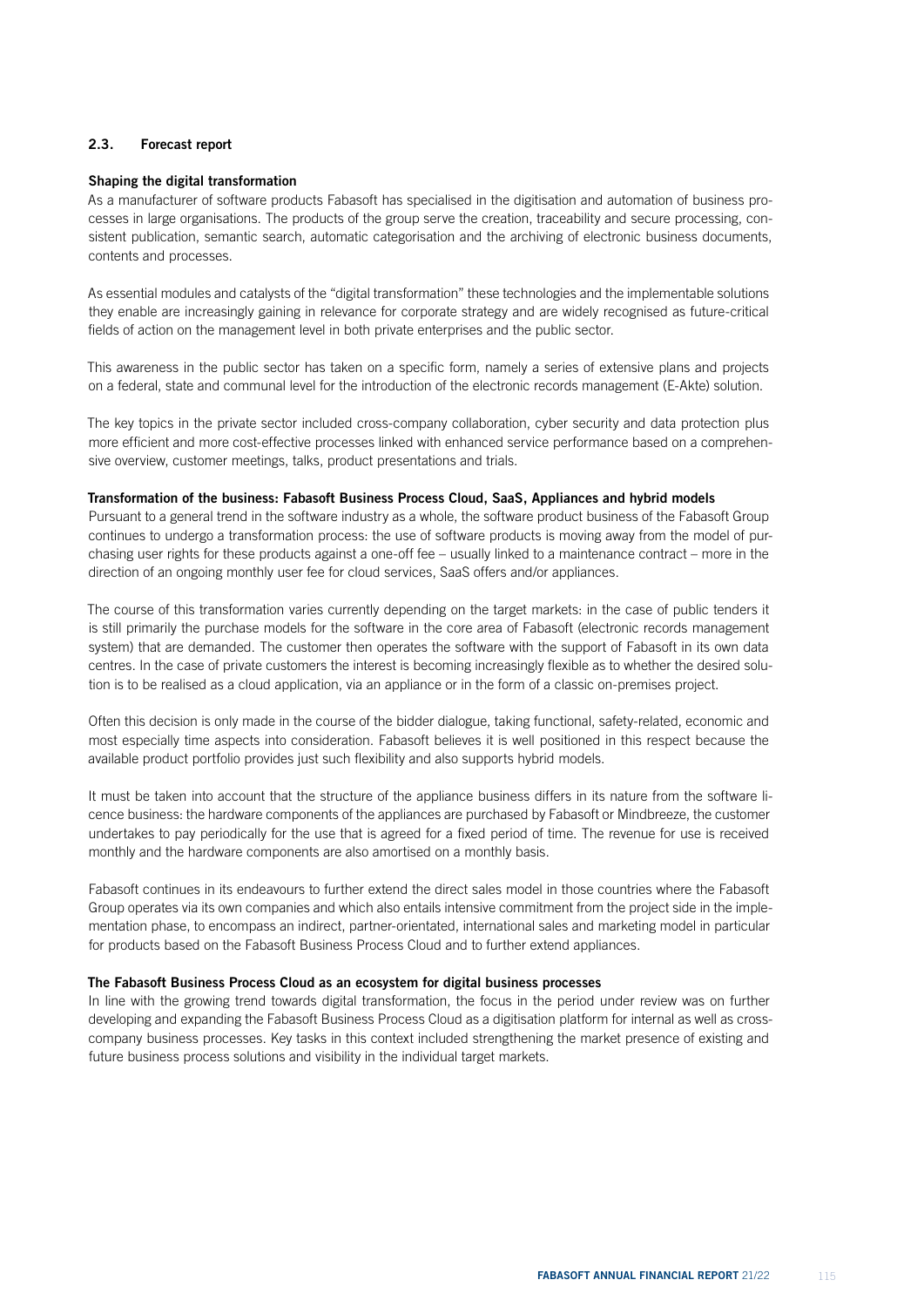Fabasoft Approve, the business process solution for technical data management, concentrated its efforts on complex processes with suppliers and partners in industry and can be adapted to customer-specific use cases in individual projects. The business process solution for contract management, Fabasoft Contracts, is characterised by the possibility of immediate use in different sectors. Integration of components of the Mindbreeze technology ensures a high level of automation, thus generating crucial added value. The unique character of the successful business with these solutions is to be further emphasised in future and supported with intensified entrepreneurial initiative.

Continuous integration of the Xpublisher GmbH products in the Fabasoft Business Process Cloud reflects the consistent development of this strategy. Whereby also establishing these as business process solutions contributes to realising mutual synergy effects: while the functions of the Fabasoft Business Process Cloud upgrade the Xpublisher products on the one hand, existing business process solutions benefit from an expanded application spectrum on the other.

Fabasoft continues to concentrate here on standardisation and speed of utilisation, in order to fulfil customer requirements for solutions that can be used immediately.

Further development of these products based on the Fabasoft Business Process Cloud technology goes hand in hand with the strategy of establishing the Fabasoft Business Process Cloud as an ecosystem for digital business processes and to which solutions from partner companies can also be added in the midterm. This therefore meets the needs of the current and growing demand on the market for highly scalable and flexible business applications.

#### Mindbreeze InSpire

The business focus of Mindbreeze in the period under review concentrated primarily on international key account customers and their visions and remits with regard to knowledge management and semantic searches in connection with artificial intelligence technologies.

A special factor of success for Mindbreeze InSpire is seen in the speedy and cost-effective implementation of concrete tasks in the form of department-specific search applications for 360-degree views of company data, regardless of whether these are available in structured or unstructured form or are stored in different data sources.

Experience shows that such customer projects are subject to longer lead times in the decision making and procurement phases and require in their processing a sophisticated skills portfolio both in the Mindbreeze organisation and the partner base.

Mindbreeze has been named a Leader in the "2021 Gartner Magic Quadrant for Insight Engines" published in March 2021 and achieved the highest positioning on the "Ability to Execute" axis. The independent research institute Forrester names Mindbreeze as "Force Majeure of Enterprise Search" in the wave published in July 2021: The Forrester Wave™: Cognitive Search, Q3 2021.

Interest in Mindbreeze InSpire on the market remains strong – due also to the above rating – and there is a promising pipeline for evaluations and proofs of concept ongoing at potential customers. Future growth rates of Mindbreeze will depend to a great extent on both the timeline and success rate in converting this potential in the form of multi-annual contracts as well as further expansion of the partner structure, e.g. through the expansion of the partner programme to include OEM partners and independent software vendors (ISVs) and the development of new marketing channels, especially in North America. For this reason top priority continues to be placed on these challenging topics.

#### Business with public sector clients

In the area of public sector clients, Fabasoft works with dedicated service organisations for a number of federal, state/ canton and municipality key accounts in Austria, Germany and Switzerland and in other countries where it cooperates with selected sales and implementation partners. Business with these established customers generates a stable core revenue, although in times of strict austerity measures in the public sector and heightened competitive pressure this existing business must be continuously maintained by means of innovation, customer-orientation and a leading priceperformance ratio. It is planned to strengthen and, where possible, to expand the Fabasoft customer base in this market through new products and performance features, additional services and by extending the user community.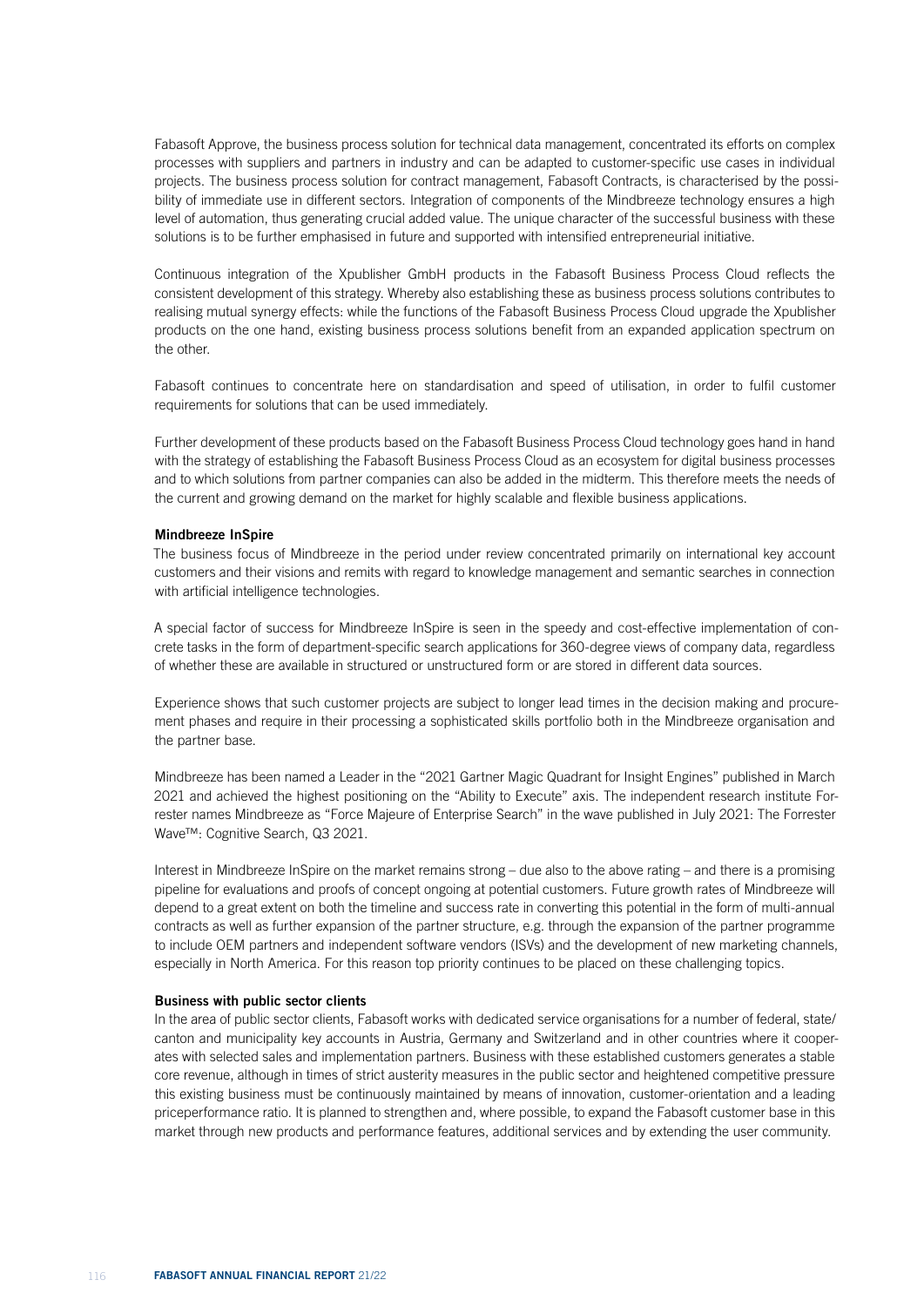Acquisition of new customers in the public sector is almost exclusively done by way of highly competitive public tenders with the effort and lead times this entails. Especially in Germany, Fabasoft is now in the implementation phases of several major projects. This also necessitates a potential increase in the personnel requirements of the Fabasoft service organisation. In addition Fabasoft will purchase subcontractor services for some projects to a considerable extent, especially during the large-scale roll-out phase – regardless of the customer's own roll-out plans in this context.

With regard to sales revenue from projects with external subcontractors, it must be taken into account that normally a significantly lower proportional contribution to margin can be generated where those services purchased from external subcontractors in the course of the project implementation (expenses for purchased services) are concerned than is the case with internal performance from the Fabasoft Group. Depending on the project, project phase and volume of services called off in a specific phase by customers, these subcontractor services can constitute a substantial part of the total volume of services in a project.

The public sector business beyond the German-speaking regions was developed primarily in collaboration with partners. Existing customers are also kindly willing to show their systems to interested parties from other administrations and to report on their experiences in introducing electronic records management and e-government in general and with Fabasoft in particular. These partners normally carry out project acquisition, project implementation as well as product and service localisation with regard to language and content within the scope of customer care and support.

#### Development of certain expense items

In order to leverage future opportunities and promote the development of the Fabasoft Group, priorities for the use of funds in the coming quarters will be focused on the fields of product innovation, boosting of sales, service and marketing, and – inextricably linked with these topics – in recruiting new talents for Fabasoft and developing the strengths of the existing team. Due to the overall strained situation with regard to the availability of highly qualified specialists in the IT sector in combination with the general inflation-related upward trend in salaries, another substantial increase in personnel costs and personnel acquisition costs must be expected in this context.

Further development of the Mindbreeze and Fabasoft Business Process Cloud business is a key factor with regard to the necessary investments: in the course of the planned expansion of an international partner infrastructure, considerable up-front investments, in particular in international marketing, a transregional presence, partner support and the expansion of personnel in this segment, are expected. Furthermore, investments are also planned for the further development, distribution and marketing of content-oriented solution offers based on the Fabasoft Business Process Cloud Ecosystem. Whereby both entrepreneurial organic growth potential as well as inorganic (M&A) options are to be assessed and exploited. In phases of such expansion efforts a resultant drop in profitability is expected.

Due to the pandemic, travel expenses remained relatively low in the period under review. Depending on how the easing of national and international restrictions progresses, the travel activities and therefore also the respective expenses this involves in the Fabasoft Group are expected to rise significantly in the forthcoming quarters. A rise is expected in the areas of contact with existing customers and project work especially in sales and marketing activities and training (e.g. participation in international conferences).

#### Impact of the coronavirus outbreak

In the period under review the COVID-19 situation impacted in particular the type and place of performance in the service business, sales-related aspects and the presence of employees on site in the offices of the company.

Some ongoing implementation projects continued to be postponed or reorganised, in particular in the case of services provided to date by an on-site presence. In certain segments personal contact and customer visits are also important for the sale of products and services. These were still restricted due to the pandemic, which proved a great obstacle for new business. First customer events attended in person were held in June 2021 – albeit to a very reduced extent and in compliance with the valid regulations – with extremely good feedback from customers.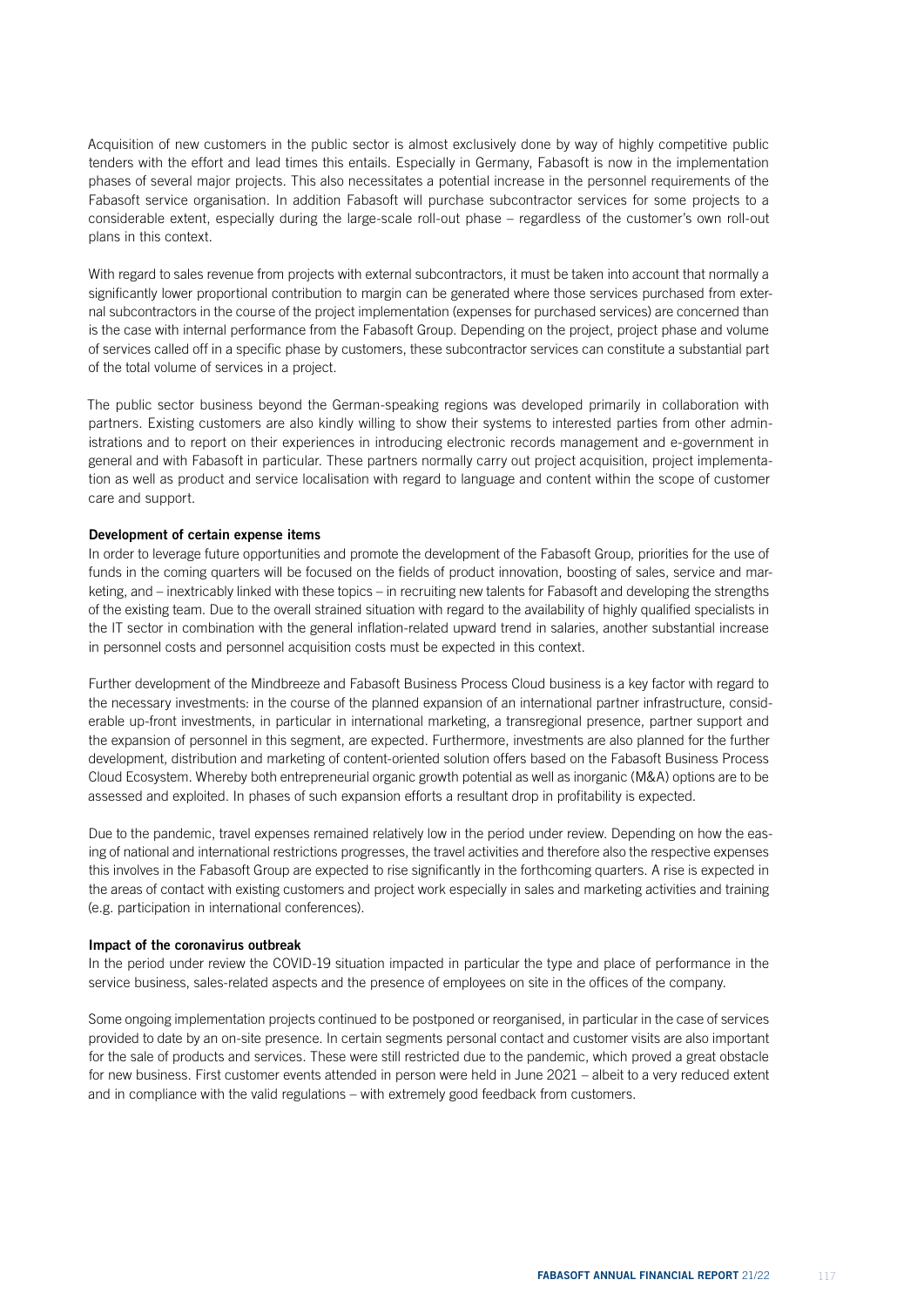Due to the pandemic a greater number of our staff worked from home in the period under review. Overall the company does not regard consistent, company-wide working from home as an equivalent and permanent alternative to presence in the offices, with all its advantages of direct social interaction and direct creative teamwork.

In particular the Fabasoft business with regard to appliances and hardware resources for online offers was relatively less affected by supply bottlenecks caused by corona in the period under review, thanks to the available inventory levels. Should the supply disruptions continue in this area or even worsen, this could have a negative impact on the relevant delivery capacity.

## Conclusion

The Fabasoft Group that successfully implements the core issues of the digital transformation with its extensive and field-proven range of products and services and based on a solid capital resources should remain promisingly positioned even in a difficult market environment marked by the impacts of COVID-19 and other upheavals in the global political and global economic environments. It is nevertheless impossible to assess what impacts and repercussions the pandemic, the war in Ukraine and soaring inflation will have on the overall economy and the relevant Fabasoft customer sectors in the next months and years, and what consequences this will have for the Fabasoft Group.

Key existing customers also confirm that the joint, consistent, time and location-independent digital access to business documents and corporate processes was a decisive factor for them in successfully mastering the current restrictions and challenges (e.g. cross-company remote working). Furthermore, Fabasoft has also registered enquiries from potential new customers who, due to the COVID-19-related working reality, have had to admit the limits of their past digitisation achievements. In particular speedy and efficient finding of information across system boundaries were expressed as requirements and goals.

On the other hand, the danger that the impacts and repercussions on the overall economy and the relevant Fabasoft customer sectors will, at least temporarily, have a pronounced negative effect on the ability and willingness on the part of the companies concerned to invest even in strategic fields such as digitisation. A marked reticence and wariness was registered in particular in new business with potential customers, especially where high-volume contracts are concerned. The decision-making processes are also more complex and more time-consuming, in particular where new customers are concerned.

The all-important business with public sector clients was stabile in the period under review. However, at this juncture it is not possible to estimate how the combination of special pandemic-related and other expenses linked with lower tax revenues will affect the investment willingness and ability of public budgets. Even if – especially at the moment – digitisation is underscored politically as a strategic topic, at present no forecast can be made as to the actual form of pubic budgets in this area nor the timeframe within which such investments will be made.

The positive response from both customers and branch analysts reflect the innovative strength and solution expertise within the Fabasoft Group. Further development will depend greatly on the extent and the speed with which this positive market response can also be realised in the form of correspondingly large (new) customer orders and in achieving further scaling of the business model.

Even in such a difficult environment, the company intends to take advantage of any opportunities that arise, for example in the recruiting of top-class talents or the pursuit of inorganic expansion and growth options.

Furthermore – and not least considering the solid cash position of the group – the pursuit of what we consider forward-looking and sustainable issues will be given priority over short-term profitability considerations.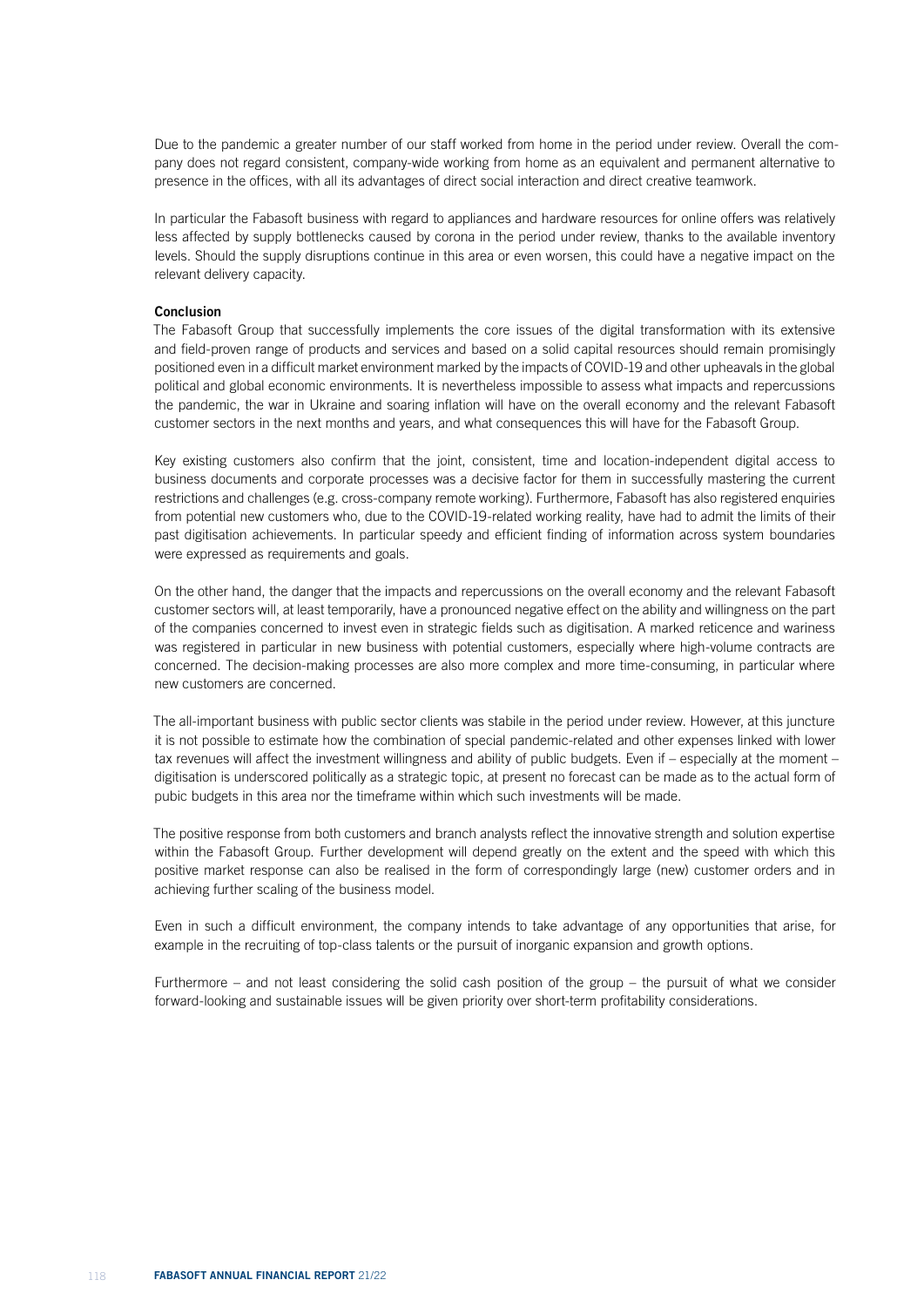# 3) Report on research and development within the Fabasoft Group (Fabasoft AG does not undertake any research or development)

In the period under review Fabasoft invested approx. 28.3% of its sales revenue in research and development. There are dedicated product teams within the Fabasoft Group responsible for product-related research and for software development. The development activities of these teams are based on the agile method framework "Scrum", with the aim of creating innovation and added value in compliance with the principles "quality, usability & style". Regular feedback from existing customers, analyst meetings and continuous monitoring of the market are used for the early recognition of market trends and their integration into product development. Moreover, research topics were handled in international partnerships within the framework of digitisation.

## Mindbreeze InSpire

The main focus at Mindbreeze in the 2021/2022 fiscal year was on so-called insight services. Insight services allow specialists to model applications that use artificial intelligence to extract facts and knowledge from unstructured contents, such as natural language, in such a way that these can be used for further processing by machines. More specifically, the specialist can use simple to configure pipelines to map his resp. her information landscape and then receive such information as would have required manual editing. Equipping the Insight Engine with automatic, natural language queries was another focus in product development. Entities extracted from text or other unstructured contents are stored directly in the search index here, thus enabling the execution of model queries. This further development is an important prerequisite for answering questions with the Insight Engine.

A significant part of the development also concerned the ongoing improvement and simplification of 360-degree views for digital twins of a company or an organisation as well as their visualisation. A key aspect was also the integration of workplaces in existing applications, e.g. Microsoft SharePoint Online, Microsoft Teams or Salesforce. The integration of insight apps in the Fabasoft Business Process Cloud product was also expanded significantly.

Where AI is concerned Mindbreeze worked on expanding the platform for natural language processing (NLP) and extending natural language understanding (NLU) applications. Insight services are also used in the Fabasoft Group, e.g. in Fabasoft Contracts, not only to classify relevant contract contents, but also to extract facts of contracts directly from unstructured contents. so these can be further processed automatically.

Extensions were provided for administrators in the Management Center, in particular to achieve more convenience for the performance of daily tasks.

Another important point in the area of research and development was the expansion and scaling of data source connections (connectors). In addition to improving existing processes, the team also worked intensively here on new integration patterns for data sources such as Salesforce, Microsoft Stream or for Microsoft Teams.

The development team also worked continuously and intensively on the issue of further simplifying handling of the overall system during commissioning, configuration and maintenance.

## Fabasoft Mindbreeze Enterprise

Thanks to the expansion of search application components for charts and visualisations, user-friendly dashboards for information visualisation in the Fabasoft eGov-Suite and in Fabasoft Folio can be realised in the application context of these products.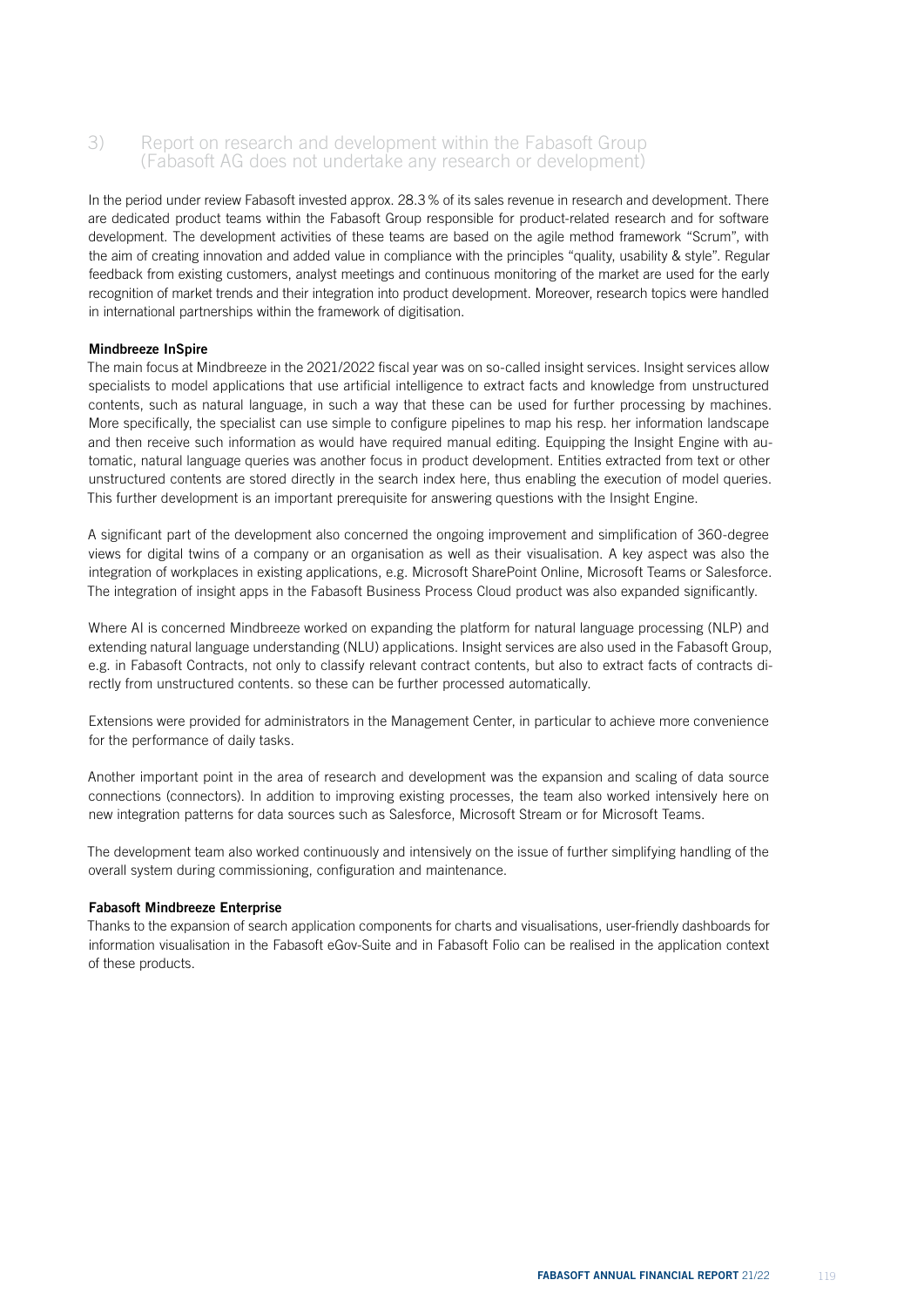## Fabasoft Business Process Cloud

In the first half of the 2021/2022 fiscal year research and development focussed on the design and development of new functionalities for faster and simpler solutions for the digitisation of document-centric business processes based on low-code/no-code approaches. This allows in particular users in the departments to create or adapt digital workflows without the support of the IT department and for the most part without any programming knowledge. The decisive factor here is that users can move graphic blocks from existing code into a workflow per drag-and-drop in order to create or modify applications quickly, instead of programming the entire solutions themselves.

Another priority in research and development was enhancing efficiency when dealing with similar activities in the workflow. A new dashboard was developed in this context for related processes, which provides an overview of the status of the individual processes as well as making it possible to deal withmany similar activities simultaneously. Forexample,superiors can deal with all bonus agreements of all employees at the same time. This function is also available especially in the mobile apps.

In addition the functionality for digital signatures was expanded in the period under review. Signature areas are available, which enable the signatory to pre-define the position and size of the visual signatures before signing. The signatory can therefore insert his/her signature directly at the position provided for it. Furthermore, several documents of a file can be grouped together and signed visually with the aid of a signature folder.

The integration in Microsoft Office is now also available for "Microsoft Word for the Web" and "Microsoft Word for Mac". This means that functions such as "Insert text blocks" or "Insert fields" can now also be used on these platforms.

The support of 3D CAD files was improved in the period under review and a new preview and 3D viewer function inserted. The 3D viewer is integrated directly in the bowser interface and enables the zooming, rotating and positioning of the 3D model via keyboard or mouse. The 3D viewer also has a scene graph of the depicted 3D model. A scene graph is an object-oriented data structure that describes the logical or spatial arrangement of the three-dimensional object to be depicted.The individual elements/element groups of the 3D model can be shown or hidden with the scene graph.

Documents or objects can now be researched more efficiently with the new search portal using Mindbreeze. In addition Mindbreeze search queries can be saved, so regularly executed search queries can be carried out more quickly. The integration of Mindbreeze Insight apps enables an aggregated, user-oriented access to the information of a cloud organisation. Mindbreeze Insight apps are used to display or highlight important information without the user having to search explicitly for it. Mindbreeze Insight apps are created with the Mindbreeze InSpire Apps Designer from Mindbreeze InSpire directly in the user interface of the Fabasoft Business Process Cloud.

The new search portal, the stored search queries and execution of Mindbreeze Insight apps can also be used in the mobile apps of the Fabasoft Business Process Cloud for Apple iOS and Android.

The functionality of the mobile apps of Fabasoft Business Process Cloud for Apple iOS and Android was considerably expanded.

The already outstanding accessibility of the browser client for persons with special needs was again improved over the last year. The diagrams integrated in the browser interface (such as pie or bar charts) are now also accessible for this user group with the aid of assistive technologies.

Support for the Open Data Protocol (OData) was incorporated as a new interface for working with structured data in the period under review. A user-friendly wizard guides users with the definition of the data to be determined, which can be edited in applications such as Microsoft Power BI, for example. The scalable architecture of the services in the backend ensure the required performance.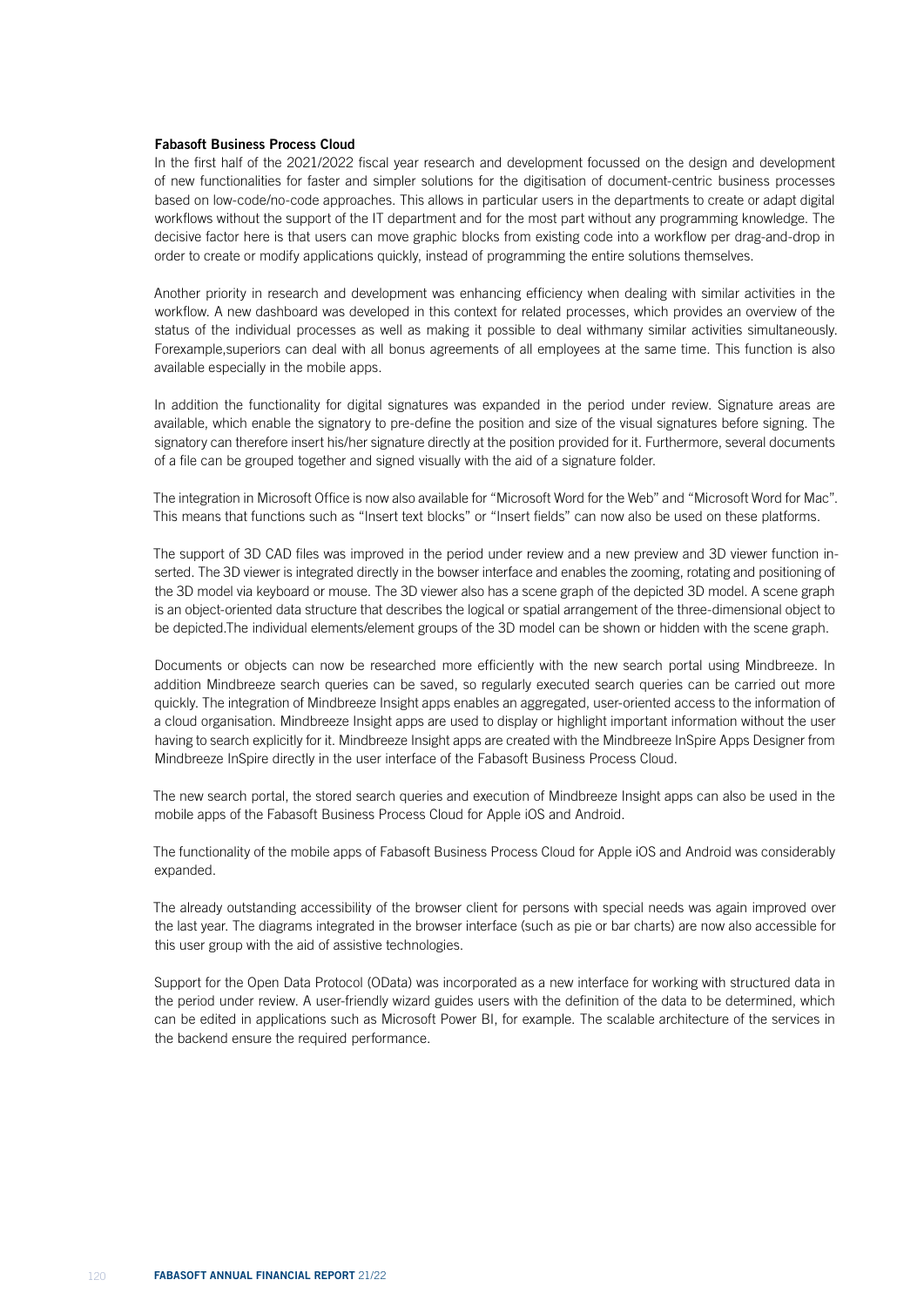Another focus point concentrated on the creation, editing and publication of extensive documents based on structured data formats (XLM format). Basic functions were created in this context that can be used again in future solutions.

The functionalities of the Fabasoft Business Process Cloud are also available in the releases of the Fabasoft Private Cloud (Appliance).

## Fabasoft Secomo

Research concentrated here in the period under review on supporting advanced digital signatures. The integration for the web browser client was also improved in such a way that it enables working with protected documents without the installation of native software.

## Fabasoft Folio

Research and development activities here in the fiscal year 2021/2022 once again concentrated on the optimisation of user-friendliness through the use of the new interface design and the entire re-design of use cases in the product. In addition many new features of the Fabasoft Business Process Cloud are also available in Fabasoft Folio.

#### Xpublisher

The Xpublisher development team focussed on the further development of the product to a "Full-Managed Service Solution", in order to offer customers faster installation and simpler maintenance of the Xpublisher editorial system. A change to "infrastructure as code" was undertaken where architecture is concerned as well as further improvement of the documentation. This radically reduces the "time-to-value" for new customers, in particular in the setup phase of proofs of concept.

Furthermore, the local development environments were migrated into the Fabasoft IT infrastructure, so these can be used as a highly secure development environment.

#### Xeditor

In the 2021/2022 fiscal year the Xeditor development team concentrated on numerous new product features, such as an outline for XML elements, a character picker for various special characters, an enhanced tag view and other adjustments to improve the user experience.

Within the framework of an integration in the Fabasoft Business Process Cloud, Xeditor is available for the editing of XML documents based on the DITA standard for the creation of technical documentation.

#### Fabasoft eGov-Suite

In the 2021/2022 fiscal year the Fabasoft eGov-Suite development team concentrated in particular on the extension of interoperability between the Fabasoft eGov-Suite and other applications in the public sector environment. XML exchange formats, for example, as well as direct connections to third-party products were either extended or reimplemented.

Based on the developer pattern, which is developed in the Fabasoft eGov-Suite for the new Central Register of Residents integration, it was also possible to successfully integrate the Company Register and the Address, Building and Dwelling Register in Austria. This has made work far more convenient for users who have to interact with the respective registers on a regular basis, in that they now no longer have to exit the Fabasoft eGov-Suite, but instead can execute queries directly in the business object. In addition it also enabled a reduction in the complexity of the overall system of an authority for users.

Furthermore, more new standards for the exchange of business objects were implemented in addition to the eCH0147 in Switzerland, the XDOMEA 3.0 and the ELAKTrans interface in Austria.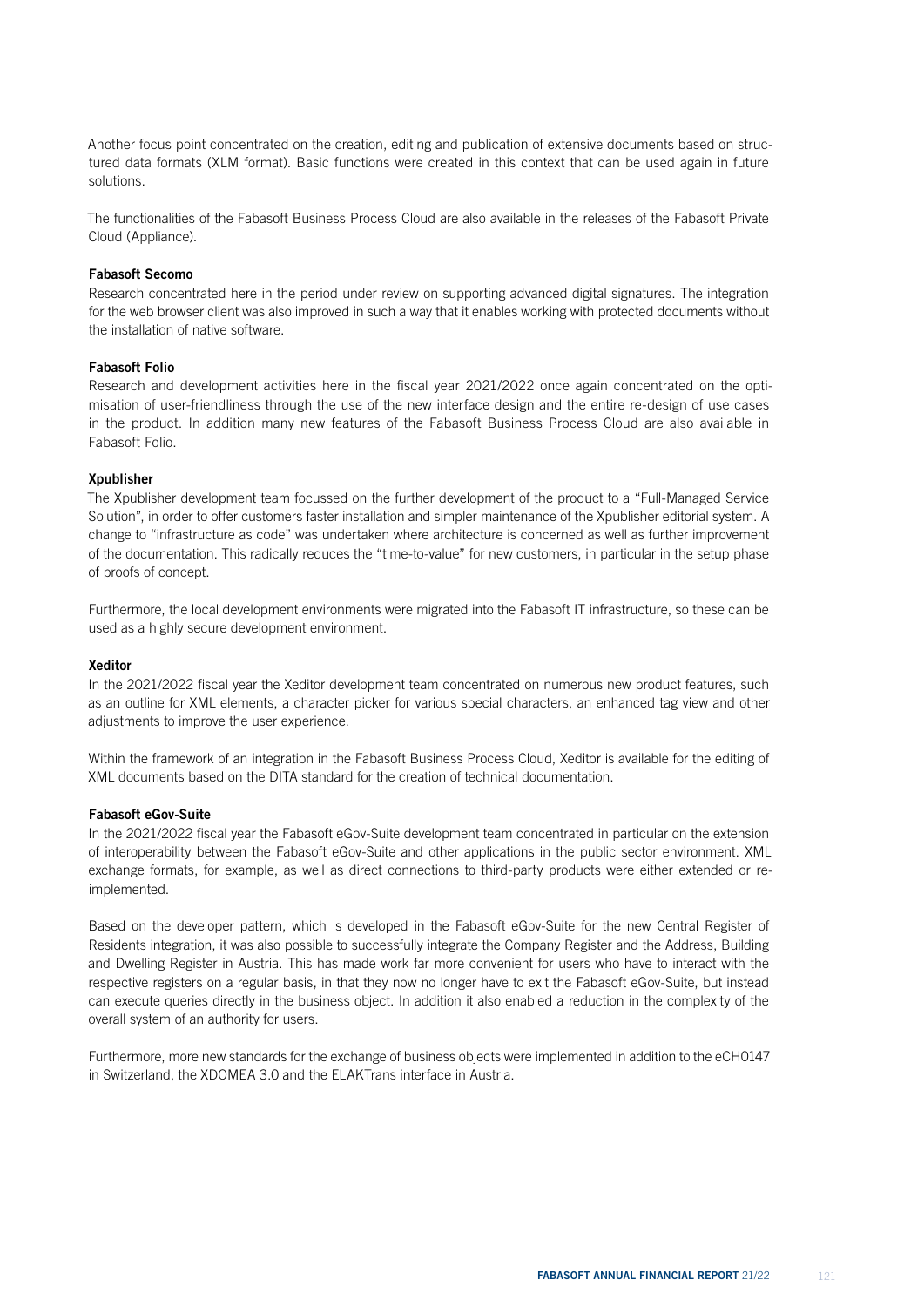Another focus of the development activities was an improvement in the support of administrative procedures, which can now be mapped directly in the Fabasoft eGov-Suite. In addition to the specific settings per procedure, e.g. the available menus, signatures and activities, own metadata can now also be defined. Fields can now be configured per administrative procedure, for example, which can be filled in structured manner and saved in the Fabasoft eGov-Suite. So each administrative procedure now also retains its characteristic in the Fabasoft eGov-Suite.

The further development of the dashboard for the visualisation of key performance indicators and other relevant information as an aid to day-to-day work was also undertaken in the period under review. The visualisation and reporting functions, for example, were further improved.

In addition to these activities the development team accompanied current innovation and roll-out projects at customers' premises in order to collect product feedback from as close as possible to the customers.

#### Fabasoft app.telemetry

The Fabasoft app.telemetry development team concentrated their efforts in the 2021/2022 fiscal year on extending the integration of basic components of the software infrastructure, the implementation and provision of a logging infrastructure for instrumented software products, support for measured values based on data provided via the software telemetry of instrumented software products and the further development of scaling options in a container environment.

## 4) Report on the stock, purchase and sale of the company's own shares

#### Share buyback programme Fabasoft AG

No new share buyback programme has been started since the conclusion of the share buyback programme in accordance with the authorisation of the Annual General Meeting on 6 July 2015.

No treasury shares were purchased in the 2021/2022 fiscal year.

As at 31 March 2022 Fabasoft AG held no treasury shares.

5) Reporting of significant features of the internal control and the risk management system with regard to the financial reporting process at Fabasoft AG and the Fabasoft Group

#### Information pursuant to Section 243a (2) of the Austrian Commercial Code

The Fabasoft Group has an extensive reporting system based on key figures for the early identification of risks. Finance is the organisational unit responsible for reporting. The data comprises strategic and operative figures that are put together for reporting on a monthly basis. The regular reviews between the Managing Board and the organisational units are used to coordinate the detailed plans for the overall plan, the target/actual comparison and an outlook for the following quarters. In addition to this an internal control system (ICS) has been established as follows: Fabasoft has installed an internal control system in the areas of Human Resources, Purchasing, Revenue Cycle and Tax that uses control points based on the two person principle and appropriate process definitions and guidelines to ensure that laws and standards are complied with and prevent dishonest and unlawful activities.

The ICS guidelines for Human Resources, Purchasing, Revenue Cycle and Tax have been thoroughly documented in writing and each one linked to a coordinated control matrix. These matrices contain all the automated and manual internal controls that must be carried out. The documents (ICS guideline and control matrix) are revised and updated once a year or as required in the event of fundamental changes. Observance of the control points is examined at regular intervals with random checks. Risk management and the internal control system (ICS) contain responsibilities and competencies, apply to all subsidiaries and are administered centrally from the Linz headquarters.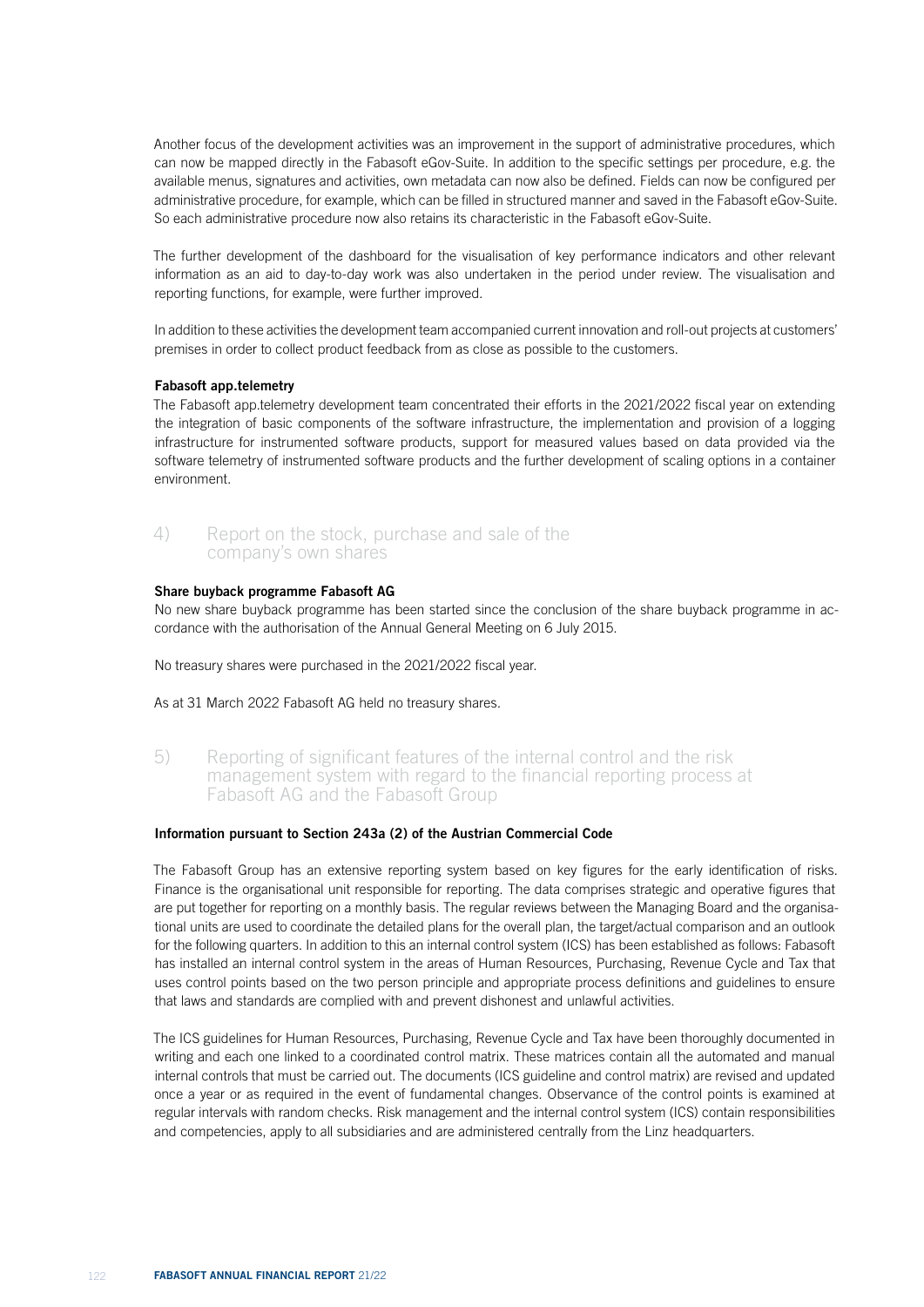## ICS Purchasing

The ICS Purchasing guideline regulates the procurement of goods and services for the entire Fabasoft Group. The aim of ICS Purchasing is to procure the required economic goods and services with the desired quality, in the right amount, with optimum prices and to schedule.

## ICS Human Resources

The ICS Human Resources covers all processes in connection with personnel matters within the Fabasoft Group, from recruiting to the employee's last day at work. The aim is to ensure a legally compliant approach in all areas and aspects of human resources, promote employee qualifications and further development and ensure that the accounting procedures for salaries and non-wage labour costs are proper so that human resources are used effectively and economically.

## ICS Revenue Cycle

The ICS Revenue Cycle describes all activities and controls within the Fabasoft Group concerning the generation of sales from market reviews and analyses to the receipt of payment from the customer. The aim is to use technologysupported and clearly defined and documented processes and responsibilities to standardise and verify the business activities in the Group's companies (performance status, execution, invoicing, payment, additional financial information).

## ICS Tax

The tax control system (ICS Tax) covers all activities, processes and risks in connection with taxes within the Fabasoft Group. The targets it pursues are legal and planning security, reduction of tax risk through the earliest possible binding clarity in tax management for professional matters, reduction of compliance costs and ensuring the prompt and legally compliant levying of taxes.

## Annual financial statements and consolidation

The annual financial statements of Fabasoft AG are drawn up in accordance with the Austrian Commercial Code stipulations in force by the Managing Board and approved by the Supervisory Board.

The consolidated financial statements of the Fabasoft Group are drawn up in accordance with the International Finan-cial Reporting Standards (IFRS), as applicable in the European Union (EU), and the commercial stipulations pursuant to Section 245a of the Austrian Commercial Code. The consolidated financial statements are drawn up by the Managing Board and presented to the Supervisory Board for approval and release prior to disclosure.

Interim consolidated financial statements are drawn up in accordance with the International Accounting Standard 34 (IAS 34) and disclosure follows approval by the Managing Board.

The Accounting Manual documents standards and guidelines to ensure smooth processes in accounting and balance sheet preparation. The guidelines specified therein are valid for accounting and balance sheet preparation at Fabasoft AG and its subsidiaries. Furthermore, the Accounting Manual also documents the consolidation process in writing.

The use of IT systems ensures the transparent and clear handling and audit-proof archiving of company data. The systems have interfaces that enable data exchange.

Budget and sales planning is carried out once a year by the managers of the organisational units and is approved by both the Managing and Supervisory Boards.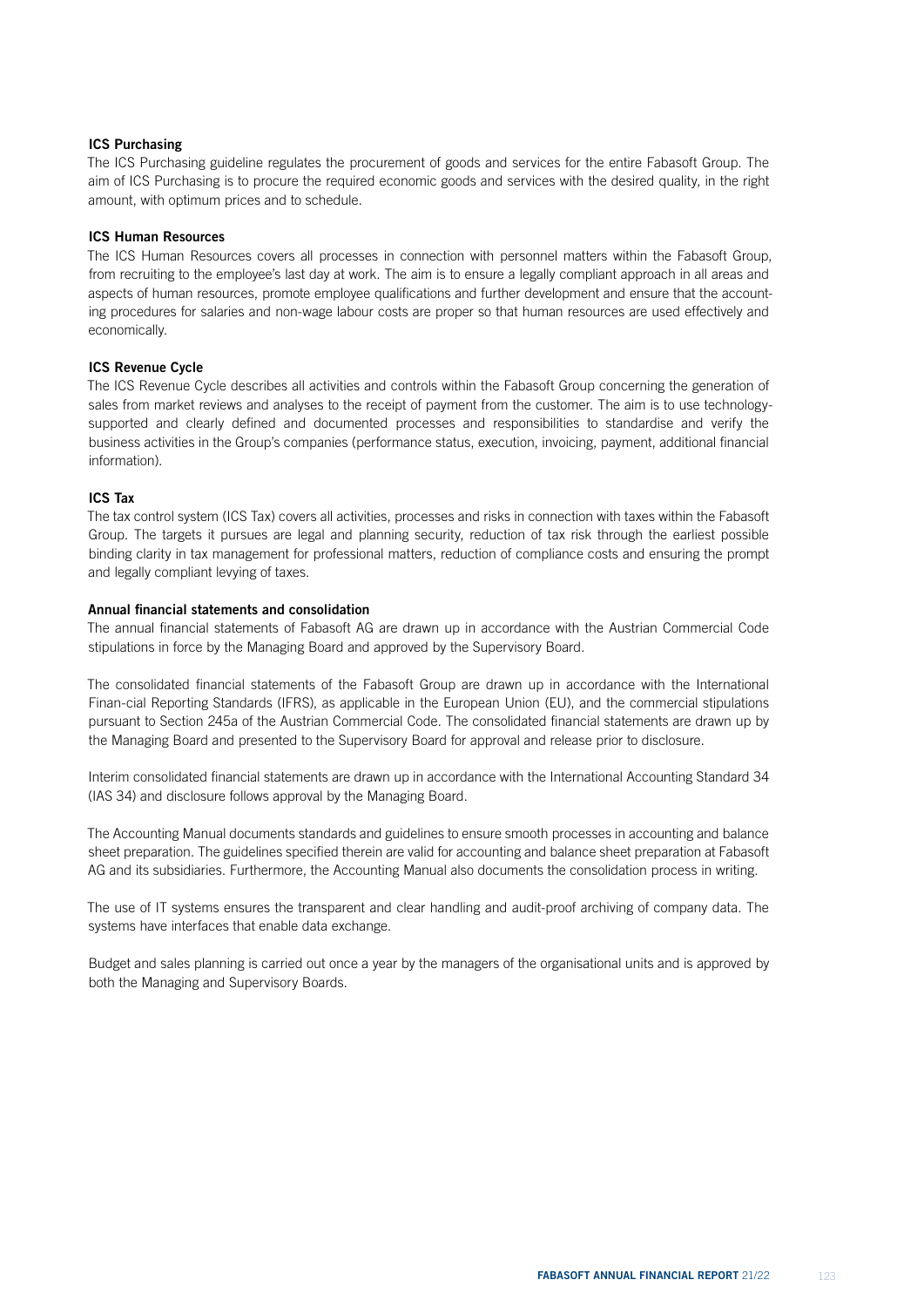## 6) Information on capital, share, voting and control rights and associated obligations

## Information pursuant to Section 243a (1) of the Austrian Commercial Code

- 1. The capital stock of Fabasoft AG is divided into 11,000,000 individual shares.
- 2. The Managing Board is not aware of any restrictions beyond the scope of legislation that concern voting rights or the transfer of shares.
- 3. The company has at its disposal the following records of capital interests amounting to at least 10 of one hundred: Fallmann & Bauernfeind Privatstiftung: 42.90%.
- 4. There are no shares with special control rights.
- 5. There is no control over voting rights of employees who are also shareholders.
- 6. None of the terms relating to the appointment and discharge of the members of the Managing Board deviate from legislation. Resolutions on article amendments in accordance with Section 146 (1) of the Austrian Stock Corporation Act – insofar the nature and purpose of the business is not affected - require a simple majority of the share capital represented at the resolution. The Supervisory Board is required to adhere to a rotation plan in which one member of the Supervisory Board is elected yearly.
- 7. Authority of the members of the Managing Board that does not arise from legislation and concerns in particular the possibility of issuing or buying back shares:

## Authorised capital:

Further to the annual general meeting resolution of 5 July 2021 the Managing Board is authorised, pursuant to Section 169 (1) of the Austrian Stock Corporation Act, to increase capital stock by up to EUR 5,500,000.00 to reach a total of up to EUR 16,500,000.00 by 20 October 2026 (entry 56, commercial register FN 98699x at Linz provincial court).

## Acquisition of own shares in accordance with Section 65 (1) (4) of the Austrian Stock Corporation Act:

Annual general meeting resolution of 5 July 2021 on the authorisation for the acquisition of own shares pursuant to Section 65 (1) (4) of the Austrian Stock Corporation Act for the purpose of issuing them to employees, company executives and members of the Managing Board of the company or an affiliated company for the period of 30 months and up to a maximum holding of 10 per cent of the total share capital of the company. The equivalent value permissible at repurchase must not exceed 10% and must not be under 20% of the average price at the close of Xetra trading on the Deutsche Börse AG of the last 5 stock exchange trading days prior to the fixing of the purchase price. Own shares purchased under the terms of this authorisation may not, when added to other own shares already purchased by the company and still in the company's possession, exceed 10% of the capital stock of the company. The respective repurchase programme and its duration are to be made public.

## Acquisition of own shares in accordance with Section 65 (1) (8) of the Austrian Stock Corporation Act:

Annual general meeting resolution of 5 July 2021 on authorisation for the acquisition of own shares pursuant to Section 65 (1) (8) of the Austrian Stock Corporation Act for the period of 30 months and up to a maximum holding of 10 per cent of the total share capital of the company. The equivalent value permissible at repurchase must not exceed 10% and must not be under 20% of the average price at the close of Xetra trading on the Deutsche Börse AG of the last 5 stock exchange trading days prior to the fixing of the purchase price. Own shares purchased under the terms of this authorisation may not, when added to other own shares already purchased by the company and still in the company's possession, exceed 10% of the capital stock of the company. The respective repurchase programme and its duration are to be made public.

This authorisation also encompasses the purchase of shares by subsidiaries of Fabasoft AG (Section 66 Austrian Stock Corporation Act). The purchase can be effected via the stock exchange, by way of a public offering or any other legally permissible means and for every legally permissible purpose.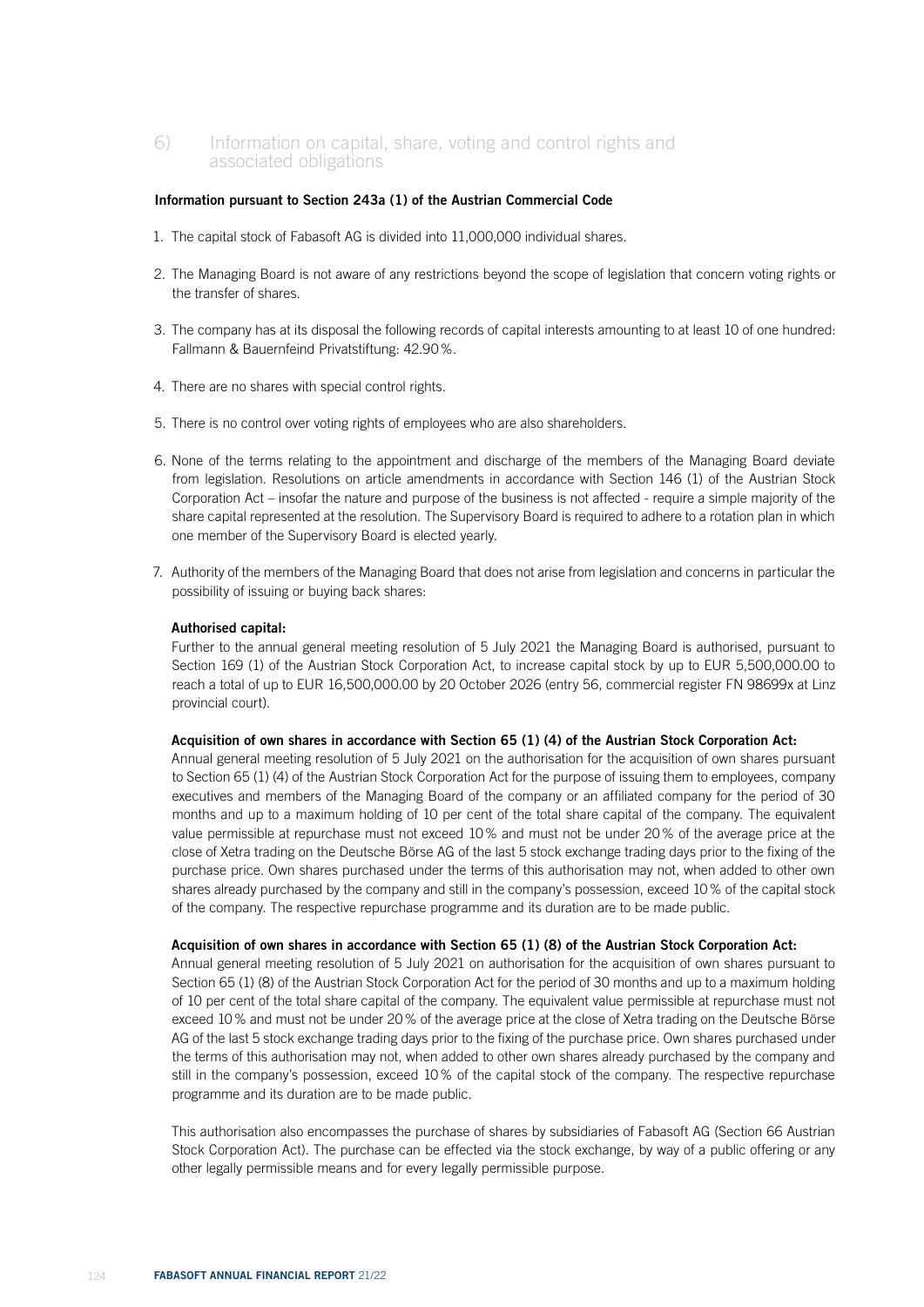The Managing Board is further authorised to withdraw own shares after an effected buyback as well as those own shares part of the stock of Fabasoft AG without requiring a separate resolution from the annual general meeting. The Supervisory Board is authorised to resolve any amendments to the articles arising from the withdrawal of shares.

This authorisation may be exercised in full or in part as well as in several parts.

## Utilisation and sale of own shares:

Resolution of the annual general meeting from 5 July 2021 concerning the authorisation, subject to the approval of the Supervisory Board and without the need of a separate resolution from the annual general meeting, to sell or utilise within 5 years, up to and including 5 July 2026, own shares after an effected buyback as well as those own shares of Fabasoft AG part of the stock of Fabasoft AG in a form other than via the stock exchange or by means of a public offering, in particular to utilise own shares

- (i) for issue to employees, company executives and/or members of the Managing Board/Management of the company or an affiliated company, including servicing of stock transfer programmes, in particular stock options, Long Term Incentive Plans or other participation programmes;
- (ii) to service if necessary any convertible bonds issued;
- (iii)as consideration for the acquisition of companies, stakes in companies or other assets and
- (iv)for any other legally permissible purpose; and to hereby exclude shareholders' subscription rights (exclusion of subscription rights), whereby the authorisation may be exercised in full or in part as well as in several parts and for the pursuit of several purposes. Within this framework, the Managing Board shall also have the possibility of offering the shares by means of indirect subscription rights, i.e. via an intermediary credit institution. In this case the intermediary credit institution assumes the new shares with the obligation of offering these to shareholders for subscription.
- 8. With the exception of the information specified under section 9, significant agreements of the company which, as a result of a change of control in the company due to a takeover bid, become effective, change or terminate, and the effects of such agreements, are not disclosed, as this would be extremely damaging to the company, and other legal stipulations state that the company is not expressly obliged to disclose such information.
- 9. No compensation agreements exist between the company and the members of its Managing Board, Supervisory Board or workforce in the event of a public takeover bid.

Linz, 7 June 2022

Prof. Dipl.-Ing. Helmut Fallmann Chairman of the Managing Board

Leopold Bauernfeind Member of the Managing Board

Ing. Oliver Albl Member of the Managing Board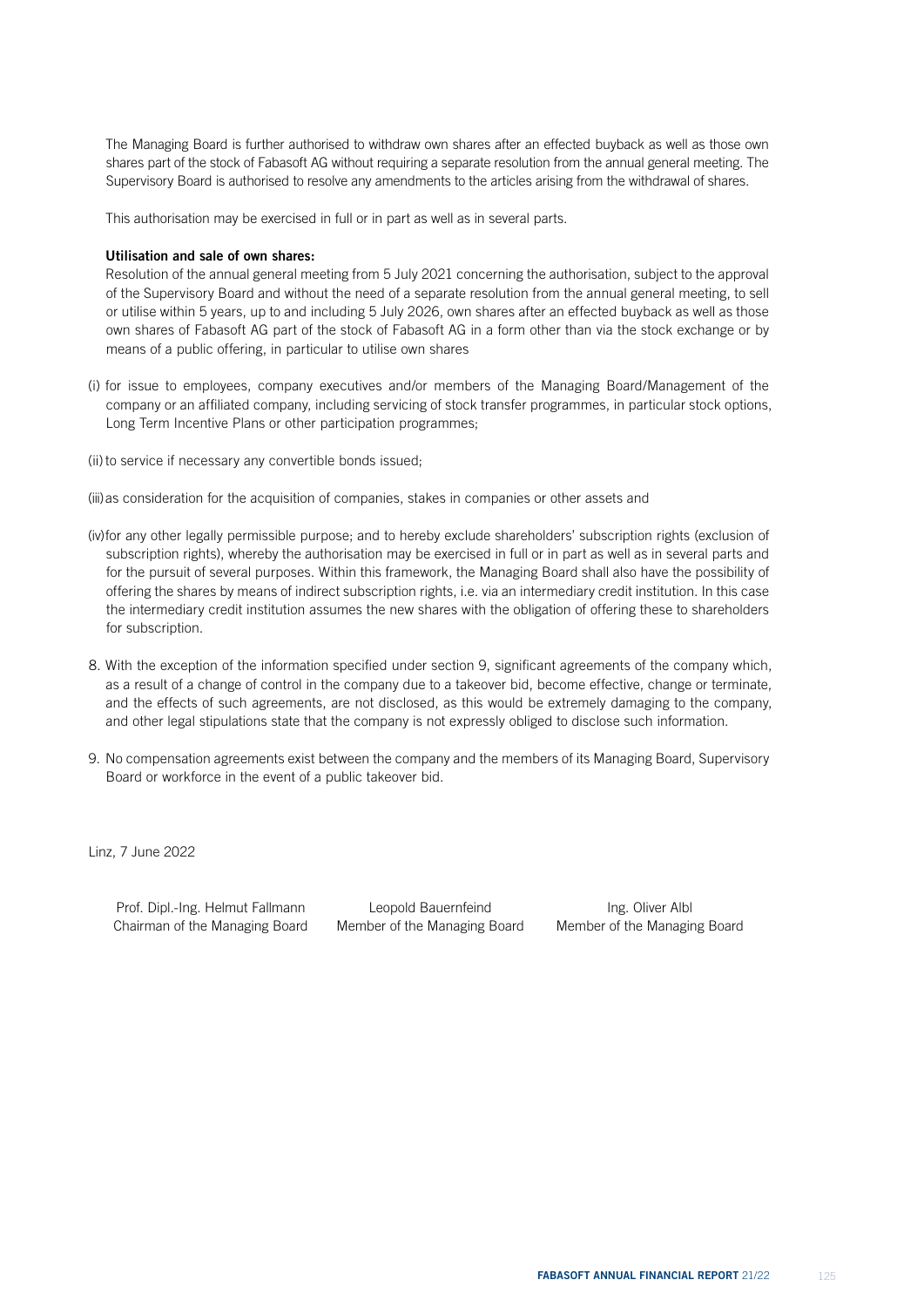# ANNUAL FINANCIAL STATEMENTS

## Auditor´s Report

## Report on the Financial Statements

#### Audit Opinion

We have audited the financial statements of Fabasoft AG, Linz, which comprise the Balance Sheet as at 31 March 2022, the Income Statement for the year then ended, and the Notes.

In our opinion, the financial statements comply with the legal requirements and present fairly, in all material respects, the financial position of the Company as at 31 March 2022 and its financial performance for the year then ended, in accordance with Austrian Generally Accepted Accounting Principles and other legal or regulatory requirements.

#### Basis for our Opinion

We conducted our audit in accordance with Regulation (EU) 537/2014 ("AP Regulation") and Austrian Standards on Auditing. These standards require the audit to be conducted in accordance with International Standards on Auditing (ISAs). Our responsibilities under those standards are further described in the "Auditor's Responsibilities" section of our report. We are independent of the Company, in accordance with Austrian company law and professional regulations, and we have fulfilled our other responsibilities under those relevant ethical requirements. We believe that the audit evidence we have obtained up to the date of the auditor's report is sufficient and appropriate to provide a basis for our audit opinion on this date.

#### Key Audit Matters

Key audit matters are those matters that, in our professional judgment, were of most significance in our audit of the financial statements. These matters were addressed in the context of our audit of the financial statements as a whole, however, we do not provide a separate opinion thereon.

### Impairment of shares in affiliated companies and receivables from affiliated companies

Please refer to the notes in the accounting and evaluation methods to financial assets and to receivables and other assets as well as in the notes to the balance sheet and statement of fixed assets as at 31 March 2022.

## • Risk for the annual financial statements

Shares in affiliated companies (30.3 Mio. EUR) und receivables from affiliated companies (12.4 Mio. EUR) are reported in the annual financial statements of Fabasoft AG as at 31 March 2022.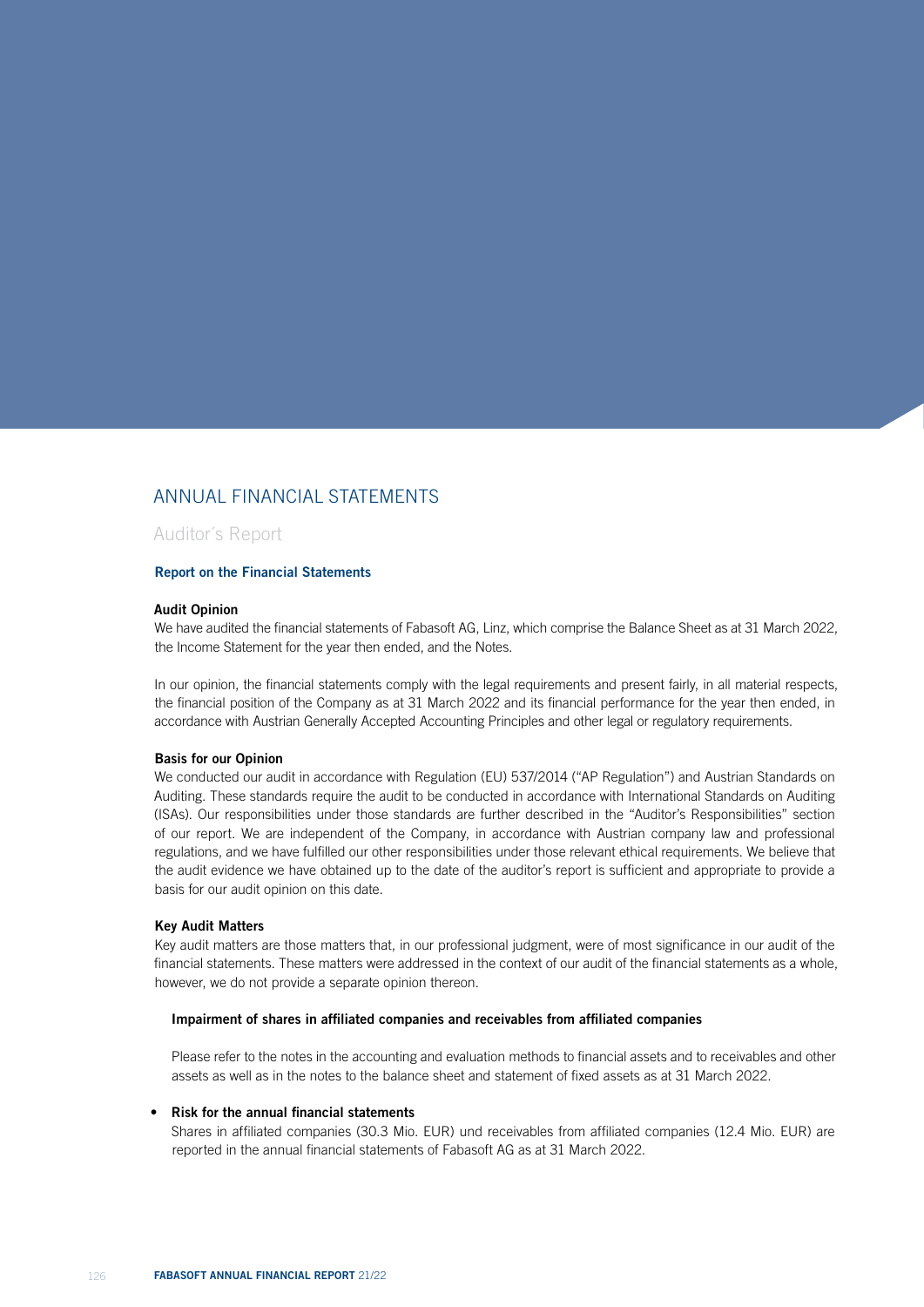For all significant shares in affiliated companies Fabasoft AG assesses whether there are grounds to believe there is a materially lower fair value.

If such grounds exist, a company valuation is carried out for the affiliated company concerned and the carrying value of the shares depreciated based on the findings of the company valuation.

The assessment of whether there are grounds to believe there is a materially lower fair value as well as the impairment of shares in affiliated companies and receivables from affiliated companies requires estimates and assessments on the part of the legal representatives.

Due to these estimates and assessments the annual financial statements are subject to the risk that shares in and receivables from affiliated companies are not properly assessed and as a consequence the annual financial statements not accurately determined. The significant risk involved here lies in particular in the assessment of future cashflows, upon which the determination of impairment is based. These cashflow estimates include assumptions that are influenced by the future market and economic development.

## Our audit approach

During the audit of the impairment of shares in affiliated companies and receivables from affiliated companies we carried out the following audit procedures:

- We verified the company's analysis of the grounds for a possible materially lower fair value (including coverage of the investment amount by the proportion of equity capital) of the shares in an affiliated company. We also discussed in talks with the legal representatives whether there are any additional grounds for a materially lower fair value of shares in an affiliated company.
- In order to assess the appropriateness of the underlying internal planning, we gained an understanding of the planning process and the design and implementation of the respective internal controls and reconciled the planning data upon which the assessment is based with the current budget figures approved by the Supervisory Board and the medium-term planning.
- We discussed the key assumptions for value determination with the competent employees.
- We assessed the planning accuracy by comparing the planning undertaken in the previous years with the actually occurred values.
- With the assistance of our valuation specialists we verified and assessed the methods for executing the impairment test and determining the cost of capital rates with regard to whether these are consistent with the relevant standards. We assessed the assumptions used to determine the cost of capital rates by reconciling them with market and branch-specific benchmarks with regard to their appropriateness and checked the numerical correctness of the calculation scheme.
- Furthermore, with regard to receivables from affiliated companies, which were not already covered by the valuation of the shares in affiliated companies, we checked by means of analyses of overdue payments whether there is a need for a value adjustment for these items. In this context we took the financial situation of the affiliated companies into account.
- Finally we examined whether the disclosures of Fabasoft AG to financial assets and receivables from affiliates are complete and appropriate in the notes.

#### Responsibilities of Management and the Audit Committee for the Financial Statements

Management is responsible for the preparation and fair presentation of the financial statements in accordance with Austrian Generally Accepted Accounting Principles and other legal or regulatory requirements and for such internal controls as management determines are necessary to enable the preparation of financial statements that are free from material misstatement, whether due to fraud or error.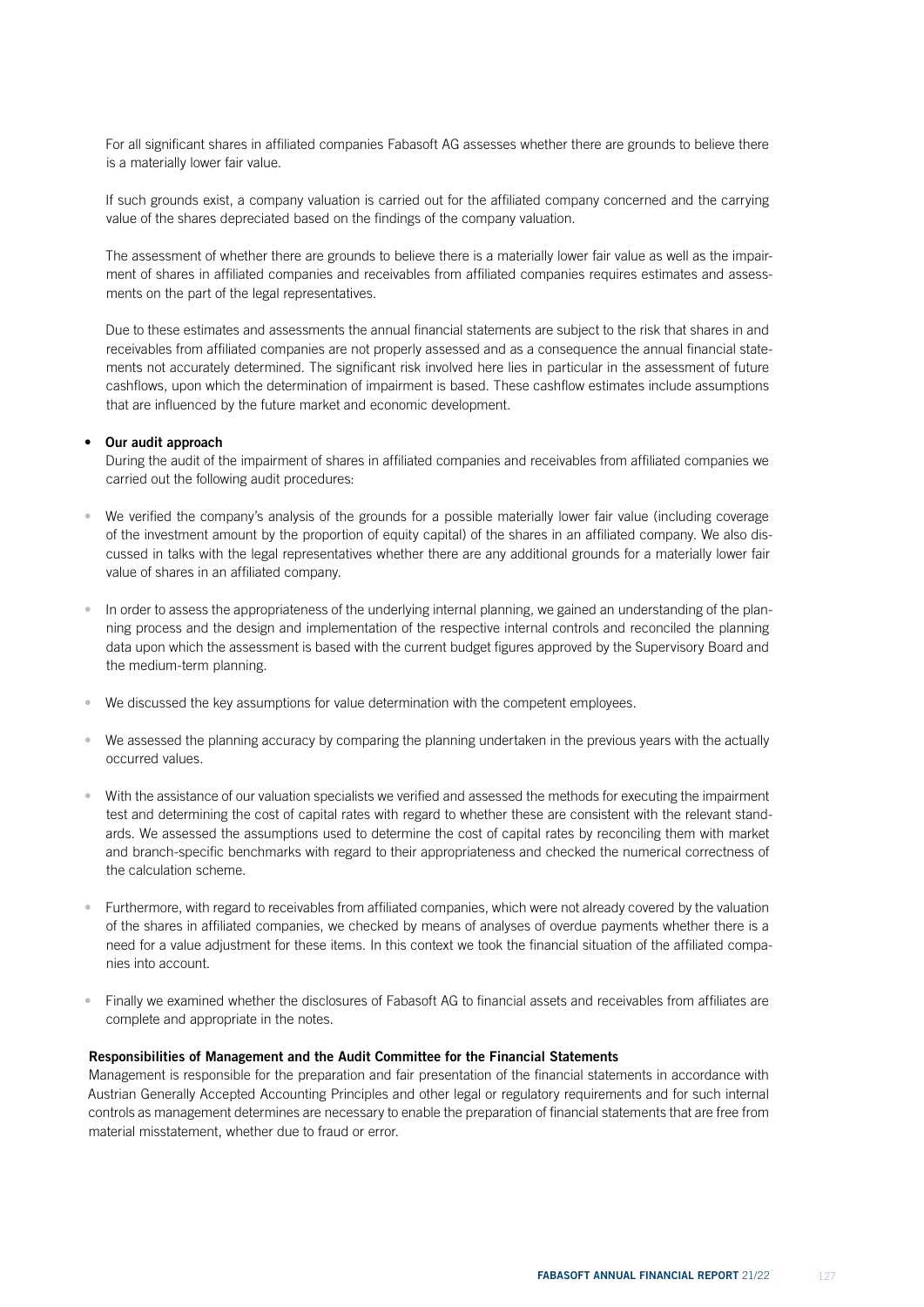Management is also responsible for assessing the Company's ability to continue as a going concern, disclosing, as applicable, matters related to going concern and using the going concern basis of accounting, unless management either intends to liquidate the Company or to cease operations, or has no realistic alternative but to do so.

The audit committee is responsible for overseeing the Company's financial reporting process.

## Auditor's Responsibilities

Our objectives are to obtain reasonable assurance about whether the financial statements as a whole are free from material misstatement, whether due to fraud or error, and to issue an auditor's report that includes our audit opinion. Reasonable assurance represents a high level of assurance, but provides no guarantee that an audit conducted in accordance with AP Regulation and Austrian Standards on Auditing (and therefore ISAs), will always detect a material misstatement, if any. Misstatements may result from fraud or error and are considered material if, individually or in aggregate, they could reasonably be expected to influence the economic decisions of users taken on the basis of these financial statements.

As part of an audit in accordance with AP Regulation and Austrian Standards on Auditing, we exercise professional judgment and maintain professional skepticism throughout the audit.

Moreover:

- We identify and assess the risks of material misstatements in the financial statements, whether due to fraud or error, we design and perform audit procedures responsive to those risks and obtain sufficient and appropriate audit evidence to serve as a basis for our audit opinion. The risk of not detecting material misstatements resulting from fraud is higher than for one resulting from error, as fraud may involve collusion, forgery, intentional omissions, misrepresentations or the override of internal control.
- We obtain an understanding of internal control relevant to the audit in order to design audit procedures that are appropriate in the circumstances, but not for the purpose of expressing an opinion on the effectiveness of the entity's internal control.
- We evaluate the appropriateness of accounting policies used and the reasonableness of accounting estimates and related disclosures made by management.
- We conclude on the appropriateness of management's use of the going concern basis of accounting and, based on the audit evidence obtained, whether a material uncertainty exists related to events or conditions that may cast significant doubt on the Company's ability to continue as a going concern. If we conclude that a material uncertainty exists, we are required to draw attention in our audit report to the respective note in the financial statements. If such disclosures are not appropriate, we will modify our audit opinion. Our conclusions are based on the audit evidence obtained up to the date of our auditor's report. However, future events or conditions may cause the Company to cease to continue as a going concern.
- We evaluate the overall presentation, structure and content of the financial statements, including the notes, and whether the financial statements represent the underlying transactions and events in a manner that achieves fair presentation.
- We communicate with the audit committee regarding, amongst other matters, the planned scope and timing of our audit as well as significant findings, including any significant deficiencies in internal control that we identify during our audit.
- We communicate to the audit committee that we have complied with the relevant professional requirements in respect of our independence, that we will report any relationships and other events that could reasonably affect our independence and, where appropriate, the related safeguards.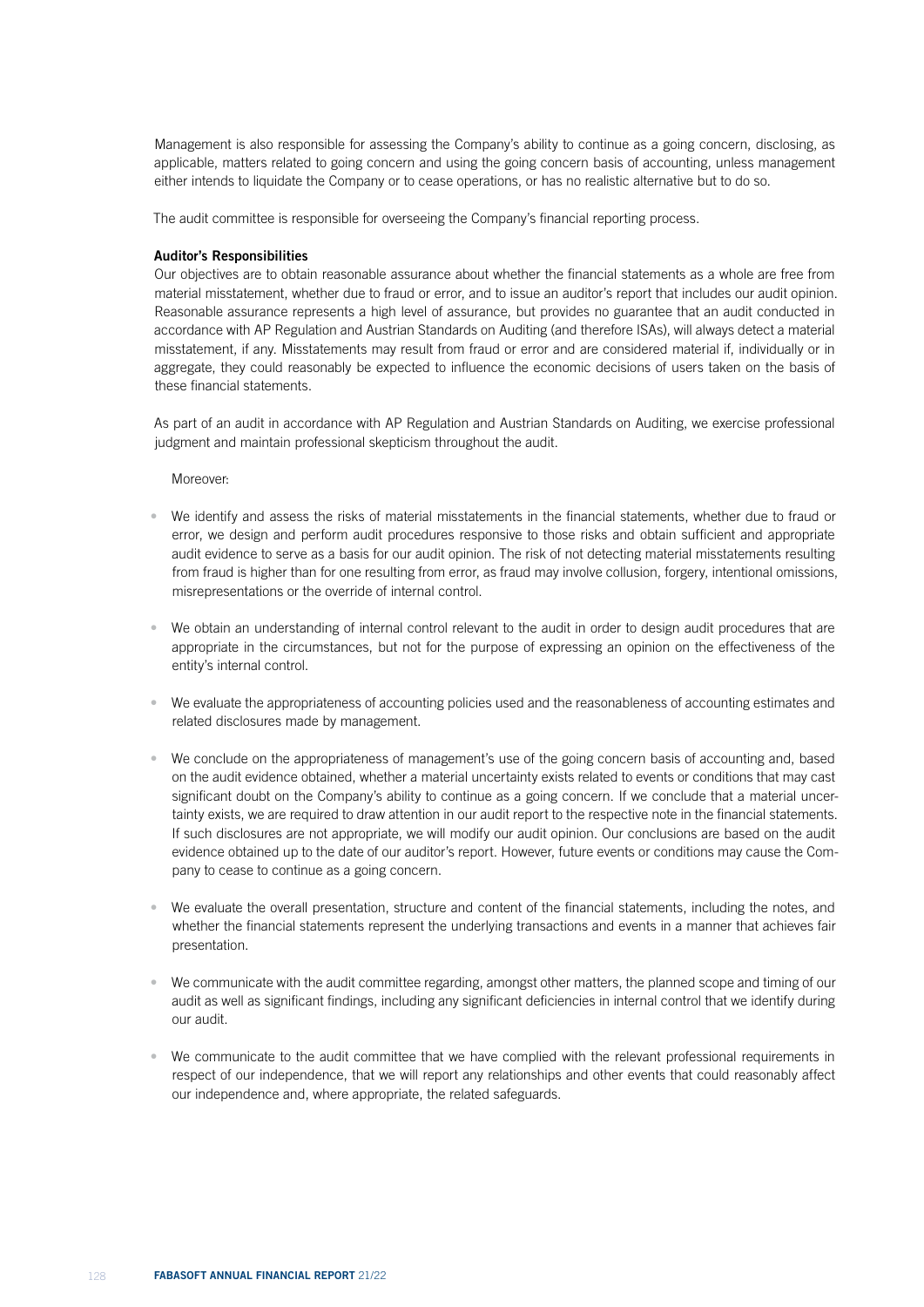• From the matters communicated with the audit committee, we determine those matters that were of most significance in the audit i.e. key audit matters. We describe these key audit matters in our auditor's report unless laws or other legal regulations preclude public disclosure about the matter or when in very rare cases, we determine that a matter should not be included in our audit report because the negative consequences of doing so would reasonably be expected to outweigh the public benefits of such communication.

## Report on Other Legal Requirements

#### Management Report

In accordance with Austrian company law, the management report is to be audited as to whether it is consistent with the financial statements and prepared in accordance with legal requirements.

Management is responsible for the preparation of the management report in accordance with Austrian company law and other legal or regulatory requirements.

We have conducted our audit in accordance with generally accepted standards on the audit of management reports.

#### • Opinion

In our opinion, the management report is consistent with the financial statements and has been prepared in accordance with legal requirements. The disclosures pursuant to Section 243a UGB are appropriate.

#### **Statement**

Based on our knowledge gained in the course of the audit of the financial statements and our understanding of the Company and its environment, we did not note any material misstatements in the management report.

#### Additional Information in accordance with Article 10 AP Regulation

We were elected as auditors at the Annual General Meeting on 5 July, 2021 and were appointed by the supervisory board on 26 November, 2021 to audit the financial statements of Company for the financial year ending on 31 March 2021.

We have been auditors of the Company since the financial statements at 31 March 2021.

We declare that our opinion expressed in the "Report on the Financial Statements" section of our report is consistent with our additional report to the audit committee, in accordance with Article 11 AP Regulation.

We declare that we have not provided any prohibited non-audit services (Article 5 Paragraph 1 AP Regulation) and that we have ensured our independence throughout the course of the audit, from the audited Company.

## Engagement Partner

The engagement partner is Mr Mag. Christoph Karer.

Linz, 7 June 2022

KPMG Austria GmbH Wirtschaftsprüfungs- und Steuerberatungsgesellschaft

qualified electronically signed :

Mag. Christoph Karer Wirtschaftsprüfer (Austrian Chartered Accountant)

This report is a translation of the original report in German, which is solely valid. The financial statements, together with our auditor's opinion, may only be published if the financial statements and the management report are identical with the audited version attached to this report. Section 281 Paragraph 2 UGB (Austrian Commercial Code) applies.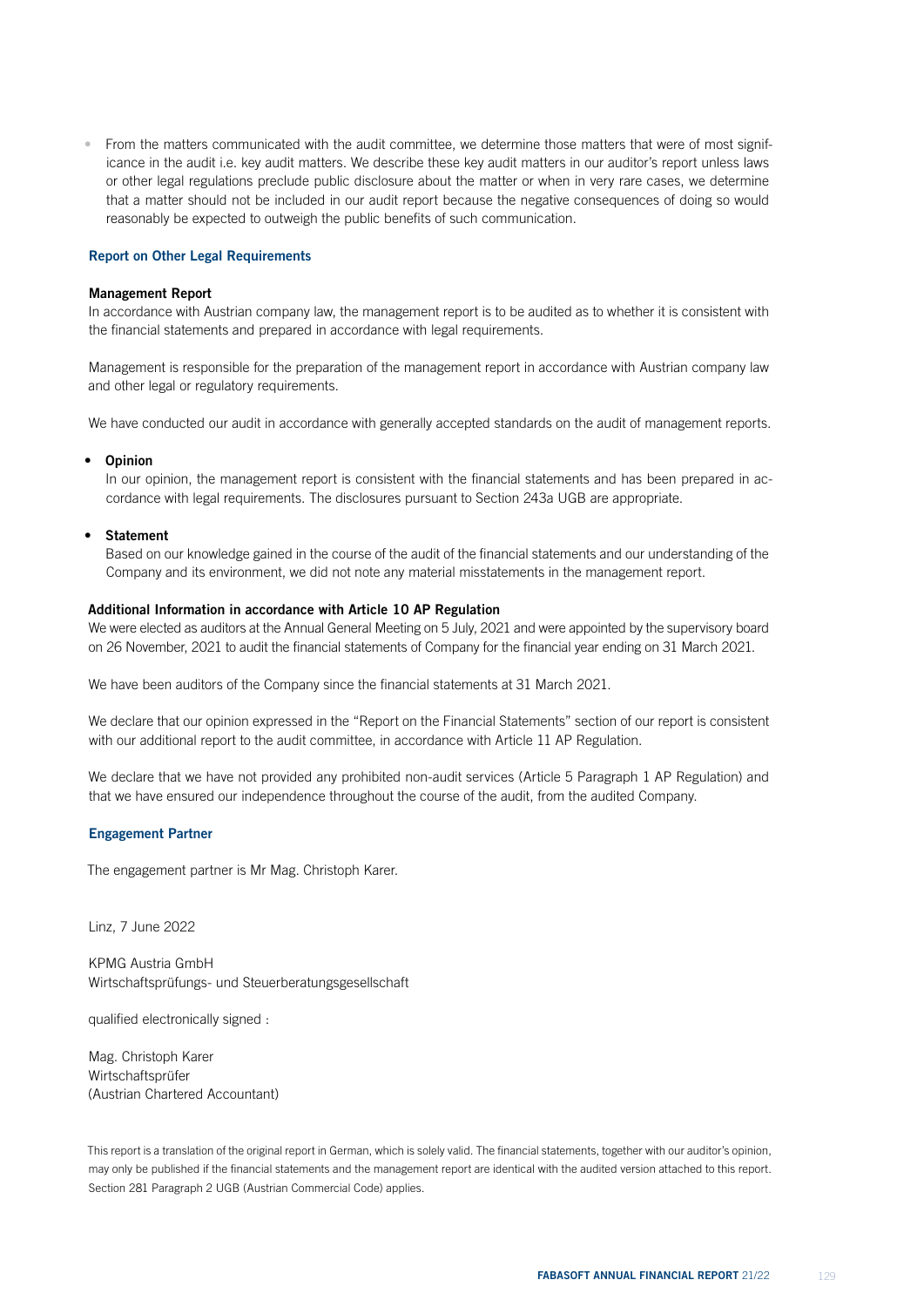# STATEMENT OF ALL LEGAL REPRESENTATIVES

We, Prof. Dipl.-Ing. Helmut Fallmann, Leopold Bauernfeind and Ing. Oliver Albl, as Members of the Management Board and legal representatives of Fabasoft AG, hereby confirm that to the best of our knowledge, the annual financial statements of the parent company drawn up in accordance with the applicable accounting principles present the truest and fairest view possible of the asset, financial and profit position of the company and that the course of business, operating profit and the situation of the company are presented in thee Management Report in such a way that they present the truest and fairest view possible of the asset, financial and profit situation and that the Management Report also defines all significant opportunities, risks and uncertainties with which the company is confronted.

Linz, 7 June 2022 Managing Board Fabasoft AG

> Prof. Dipl.-Ing. Helmut Fallmann Chairman of the Managing Board

Leopold Bauernfeind Member of the Managing Board

Ing. Oliver Albl Member of the Managing Board